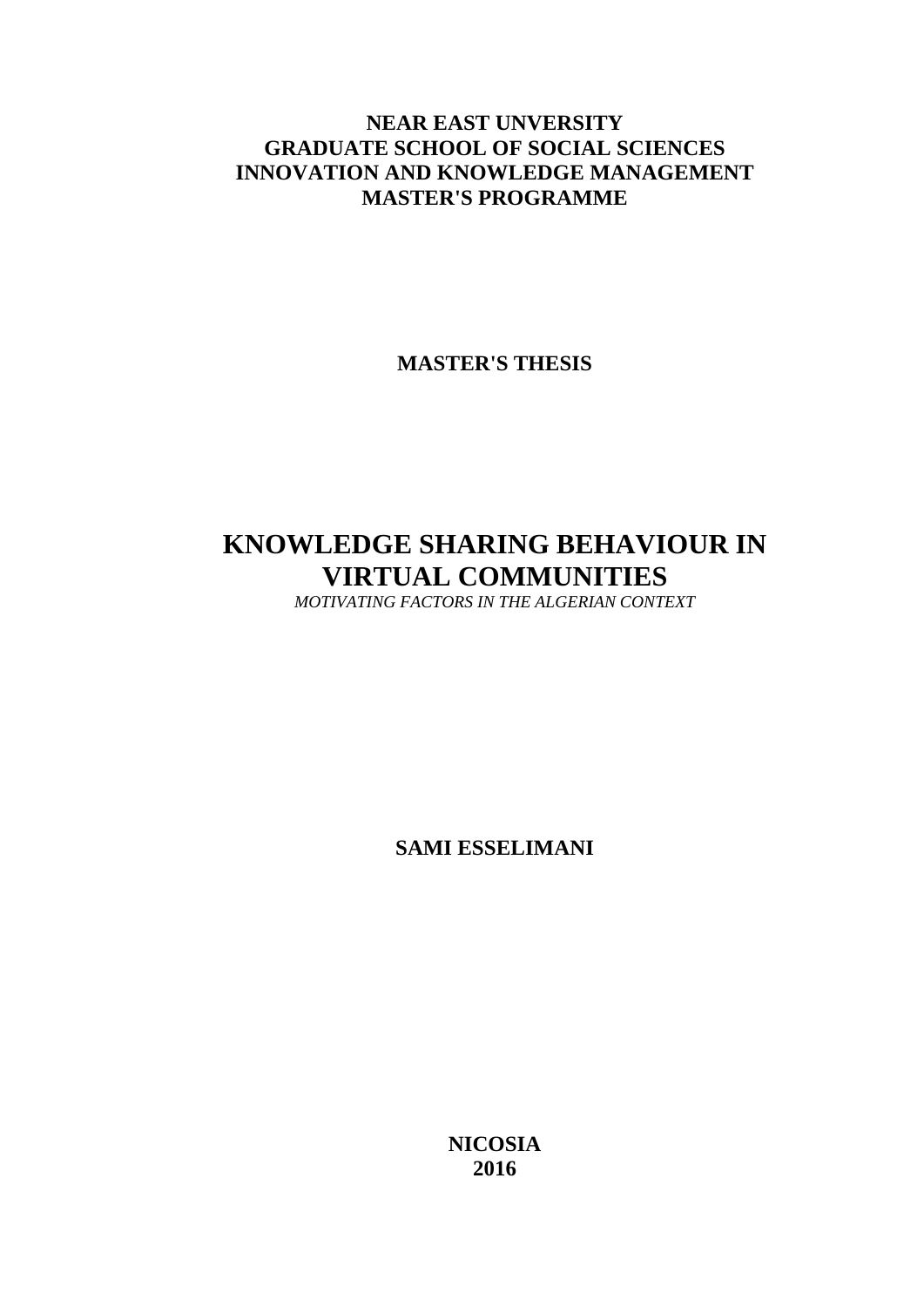### **NEAR EAST UNVERSITY GRADUATE SCHOOL OF SOCIAL SCIENCES INNOVATION AND KNOWLEDGE MANAGEMENT MASTER'S PROGRAMME**

**MASTER'S THESIS**

## **KNOWLEDGE SHARING BEHAVIOUR IN VIRTUAL COMMUNITIES**

*MOTIVATING FACTORS IN THE ALGERIAN CONTEXT*

**Prepared by: SAMI ESSELIMANI 20144301**

### **SUPERVISOR ASSOC. PROF.DR. TUNC MEDENI**

**NICOSIA 2016**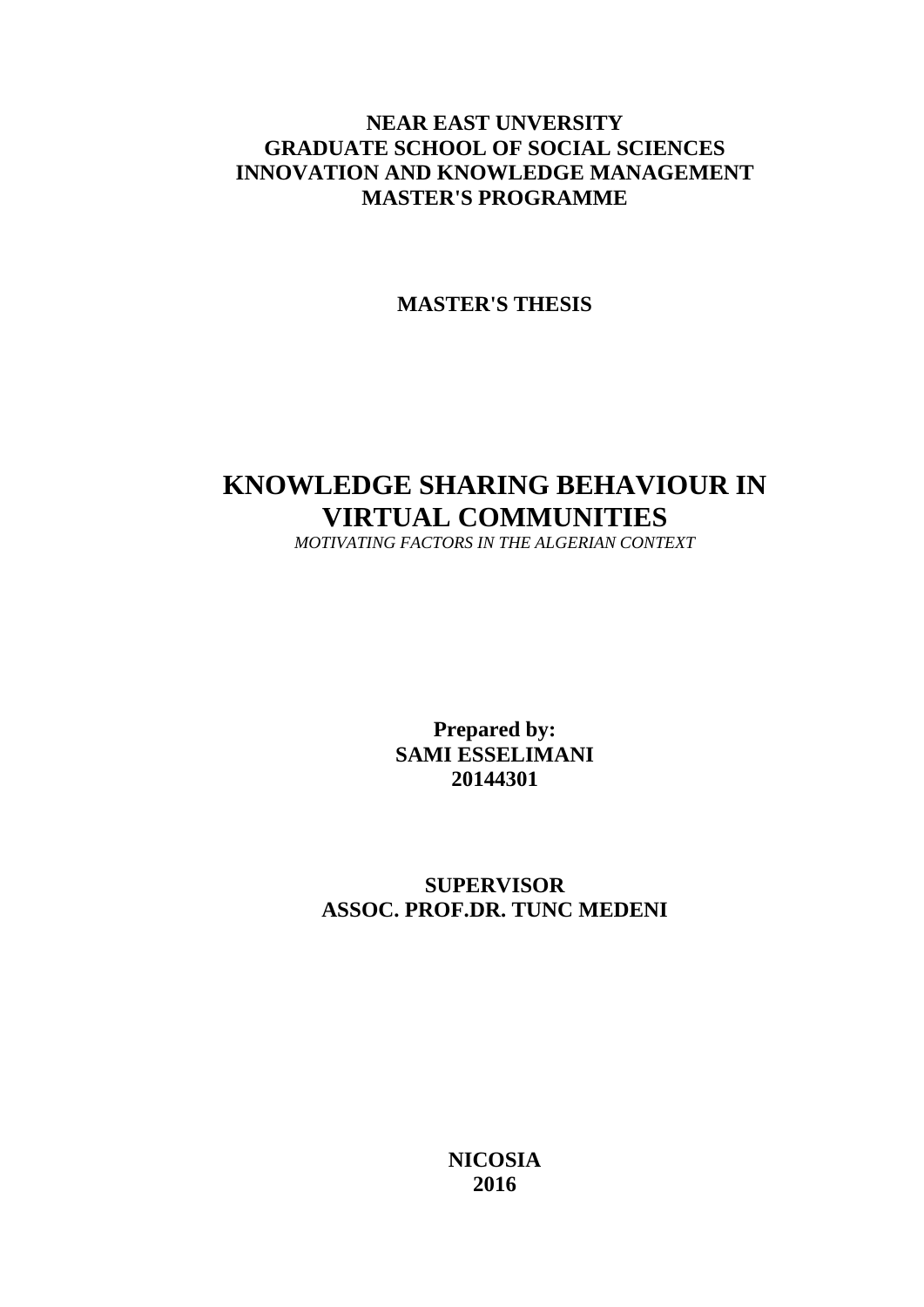## <span id="page-2-0"></span>ACKNOWLEDGMENTS

It is a great pleasure to express my deep gratitude to my supervisor Assoc.Prof.Dr. Tunc Medeni for supervising and reviewing my work and for his suggestions, support, encouragements and advice. I would like also to thank the head of innovation and knowledge management department, head of the graduate school of social sciences Assoc.Prof.Dr Mustafa Sagsan for his selfless efforts that he has been exerting to serve knowledge and students at Near East University. I would like also to thank all my other lecturers.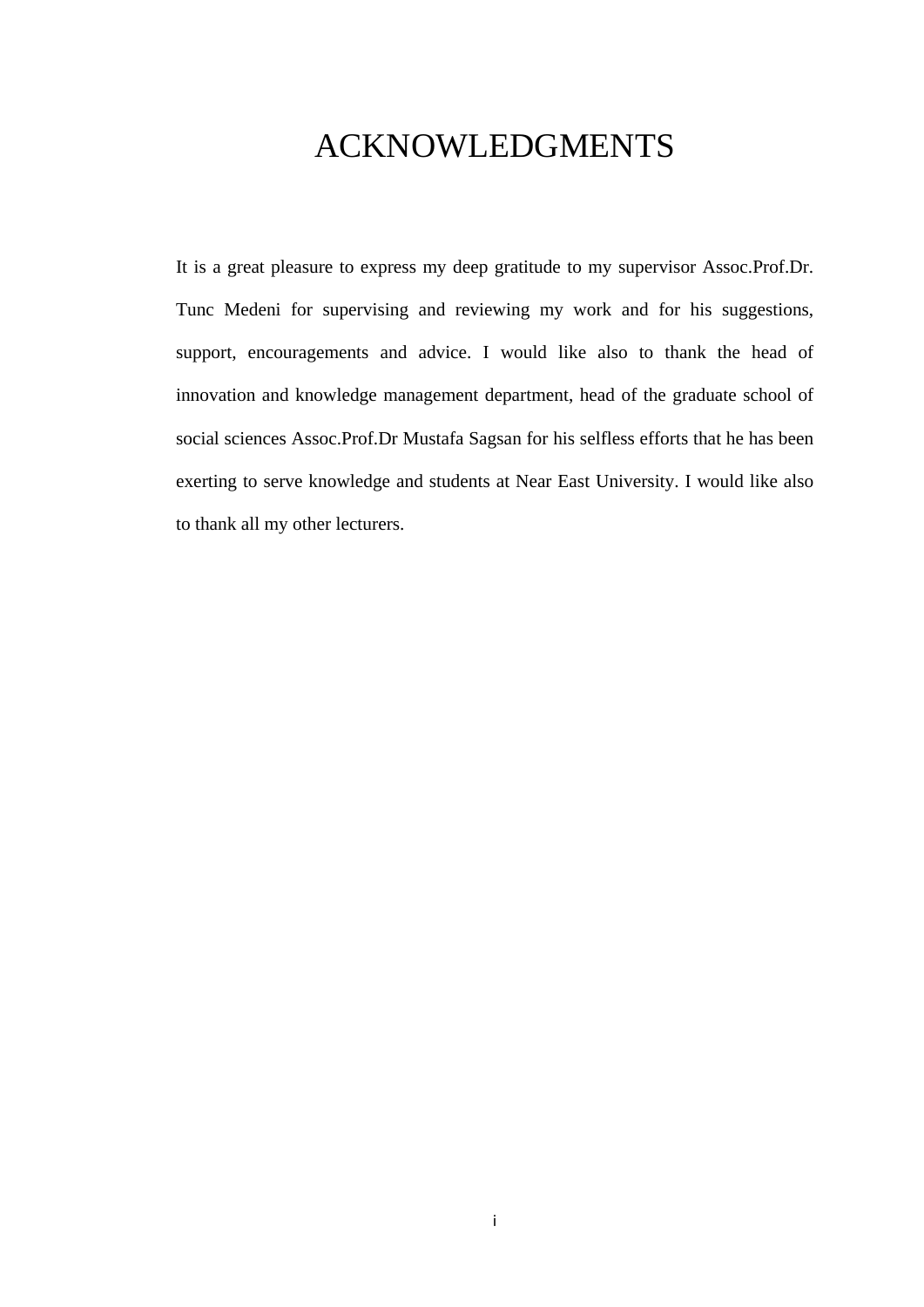## DEDICATION

<span id="page-3-0"></span>I would like to dedicate this work to my loving family who stood with me and supported me all the time , my mother Khadidja, my father Abdlekader, my brothers Abdelmounaim and Mohamed, my sister Amina, and of course the little ones, my nephew Ahmed Yacin and my nieces Neima and Dhoha.

I would like also to dedicate this work also to all my friends, especially to my dear friends and brothers: Huzeyfe Çağatay Özdem , Dr. Abdikarim Mohamed Daud, Madjid Ahmed Yousfi, Badr El Maamery, Hassan El Madani, Abdelhak Ben Hadda and to all those who supported me.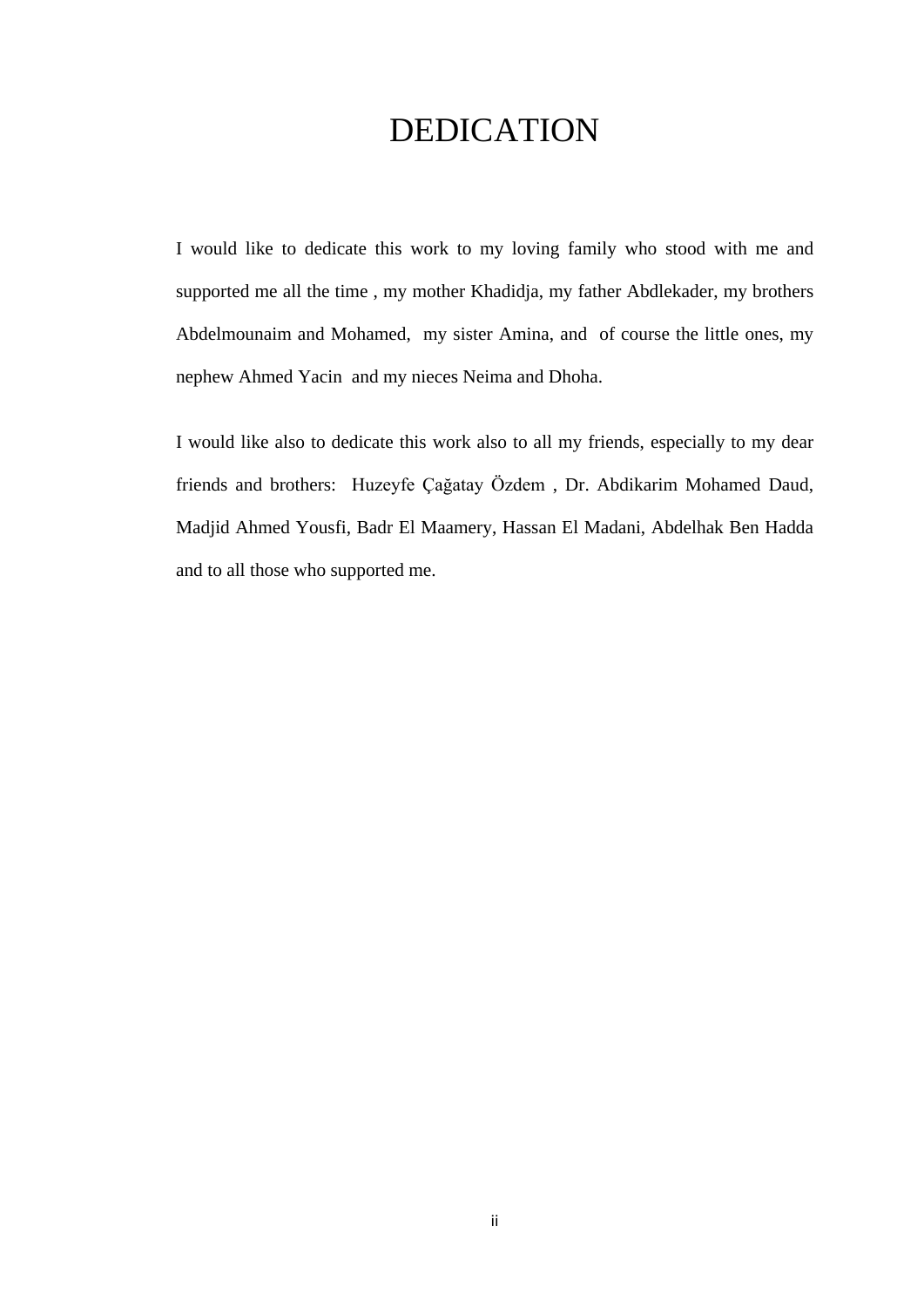## ABSTRACT

<span id="page-4-0"></span>Knowledge sharing is an important stage in knowledge management activities. However, understanding knowledge sharing behaviour and what factors motivate people to share knowledge in different contexts are vital to keep this activity ongoing. In this thesis, the factors that are influencing knowledge sharing behaviour in Algerian virtual communities are explored. Since it is an Arabic-French speaking and northern African country, Algeria seems to be presenting an interesting model to explore knowledge sharing behaviour in virtual communities. This thesis introduces a theoretical model based on Social Cognitive Theory SCT, Social Exchange Theory SET and Theory of Reasoned Action TRA. The theoretical model shows that commitment, reciprocity, knowledge quality, self-efficacy, trust and ideology will affect individual's knowledge sharing behaviour in virtual communities. It also shows that, individuals may share knowledge to transfer their ideologies and in the same time, ideology affects commitment and trust. In order to test the model, a survey was online administrated and data was collected from 184 participants of three virtual communities. The results demonstrated that commitment, reciprocity, knowledge quality, self-efficacy and ideology are positively affecting knowledge sharing behaviour in Algerian virtual communities whereas trust was dropped from the model due to non-significance. Respondents cited mutual respect as a factor which can replace trust. It is also found that ideology affects the individuals' commitment.

**Key words**: Knowledge sharing behaviour, Virtual communities, Theory of reasoned action, Social cognitive theory, Social exchange theory, Algeria.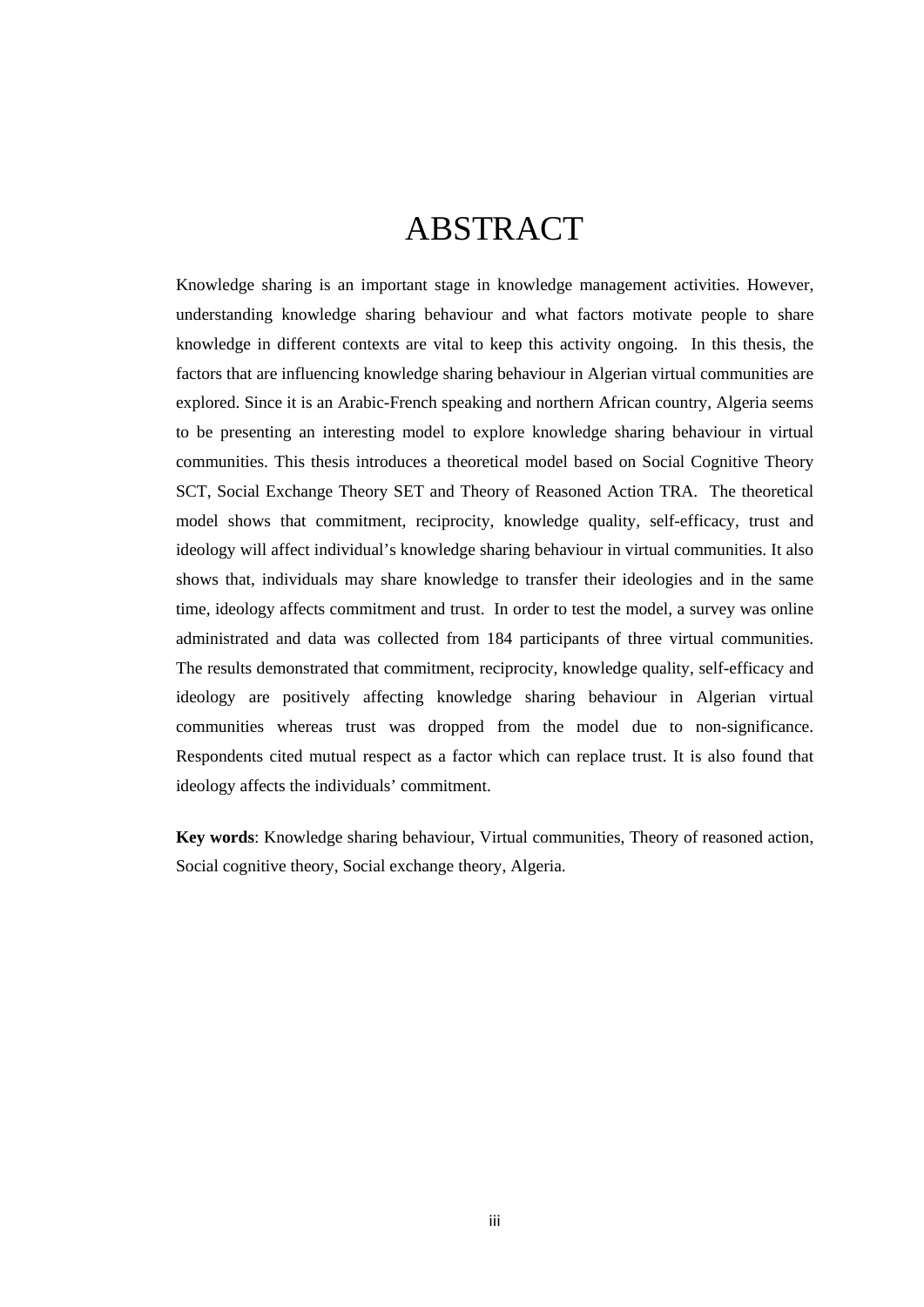## Öz

<span id="page-5-0"></span>Bilgi paylaşımı, bilgi yönetimi aktiviteleri içerisinde önemli bir aşamadır. Ancak, bilgi paylaşımı davranışının ve bu insanları farklı durumlarda bilgi paylaşımına motive eden faktörlerin anlaşılması, bu aktivitelerin devamlılığı için büyük öneme sahiptir. Bu tezde, Cezayirli sanal topluluklardaki bilgi paylaşımı davranışına etki eden faktörler incelenmektedir. Arapça-Fransızca konuşan ve Kuzey Afrikalı bir ülke olarak, Cezayir'in sanal topluluklardaki bilgi paylaşımı davranışı üzerine ilginç bir vaka sunduğu düşünülmektedir. Tez öncelikle Sosyal Bilişsel Kuram, Toplumsal Alışveriş Teorisi ve Akla Dayalı Davranış Teorisi üzerine kurulu bir kavramsal modeli sunmaktadır. Kavramsal model bağlılık, karşılıklılık, bilgi kalitesi, öz-yeterlik, güven ve ideoloji unsurlarının bireylerin sanal topluluklardaki bilgi paylaşımı davranışlarını etkilediğini göstermektedir. Yine model, bireylerin bilgilerini, ideolojilerini aktarmak için paylaştıklarını ve aynı zamanda ideolojinin bağlılık ve güveni de etkilediğini göstermektedir. Modeli test etmek için, çevrimiçi bir anket uygulanarak üç sanal topluluğun 184 katılımcısından veri toplanmıştır. Sonuçlar; bağlılık, karşılıklılık, bilgi kalitesi, öz-yeterlik ve ideolojinin; Cezayirli sanal topluluklardaki bilgi paylaşımını olumlu etkilediğini gösterirken, güvenin önemsiz kalmasından dolayı modelden çıkartılmasına sebebiyet vermiştir. Ankete yanıt verenler, karşılıklı saygının güvenin yerine geçebilecek bir faktör olduğunu belirtmişlerdir. Ayrıca, ideolojinin bireylerin bağlılığını etkilediği tespit edilmiştir.

**Anahtar kelimeler**: Bilgi paylaşımı davranışı, Sanal topluluk, Akla dayalı davranış teorisi Sosyal bilişsel kuram, Toplumsal alışveriş teorisi, Cezayir.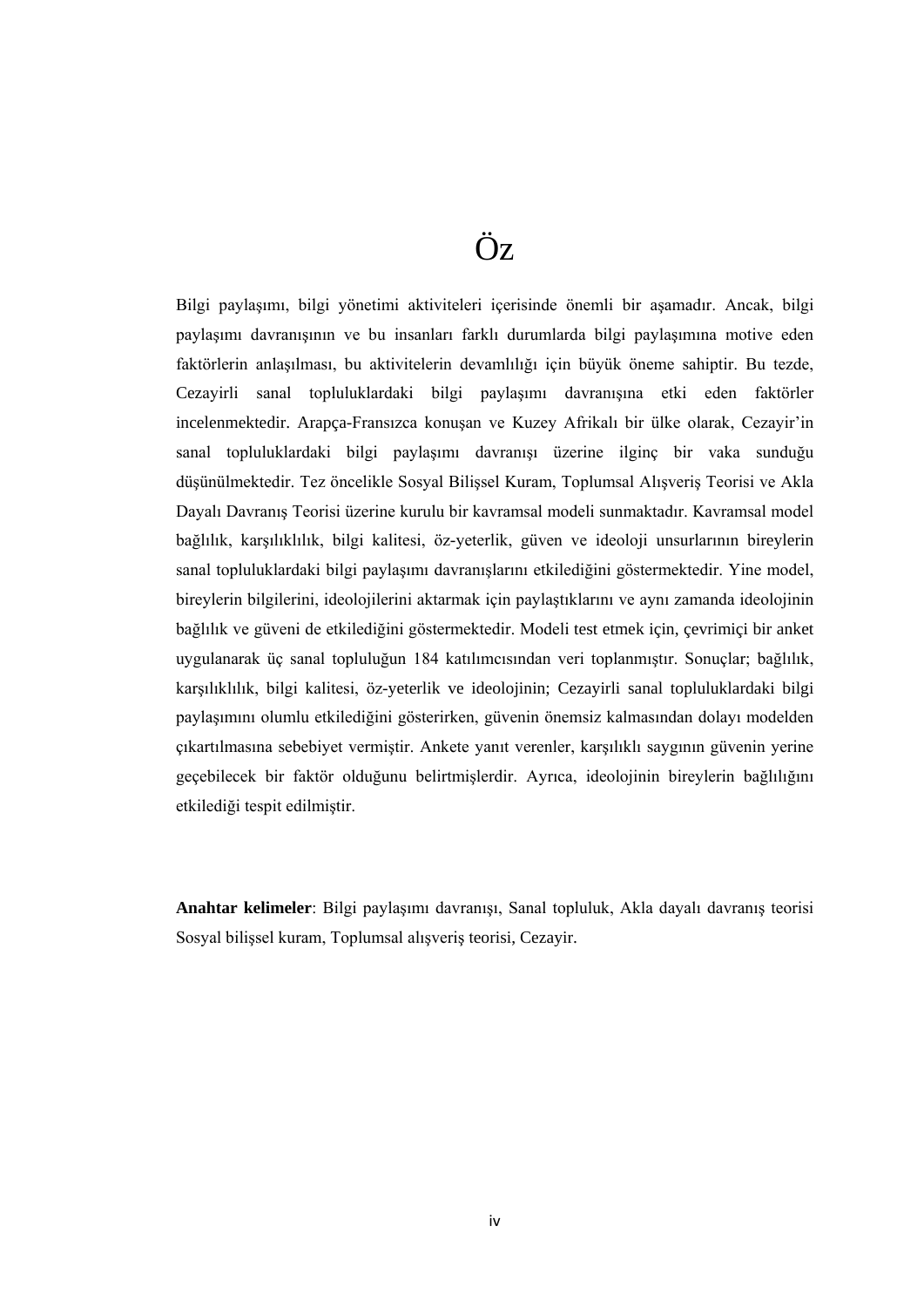## **CONTENTS**

<span id="page-6-0"></span>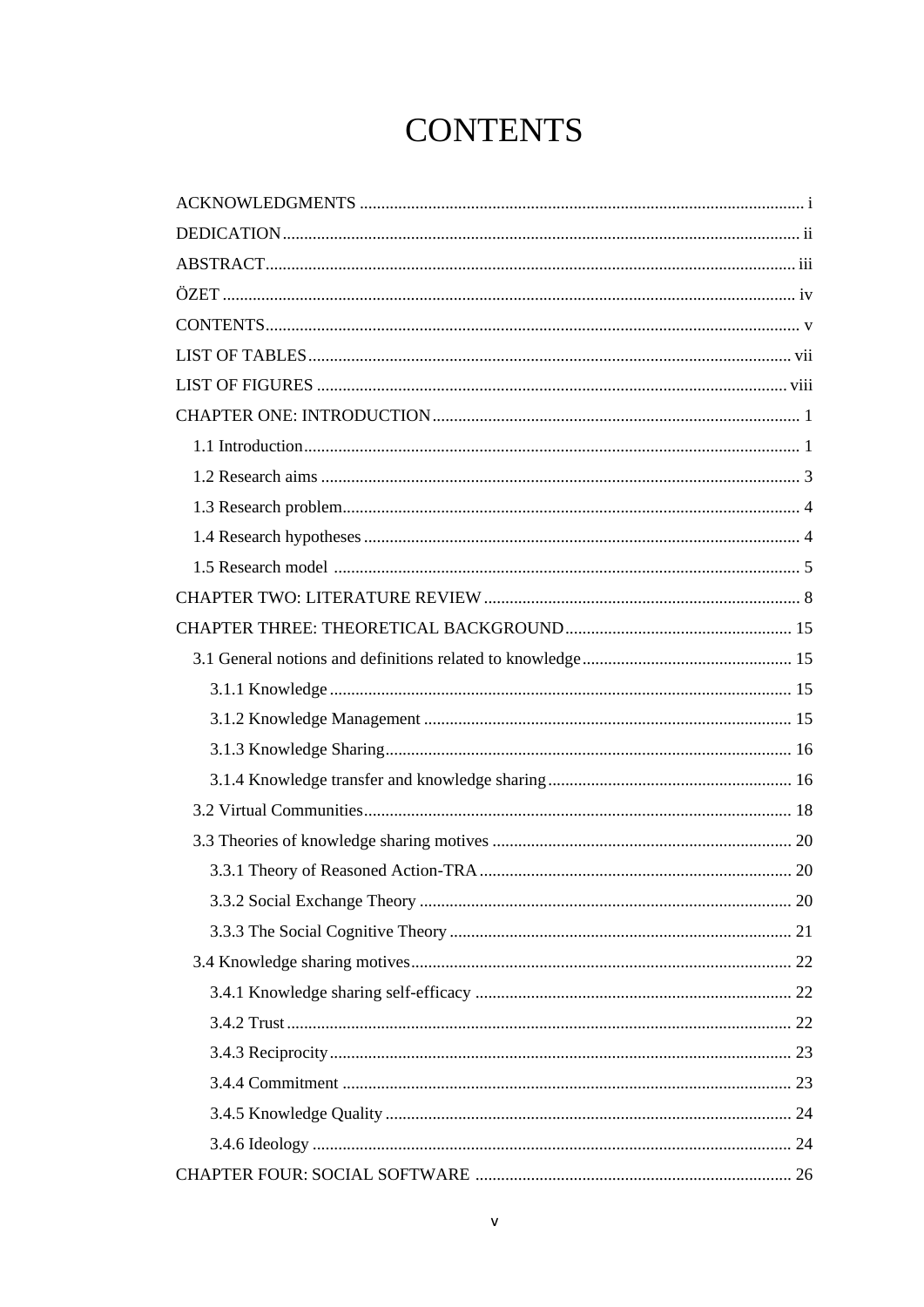<span id="page-7-0"></span>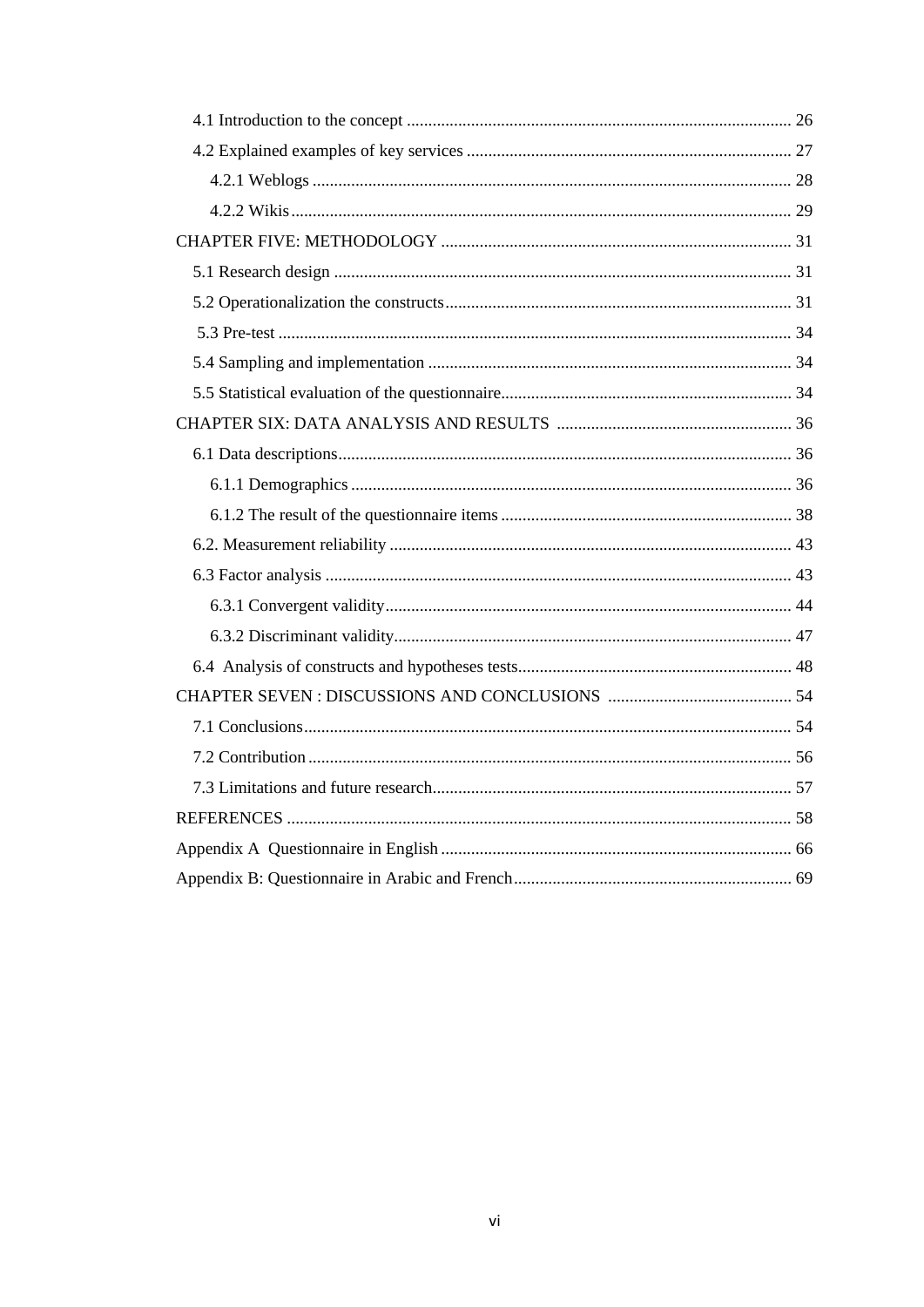## LIST OF TABLES

<span id="page-8-0"></span>

| <b>Table</b>                                                     | Page |
|------------------------------------------------------------------|------|
|                                                                  | 33   |
|                                                                  | 33   |
|                                                                  | 35   |
|                                                                  | 36   |
|                                                                  | 37   |
|                                                                  | 37   |
|                                                                  | 37   |
| Table 6.4 The response on measurement items of knowledge sharing | 38   |
| Table 6.5 The response on measurement items of Commitment        | 39   |
|                                                                  | 39   |
| Table 6.7 The response on measurement items of Knowledge Quality | 40   |
|                                                                  | 41   |
|                                                                  | 41   |
|                                                                  | 42   |
|                                                                  | 43   |
|                                                                  | 44   |
|                                                                  | 46   |
|                                                                  | 47   |
|                                                                  | 48   |
|                                                                  | 51   |
|                                                                  | 51   |
|                                                                  | 52   |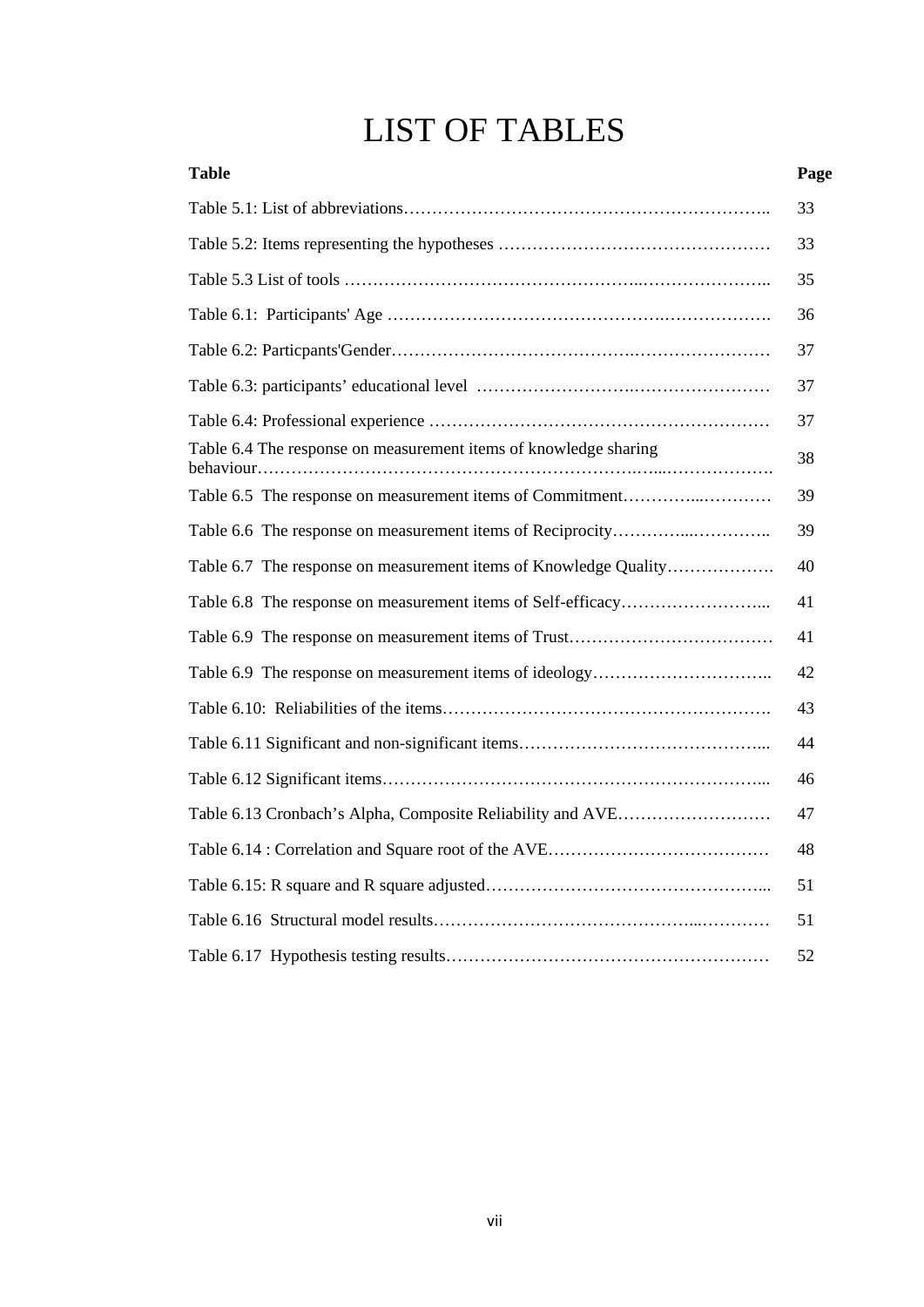## LIST OF FIGURES

| <b>Figure</b> | Page |
|---------------|------|
|               |      |
|               |      |
|               |      |
|               |      |
|               |      |
|               |      |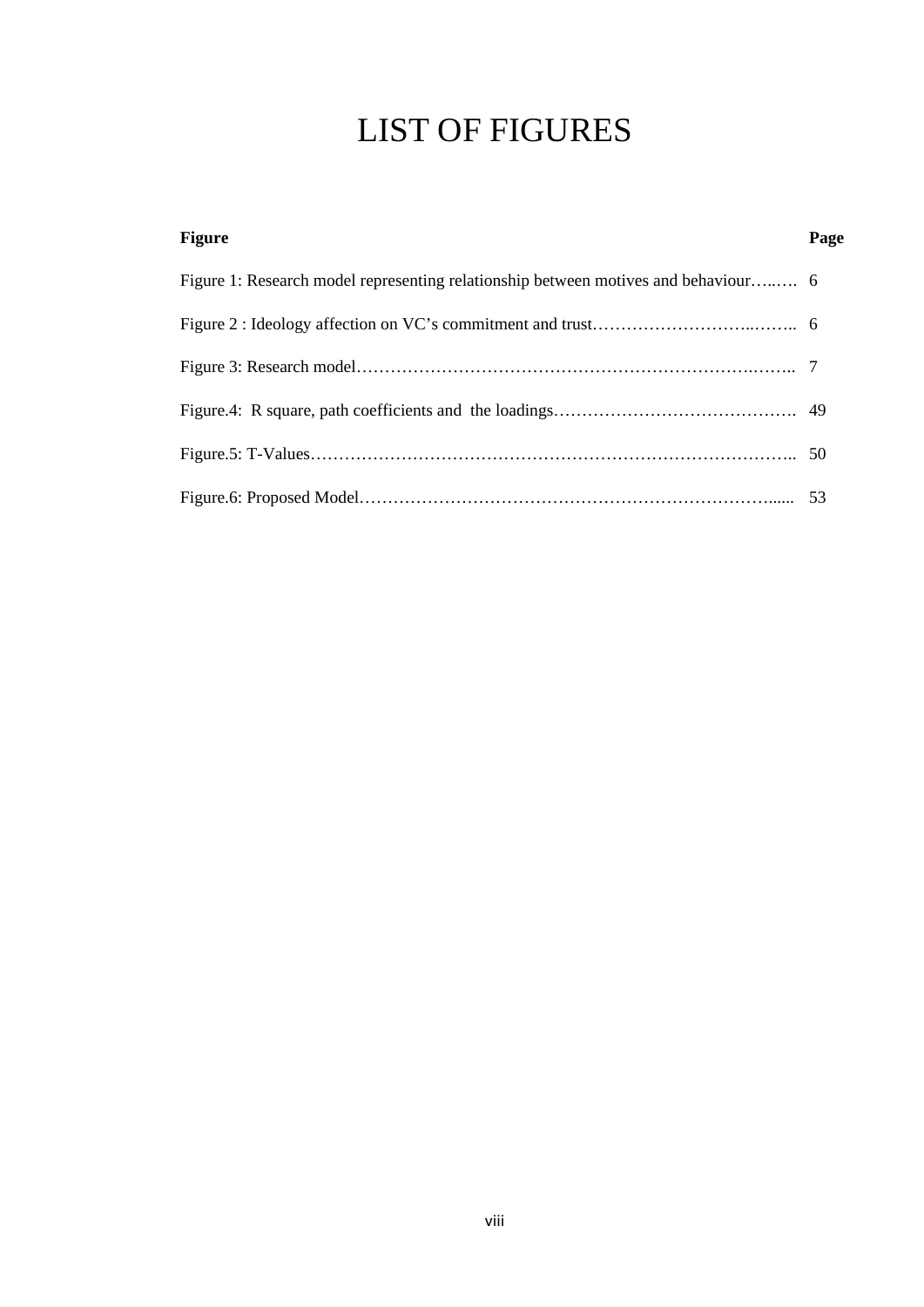# CHAPTER ONE INTRODUCTION

#### <span id="page-10-1"></span><span id="page-10-0"></span>**1.1 Introduction**

Knowledge is one of the most ancient and interesting topics humanity has ever discussed. Since the first human being ever existed, acquiring and using knowledge was a necessity. The way that Man learned new skills and developed them was crucial for his existence, however for a reason or another, Man shared his knowledge which gave the chance to a little deal of knowledge to spread and be developed separately in many different ways and fields.

Due to many facts and circumstances (Wars, trade, invasion and occupation ... etc), humanity knew an intensive knowledge transfer between civilisations. Early Muslims gave a great attention to the Greek philosophy and sciences. They translated them, developed them and gave the Europeans the chance to do the same with their knowledge. This act of knowledge transfer allowed many nations to make a great advance and take a better place among nations.

Nowadays, the issue of knowledge took a very important space in research arena. Its forming entities became huge field of study. All the same, the research gap is still vast which offers promising opportunities for research and new findings.

The emergence of the principles of Knowledge Management and its development in the 90s led to another understanding of knowledge under organizational settings, to knowledge as a value, to knowledge as an asset and to employees as value containers.

Nonaka and Takeuchi's SECI model (Nonaka and Takeuchi ,1995) based on Ba concept introduced a new perspective to approach knowledge as a phenomenon. They presented their revolutionary model in which they discussed knowledge creation.

Sharing knowledge is one of the most important activities of Knowledge Management. This topic which is considered vital for maintaining, accumulating and developing knowledge within organizations, was very attractive for many researchers to work on for their scientific and academic works. Researchers tried to understand and discover the best methods to share knowledge, how to deal with different types of knowledge in terms of knowledge sharing and especially what motivates people to share their knowledge with others.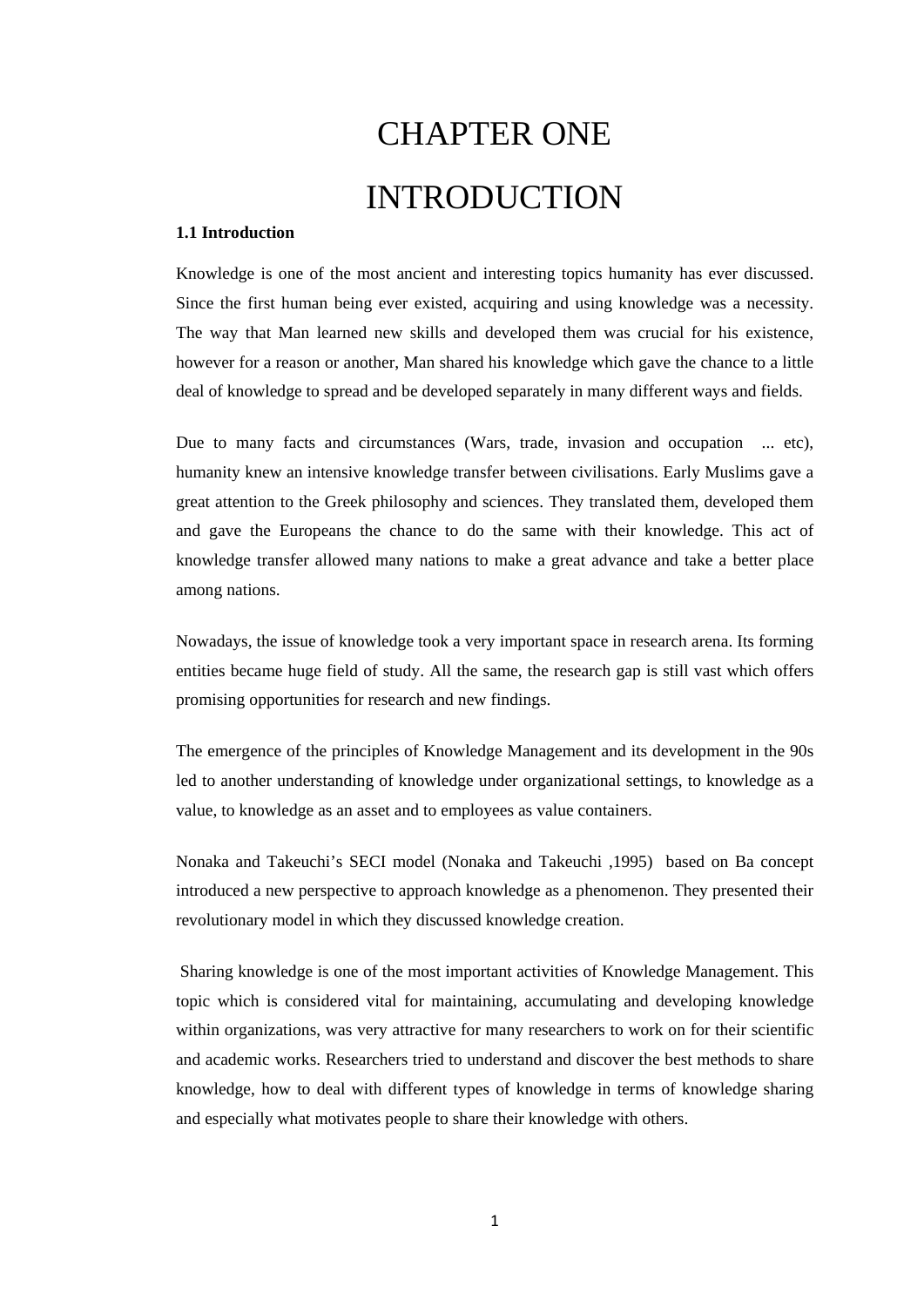The development of information and communication technologies ICT allowed many organizations to take advantage of modern tools in order to facilitate knowledge acquiring and sharing.

The idea of communities of practice moved to the next level to become virtual communities of practice where no geographical or time boundaries can prevent knowledge sharing and learning.

The technological advance of internet from web1.0 to web2.0 brought virtual communities of practice out from the organizational borders to an open virtual space where everybody can share knowledge and learn about others' experiences, ask questions to others and answer to others' questions.

In the current era, communities of practice in the virtual world are taking many shapes and successfully using different modern tools to facilitate knowledge exchange activities. Their importance is perpetually increasing and growing in a very fast pace. The new generation of learners depending on the internet to acquire professional knowledge and develop their skills, is giving more importance to the virtual communities, moreover virtual communities of practice are responding to their needs for professional knowledge which expresses how useful virtual communities are for their users.

Browsing the scientific researches conducted in this area shows that many of them dealt with virtual communities of practice in organization, fewer studied the open virtual communities.

What provoke researchers' intention to such communities are the motives behind the behaviour of knowledge sharing in these virtual communities.

Theories such as Theory of reasoned actions, Social exchange theory and Social cognitive theory tried to give some answers to the question " why would skilled employees share their knowledge with their less skilled colleagues ?"

The theories mentioned earlier and others gave answers to that question but under organizational settings, however in other scientific works, some of the motives suggested by Theory of reasoned actions TRA, Social exchange theory and Social cognitive theory were adapted to study knowledge sharing motives in open virtual communities.

This research Investigates the validity of some of the motives established and confirmed in previous studies and suggests another motive that was not discussed before.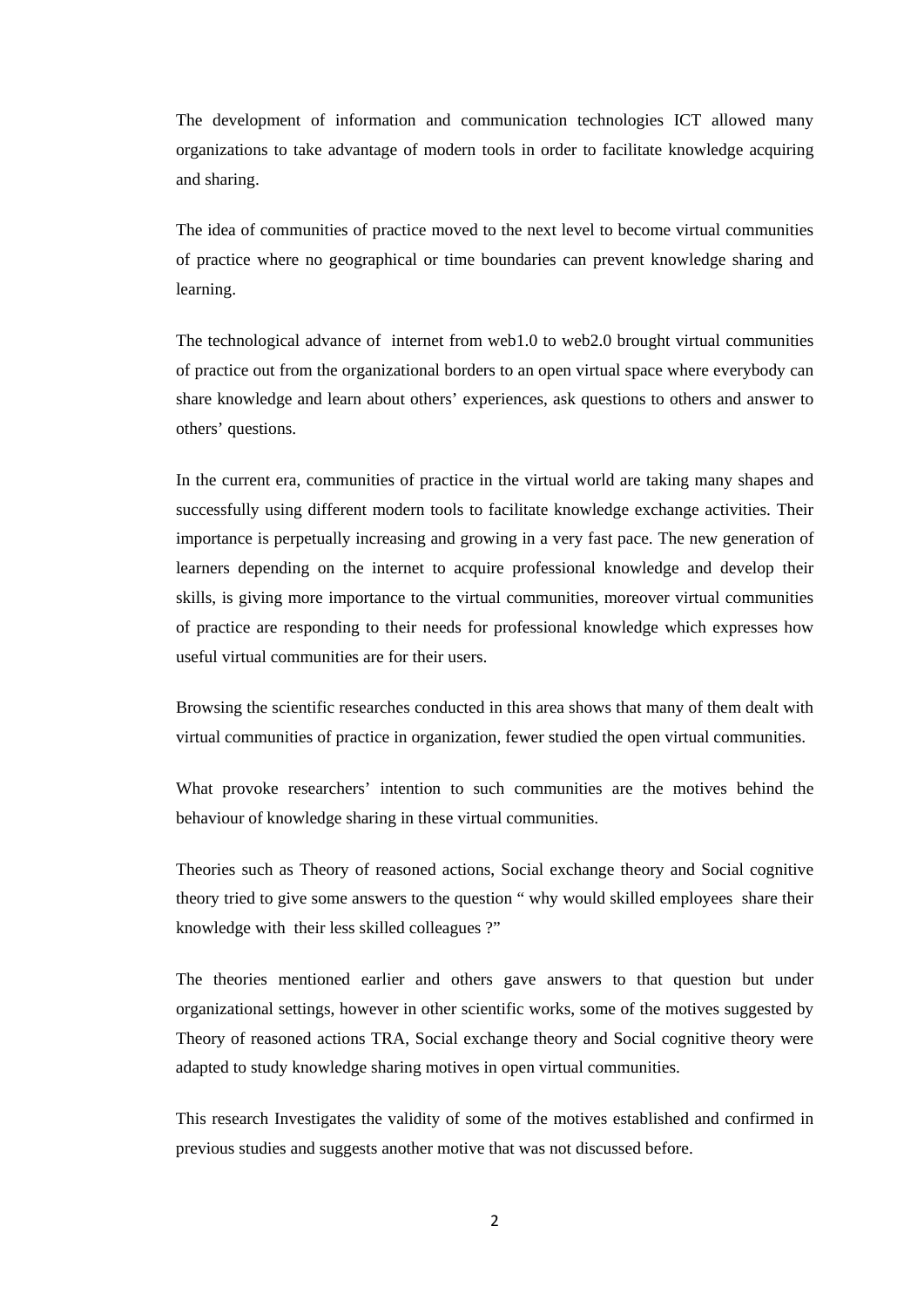In this research, lucrative motives are not considered since the research model will be tested in an Algerian virtual community of practice where the possibility to earn money from the internet is still limited due to governmental policies and to the banking system that is still retarded. This situation is offering a unique opportunity to understand the effects of some non-lucrative motives on knowledge sharing behaviour in virtual communities.

#### <span id="page-12-0"></span>**1.2 Research aims**

This research aims to:

1- Set aside some generalizations that were proven in the previous studies and prove that they fit for the populations that were studied.

2- Enriching the academic library with a new research in this field which is relatively new

3- Opening a new frontier of research opportunities and emphasizing on the outcomes of this study.

4- Applying a study on one of the themes of knowledge management in a country such as Algeria where this science is still not very known in the university and Academic environment.

5-Suggesting a model that clarifies the impact of non- lucrative motives on knowledge sharing behaviour in Virtual Communities.

6-Studying the nature of the relationship between the non- lucrative motives and knowledge sharing behaviour in virtual communities.

7- Examine whether Ideology is a factor influencing knowledge sharing behaviour in Virtual communities at least in some communities.

8-Studying an Algerian virtual community and knowledge sharing behaviour in Virtual communities.

9-Knowing how effective are the incentives on knowledge-sharing on Virtual Communities under the inability to achieve direct material profits.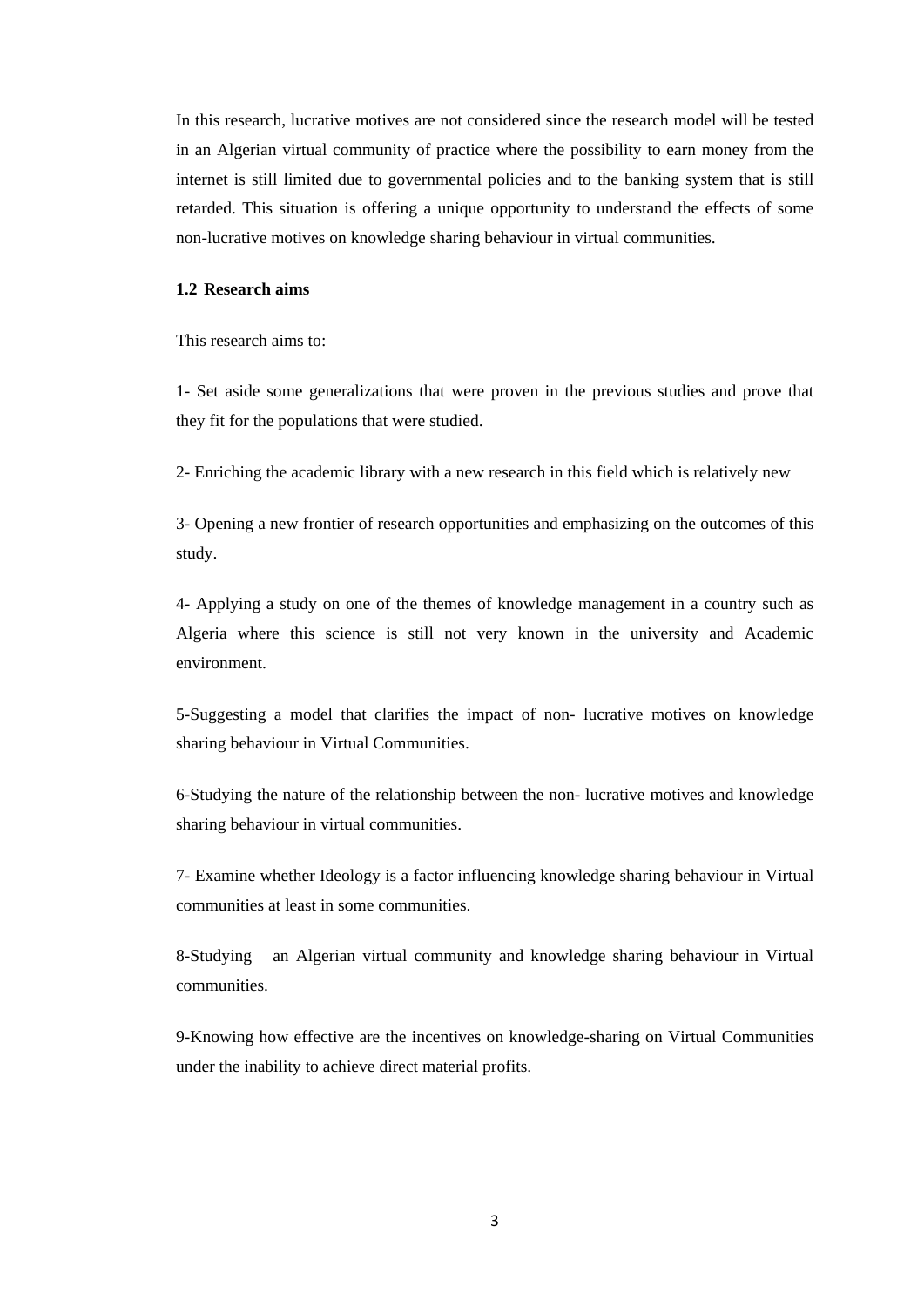#### <span id="page-13-0"></span>**1.3 Research problem**

This research investigates the relationship between non-lucrative motives and the behaviour of sharing knowledge in virtual communities where lucrative motives are not an option.

Sharing knowledge in virtual communities with strangers is an interesting behaviour. In order to explore it, we propose the flowing research question:

*How is the relationship between non-lucrative motives and the knowledge sharing behaviour in Algerian virtual communities?* 

To simplify this question we ask the following questions:

*1. How is the relationship between Commitment and individual's knowledge sharing behaviour in Virtual Communities?*

*2. How is the relationship between Reciprocity and individual's knowledge sharing behaviour in Virtual Communities?*

*3. How is the relationship between Knowledge quality and individual's knowledge sharing behaviour in Virtual Communities?*

*4. How is the relationship between knowledge sharing self-efficacy and individual's knowledge sharing behaviour in Virtual Communities?*

*5. How is the relationship between Trust and individual's knowledge sharing behaviour in Virtual Communities?*

*6. How is the relationship between Ideology and individual's knowledge sharing behaviour in Virtual Communities?*

#### <span id="page-13-1"></span>**1.4 Research hypotheses**

In order to provide premium answers to the research problem, the following general hypothesis is suggested.

*The relationship between non-lucrative motives and the knowledge sharing behaviour in Algerian virtual communities is significant.*

The general hypothesis will be simplified to the following hypotheses: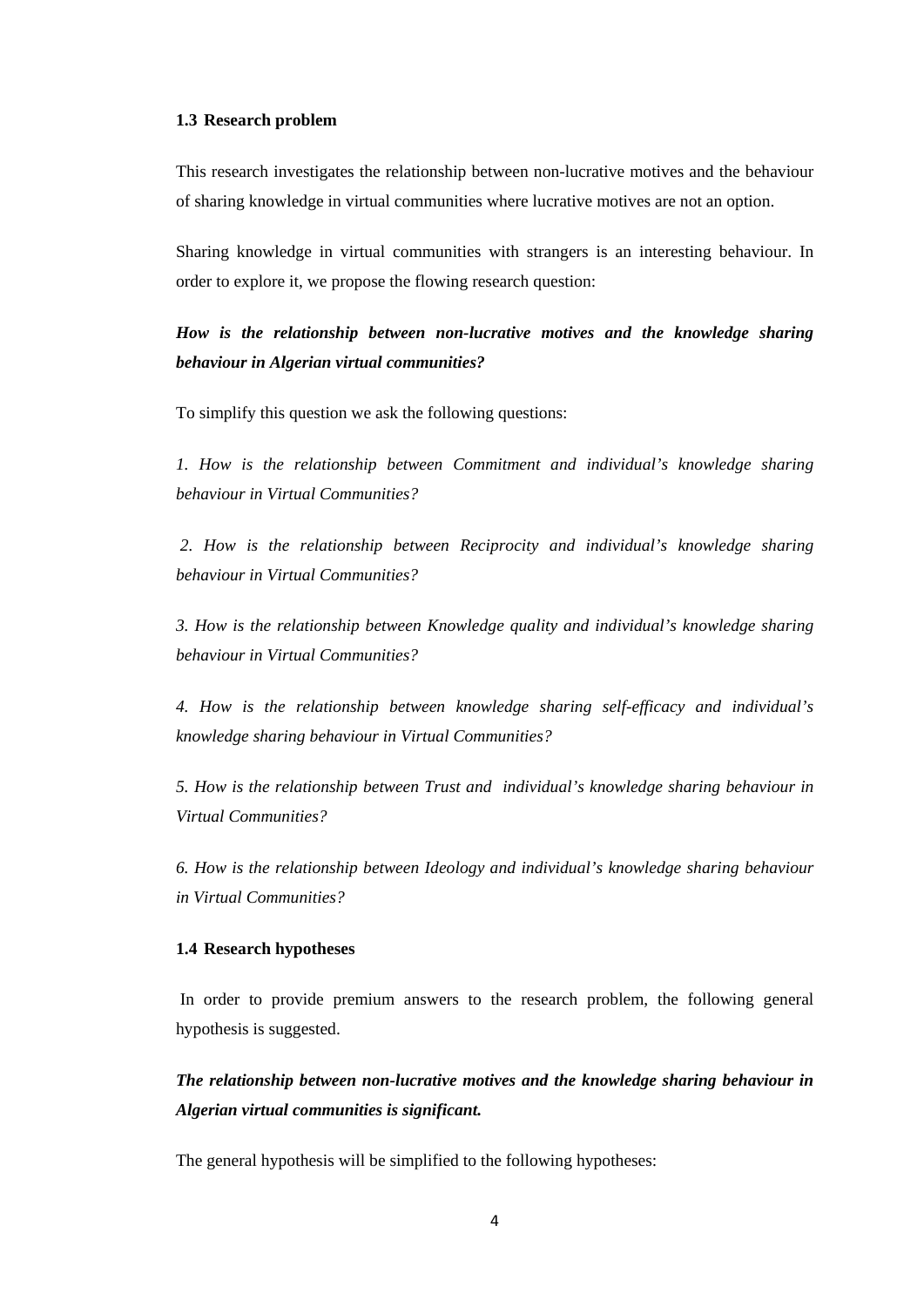*H1: Commitment positively effects individual's knowledge sharing behaviour in Virtual Communities.*

*H2: Reciprocity positively effects individual's knowledge sharing behaviour in Virtual Communities.*

*H3: Knowledge quality positively effects individual's knowledge sharing behaviour in Virtual Communities.*

*H4: Knowledge sharing self-efficacy of Virtual Communities' members positively affects their knowledge sharing behaviour.*

*H5: Trust in virtual communities has a positive impact on an individual's knowledge sharing behaviour in Virtual Communities.*

*H6: Ideology has a positive relationship with knowledge sharing behaviour in virtual communities.* 

*H7: Participants share knowledge to transfer their ideologies.*

*H8: Ideology has a positive effect on the virtual community's trust.* 

*H9: Ideology has a positive effect on the members' commitment in Virtual communities.* 

#### <span id="page-14-0"></span>**1.5 Research model**

Research model suggests two levels of study. The first level which is the initial one shows hypotheses from 1 to 7 as in figure 1 where motivational factors (Commitment, reciprocity, knowledge quality , self-efficacy , trust and ideology ) represent the independent variables whereas knowledge sharing behaviour represents the dependent variable.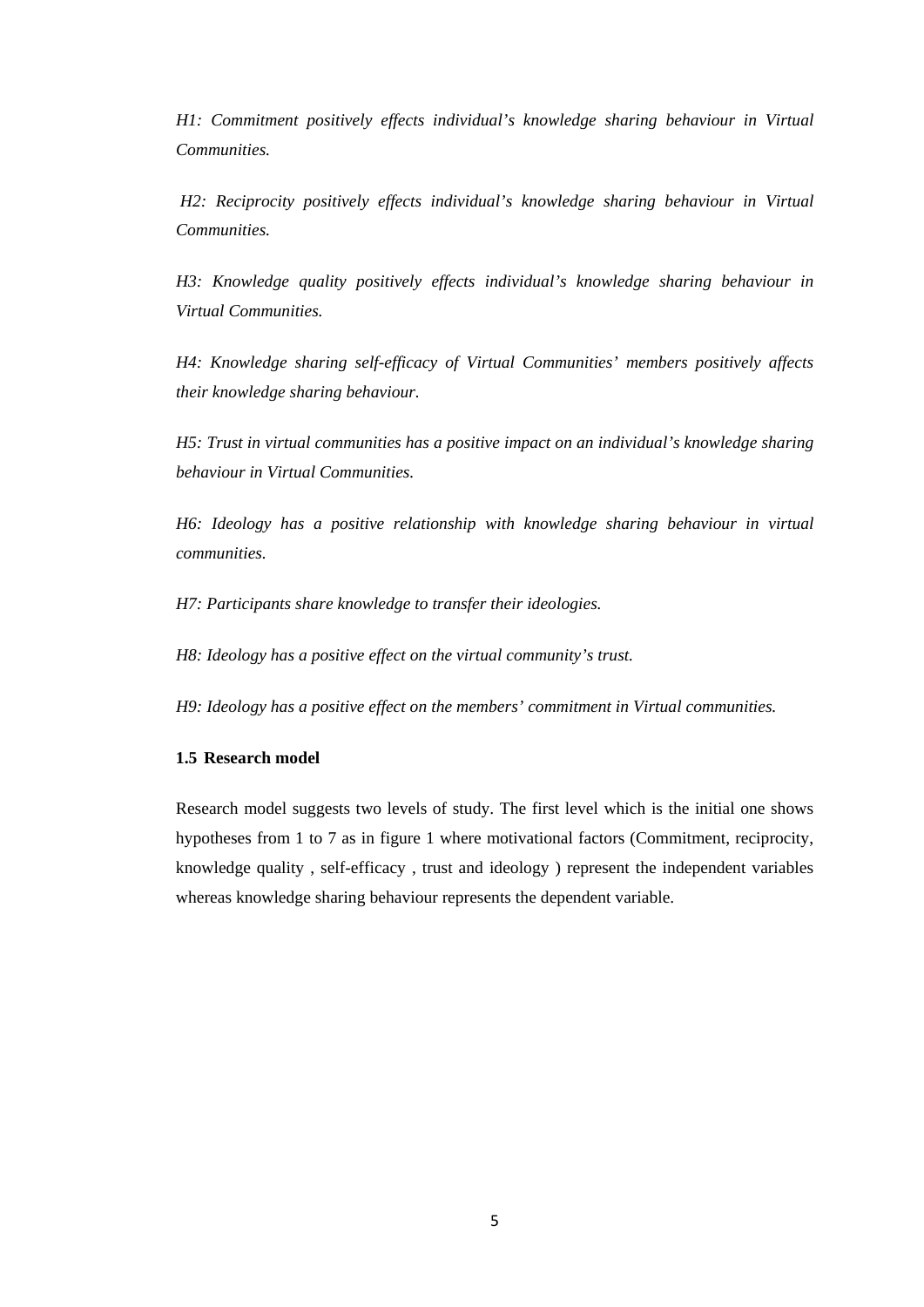

**Figure 1: Research model representing relationship between motives and behaviour** Source: prepared by the researcher

The second level contains a secondary study that addresses the relationship between the motives, precisely between ideology and trust and between ideology and commitment.

Figure 2 shows hypotheses 8 and 9 where ideology is an independent variable whereas trust and commitment are dependent variables.



**Figure 2 : Ideology affection on VC's commitment and trust**

Source: prepared by the researcher

Figure 3 shows the study's research model that includes both previous levels which contain hypotheses from 1 to 9 and gathers figure 1 and figure 2 .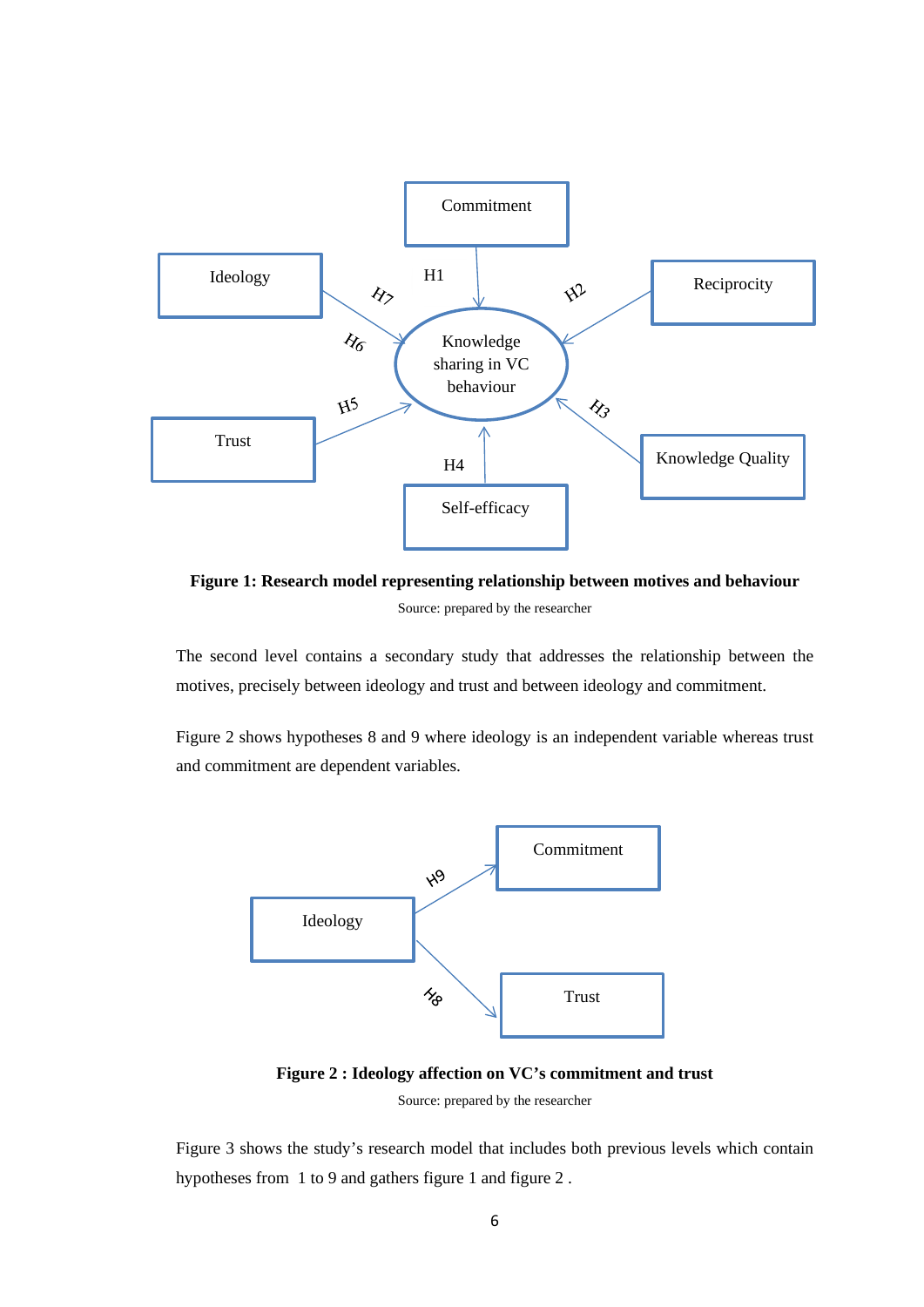

### **Figure 3: Research model**

Source: prepared by the researcher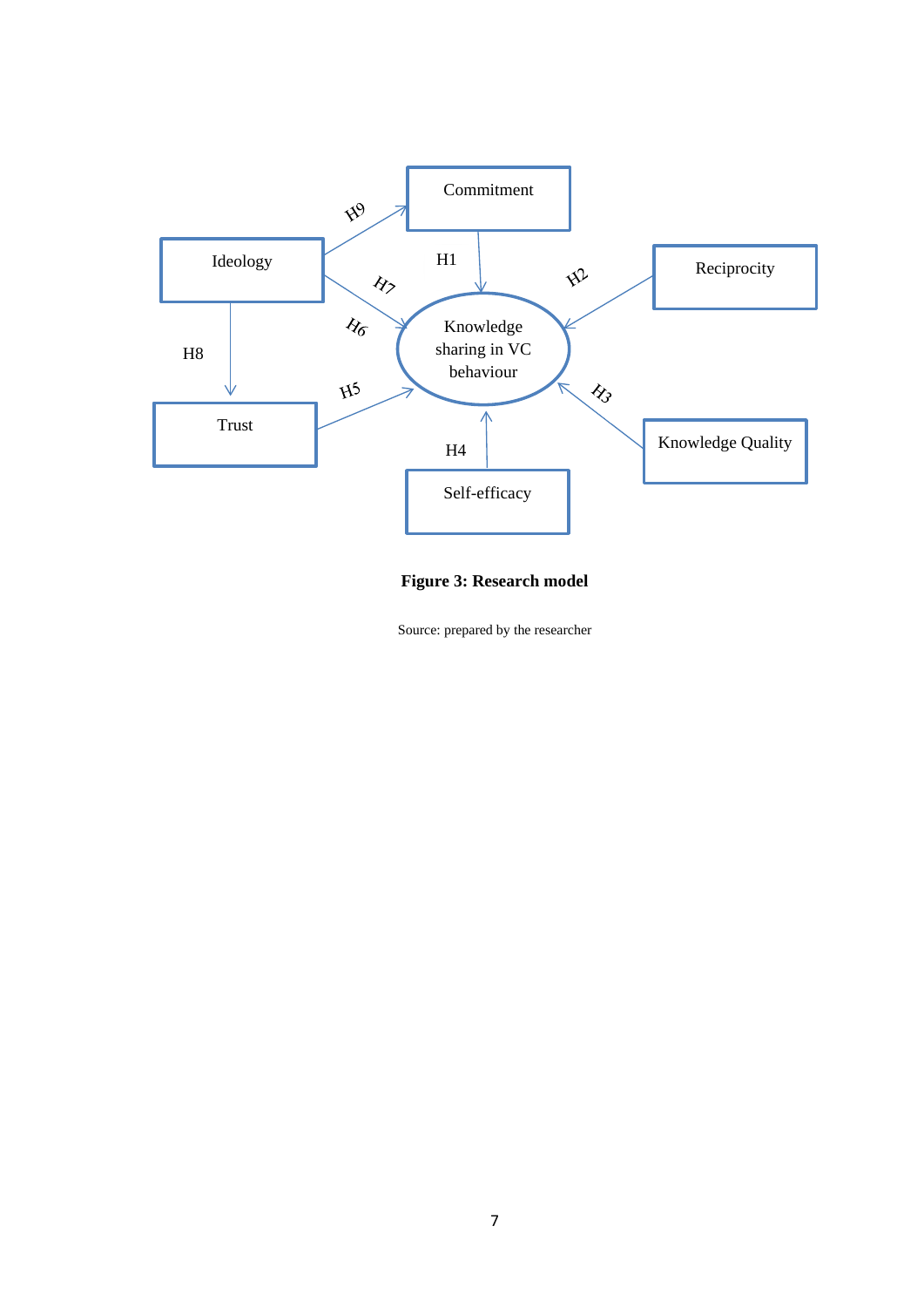# CHAPTER TWO LITERATURE REVIEW

<span id="page-17-0"></span>Sharing knowledge in virtual communities is gradually taking more space in research arena. However, studying the motives behind knowledge sharing behaviour within these virtual communities is still not well explored. Most relevant studies to the topic are reviewed in this chapter which can be categorized to: researches that studied knowledge sharing behaviour in open virtual communities and researches that studied knowledge sharing behaviours in organizational context.

Most of the studies conducted in open virtual communities of practice depended on the same ideas and theories that were adapted by the works that studied knowledge sharing behaviour in organizational context with respect to the differences and our research is no exception.

Nelson & Cooprider (1996) studied the concept of shared knowledge among information system groups and the contribution of their fine customers to information systems performance. Using path analysis in a study of eighty six information system departments, an empirical study tested the relationship of information systems performances with shared knowledge, mutual trust and influence.

The outputs of the study indicate that knowledge shared comes in the middle of the relationship between information system IS performance and trust. It also shows the impact and the increase in knowledge sharing between IS and line groups will affect positively Information System IS performance.

Kankanhalli, Tan, & Wei (2005) studied the use of electronic knowledge repositories EKRs in organization is Asia (especially in Singapore) as an important tool for storing codified knowledge to be used in the future. The study points out that even if electronic knowledge repositories EKRs were used for a while, employees' motives behind using these EKRs were not clearly understood. Therefore this study tested a theoretical model that relates potential antecedents to electronic knowledge repositories for knowledge seeking.

A survey took a place in Singapore to investigate the validation of the model proposed. The survey covered 160 knowledge professionals working in public organizations among those who accessed electronic knowledge repositories EKRs as part of their job.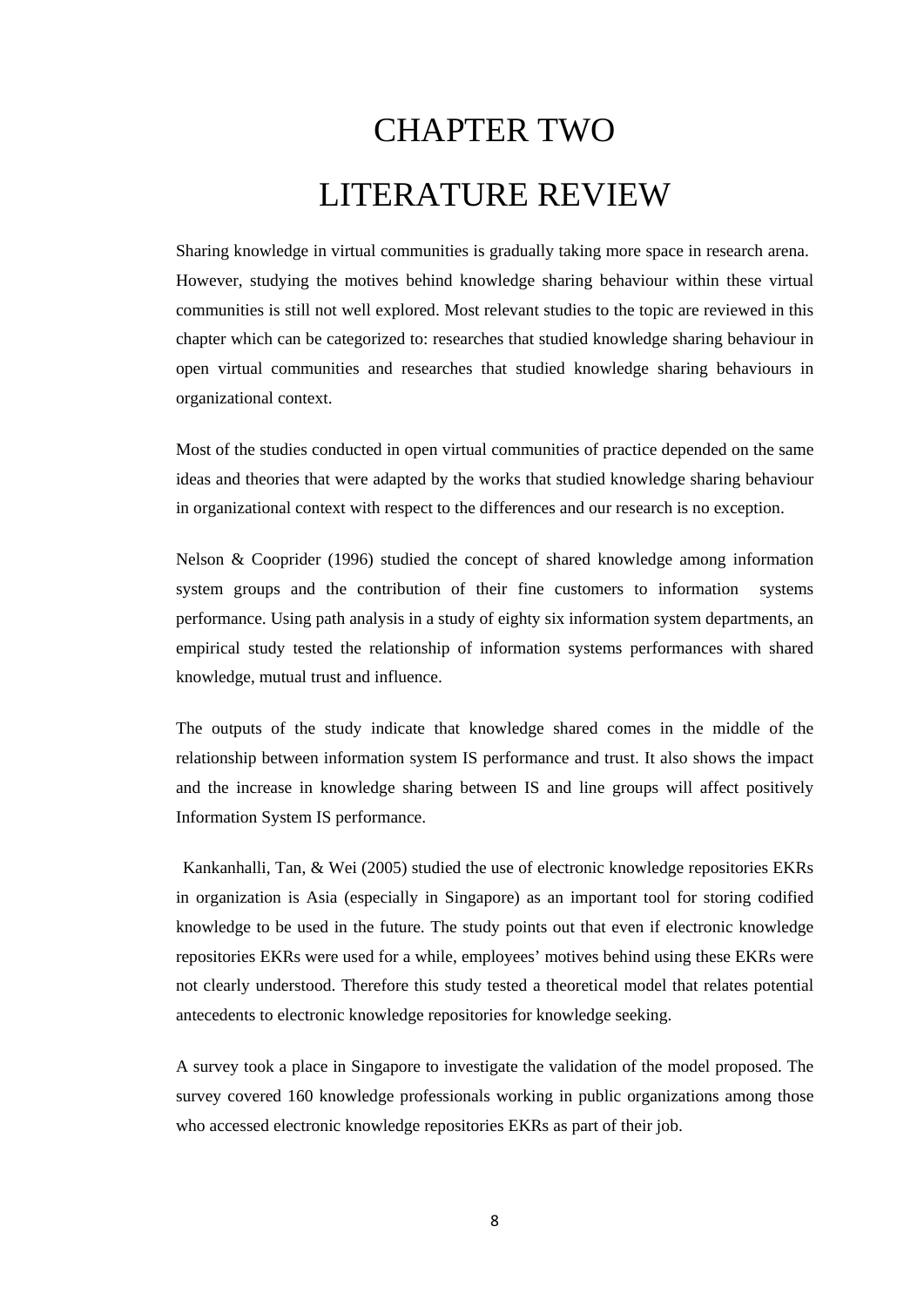The study's results show that perceived quality of the output has a direct affection on electronic knowledge repositories EKRs use for knowledge seeking. Moreover, results show that resource availability is reflected on electronic knowledge repositories EKRs usage for knowledge seeking especially when the tacitness of a task is low. Also motives can affect electronic knowledge repositories usage when task interdependence is significant.

Jashapara & Tai (2006) highlight the importance of knowledge availability for e-learning proposes. It studies the role of self-efficacy and computer anxiety distinguishing between stable and situational individual variances and perceived abilities of use.

The study's results indicate that many factors influence perceived ease of use such as elearning system self-efficacy, computer experience, computer anxiety, computer playfulness, and personal innovativeness with IT.

The study's out puts emphasise that computer anxiety and e-learning system self-efficacy comes in the middle of the computer experience's effect on perceived abilities of use, but for personal innovativeness and computer playfulness , they mediate the effects of on perceived ease of use partially.

Constant, Sproull & Kiesler (1996) examine the practice of distant employees who have no personal relations (strangers) but exchange technical advice through a large network in an organizational context.

When friends and colleagues cannot be helpful, strangers' kindness can become an option represented in what this study called "Weak ties relationships".

In this study, theories of organizational motivation and theories of weak ties were integrated to hypothesize that usefulness of advice in organizations depends on motivation of people who provide advice.

These theories were investigated in a study on global computer manufacturer's employees. A survey on the relationships between those who seek information and those who provide information was collected. The survey also covered the amount of information, diversity of information, resources information and motivations of information providers. It has also included whether the information seekers could solve their problem depending on the advice provided by information providers.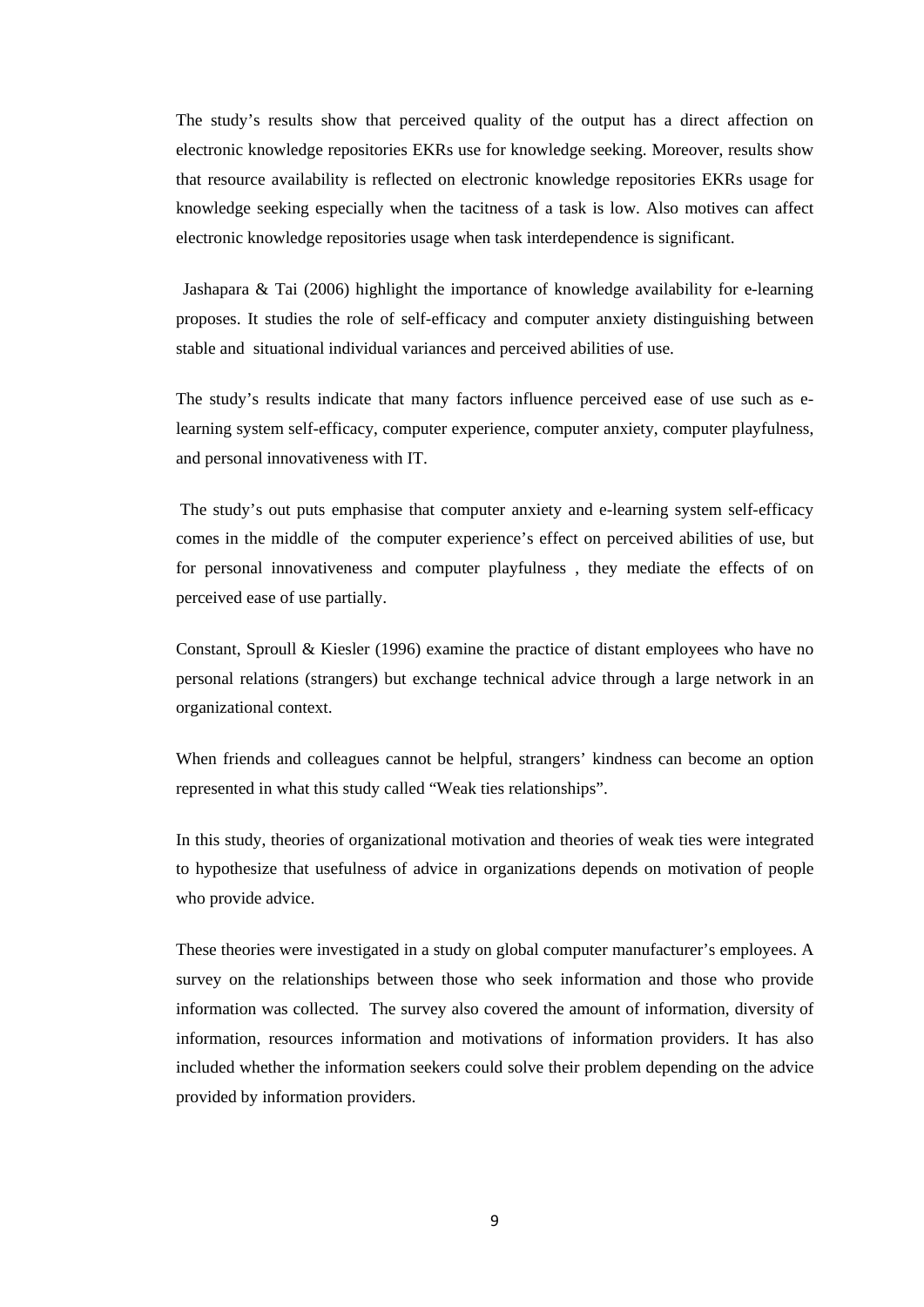The study's results show that although the lack of personal relations with the seekers, the information provided by information providers was useful and could solve information seekers' problems.

Hsu, Ju, Yen & Chang (2007) focused on the both perspectives; personal and environmental motives for knowledge sharing in Virtual communities. To inspect the knowledge sharing behaviours in professional virtual communities of professional societies, this research suggests a theoretical model based on a social cognitive theory (SCT). The model composed by the both perspectives mentioned earlier, personal and environmental. for the personal influences , self-efficacy and outcome expectations were considered, and for environmental influences, the research model included multidimensional trusts. The research model proposed was confirmed after it was evaluated using structural equation modelling, and applied confirmatory factor analysis.

Ardichvili, A. (2008) argues that there is a need for a better understanding of the key factors of success for online knowledge sharing.

An extensive review of the literature online learning and communication and also knowledge management was the base of this research which led to suggest a theoretical model that combines motivators, barriers, and enablers. The proposed model aims to understand what makes a successful online knowledge sharing and knowledge learning.

The theoretical model includes as Motivators: Personal Benefits, Community-Related Considerations and Normative Considerations, as Barriers: Interpersonal barriers, Procedural barriers, Technological barriers and Cultural barriers and as Enablers: Supportive Corporate, Trust and adequate Tools.

As a conclusion, the research suggests recommendations for developing and supporting more active and productive virtual communities of practice.

Correia, Paulos, & Mesquita (2009)'s study aims to determine the motives and the constraints that virtual communities' members experience when they participate in knowledge creating and sharing within these virtual communities. This research studies organizational virtual communities. It inspects the motives and the constraints of knowledge sharing in organizational virtual communities through interviewing employees from three different organizations and analysing their discourses.

The results show that commitment, solidarity with other colleagues and organizational culture are the motivator factors in these organizations. Financial rewards were not a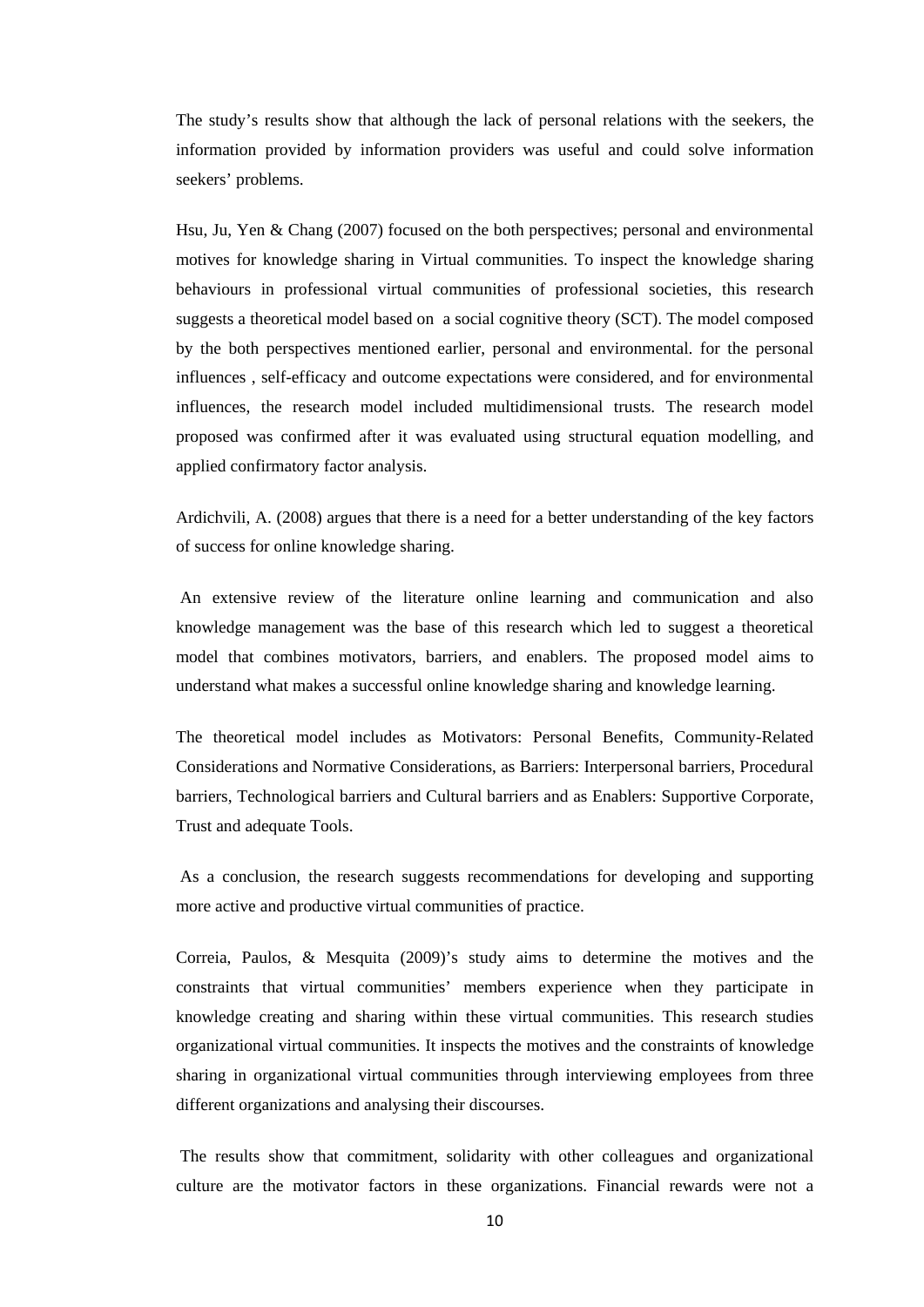motivator factor for the interviewees. Constraints were difficult to determine for the interviewees and all of them rejected that technology can be a constraint for them but in the contrary, it is an enabler.

Usoro, Sharratt, Tsui & Shekhar (2007) Tried to explore the role of trust in knowledge sharing behaviour within virtual communities.

Since trust is accepted as a major facilitator of knowledge sharing processes, this research proposes a theoretical model that presents trust in three different dimensions which are: integrity, competence and benevolence; the study tests hypotheses claiming the effect of these dimensions on knowledge sharing by conducting a survey in an intra-organisational global virtual community of practice.

Results demonstrate that the three facets of trust are positively associated with knowledge sharing behaviour.

Chiu, Hsu & Wang (2006) inspect the willingness toward knowledge sharing with other members as knowledge supply to virtual communities is becoming the biggest challenge for these virtual communities to survive.

This research suggests a theoretical model based on two theories: the Social Cognitive Theory and the Social Capital Theory to explore the factors motivating individuals' knowledge sharing behaviour in virtual communities.

The theoretical model shows that trust, social interaction ties, shared vision and shared language, identification and norm of reciprocity (as the facets of social capital ) will affect people's knowledge sharing in virtual communities. It also shows that, community-related outcome expectations and personal outcome expectations (as outcome expectations) can enhance knowledge sharing in virtual communities.

In order to test the model, data was collected from 310 participants of a professional virtual community. The results confirmed suggestions of the proposed research model.

Shu & Chuang (2011) explored people's motives to share knowledge in a virtual community setting.

The study that took place in Taiwan, came up with an interesting model for the study of knowledge sharing in online communities due to huge number of users of these communities in Taiwan.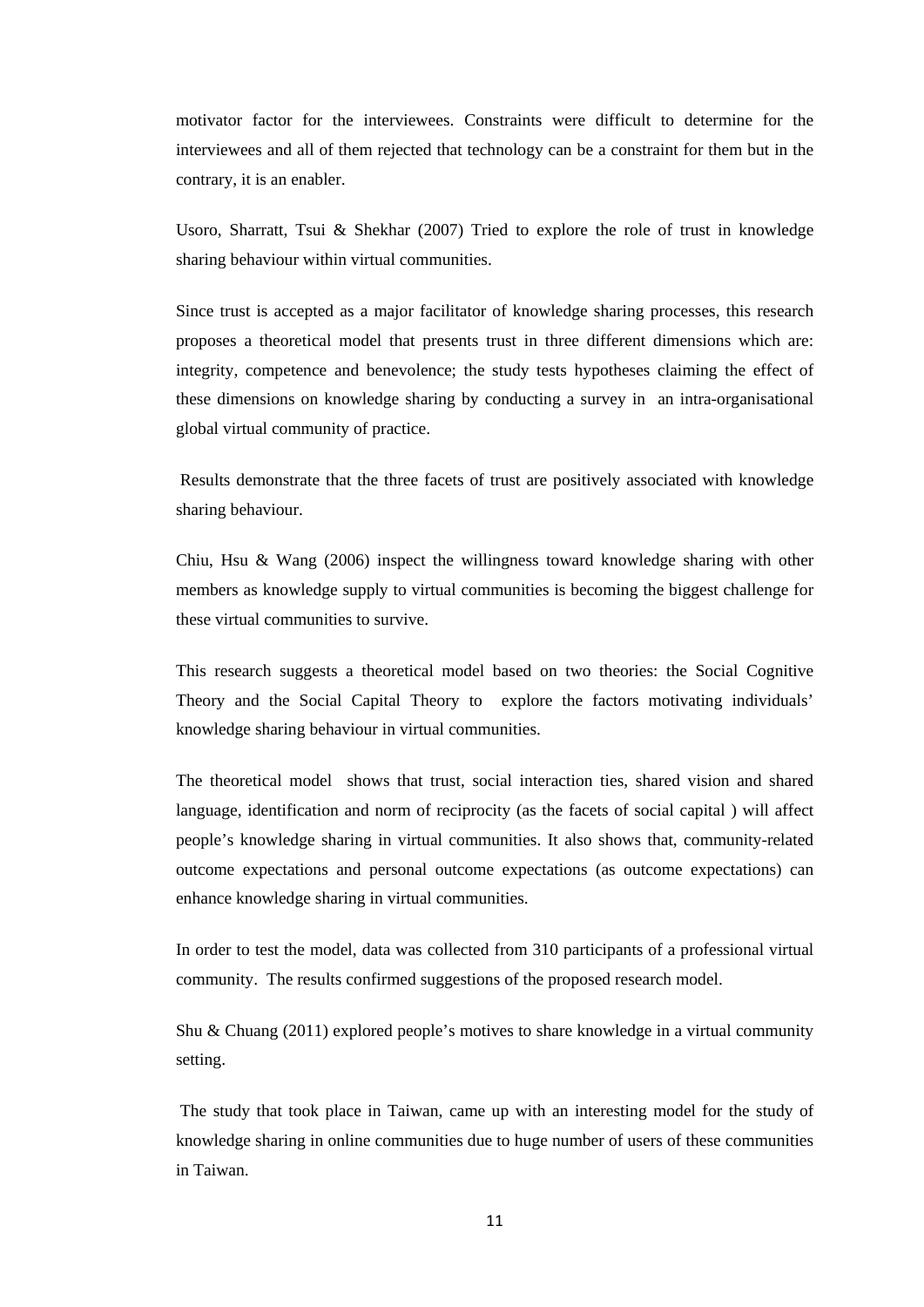The used model in this study is modified from the theory of reasoned action whereas the data was collected in Taiwan, the study's findings showed that the expected return did not have an impact on knowledge sharing, but it found that trust, self-esteem and absorptive ability not only did, but they were the real driving forces to share.

Unlike many previous studies, Liao  $\&$  Hsu (2013)'s work about knowledge sharing focuses on non-professional virtual communities. It has introduced four key forces for knowledge sharing in virtual communities which are: utilitarian motivation, control belief, contextual force and hedonic motivation. The results confirmed all the four driving forces that research model included: utilitarian motivation represented in reciprocity and reputation, hedonic motivation represented in enjoying helping, self-efficacy under a heading of control belief and contextual force using sharing culture.

The study also claimed that the intention to continue sharing knowledge is effected by an existing sharing culture, self-efficacy and users' attitude toward knowledge sharing.

Wasko and Faraj (2000) introduce a different perspective of knowledge. They argue that knowledge is a public good that is owned and maintained by a community. This understanding encourages the knowledge exchange and suggests moral obligation and community interest to be more important for a pro-sharing attitude rather than some narrow self-interest. A survey was made to examine peoples motives to share knowledge in three different electronic communities of practice provide support for the public good perspective by providing results. Research's findings show that reciprocity and prosocial behaviour are the major reasons for sharing knowledge.

Hung & Cheng (2013) aimed to study the relationship that combines the members of Virtual communities' intentions toward knowledge sharing and the perceptions of technology users. It suggests that being ready to accept technology as psychological state of an individual and compatibility are the factors affecting individual's acceptance of technology.

An empirical study investigated Technology Readiness Index, Technology Acceptance Model, and the factor of compatibility was integrated to inspect users' perceptions of technology. A structural equation modelling was used in this study to analyse the answers of 218 participants from these virtual communities.

The research's results showed that if individual's degree of adaptability to technology is improved then it could increase his knowledge-sharing willingness in virtual communities. In the same time, the degree of the individual's inadaptability with technology did not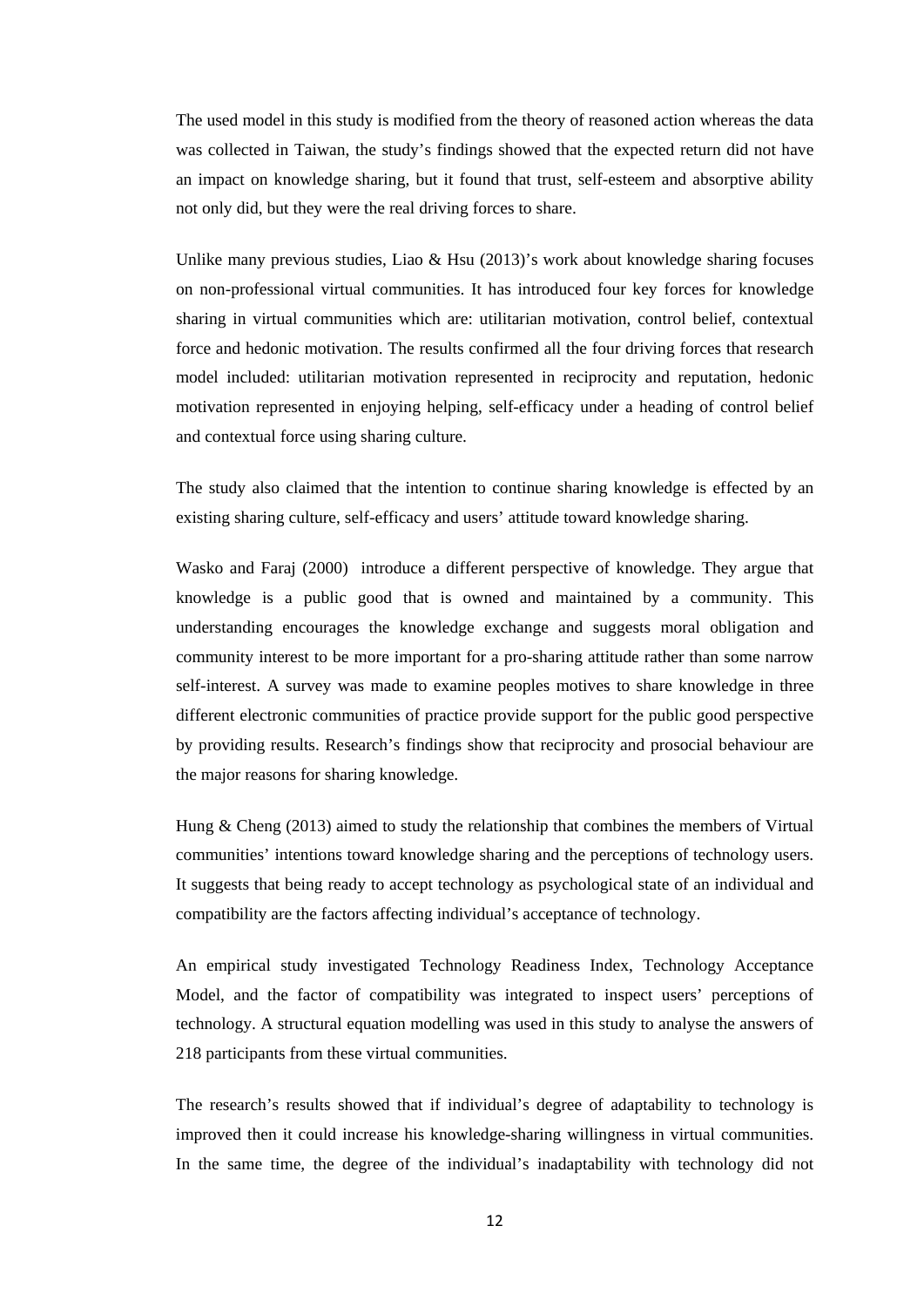restrain knowledge-sharing intentions. Also, feelings of insecurity while using new technologies demonstrated an important effect on the individual's opinions about how technology is useful.

Chen, I. Y. (2007) argued that professional virtual communities are facing failure most of the times due the member's discontinuity of participations; therefore his work aims to formulate a theoretical model that can explain the different factors affecting individual's intention to keep participating in these virtual communities in terms of knowledge sharing.

This research adopts two perspectives which are information system perspective and knowledge management perspective and relates them to participation continuity.

Research model suggests that contextual factor and technological factors are the factors influencing individual's intention to remain in a professional virtual community. The model also posits that antecedents intention of the virtual community members to keep sharing knowledge include social interaction which gathers capital and at post-usage satisfaction.

The study has covered 360 members of a virtual community.

Results demonstrate that both, the contextual factor and technological factors have a significant influence on the virtual community members' continuance intentions.

Gang & Ravichandran (2015) investigate members' motivations to be involved in knowledge exchange in professional virtual communities. In this research, social exchange theory (SET) and the theory of reasoned action (TRA) were synthesized to identify what determinants can affect individual's attitudes toward knowledge exchange in virtual communities. The theoretical model includes as determinants: trust, reciprocity, and the relevance to the members' jobs. The study in addition, suggests that attitudes will affect members' intention to participate in the virtual community and the quality of information/knowledge will moderate this relationship.

The research model was tested using data gathered from a virtual community of scientists from South Korea.

The results demonstrate that trust among the community members has a positive effect on attitudes toward sharing knowledge and learning. Reciprocity has a positive influence on attitudes toward learning, while job relevance has a positive influence on pro-knowledgesharing attitudes. The results show also that member's attitudes toward learning influence attitudes toward knowledge sharing whereas members' attitudes related to knowledge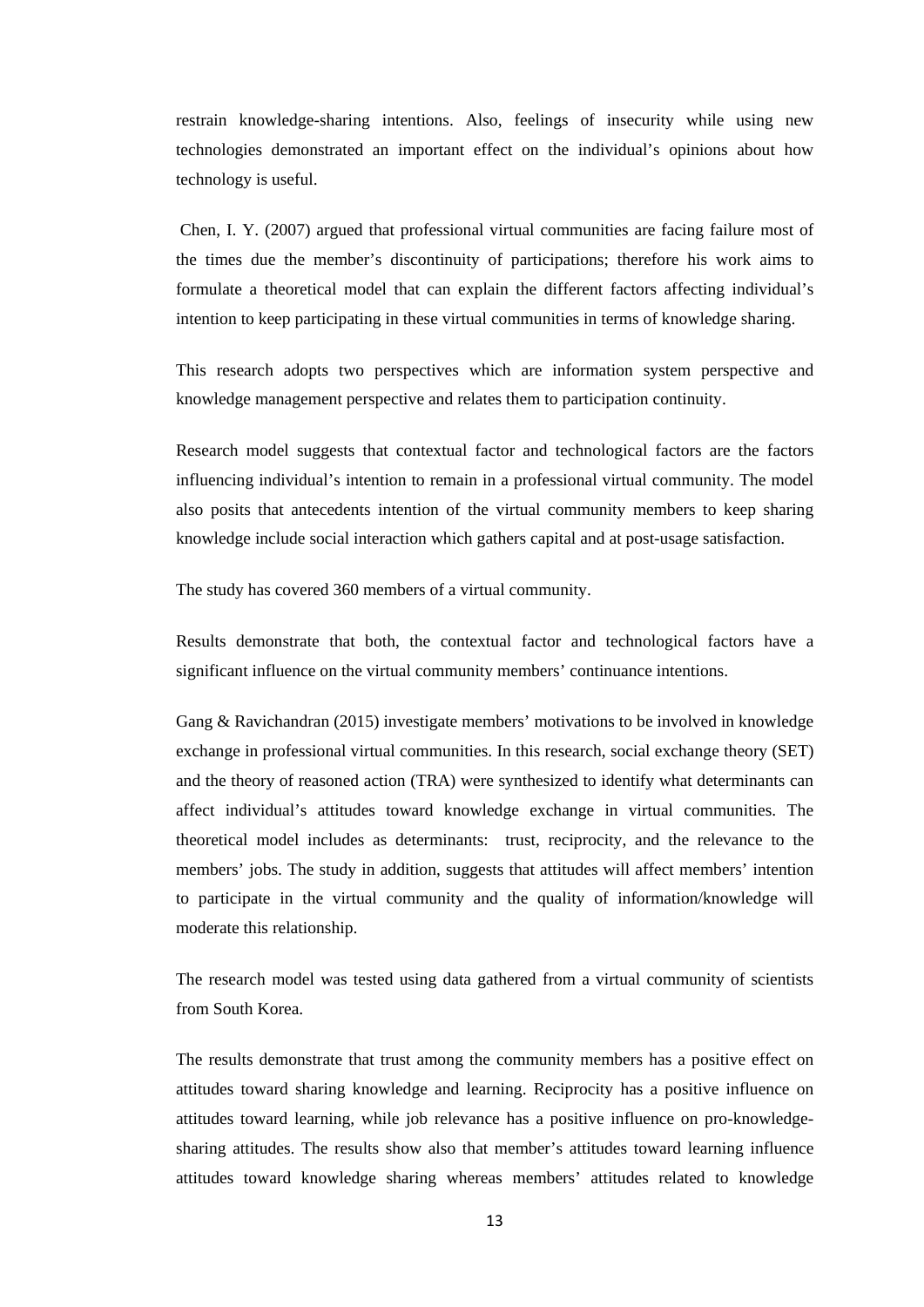sharing positively affect intentions to participate in a virtual community. The information quality is negatively moderating the relationship between user's intentions to participate in a virtual community and users' attitudes toward knowledge sharing.

After having reviewed the previous studies, research gap should be determined in order to show the value added to this topic that we seek to achieve through this research . The research between our hands depends largely on the outputs of the previous studies. Since we could find contradictions in results between different studies about the same motive, this research is supposed to reproduce new results demonstrating whether knowledge sharing behaviour is effected or not by Trust, Self-efficacy, Reciprocity, Commitment and Knowledge Quality.

The new factor that is making this research unique is Ideology. Although it was studied previously as a factor that affects behaviour like in helping situations (Robbin, Chatterjee, & Canda, (1999), it was not used in the same context as this research. It is meant to be the very first time to hypothesize ideology as a motive for knowledge sharing behaviour in virtual communities of practice. It is also suggested as a factor effecting commitment and trust.

Besides ideology, this study stands out from previous studies that it is applied in Algerian virtual communities of practice.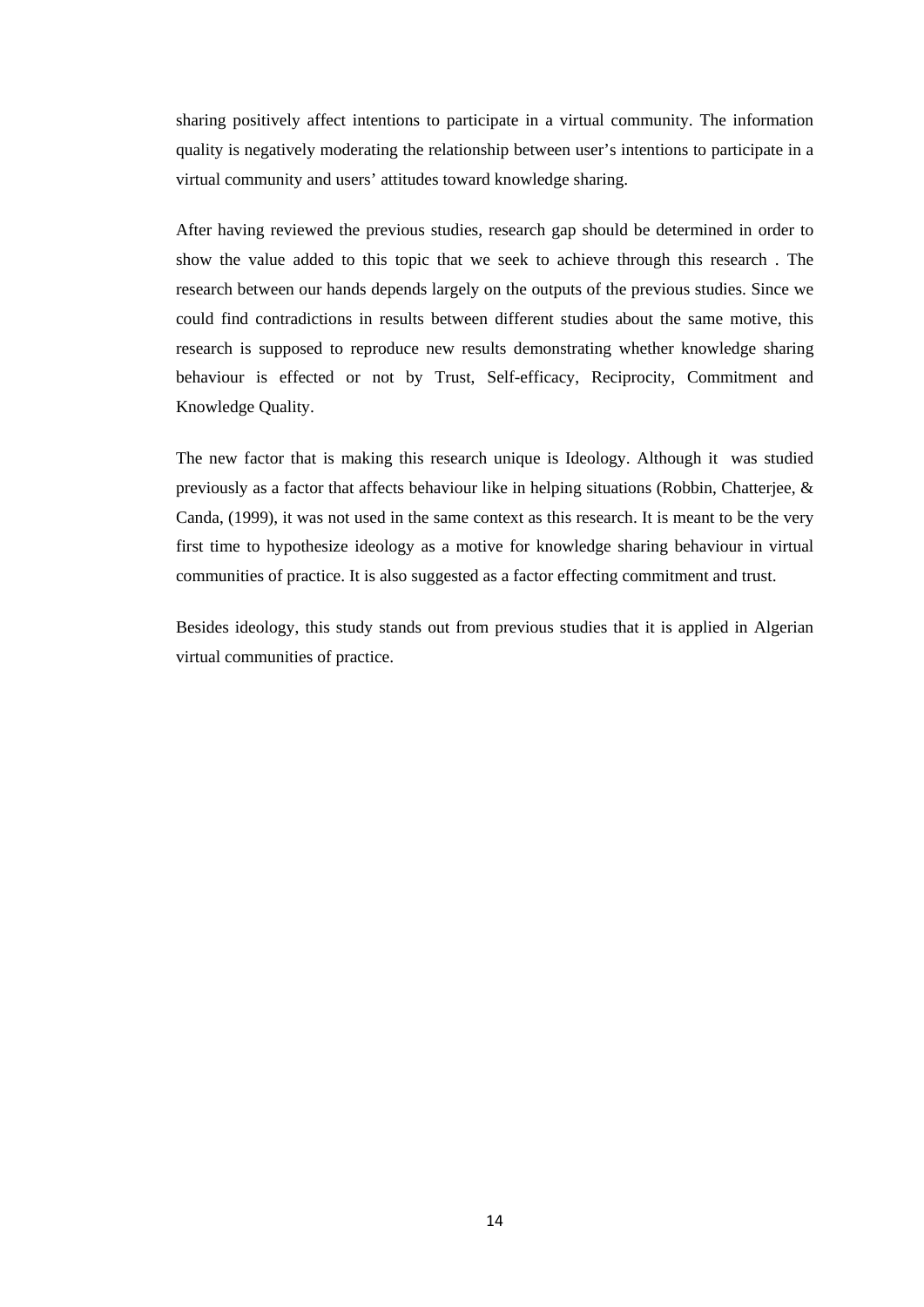# <span id="page-24-0"></span>CHAPTER THREE THEORETICAL BACKGROUND

This chapter is dedicated to cover the fundamental theoretical concepts upon which this research stands on. Therefore, it is divided to four main parts. The first part is dedicated to explore some General notions and definitions related to knowledge. The second part defines virtual communities and reviews what written about it in the literature. The third part introduce the main three theories adapted by researchers in order to study knowledge sharing motives in virtual communities while the fourth part provides an overview of the six knowledge sharing motivating factors included in the research model.

#### <span id="page-24-1"></span>**3.1 General notions and definitions related to knowledge**

In this part, we will discuss and define general notions of knowledge, knowledge management, knowledge sharing and the development of terms knowledge sharing and knowledge transfer

#### <span id="page-24-2"></span>**3.1.1 Knowledge**

It is a wide idea that characterized an epistemological contemplations range in western theories since the old Greek time. Within the last few decades, there has been another propensity prompting a developing enthusiasm for knowledge to be considered as an imperative asset for any organization. Alavi and Leidner (2001) argue that knowledge is the consequence of intellectual handling brought on by the deluge of new jolts. Nonaka (1994) recognized human knowledge in its nature as two types: explicit and tacit knowledge. The explicit knowledge alludes to a sort of knowledge that is verbalized, systematically, able to be codified, transmittable, and tacit type of knowledge is personalized and it is hard to codify it. Therefore, the explicit type can be exchanged between individuals and within the organization pursuing codification strategy, yet tacit type cannot be possessed by studying and reading, rather it must be obtained through experience and learning by doing.

#### <span id="page-24-3"></span>**3.1.2 Knowledge Management**

Managing knowledge is characterized as the predetermined procedures to deal with the aggregate knowledge of a firm for the securing, association, maintenance, application, sharing and recharging both tacit knowledge and explicit knowledge of its workers to upgrade the general performance of an organization and bring out value (Davenport and Prusak 1998). At first, there are two distinct strategies for knowledge management: the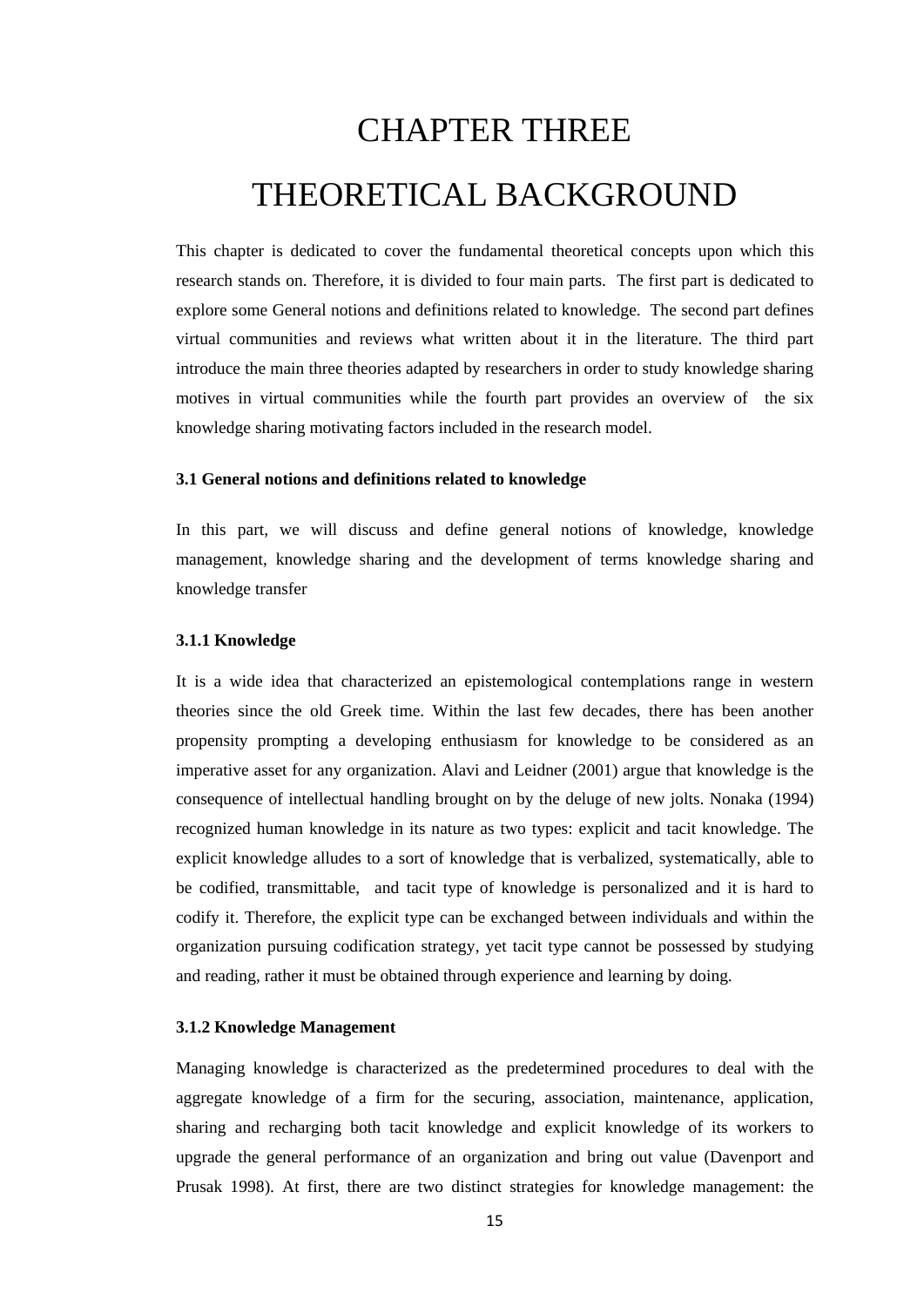codification and personalization strategies (Hansen et al., 1999). Firms that adopt a codification strategy focus on arranging, storing and operating knowledge in information systems that facilitate access and learning by workers. In the case where the firm is pursuing a personalization strategy, knowledge is basically transmitted by an immediate contact from individual to individual. The crucial use of technological tools, for example, telephone, emails and professional resources are techniques to enable customization and localization specialists instead of storing knowledge. This research does not aim to study knowledge sharing in organizational context, yet codification strategy is the option for sharing knowledge in virtual communities.

#### <span id="page-25-0"></span>**3.1.3 Knowledge Sharing**

Sharing Knowledge is an act in which knowledge, expertise, aptitudes or skills are exchanged between individuals, colleagues, relatives or a community within a certain space. In this study, sharing knowledge as behaviour is related to the will of people inside a virtual community toward sharing their accumulated knowledge with others. Generally, knowledge sharing happens through a face to face contact or through some of learning materials. The firm's knowledge resides in individuals. Indeed, even with the codification, knowledge of objects stays unavailable and requires the ones who own it to make it available (Bock et al., 2005). As indicated by Gibbert and Krause (2002), knowledge sharing can be motivated, can be enabled but cannot be compelled.

As a result of the nature of knowledge sharing activity we mentioned earlier, it is not a secret that individuals changing attitudes are viewed as a big challenge confronting organizations that are looking for improving knowledge sharing between their employees. The factors that incentivize such behaviour are by virtue of Szulanski (1996) who recommends that the motivating factors stem from either, individual conviction structures or social structures. The values, benchmarks and acknowledged practices that assume a critical part in affecting people conviction structures (David and Fahey, 2000).

#### <span id="page-25-1"></span>**3.1.4 Knowledge transfer and knowledge sharing**

It is commonly known that the issue of knowledge acquisition has long been debated ever since or earlier to the existence of Greek philosophers such as Aristotle and Plato. It would be argued that those debates gave birth to the terms knowledge transfer and Knowledge sharing; besides, they went on to serious discussions over efficient and effective knowledge transfer and sharing.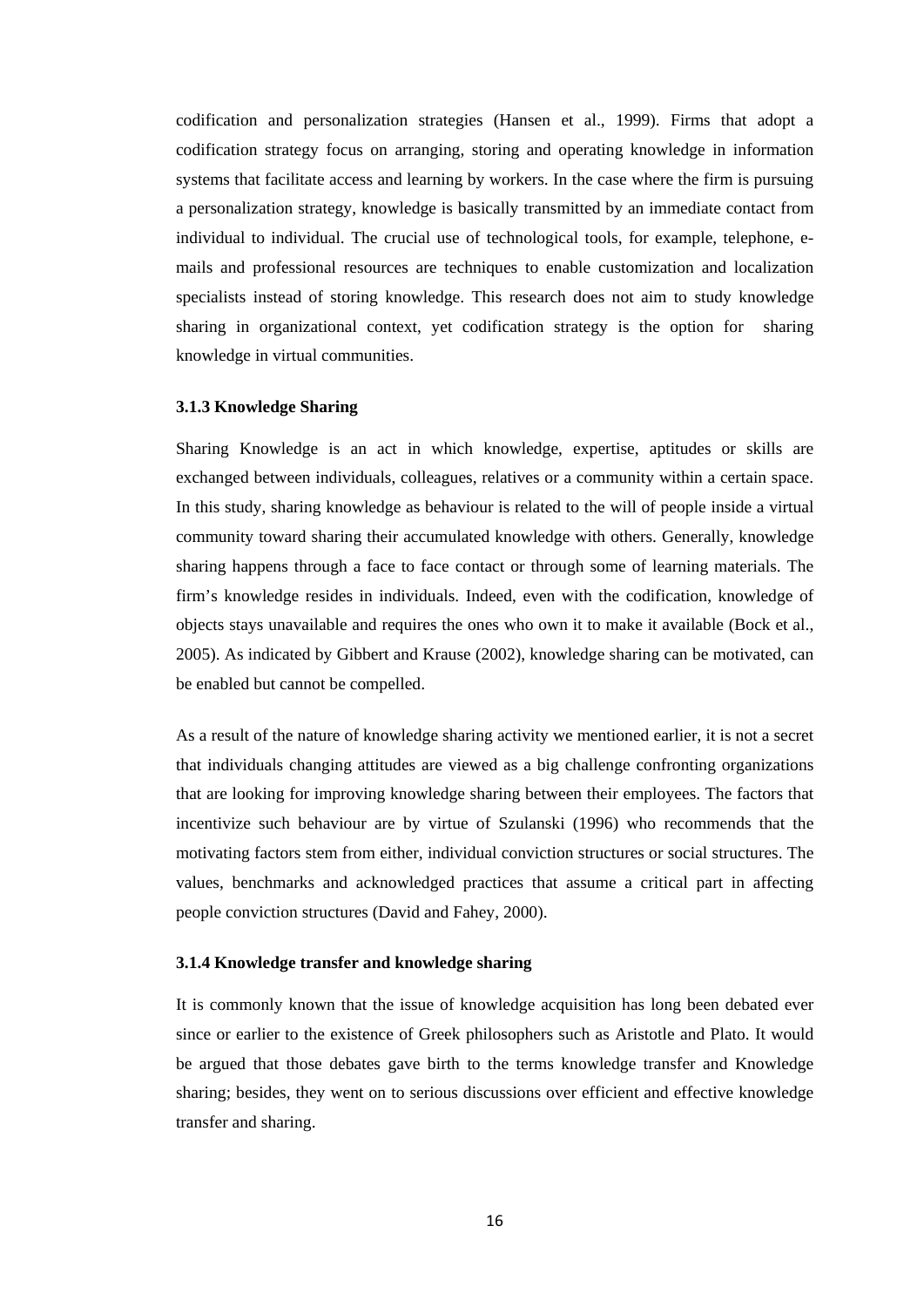Obviously, there are two research streams that highlighted the re-emergence of the terms: The first is based on works like Allen (1977) and Clark Fujimoto (1991) where the aim of their researches where the inspection of the relationship between technology transfer and units of product innovation.

The second includes the terms 'tacit' and 'explicit' knowledge like in the works of Michael Polanyi. Ikujiro Nonaka (1991) mentioned the notions of Knowledge Transfer and Knowledge Sharing but he did not name them. He describes explicit knowledge as a systematic and formal knowledge which facilitates the process of communicating and sharing it. He also argues that it enables creating a "common cognitive ground" with and between employees and makes the transfer of tacit knowledge easier.

This latter article by Nonaka paved the way for the two streams to combine. Several of his later influential writings like (Nonaka and Takeuchi, 1995) embodied Knowledge Sharing as an important phase in Knowledge Transfer, and therefore, had the research community to adopt the re-emergence trend.

Ever since, there has been some development in the use of those terms. They were used as synonyms like in (Badaracco, 1991) and (Hansen, 1999).

Knowledge Transfer was normally treated in accordance with the thoughts of the knowledge Management during its first year of re-emergence (Kogut and Zander, 1992; Grant, 1996). In his writings, Szulanski has built up the concept of Knowledge Transfer, particularly the concept of intrafirm knowledge. He says that knowledge is viewed as stock for the firm (Szulanski, 1996).

In the late years of the last century and with the beginnings of this one, the concentration was on the strategic level. Works studied subjects such as weak ties in knowledge sharing (Constant, et al ,1996), knowledge across organization subunits (Hansen, 1999), other people who concentrate on intra-corporate knowledge streams inside multinational companies (Gupta and Govindarajan, 2000) . Other works studied business unit development and execution (Tsai, 2001). One work stand out among the other works is when psychological and sociological concepts were used to study and analyse the motivating factors that influence Knowledge Transfer inside organizations (Osterloh and Frey, 2000).

Late researches say that the concept of knowledge transfer is related to higher level of analysis. Wijik et al. (2008) and Easterby-Smith, et al. (2008) concentrated on intraorganizational and inter-organization knowledge transfer.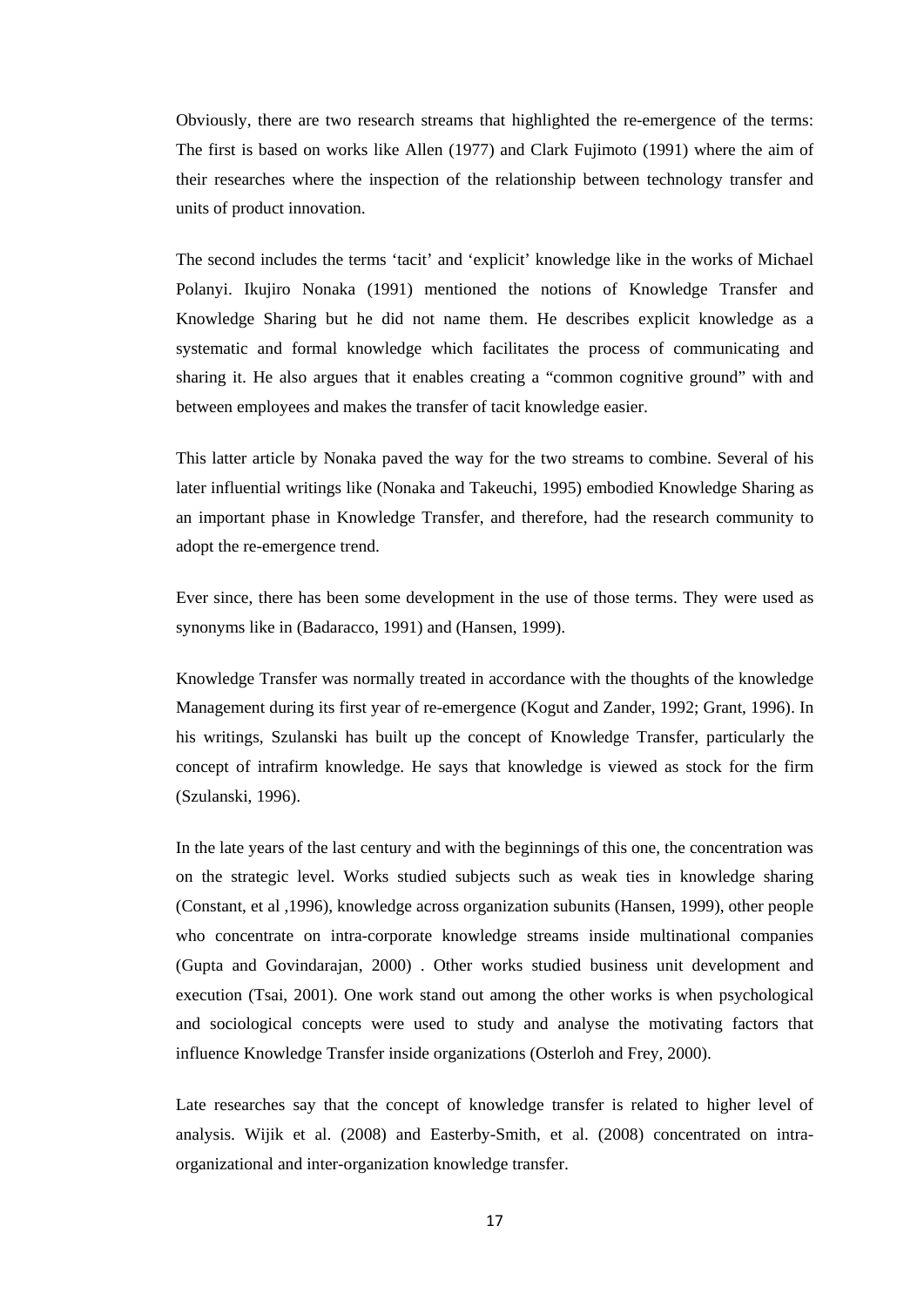In Nonaka's Harvard Business Review article, Knowledge transfer and Knowledge Sharing are utilized as synonyms, most of the times referring to knowledge transfer concept.

Appleyard (1996) used the term knowledge sharing for both levels, organizational level by comparing two organizations in terms of knowledge sharing activity, and national level by comparing Japan to the US. Dyer and Nobeoka (2000) followed the same steps. They found that the increase of employees' productivity in Toyota is partly explained by their aptitude to create knowledge sharing process within network-level.

The psychological and the sociological perspectives in knowledge sharing issue dominated research area. In order to study individuals' likelihood to share knowledge, Cabrera and Cabrera (2002) adopt psychological notion.

Studies came later such as Fernie, et al. (2003) focused on personal knowledge and individual level for knowledge sharing. They argued that knowledge is more individualistic referring to tacit knowledge where explicit knowledge can be valuable only when it becomes tacit. In the same orientation, Ipe (2003) determined four dimensions for knowledge sharing which are : type of knowledge, motivation , possibility to share and the general atmosphere.

#### <span id="page-27-0"></span>**3.2 Virtual Communities**

It is a fact that virtual community could be defined in various ways, but most researchers define it in two categories: the first is concerned about the metaphysical properties of virtual communities (Coon, 1998; Etzioni and Etzioni) whereas the second is concerned about the practical types of virtual communities (Bagozzi and Dholakia, 2002). Both perspectives represent the academic and the practicing fields. Many researchers accept that the concept of virtual communities is bound to the sociological concept of community which is controversial (Coon, 1998; Etzioni and Etzioni, 1999; Rothaermel and Sugiyima, 2001).

Tönnies (1912; 1967), was ahead to discuss the concept of community in his definition of community (Sugiyima, 2001), he distinguished between the concept of society and community. He characterized community with intimacy, privacy, and exclusive living together, whereas society according to him is the public life.

Tönnies' concept of community is made in spatial form by considering that the model of a community can be found in the rural village. He suggests that there are three types of communities which are community by kinship, community of locality and community of mind. This last one is related to this research since it resembles the communities that are shaped on the Internet.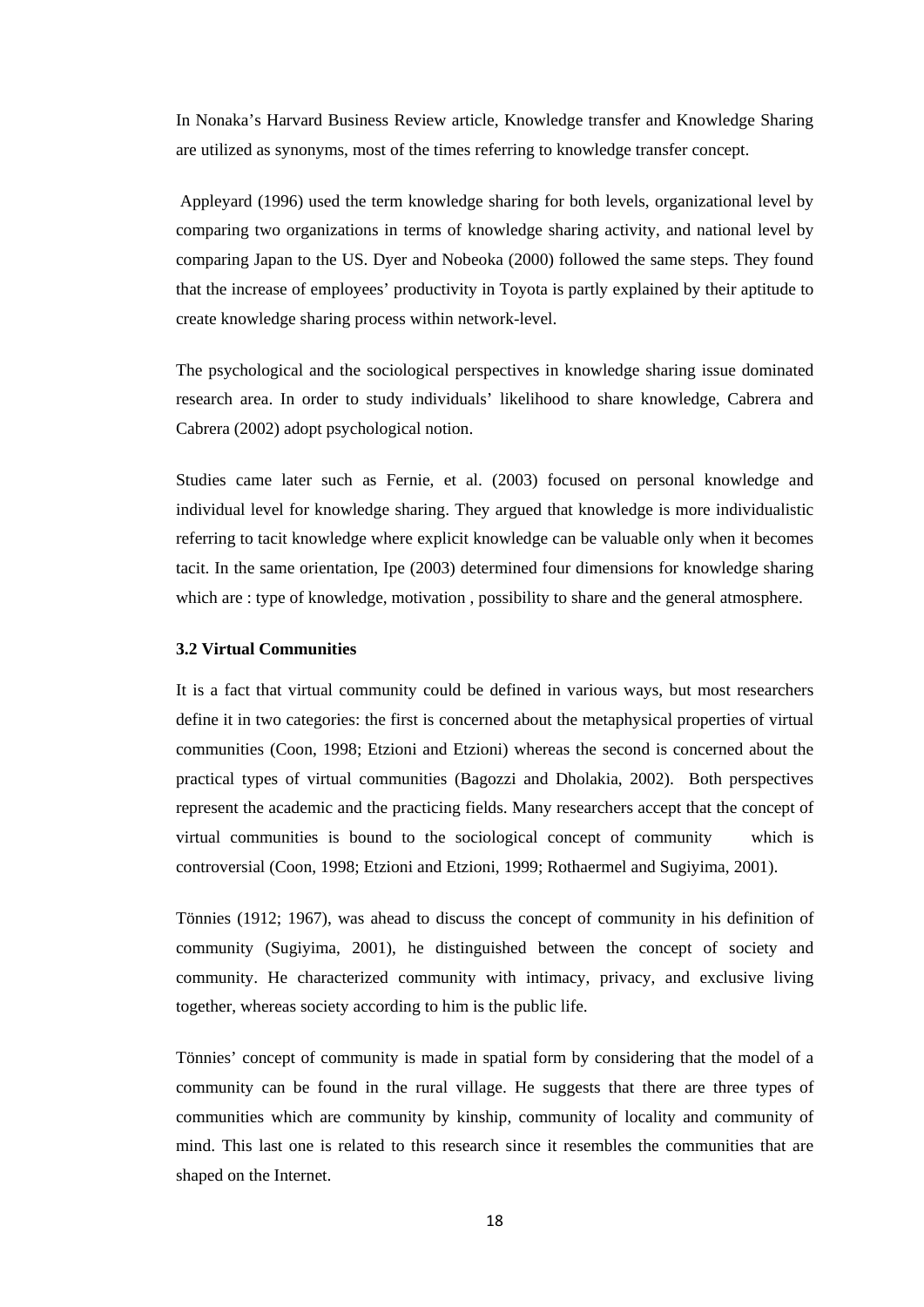Virtual community's definitions in other researchers were not different. A virtual community is considered similar to what Tönnies called community of mind, with the exception that it not constrained by time and space since it is formed through an electronic space (Rothaermel and Sugiyima; 2001).

Another definition suggested by Bagozzi and Dholakia (2002) defines a virtual community as social spaces that mediate the electronic environment in order to enable people to form and be sustained essentially through continuing communication processes.

Bonding and culture are the key words that define a virtual community according to Etzioni and Etzioni (1999), they are the two essential elements.

Hagel and Armstrong (1997) see that the first virtual communities were begun by lovers who shared the same interests, and spontaneously were the consequences of social events.

Engaging in virtual communities is normally unconstrained and voluntarily. A virtual group is normally open to any intrigued individual. In the event that one needs to join a specific group, they can join without fees. Likewise, leaving a virtual community is up to the will of the members. Supposing that members' interests decline or they have no longer a will to take part any longer in a virtual community, they are always able to choose not to access into or to leave the community.

Members of virtual communities can likewise decide the extent to which they involve. They can choose to be unobserved, not to talk, or talk as effectively as they can. More often than not, a virtual group is overseen by an administrator, a discussion board chief, or a Listserv supervisor, who is in charge of overseeing participant's identifying information and shared content. Board chiefs are also in charge of arranging and raising discussions about topics that concerns the members. The posted messages that are by various individuals from the virtual community create a base.

Hagel and Armstrong (1997) called attention to the fact that virtual groups could fulfil four sorts of customer needs which are interests, relationship building, exchanges and dreams. In the same direction, Ridings et al. (2002) referred in their definition to another four sorts of virtual communities: MUD (multiple user domains or dungeons), Chat room, Listserv, bulletin boards or newsgroups according to the used technology. Taking into account time delays, we can distinguish two types : asynchronous (Listserv, announcement loads up, newsgroups) and synchronous (MUD, chatrooms, and projects, for example, MSN Messenger, Yahoo Messenger, and Facebook Messenger).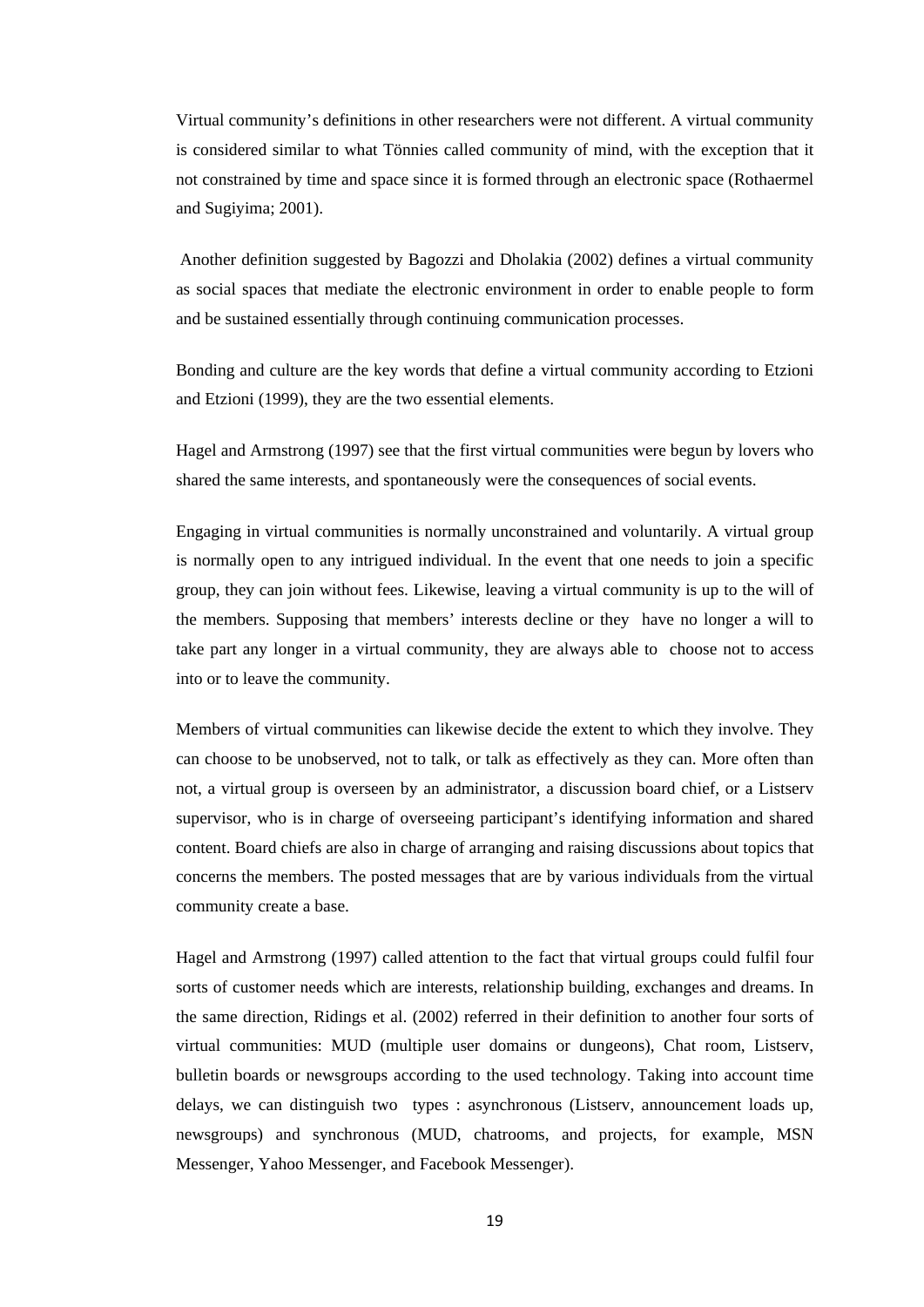Interestingly, online forums have both synchronous and asynchronous functions which deny an absolute classification of virtual communities based on time delay. Kozinets (2000) gave a more practical classification based on two dimensions. He separates virtual communities into social structure and primary group focus.

#### <span id="page-29-0"></span>**3.3 Theories of knowledge sharing motives**

Many socio-psychological based theories were adopted by researchers to study and explain human behaviour toward knowledge sharing. In this part, there significant theories are reviewed and explained.

#### <span id="page-29-1"></span>**3.3.1 Theory of Reasoned Action-TRA**

To study IT-related human behaviour, Reasoned Action Theory (Fishbein and Ajzen, 1975) was constantly considered as the most viable intention–behaviour models. Reasoned Action Theory (TRA) says that if the disposition of a person toward a specific behaviour is positive, then he will probably have the intention to engage in that behaviour; and if the standard is subjective then it influences emphatically his intention to adopt that behaviour; and in the long run, as much the quality of the individual's intention to engage in a behaviour is , as likely the person perform that behaviour will be (Alavi and Leidner, 2001; Fishbein and Ajzen, 1975). Theory of Reasoned Action has been effectively adapted in numerous social research studies to clarify the distinctive sorts of behaviour of individuals. Additionally, according to Bock and Kim, (2002), TRA has been utilized to study Knowledge Management. Clark and Soliman (1999) applied the concept of Theory of Reasoned Action in the assessment of knowledge based systems to give an approach to evaluate the value of investments Knowledge-Based Systems. Lin (2007) utilizes the Theory of Reasoned Action to explore the different factors influencing knowledge sharing intention and discovered that self-efficacy and enjoying helping other people are positively associated with sharing attitudes and attention toward knowledge. Bock et al. (2005) argue that the extrinic motives, socio-psychological motives and organizational atmosphere variables could influence knowledge sharing attention.

#### <span id="page-29-2"></span>**3.3.2 Social Exchange Theory**

Exchanging rewards and costs to measure the values of results under different circumstances for a person, are the basis of theory of social exchange. People endeavour to minimize expenses and maximize payoff and then base the likelihood of building up a relationship with people on the perceived possible results. When outcomes are meant or supposed to be increased, they build up a closer relationship between individuals. Bock et al (2005)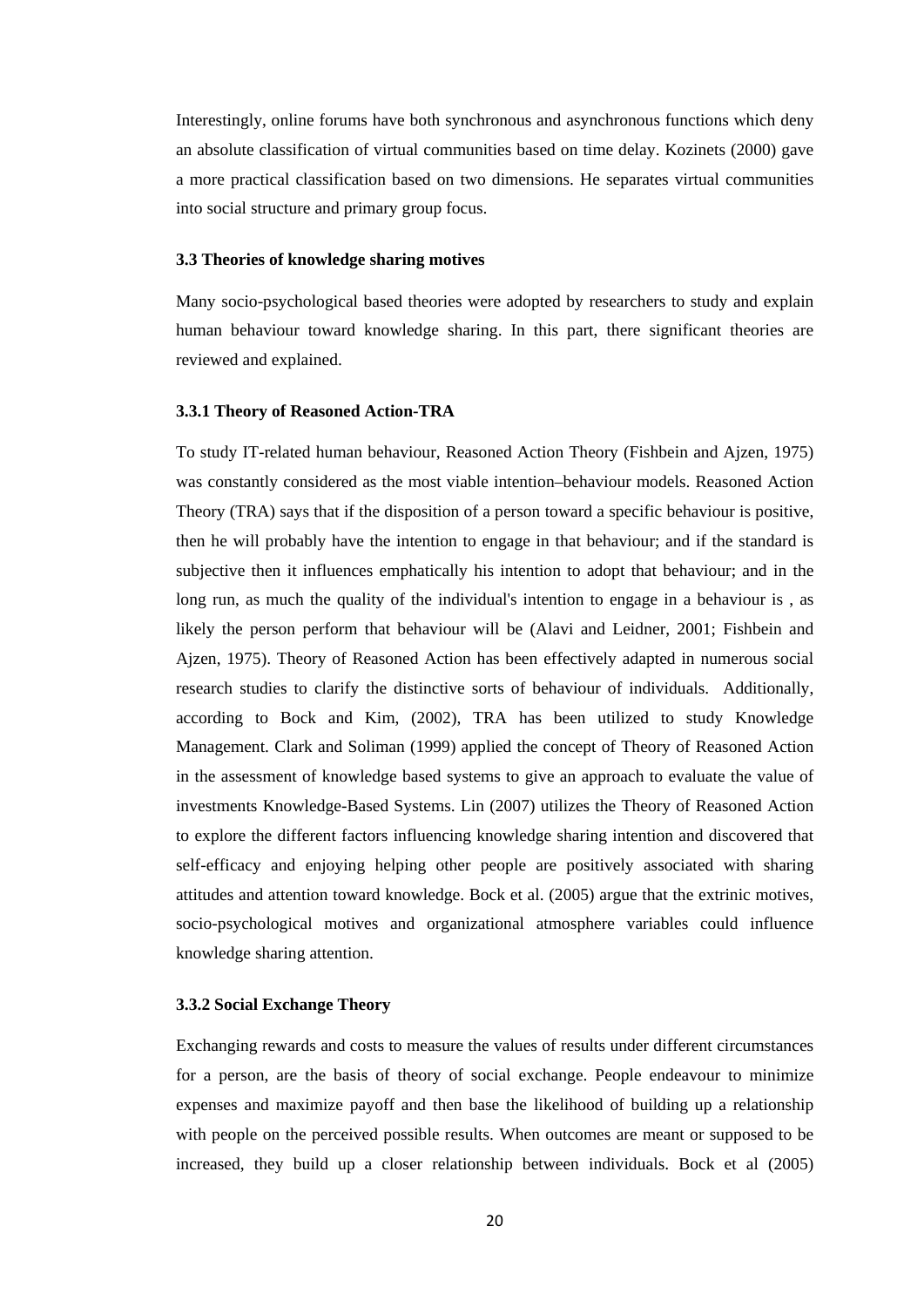suggested that knowledge sharing behaviour can be considered as a type of social exchange because individuals will be offering to share their knowledge and skills with their associates and will be expecting to be treated the same way (reciprocally) so they can be offered others' knowledge. Researches have been conducted on Social Exchange Theory as a tool to explore individual's behaviour toward knowledge sharing.

Social exchange is a complicated action; therefore different research works have addressed different facets of it. Kankanhalli et al. (2005) used cost/benefit analysis based on Social Exchange Theory to investigate motivator factors and barriers influencing knowledge sharing behaviour. While Chua (2003) focused on reciprocity in knowledge sharing, Constant, Kiesler, and Sproull (1994) highlighted context and self-interest. Also Weir & Hutchings, (2005) argued that social exchange facilitates developing relationships and personal social network.

#### <span id="page-30-0"></span>**3.3.3 The Social Cognitive Theory**

The Social Cognitive Theory (Bandura, 1989) has been used in knowledge sharing literature demonstrating its reliability. It considers human behaviour as a triadic, dynamic, and reciprocal interaction of personal factors, behaviour, and the social network (Bandura, 1989). Of the considerable number of elements that influence human behaviour, the theory suggests self-efficacy and outcome expectations. A number of studies based on the Social Cognitive Theory have inspected the relationship between the motives suggested by the theory (selfefficacy and outcome expectation) and Internet users' behaviours (Compeau and Higgins, 1995; Hsu and Chiu, 2004; Luarn and Lin, 2005).

People with common interests meet in virtual communities and exchange knowledge and information performing an online interaction and taking advantage of the social nature of these types of networks. Two factors support virtual communities and make it last for long are their social interaction nature and knowledge/resources they provide. Thus, unlike the studies mentioned earlier where only personal cognition was focused on in computer and internet behaviours, social network and personal cognition both should be considered while studying sharing behaviour in virtual communities.

The social cognitive theory however, is constrained in studying to what elements are in a social networks and how they affect people's behaviour.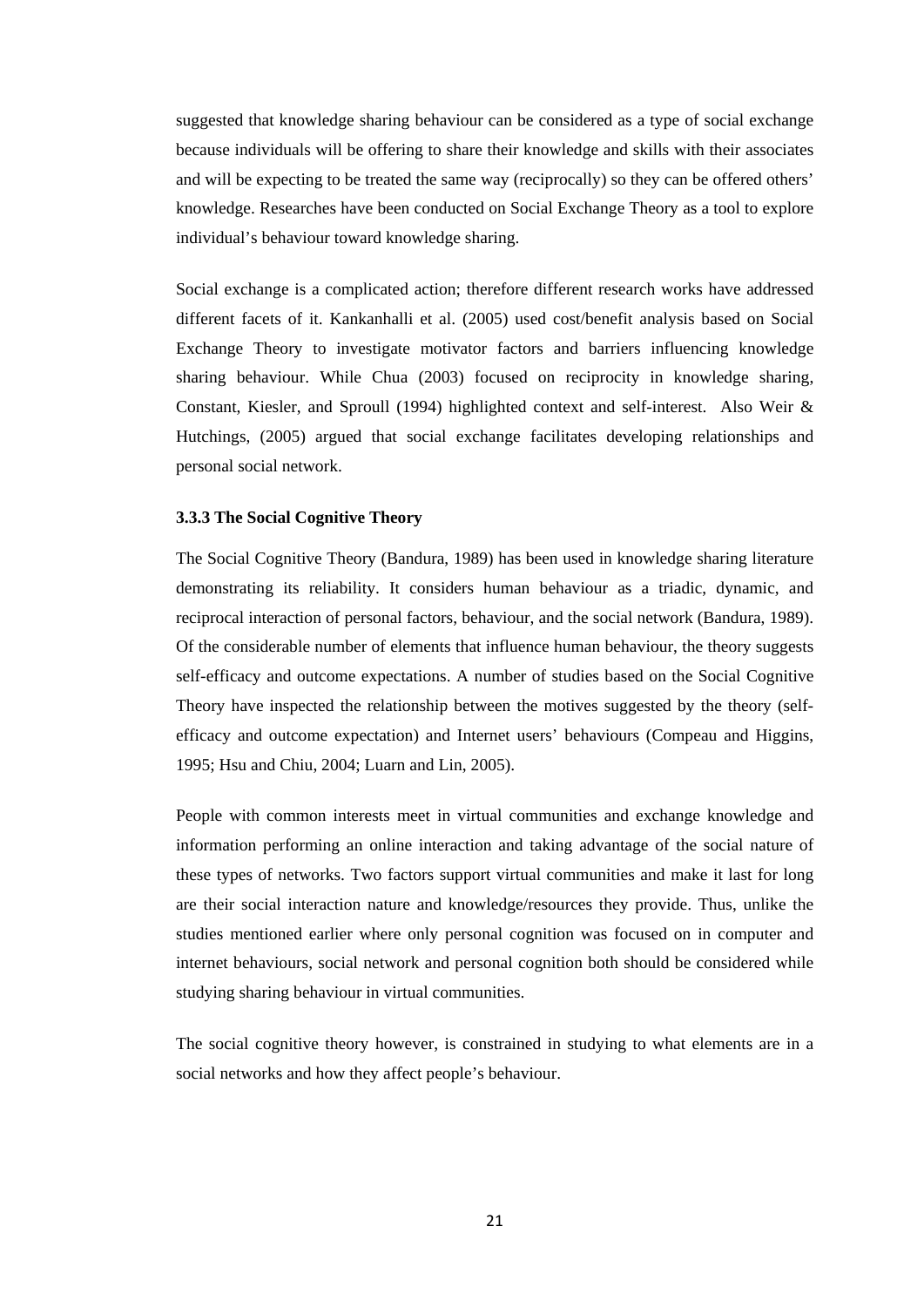#### <span id="page-31-0"></span>**3.4 Knowledge sharing motives**

Knowledge sharing motives has been broadly discussed as it is indicated in the literature. In the previous section, main theories from which those motives were derived were explored. Needless to say that there are so many motives, however in this section, the motives that are included in the research model, namely: Self-efficacy, trust, reciprocity, commitment, knowledge quality and ideology, will be explored and discussed.

#### <span id="page-31-1"></span>**3.4.1 Knowledge sharing self-efficacy**

Self-efficacy is an idea of importance in social psychology science. Its origins are derived from Social Cognitive Theory SCT. It can be characterized as convictions in one's capacities to compose and execute actions needed to create a given accomplishments (Jashapara and Tai, 2006). Knowledge sharing self-efficacy in this study alludes to the trust in one's capacity to contribute with knowledge that is profitable to others (Kankanhalli et al., 2005). Research works show that highly skilled people, people with outstanding capacities and experts will probably give valuable advice on virtual communities (Constant et al., 1996). By sharing valuable knowledge to the virtual communities, members feel more sure about what they can do (Constant, Kiesler, and Sproull, 1994; Wasko and Faraj, 2000). This impression of upgraded self-efficacy can spur individuals to share their knowledge with others (Bock and Kim, 2002).

#### <span id="page-31-2"></span>**3.4.2 Trust**

Trust includes an eagerness to make one's self helpless against others and includes trust has different features which are trust in their capability; trust in their openness and genuineness; trust in their intensions and concerns; and trust in their dependability (Mishra 1996).

Rotter (1967) characterizes trust as "an anticipation held by an individual or a group of people that the promise to another individual or group of people, whether it was articulated or written is trustworthy. In virtual communities, trust in different individuals could be comprehended as a general trust toward different participants of the virtual community (Ridings, Gefen, and Arinze, 2002). Trust has been broadly examined in physical communities as in virtual communities, and it is considered as a key factor influencing knowledge sharing behaviour (Gefen, Karahanna, and Straub, 2003; Chang, Cheung, and Lai, 2004; Komiak and Benbasat, 2006; Teo, Srivastava, and Jiang, 2009).

With regards to virtual communities, it is additionally accepted that trust is an essential element for a virtual community to succeed if the members' interest and participation are the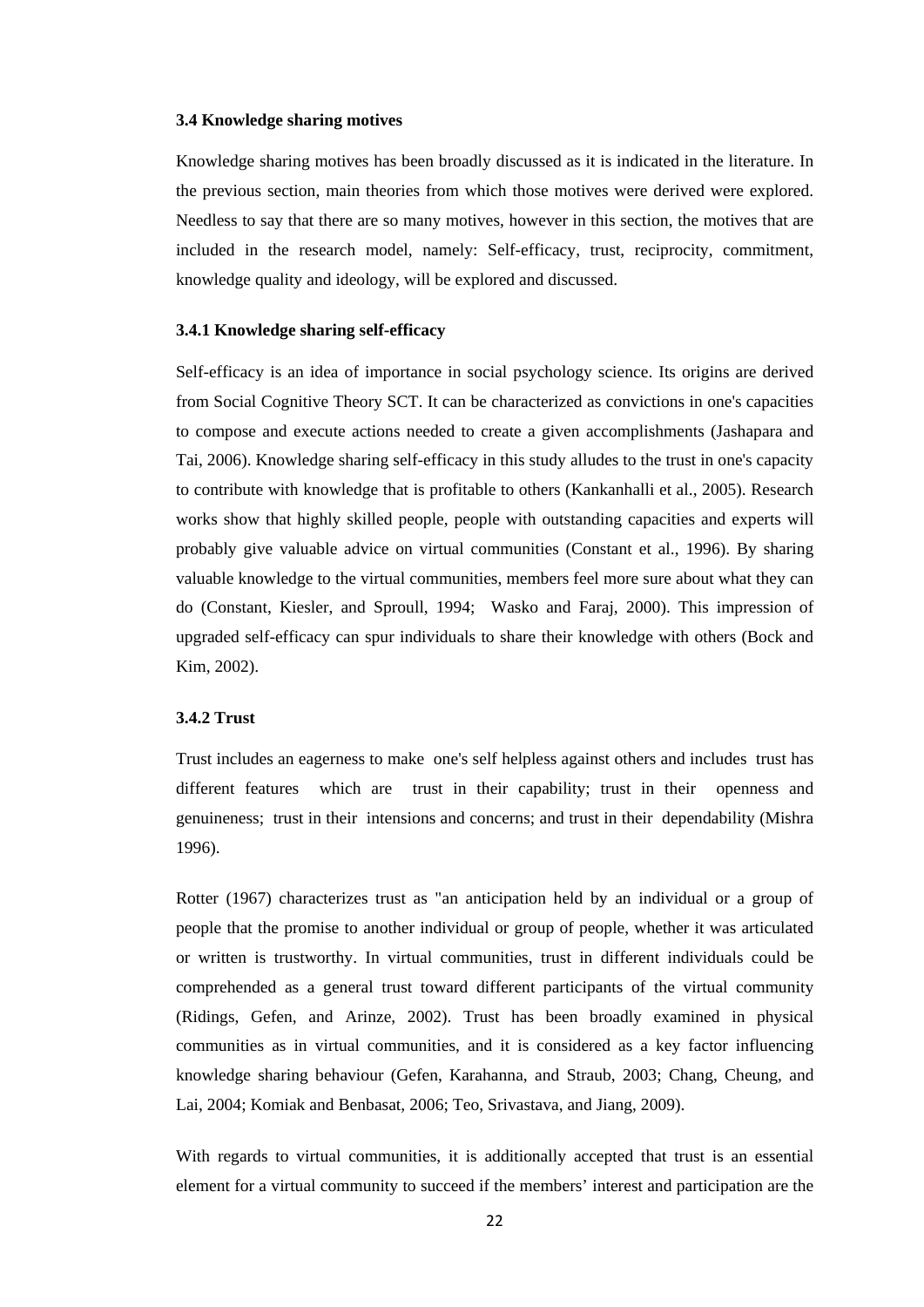criteria. Mishra (1996) argue that trust has different features, which are trust in members' skills, trust in members' openness and genuineness, trust in members' intensions and concerns, and trust in members' reliability.

At the point when a member trusts a virtual community, he will engage more in participation in the virtual community and will be more willing to collaborate with different members. Additionally, he will probably believe that the knowledge and information shared by the other participants from the virtual community are helpful and reliable. Lu et al. (2010) found in that trusting other members would encourage individuals to participate and get information from the virtual community.

#### <span id="page-32-0"></span>**3.4.3 Reciprocity**

Reciprocity is discussed within Social Exchange Theory from which we can understand that if a person contributes with resources, he anticipates that others will do the same for him (Blau, 1964). In virtual communities, when people feel that what is given will be paid back, they will be all the more eager to share their knowledge (Wasko and Faraj 2005). Knowledge sharing is encouraged when there is a standard of reciprocity in virtual communities (Constant et al. 1996). Previous researches show that people who believe in reciprocity are more likely to share knowledge (Chiu et al., 2006; Lin, 2007). Also, It has been noticed that the members of virtual communities get valuable knowledge and help they asked very fast if they used to help other people before (Rheingold 2000).

#### <span id="page-32-1"></span>**3.4.4 Commitment**

Commitment to virtual communities according to Wasko and Faraj (2005, 2000) is a strong sense of responsibility toward others in the network on the basis of shared membership. Commitment means a solid faith in and acceptance of a group's objectives, a desire to allocate considerable effort to assist the objectives, and a strong willingness to keep up participation in the group (Mowday et al. 1979). In organizations virtual communities, committed individuals who get worried about how they can be valuable to the firm, normally help seekers with organization related issues (Constant et al. 1996). Hars and Ou (2002) argue that people who have a solid feeling of group participation are all the more ready to contribute knowledge for the members of the community. It has likewise been said that committed members of a virtual community contribute knowledge since they think that this behaviour is beneficial for the community (Kollock 1999).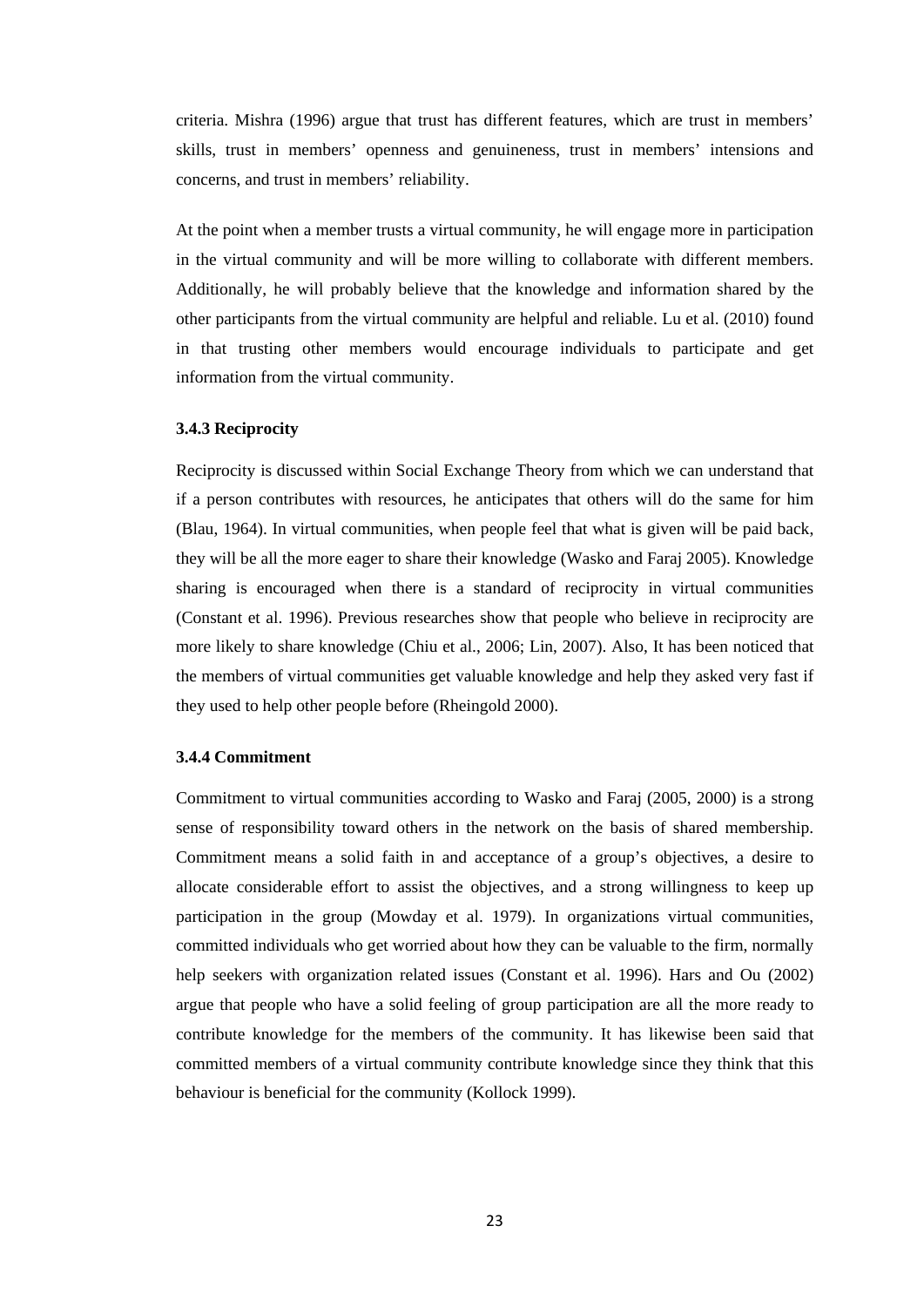#### <span id="page-33-0"></span>**3.4.5 Knowledge Quality**

Knowledge quality is about the good shape and the positive value of a shared information or knowledge i.e. knowledge shared should be readable, accurate, complete, and reliable. Wasko and Faraj (2000) said that valuable and updated knowledge/information is the most critical tangible motivation for contributing and sharing knowledge in virtual communities of practice. As in (McKinney et al. 2002), regarding the significance of information quality in raising customer satisfaction with e-shopping, knowledge quality supposed to be an important motivator for people's engagement in knowledge sharing in open virtual communities.

#### <span id="page-33-1"></span>**3.4.6 Ideology**

The term "ideology" is often used in politics, social sciences and in the media. Many articles and books studied this concept since the French philosopher Destutt de Tracy used this term at the end of the 18th century.

Van Dijk (2000) reported that de Tracy defines ideology as science of ideas and says that ideology is the study of how we think, speak and argue.

In Destutt de Tracy's works, ideologies are associated with systems of ideas, and particularly with the social, religious or political ideas that social group or movement share.

During his life, Karl Marx did not have only one statement to describe his concept of ideology, but he used many statements differently; however, the most clear one is mentioned his book "The German Ideology" in which he describes it as the production of ideas, of conceptions, of consciousness (Marx, K., & Engels, F. 1970).

Jurgen Habermas distinguished between types of ideologies in the narrow sense. On the one had he considered the type of ideologies that give answers to the big questions such as religious ideologies which are a set of beliefs, and the concepts of economic transactions as economic ideologies. On the other hand, Habermas considered the functional properties in which he refered to how the elements of an ideoogy can influence action ( Geuss, R. 1981).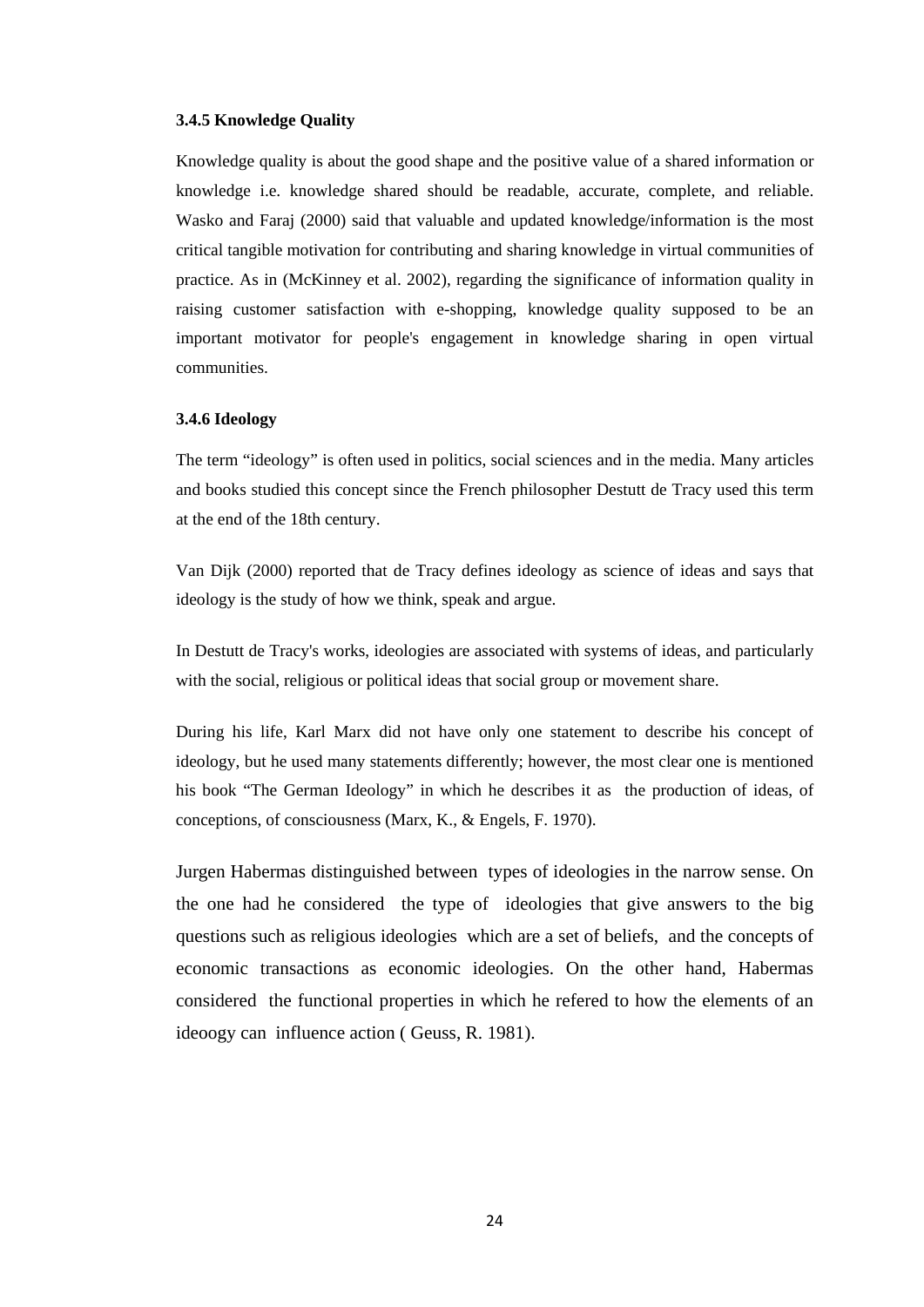Lau and Sears (1986) define ideologies as systems that are at the basis of the socio-political cognitions of groups. Therefore, ideologies according to Eagly and Chaiken (1993) control social group attitudes toward social issues, such as abortion and nuclear.

Van Dijk (2000) gives a more general and multidisciplinary definition of ideology which this thesis adopts. He defines ideologies as the fundamental beliefs of a group and its members. But we should consider that those beliefs influence people's behaviours.

Campbell (1981) argues that the beliefs that we hold about ourselves, the people we interact with, society and economic and political systems can affect our actions.

In their research about ideology and social work practice, Robbin, Chatterjee, & Canda (1999) suggest that ideology exists in the helping situation itself. Also it takes place during the interaction between the people involved and not only the context of helping (Robbin, Chatterjee, & Canda, 1999).

Van Dijk (2000) consider ideologies as systems of ideas of social groups leading to the social practices of group members. For example, racist ideologies may lead to discrimination and pacifist ideologies push to protest against nuclear weapons.

Robbin, Chatterjee, & Canda, (1999) argue that ideology directly influences the helping situation which consists with this research's hypothesis where ideology is associated with knowledge sharing behaviour considering knowledge sharing as an act of helping.

Stewart & Gosain (2006) think that ideology should motivate behaviours and responses would be fruitful for the team. Becker (1975) explaining the reason why ideology is a motivator, he says that it gives existential security.

Markus & Agres (2000) while answering their question "What makes a virtual organization work" argued that contributors are motivated also by ideology beside other factors.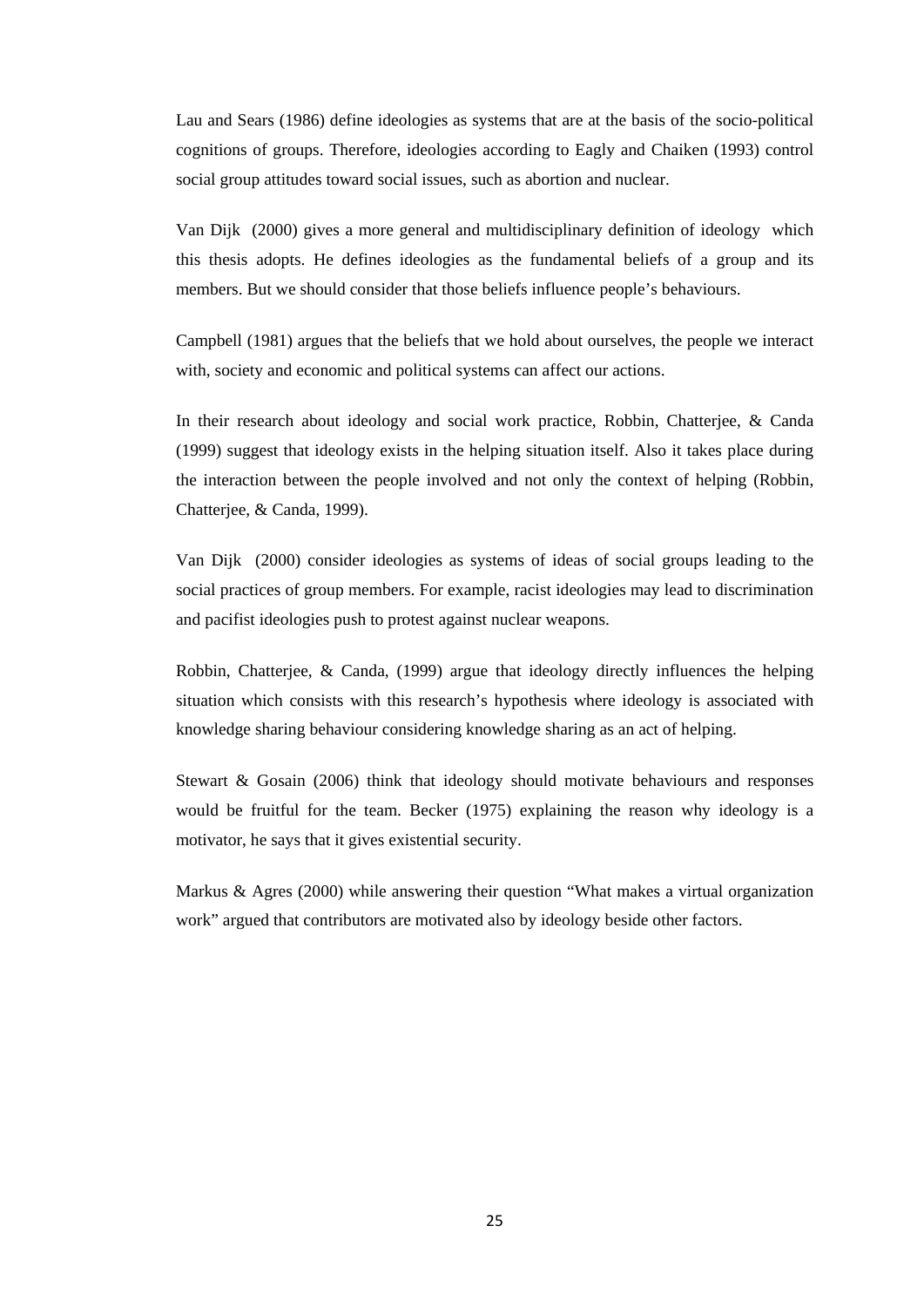# CHAPTER FOUR SOCIAL SOFTWARE

<span id="page-35-0"></span>In this chapter, we will have a look on one of the most important concepts related to virtual communities. In order to explore a revolutionary service of the internet that led to facilitate individuals contribution process to the internet, we talk about the concept of social software that is considered the technical incubator of the virtual communities on the internet and we will see two examples of this service.

#### <span id="page-35-1"></span>**4.1 Introduction to the concept**

The web is currently evolving. The way we use it is swiftly changing. Many services have come up the last few years share something which is aim is bound to a community, caring less about what services are provided. New services come up perpetually offering pleasing online usage and others that are as offline application. This trend is called "web 2.0", this term evokes discussion. It seems the term web 2.0 is only a made up term to re-resurrect the web expansion in the nineties' late years.

Web 2.0 tends to be considered in the terminology of internet, whereas social software is attractive to the academic communities, most likely because social software goes beyond the boundary of the concept of the web. For example, a lot of research has been going on to discover whether, social software can be applied in education and management.

The web has just recently been capable to provide different services than the old mass media. It has not attracted individuals who eventually hardly ever had a chance to be part of it (Kolbitsch and Maurer, 2006). The emersion of this wave is driving a change and making the internet an independent platform supported by tools and services that can dispense with desktop applications. There is now a shift from a content generated by few publishers who decide what to be published on a website, to a content generated by users who create the great part of the published information on a website.

There is also a shift to online bookmarks which allows individuals to store and share collectively bookmarks after it was limited to self-use offline bookmarks. There are also a behavioural shift from consuming information to creating information and higher involvement by users.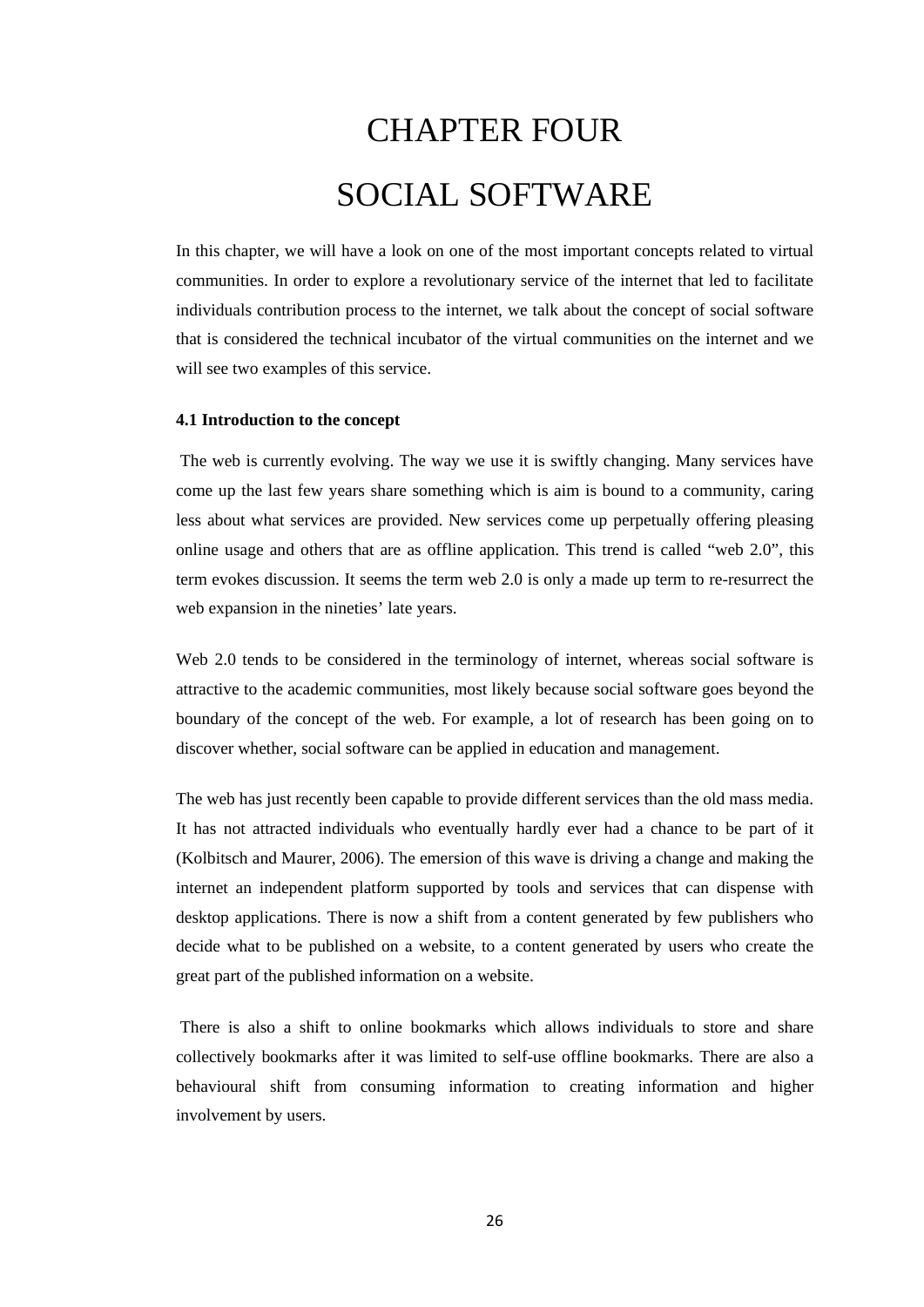Social software satisfies better the inner feeling and the standards of individuals comparing to what they had before (Alexander, 2006). Individuals like to be creative part of the web, they want to express themselves. Importantly, an essential change of thinking that is encouraged or developed by social software, is clear that it supports new individuals to participate in enhancing and creating content (Kolbitsch and Maurer, 2006).

 Due to its newness and even though it has attracted attention in recent times, the term is not yet well defined. Existing definitions are careful not to limit the concept in tight corners, therefore it is made broad in order to be able to respond and to cope with the fast pace of perpetual change we are witnessing. Researchers pay attention that they do not exclude important facets of the concept, considering that a great deal of this topic is still subject to research and exploration. Gorissen (2006) gives a broad definition of social software that we adopt for this research. He says: "Social software is software that is aimed at simplifying the achievement and enduring of networks among people".

The sore of the definition is networking among individuals. It justifies the difference with how the wed used to be. Creating networks with and by members is the aim of social software. Therefore, it depends on the contribution of users.

Gorissen (2006) after analysing, added other features, such as forums, real-time messaging, podcasts, cooperative real-time editing, and virtual worlds. Nowadays people are using every platform to reach their aims even social media websites such as Facebook which offer the opportunity to create groups and pages for users to contribute.

This analysis show that social software is broad in scope but our research does not include all this features.

Two key services of social software will be evoked in the next section. Unnecessary to explain that social software are not limited exclusively to these two services.

#### **Explained examples of key services**

Although the internet offer many other services that can be considered as social software, this section will briefly explain two major services of social network which are Weblogs (or Blogs) and Wikis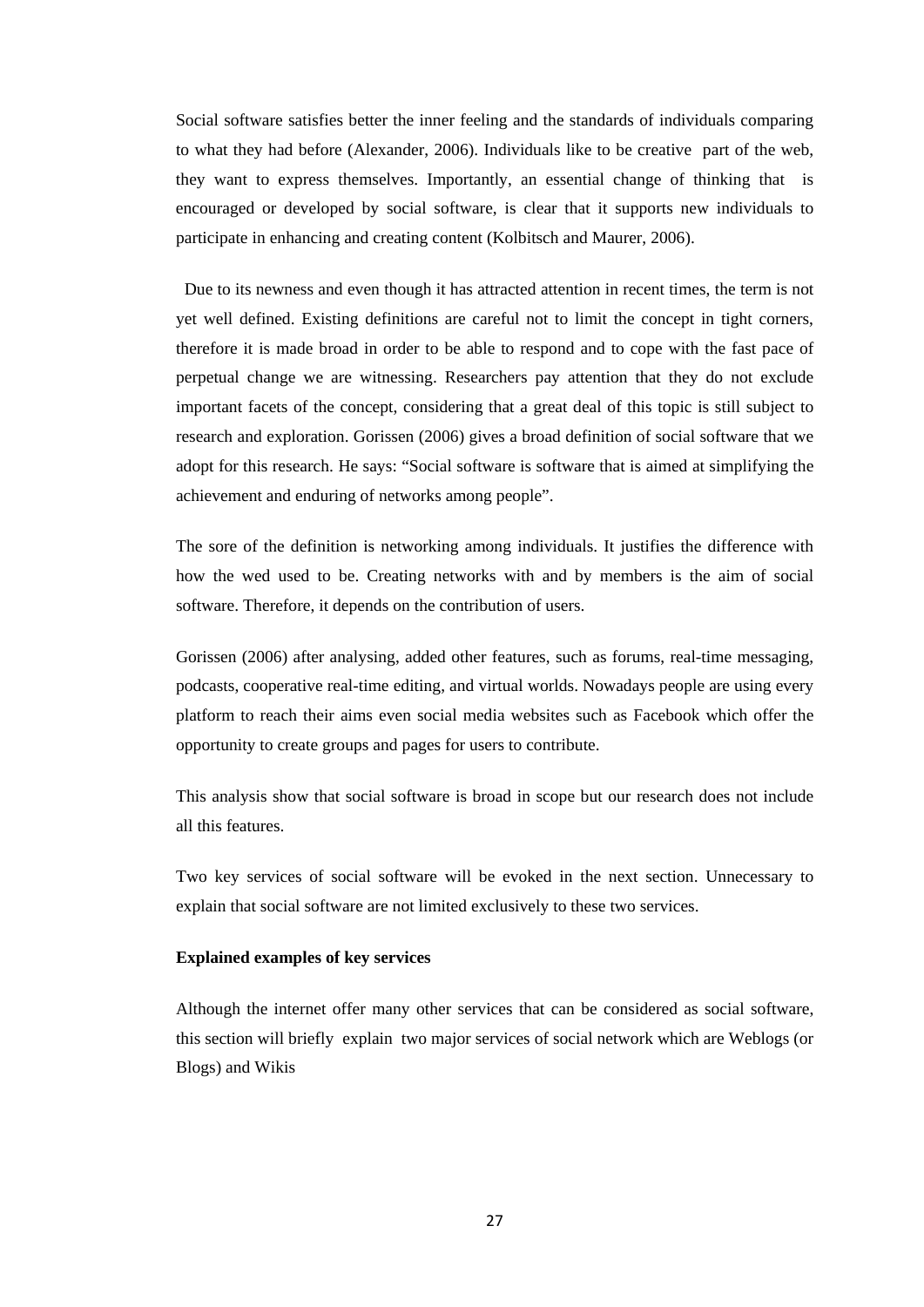#### **4.2.1 Weblogs**

Social software such as blogger was founded in 1999, made it possible for users to publish their thought and information. It also made it easy for users to comment. This made it popular and widely used. The act of posting and commenting is a known feature of weblogging (Blood, 2004).

Weblogging publishers or users have their aims and they differ from one another but there is some consensus on the fundamental function of a weblog. A characteristic of a weblog is that their posts are arranged in a chronological manner, i.e. from the latest post which will appear first to the previous and old ones. The really interesting feature is the ability of people to comment and create lively discussions. Blogs therefore serves a function of being a platform hosting conversations. Poortman and Sloep (2005) say that network of different blogs is called "blogosphere" .

Kelleher and Miller (2006) argue that there are many types of blogs, such as , organisational blogs, personal blogs, knowledge blogs, news blogs etc. Each of them have their own uniqueness, but the type of blogs that comes close learning is knowledge blogs. They are like professional references in which bloggers codify accumulative knowledge related to their fields (Kelleher and Miller, 2006).

Group and Individual blogs are other differences in blogs. Individual blogs are run by a one individual who reflect his own thoughts and opinions. Discussion about this type of blogs is not very interesting. However, a group blog has multiple participants. Discussions about this type of blogs are more focalized on the members' interaction. This type of blogs can reflect the ideology of the participant in a group.

Interactions i.e. posting and maintaining, allowing bloggers to open discussions with their co-members gives rise to a way of interaction that was not available in Web.01. This space of interaction brings people who share similar interests together to make a vibrant blogosphere. To blog is a tool that helps organizing ideas, interact with others and reflect on intriguing things. Therefore, that is why leading people are talking advantage of blogs to communicate. Blogs are now widely utilised in enterprise, example is knowledge workers spreading their knowledge internally and externally (Kelleher and Miller, 2006).

Poortman and Sloep (2005) think that blogs have some set-backs, on the one hand, communication is not immediate, which means response to message may appear at a later time which causes a slow interaction. On the other hand, communication depends on texts.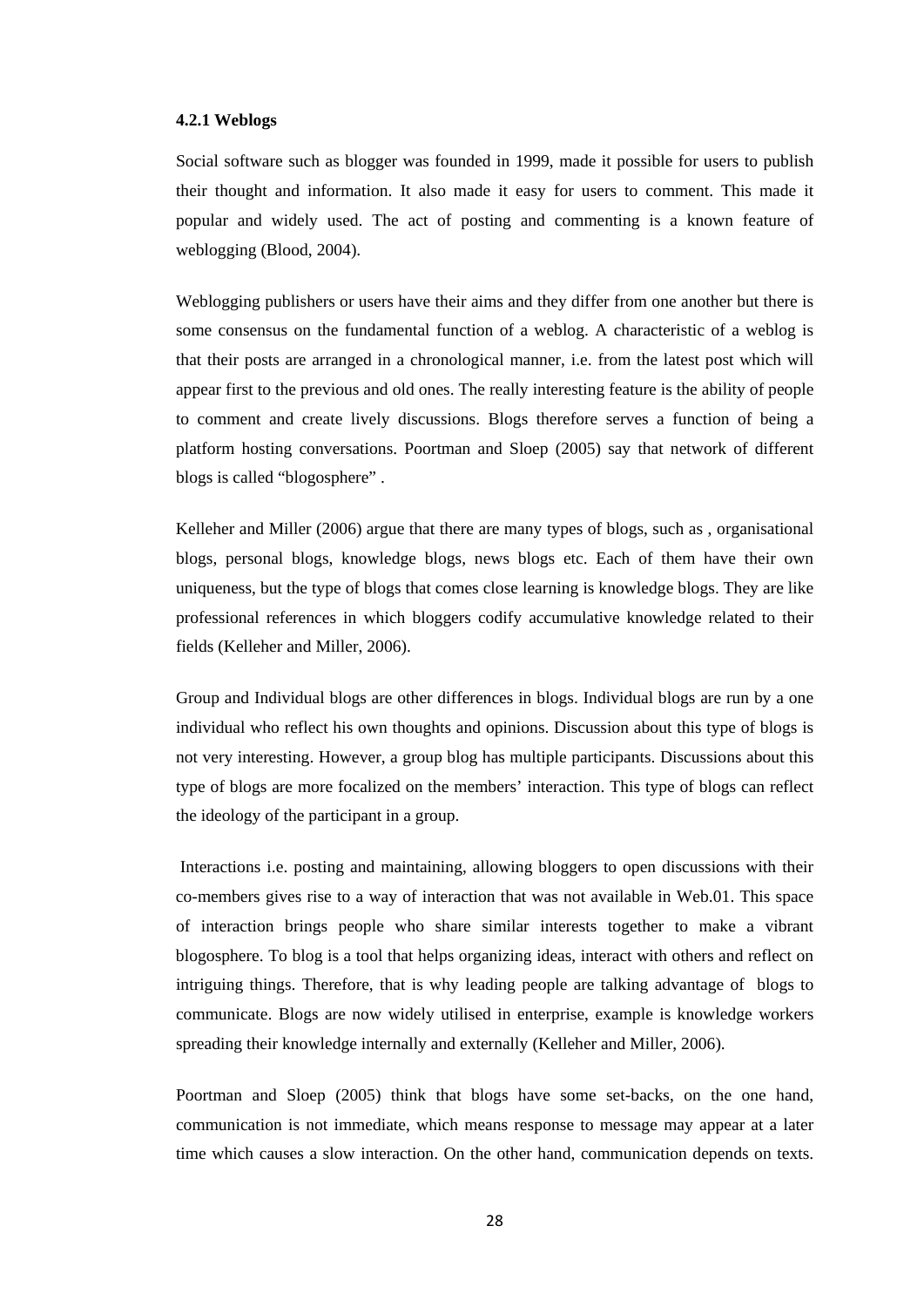This means that the information lacks some vital qualities, which makes communication less effective. Furthermore, the blog can set untidy, because reactions can set disharmonious.

If individuals post on a blog, normally they pay more attention to what write and say. In a blog, a discussion can be used anytime needed, by anyone. It serves as a shared resource. Blogs are now being adopted not only by individuals, but also by educational and organisational institutions. Relevant researches are still scarce on this topic.

#### **4.2.2 Wikis**

There has been recent development that enables writing collaboratively on the web. Wikis are an example of services that support this type of writing. We explain a wiki as an extensible bunch of web pages that are linked by a hypertext system to codify and update knowledge.

It is also accessible for a user with capable web-browser client can easily edit any page (Leuf and Cunningham, 2001). Ward Cunningham started wikiwikiweb, the first wiki engine (Lamb, 2004). As more flexible type of blogs with aims like, team collaboration knowledge management, Wikis are used as platform (Mattison, 2003).

Every reader can become a writer because they are allowed to edit and add pages to a wiki. It aims to involve readers in the process of information and knowledge creation. Wikis normally are utilized to organise and spread knowledge. Another important aspect of wiki is every user has similar possibilities and rights as every user else (Leuf Cunningham, 2001). This enables groups of people to come together on one platform and collaborate to create a content on a topic of common interest. Wikipedia is a profound and a famous example of an active wiki.

Noel and Robert (2003) defines collaborative writing as the act that two or more individuals with common interests collaborate to produce one text.

For Colen and Petelin (2004), collaborative writing is naturally a social act allowing individuals to socially interact.

Benefits of collaborative writing are that it addresses a topic from several perspectives and backgrounds enabling more ideas and viewpoint to be expressed. Additionally many sections are works of experts, which in fact raised users' willingness to collaborate and participate and also developed less experienced writers' skills (Colen and Petelin, 2004).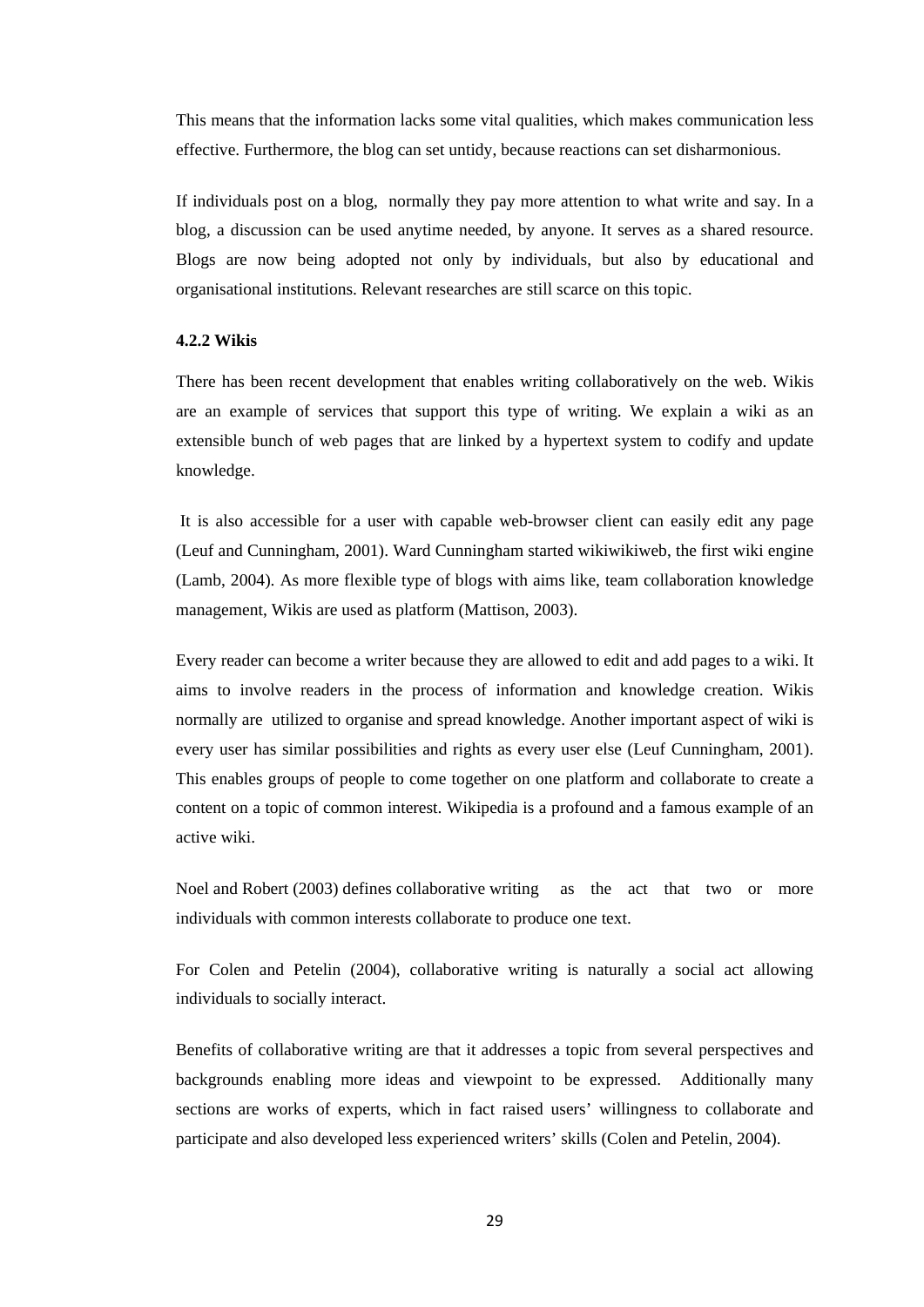Noel and Robert (2004) talk about the negative side of collaborative writing. They argued that in the case whereby writers use different writing styles, the task is more difficult in reconciling the styles to produce a final text. Also, managing a writing team can be challenging; dealing with emotions, conflicts and interests.

Important features of wikis are that they are open systems. Any user is able not only to read and copy but also to edit the text, so in every page we can find the button "edit this". It permits anyone to modify the text.

Pages are made with WYSIWYG editors (what you see is what you get editors) and easy tools are used to link pages with each other and within the page itself. Any change or update occurs on a wiki page is saved as a new input, so the previous page can be reactivated if the content of the newer page is destroyed (Lamb, 2004). This helps to control improper use, as the community is self-regulated.

Wikis are not free from disadvantages that can be reflected on the quality and the effectiveness. A good example is vandalism. In some cases, people sometimes premeditatedly destroy the content, but this can easily be solved since the previous pages of a wiki can easily be restored. The reliability and quality can be difficult to be ascertained. For instance, a Wikipedia article in terms of accuracy can be difficult to grantee. This is more difficult than dealing with vandalism. Even if they had errors, wikis' fundamental idea stand on allowing users to correct and edit content errors which enhances the document quality and reliability (Kolbitsch and Maurer, 2006).

Kolbitsch and Maurer (2006) also noted that people think that the anonymity of a wiki evokes the feeling of unreliability which can affect the quality of the work. To solve this, users should be required to register before they start creating and editing content. It is the same solution for spam messages that are functioning automatically editing pages and putting advertisements.

However, registration and strict control are against the fundamentals of a wiki like easy writing web content, free and easy access and unlimited collaboration. The advantage of a wiki is that it has relatively less obstacles and relatively low costs to start one. Wikis are worldwide implemented which makes it an interesting topic to be studied more closely.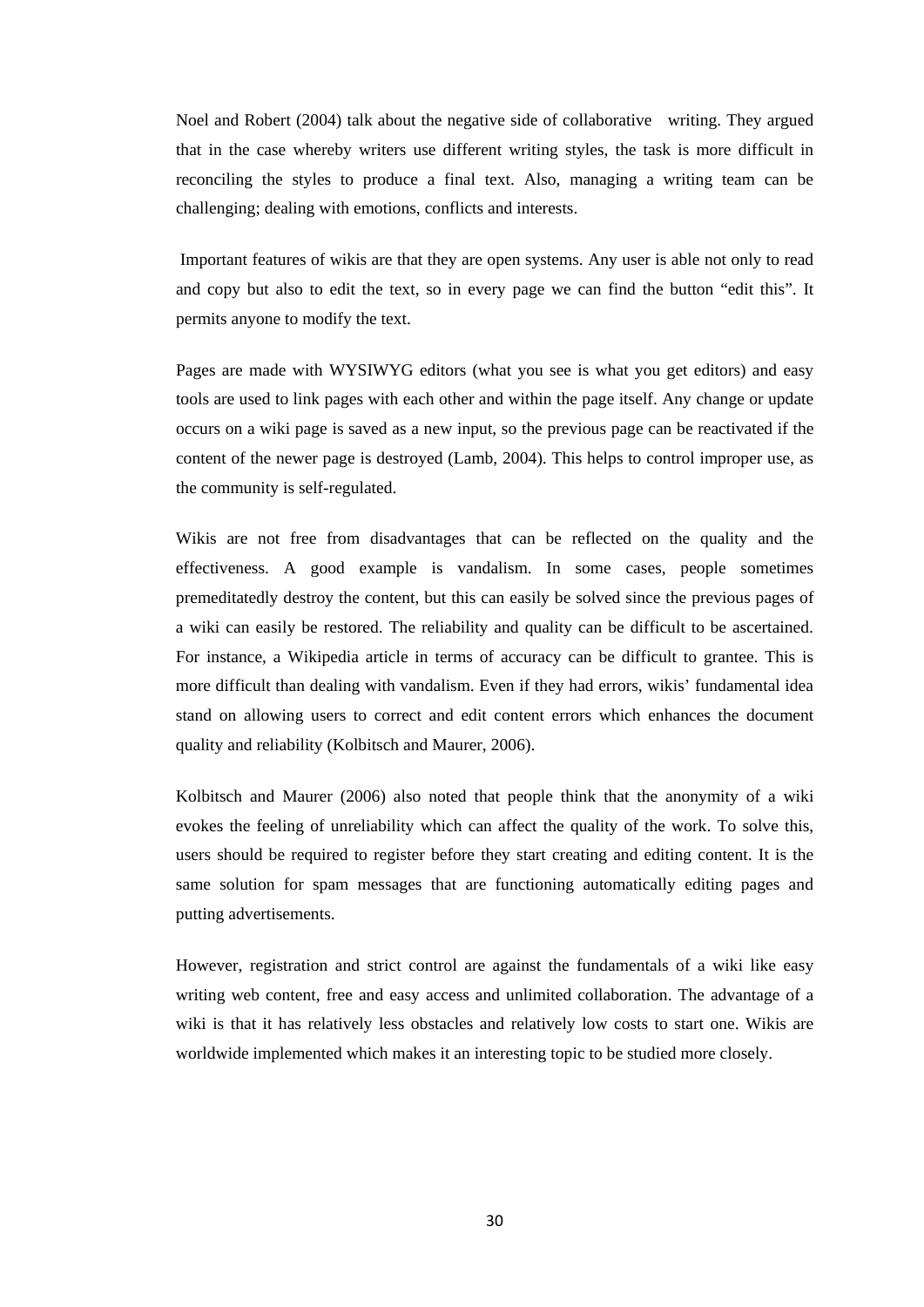## CHAPTER FIVE METHODOLOGY

The research model proposed in Chapter one, will be examined by using an online survey. Although surveys can raise some validity issues, validation methodology is used to reinforce the results of this survey.

#### **5.1 Research design**

A survey is a convenient way to measure motives, attitudes and behaviours of large populations. Therefore, the research model in Fig. 3 will be tested by one. Survey research is a standout amongst the most essential area of measurement applied in social sciences researches.

As a method of survey for this research, we will use a web-based questionnaire using Google.doc since it is the most suitable. In this way, the questionnaire can be shared via link and the answers will be automatically collected and recorded into a personal Google drive database.

Straub (1989) considers 3 types of validation to strengthen the empirical research, instrument validation, internal validity and statistical conclusion validity.

We leave Statistical conclusion validity to Chapter 6 and the threats of internal validity have been reduced by reviewing the literature in order to identify some alternative explanations for knowledge sharing behaviour and by asking an open question to the survey population. However, choosing the survey to test the research model will not prevent the risk of other explanations. Instrument validity consists of 3 fundamental sections according to Straub (1989), which are Content Validity, Construct Validity and Reliability.

To improve instrument validity, we will be passing by two steps, so before the survey is being distributed, a pre-test will take a place to assess the reliability.

#### **5.2 Operationalization the constructs**

The survey content is specified in Appendix A and B, all of which are adapted to the context of research. In order to measure the relationship between the motives and the behaviour of knowledge sharing in virtual communities, we will examine every item by three dimensions at least for each.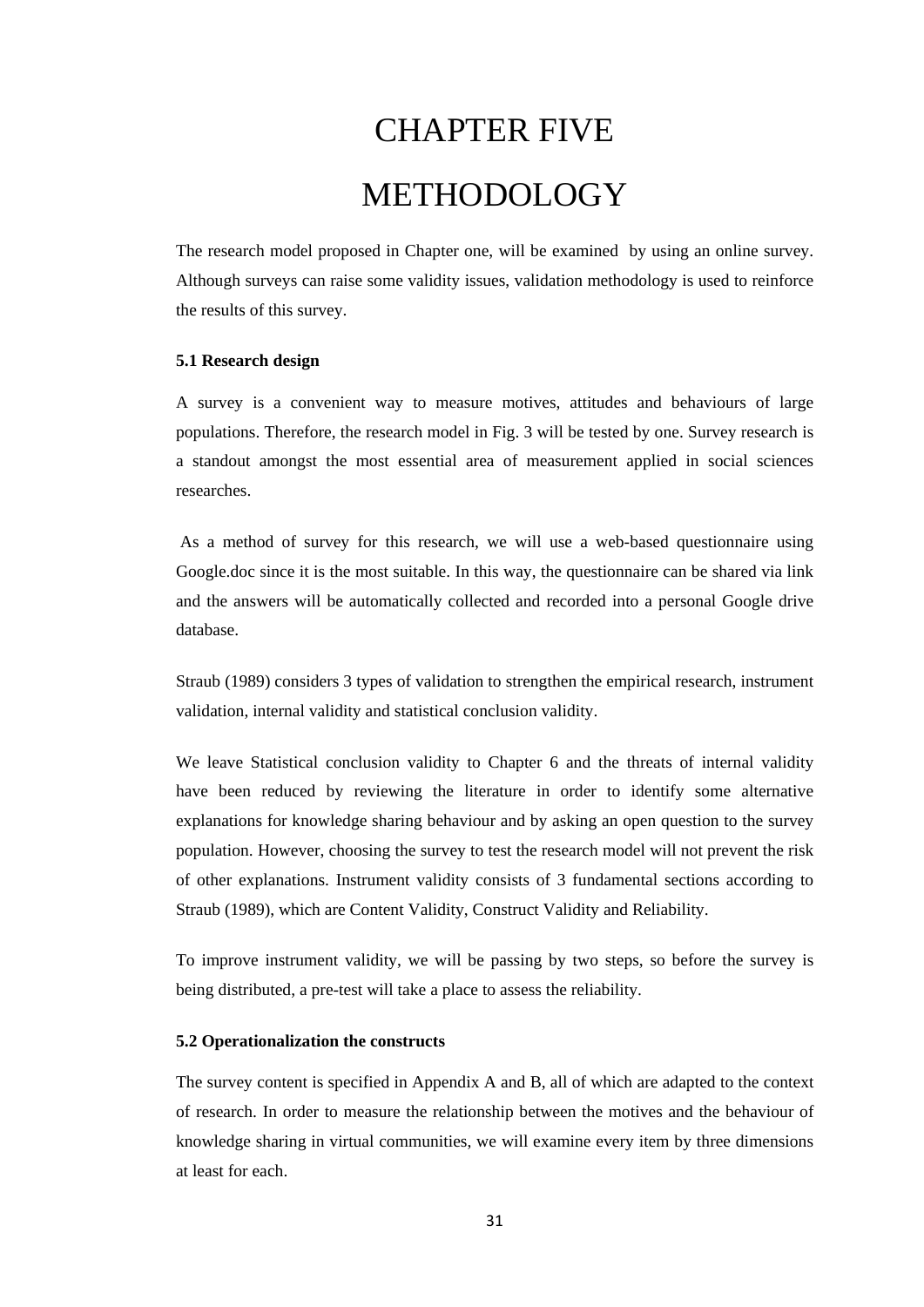All items are measured on a five-point Likert scale varying from "strongly disagree" to "strongly agree".

**Knowledge Sharing behaviour (KSB)** is examined using Four items that are adapted from Shu, and Yu-Hao Chuang (2011).These items ask about members participation, attitude and intention toward knowledge sharing in virtual communities.

**Commitment (Com)** is examined using three items that are adapted from Mowday et al (1979). These items ask about the readiness of members to participate with their knowledge, their proud feeling toward being part of their virtual communities and how much they care about the fate of the virtual community.

**Reciprocity (Rec)** ) is examined using three items that are adapted from Davenport & Prusak (1998). These items ask about the expected mutuality that motivates members and make them feel obliged to share knowledge, the member's certitude to be helped back generally and the personal help that a member will get when he asks for it. .

**Knowledge Quality (KnQ) )** is examined using three dimensions that are adapted from Doll & Torkzadeh (1988) and Goodhue & Thompson (1995) for the first dimension, Davenport & Prusak (1998) for the second dimension and a self-developed measure for the third dimension. These items ask about the members' judgement on the shared knowledge in terms of trustworthiness, accuracy, being updated and time to respond, the second dimension includes itmes asks about members satisfaction on shared knowledge in terms of how good it is, how valuable it is and how the shared knowledge is presented. The third dimension asks about the members' judgment on their knowledge quality threshold in terms of how valuable knowledge si, how well presented and relevance to be involved in the knowledge sharing behaviour.

**Self-efficacy (SE) )** is examined using three items that are adapted from Constant et al., (1996) and Kalman (1999). These items ask about the members' self-confidence, experience & expertise to share knowledge and confidence & daring to comment and reply to messages and article shared by other members.

**Trust (TR)** is examined using three items that are adapted from Lee & Choi, (2003) and Mishra (1996). These items ask about the reciprocal faith-based and trustworthy members share, Sincerity and lack of opportunism among members and promise keeping.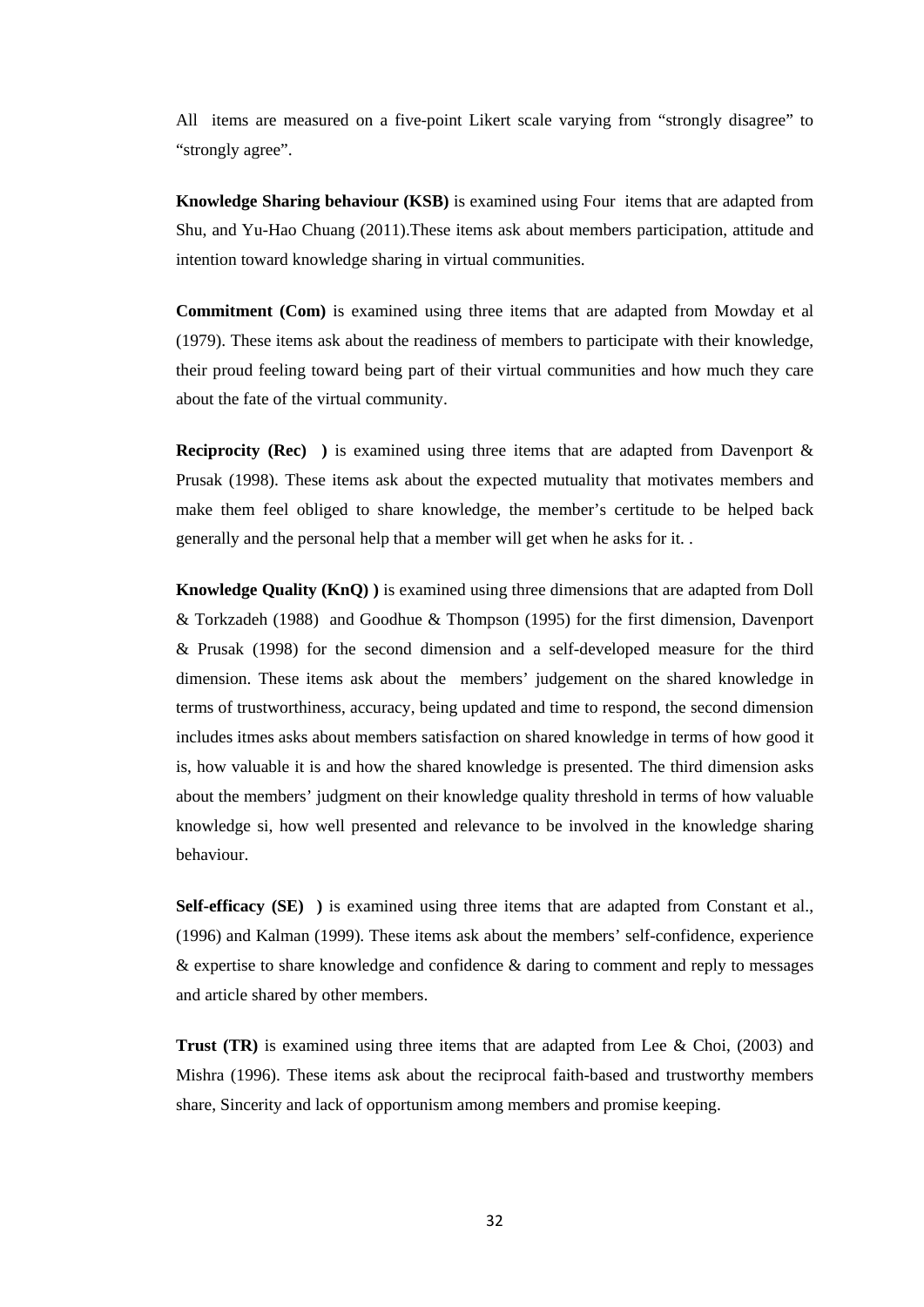**Ideology (Ideo) )** is examined using two dimensions. Items for ideology are self-developed . The first dimension examines ideology as an encouraging factor for knowledge sharing using 6 items. The second dimension examines participants' willingness to transfer, introduce their ideology within knowledge sharing using 3 items.

Table 5.1 displays the abbreviations used to facilitate constructs readability and table 5.2 shows questions asked to represent each hypothesis.

| <b>Construct Name</b>    | <b>Abbreviation</b> |
|--------------------------|---------------------|
| <b>Knowledge Sharing</b> | KSB                 |
| <b>Behaviour</b>         |                     |
| <b>Commitment</b>        | Com                 |
| <b>Reciprocity</b>       | Rec                 |
| <b>Knowledge Quality</b> | KnO                 |
| Self-efficacy            | SЕ                  |
| <b>Trust</b>             | Tr                  |
| <b>Ideology</b>          | <b>Ideo</b>         |

#### **Table 5.1: List of abbreviations.**

#### **Table 5.2: Items representing the hypotheses**

| <b>Hypothesis</b> | Questionnaire part |
|-------------------|--------------------|
| H1                | Part 2             |
| H2                | Part 3             |
| H <sub>3</sub>    | Part 4             |
| H <sub>4</sub>    | Part 5             |
| H <sub>5</sub>    | Part 6             |
| H <sub>6</sub>    | Part 7             |
| H7                | Part 8             |
| H <sub>8</sub>    | Part 8 and part 6  |
| H <sub>9</sub>    | Part 8 and part 3  |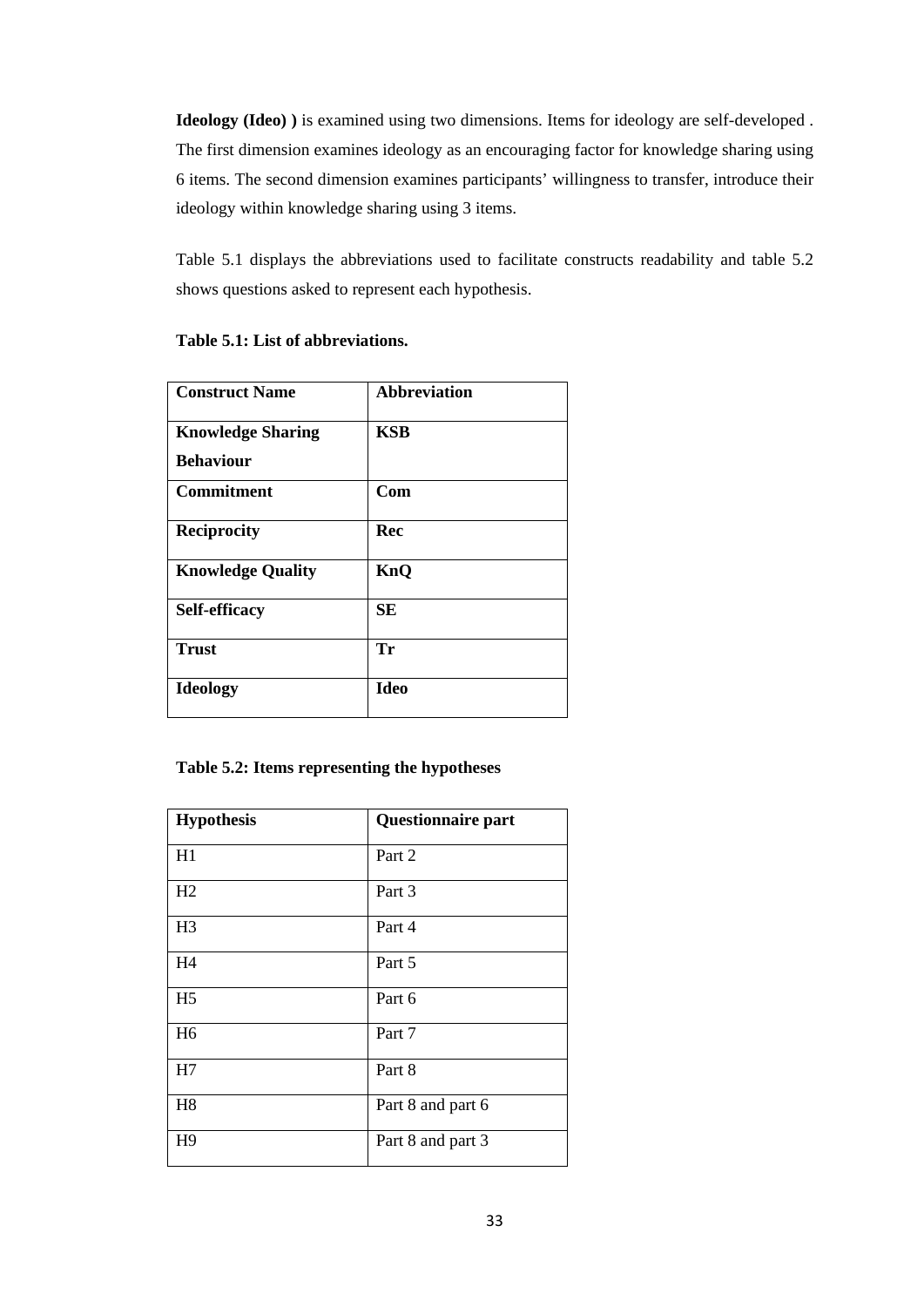Selection of items was guided by the literature review. Three professors with field knowledge and a great experience of the Internet, including my supervisor, evaluated the preliminary version of the questionnaire. Five doctoral candidates helped for further evaluation of the questionnaire.

All judges reported back that the questionnaire can be a fair measure and that all dimensions adapted were essential to the evaluation of knowledge sharing in virtual communities. Therefore, face and content validity both were achieved.

#### **5.3 Pre-test**

A pre-test was used as a draft instrument to qualitatively test of all validities. It is a phase that was used to generally revise the content of our questionnaire. We will use the pre-test to test the reliability of the draft version of the questionnaire and identify the wrong-worded questions. Ten individuals with the same characteristics as the targeted population will help answer the questionnaire and report back their impression and evaluation. The survey was modified after 5 participants gave their feedback about the items that wasn't clear or wellworded. Therefore, the survey was modified according to their feedback and the same process was applied after the other five participants have reported back their evaluation. The time necessary to complete the survey is estimated at 10 to 15 minutes.

#### **5.4 Sampling and implementation**

Three Algerian groups "Virtual Communities" on Facebook were selected as the survey population. Each group has over 1000 member. The surveys link was posted regularly 3 times a day for a month (between 11/09/2016 and 11/10/2016) There are 184 members who completed the survey in which questions were obligatory and a participant cannot move to a second section before he completes the first one and so on except the last one which was an optional open question. Participants were not very willing to complete the survey therefore the number 184 was acceptable.

#### **5.5 Statistical evaluation of the questionnaire**

Statistical analyses for accepting and validating the questionnaire were made using SmartPLS version 3.2.4 and SPSS version 20.0. SmartPLS is used in the main study. Table 5.3 shows the list of tools.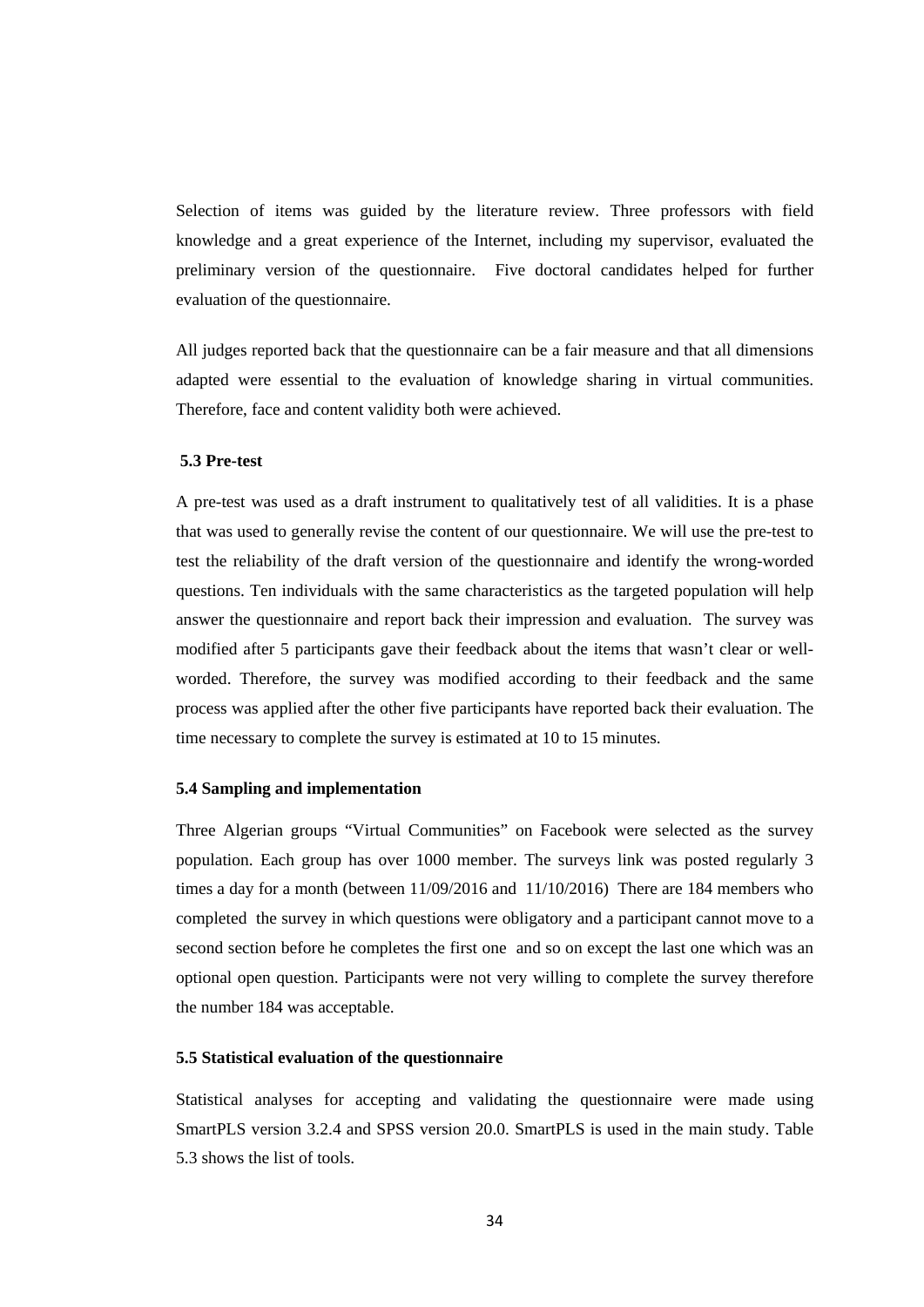#### **Table 5.3 List of tools**

|                       | <b>Tool</b>      |
|-----------------------|------------------|
| For reliability       | <b>SPSS</b> 20.0 |
| For the main Study    | SmartPLS 3.2.4   |
| For the online survey | Google.doc       |
| To collect results    | Google drive     |

To assess the questionnaire's scales reliability, Cronbach's  $\alpha$  was used. If  $\alpha$  value is greater than 0.7 then according to Guilford (1965), reliability is adequate. In the case where  $\alpha$  value of a scale is less than 0.7, the process is to exclude one item or more items from that scale to improve the reliability.

Partial least squares (PLS) technique which is similar to regression, is used to analyse the research model. PLS models, on the one hand, the theoretical relationships between latent variables (Structural model) and on the other hand, the relationships between latent variables and their indicators (measurement model). The PLS algorithm does not assume that all indicators of a scale have equal weights, instead, it distinguishes each indicators' weight according to how much it contributes to the latent variable's composite score which makes PLS preferable to other techniques such as regression (Wold, 1989)

 In the recent years, The Partial least squares procedure are used in information systems studies (Compeau & Higgins, 1995; Chin and Gopal 1995) . The PLS technique allows to run them both, confirmatory exploratory studies (Gefen et al. 2000) and exploratory studies. Also it does not need normally distributed data.

For this thesis, PLS technique is used to demonstrate statistical conclusion validity. As it is mentioned earlier, the software that is used to perform the analysis is SmartPLS version.3.2.4. To check significance, the bootstrapping resampling procedure was used.

In the next chapter, we will present descriptive statistics of the responses, analyse the reliability, the validity and finish with hypotheses testing.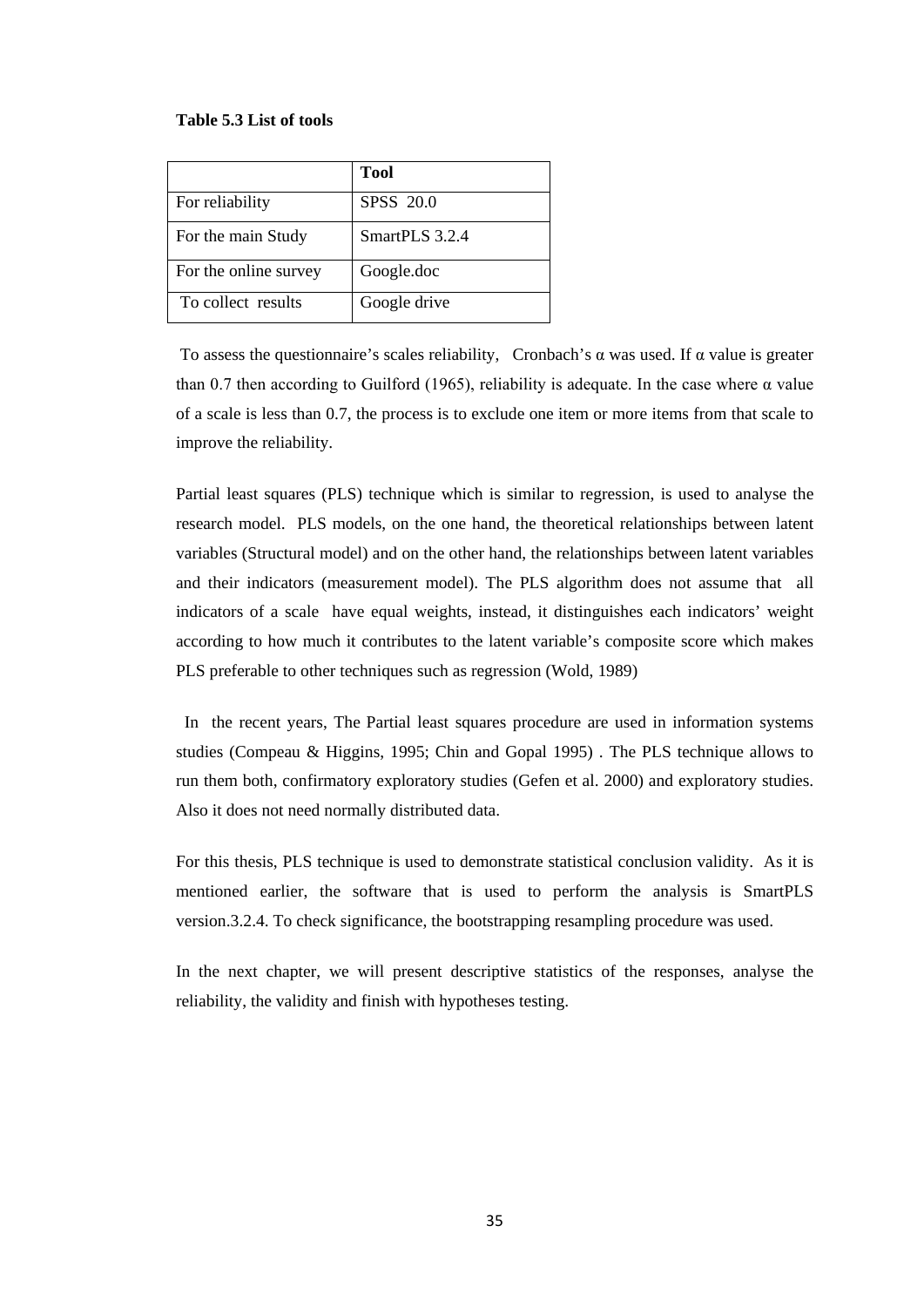# CHAPTER SIX DATA ANALYSIS AND RESULTS

In this chapter, the survey's results are provided and analysed. For demographics and descriptive statistics we use SPSS to analyse. Reliability, validity assessment and the hypotheses testing results are delivered. The software which has been used for this thesis is SmartPLS.

#### **6.1 Data descriptions**

In this section we will provide data descriptions and descriptive statistics of the questionnaire results. In the survey's first part, we tend to get information about respondent's profile. The second part is dedicated to measure our research model constructs by the items included in the survey whcih was developed by empirical evidence of factors influence on the knowledge sharing behaviour. For each construct, results and mean values are given in tables.

#### **6.1.1 Demographics**

Table 6.1 provides data about the participant ages which was divided to 5 categories. It is remarkable that people aged over 50 did not participate in the survey.

|           | Number | Percentage | Accumulative |
|-----------|--------|------------|--------------|
|           |        |            | percentage   |
| < 20      | 8      | 4.3        | 4.3          |
| $20 - 30$ | 93     | 50.5       | 54.9         |
| $31 - 40$ | 52     | 28.3       | 83.2         |
| $41 - 50$ | 31     | 16.8       | 100.0        |
| Total     | 184    | 100.0      |              |

| Table 6.1: Age |  |  |
|----------------|--|--|
|----------------|--|--|

50.5% of the participants aged between 20 and 30 years old while 28.3% aged between 31 and 40. These two age categories represent the major population involved in content creation in Facebook virtual communities of practice.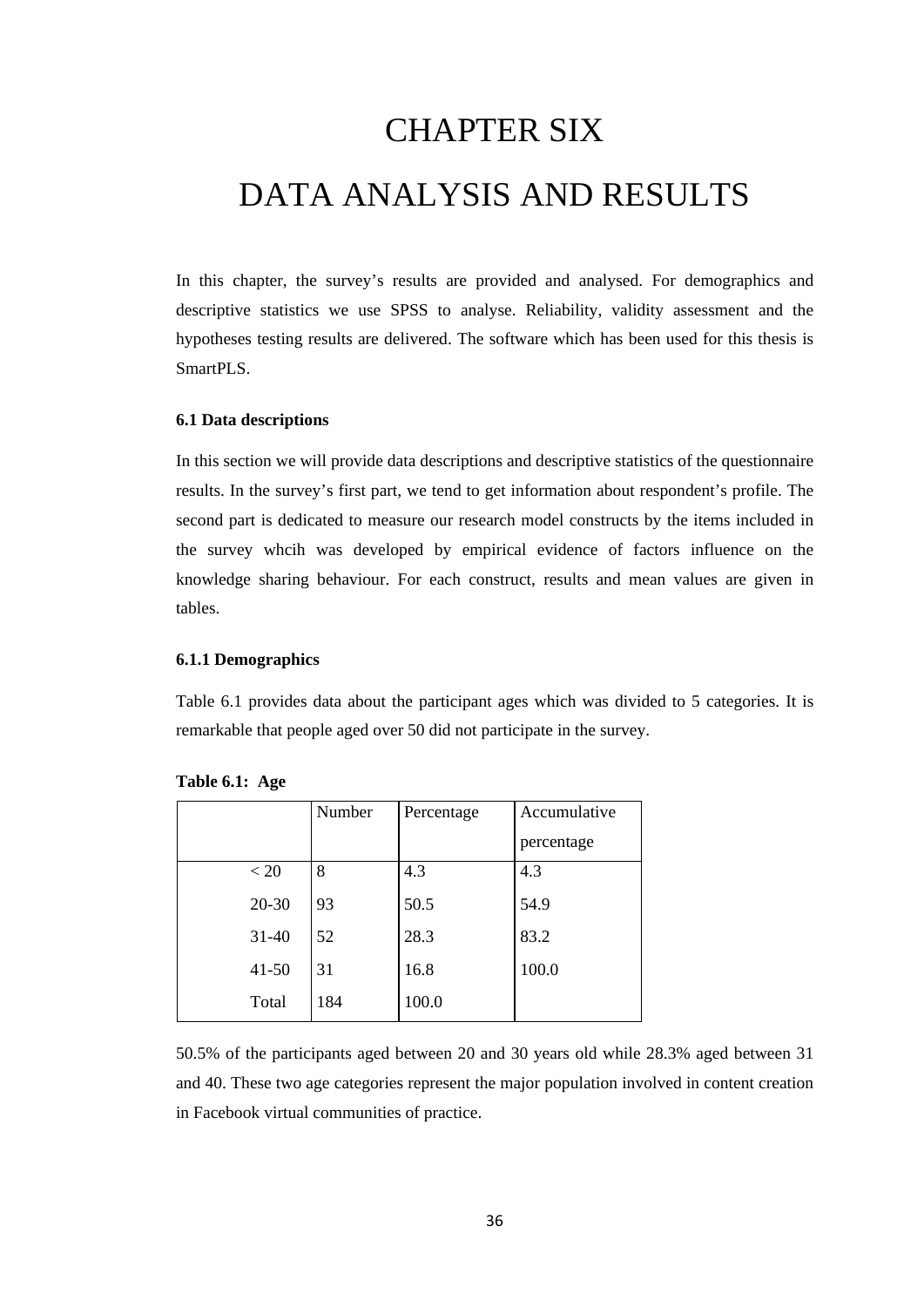| Table 6.2: Gender |  |
|-------------------|--|
|-------------------|--|

|        | Number<br>Percentage |       | Accumulative |
|--------|----------------------|-------|--------------|
|        |                      |       | percentage   |
| Male   | 89                   | 48.4  | 48.4         |
| Female | 95                   | 51.6  | 100.0        |
| Total  | 184                  | 100.0 |              |

The participation of both genders was balanced with 51.6 for female and 48.4% for males.

| Table 0.3. I al deipants cultational level |        |            |              |  |  |  |  |  |  |
|--------------------------------------------|--------|------------|--------------|--|--|--|--|--|--|
|                                            | Number | Percentage | Accumulative |  |  |  |  |  |  |
|                                            |        |            | percentage   |  |  |  |  |  |  |
| Secondary                                  | 6      | 3.3        | 3.3          |  |  |  |  |  |  |
| Professional Diploma                       | 9      | 4.9        | 8.2          |  |  |  |  |  |  |
| <b>Bachelor</b>                            | 64     | 34.8       | 42.9         |  |  |  |  |  |  |
| Master                                     | 80     | 43.5       | 86.4         |  |  |  |  |  |  |
| Ph.D.                                      | 25     | 13.6       | 100.0        |  |  |  |  |  |  |
| Total                                      | 184    | 100.0      |              |  |  |  |  |  |  |

**Table 6.3: Participants' educational level**

Most of the participants have a university degree. 43.5% are master's graduates.

|           | Number | Percentage | Accumulative |
|-----------|--------|------------|--------------|
|           |        |            | percentage   |
| $\leq$ 2  | 53     | 28.8       | 28.8         |
| $2 - 5$   | 73     | 39.7       | 68.5         |
| $6 - 10$  | 36     | 19.6       | 88.0         |
| $11 - 15$ | 16     | 8.7        | 96.7         |
| 16-20     | 6      | 3.3        | 100.0        |
| Total     | 184    | 100.0      |              |

**Table 6.4: Professional experience** 

Participants with experience over 20 years do not participate whereas 68.5 % of participants experience is less than 6 years.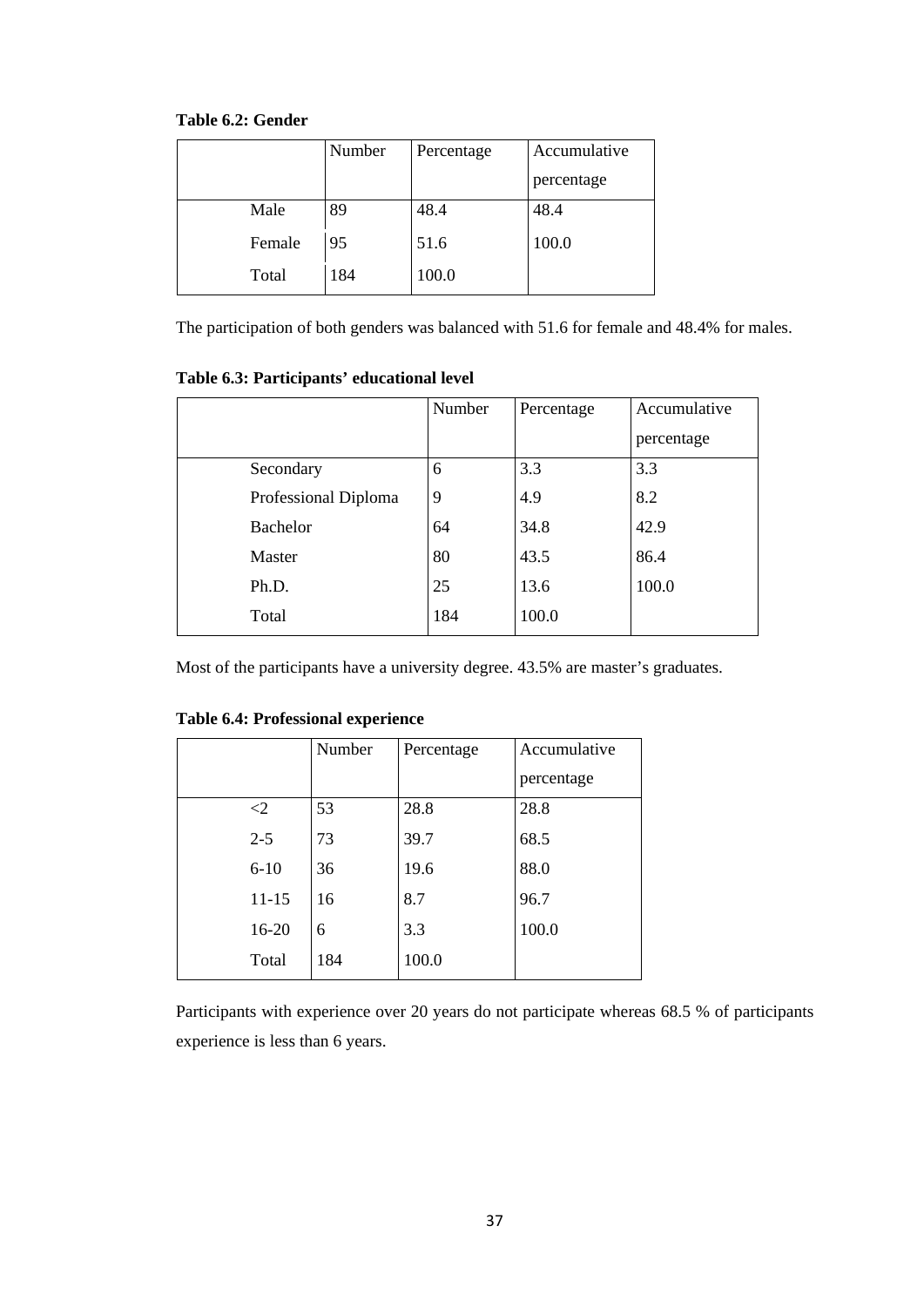#### **6.1.2 The result of the questionnaire items**

All variables are measured using five point Likert scale and the respondents will rate the items from strongly disagree to strongly agree.

#### **Knowledge sharing behaviour**

Table 6.4 shows the respondents attitude, and intention toward knowledge sharing. Four items about members participation, attitude and intention toward knowledge sharing in virtual communities are asked

The items are indicated in Appendix A

|                  | <b>SD</b> | D              | N  | $\mathbf{A}$ | <b>SA</b>      | <b>Sum</b> | $\frac{0}{0}$ | <b>Mean</b> | <b>Std</b> |
|------------------|-----------|----------------|----|--------------|----------------|------------|---------------|-------------|------------|
| KSB1             |           | $\mathbf{1}$   | 36 | 129          | 18             | 184        | 100           | 3.89        | .552       |
| KSB <sub>2</sub> |           | $\overline{2}$ | 48 | 106          | 28             | 184        | 100           | 3.87        | .665       |
| KSB3             |           | 3              | 55 | 104          | 22             | 184        | 100           | 3.79        | .664       |
| KSB3             |           | 3              | 77 | 100          | $\overline{4}$ | 184        | 100           | 3.57        | .568       |

**Table 6.4 The response on measurement items of knowledge sharing behaviour**

We clearly can see that most of the respondents share and keep the intention to share knowledge in the virtual communities.

#### **Commitment**

Table 6.5 shows commitment as a motive for participants to share knowledge. Three items ask about the readiness of members to participate with their knowledge, their proud feeling toward being part of their virtual communities and how much they care about the fate of the virtual community.

The items are indicated in Appendix A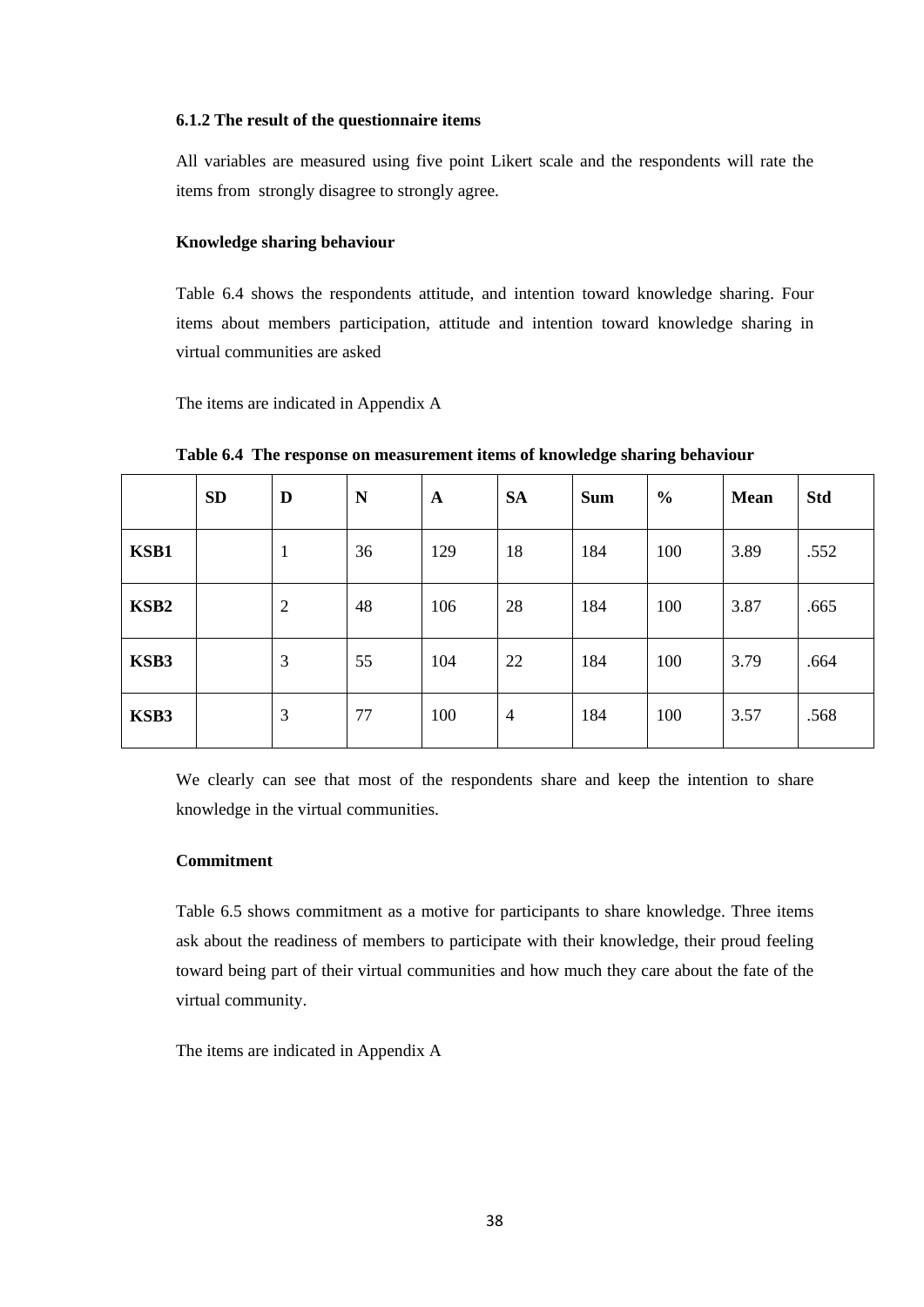#### **Table 6.5 The response on measurement items of Commitment**

|                  | <b>SD</b>      | D | N  | A   | <b>SA</b> | <b>Sum</b> | $\frac{0}{0}$ | <b>Mean</b> | <b>Std</b> |
|------------------|----------------|---|----|-----|-----------|------------|---------------|-------------|------------|
| Com1             |                | 5 | 32 | 96  | 51        | 184        | 100           | 4.05        | .749       |
| Com2             | $\overline{2}$ | 5 | 41 | 114 | 22        | 184        | 100           | 3.81        | .718       |
| Com <sub>3</sub> |                | 1 | 31 | 123 | 29        | 184        | 100           | 3.97        | .591       |

Most of the respondents feel committed to share knowledge with other members.

**Reciprocity**

Table 6.6 shows reciprocity as a motive for knowledge sharing. Three items ask about the expected mutuality that motivates members make them feel obliged to share knowledge, the member's certitude to be helped back generally and the personal help that a member will get when he ask for it.

The items are indicated in Appendix A

|                  | <b>SD</b>    | D  | N  | $\mathbf A$ | <b>SA</b> | <b>Sum</b> | $\frac{0}{0}$ | <b>Mean</b> | <b>Std</b> |
|------------------|--------------|----|----|-------------|-----------|------------|---------------|-------------|------------|
| Rec1             |              | 18 | 23 | 110         | 33        | 184        | 100           | 3.86        | .824       |
| Rec <sub>2</sub> |              | 21 | 30 | 108         | 25        | 184        | 100           | 3.74        | .833       |
| Rec <sub>3</sub> | $\mathbf{1}$ | 20 | 40 | 106         | 17        | 184        | 100           | 3.64        | .818       |

**Table 6.6 The response on measurement items of Reciprocity**

Most of the respondents consider reciprocity during their participation in the virtual community.

### **Knowledge Quality**

Table 6.7 shows Knowledge Quality as a motive for knowledge sharing. Three dimensions that are represented by 10 questions that ask about members' judgement on the shared knowledge in terms of trustworthiness, accuracy, update and time to respond, about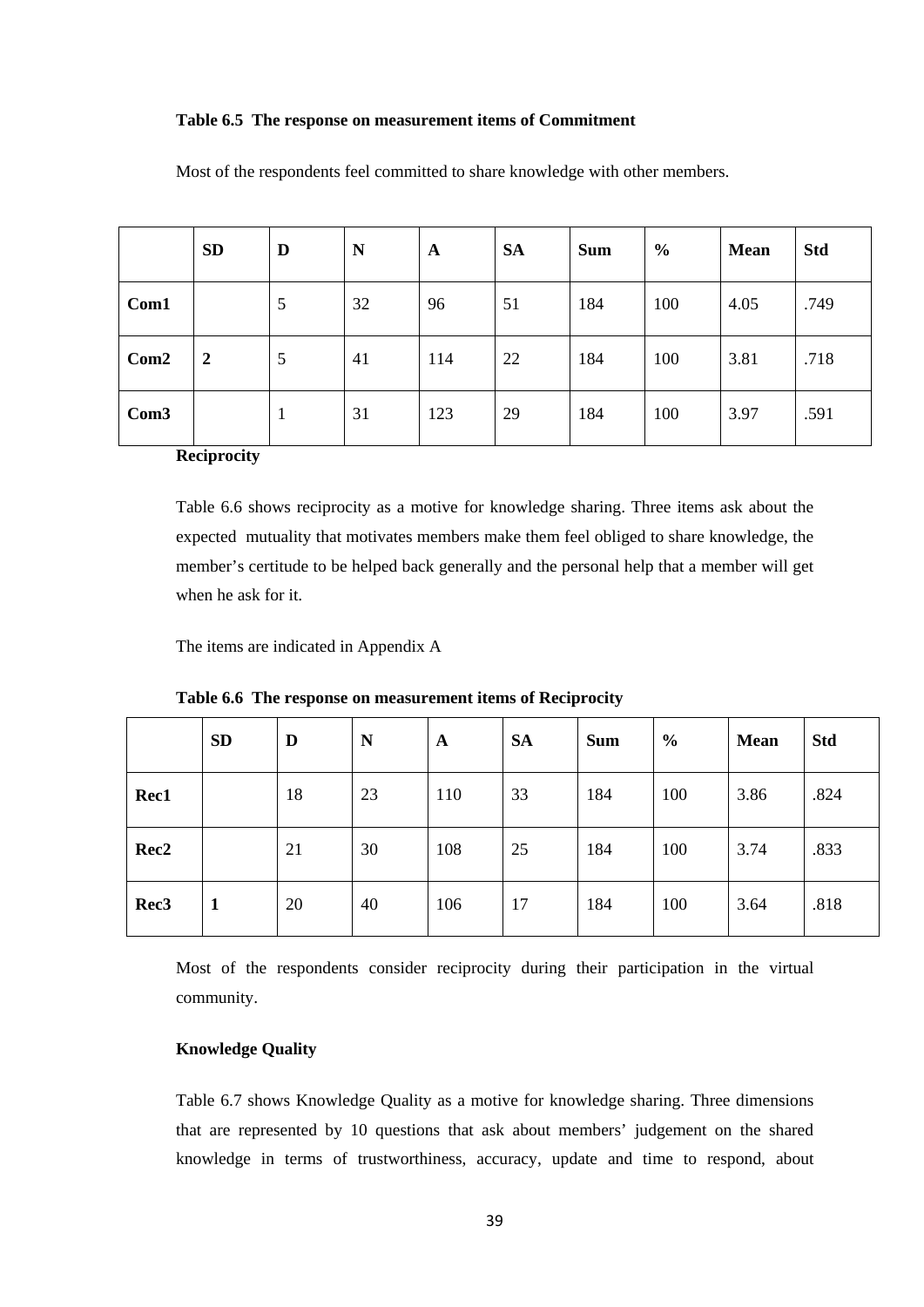members' satisfaction on shared knowledge in terms of how good it is, how valuable it is and how the shared knowledge is presented. And about the members' judgment on their knowledge quality threshold in terms of value, how well presented and relevance to be involved in the knowledge sharing behaviour.

The items are indicated in Appendix A

|  |  | Table 6.7 the response on measurement items of Knowledge Quality |  |  |  |
|--|--|------------------------------------------------------------------|--|--|--|
|--|--|------------------------------------------------------------------|--|--|--|

|                  | SD           | D              | ${\bf N}$ | $\mathbf{A}$ | <b>SA</b> | <b>Sum</b> | $\frac{0}{0}$ | <b>Mean</b> | <b>Std</b> |
|------------------|--------------|----------------|-----------|--------------|-----------|------------|---------------|-------------|------------|
| KnQ1             | $\mathbf{1}$ | 49             | 64        | 65           | 5         | 184        | 100           | 3.13        | .858       |
| KnQ <sub>2</sub> | 11           | 64             | 68        | 36           | 5         | 184        | 100           | 2.78        | .921       |
| KnQ3             |              | 30             | 38        | 102          | 14        | 184        | 100           | 3.54        | .855       |
| KnQ4             |              | 38             | 45        | 90           | 11        | 184        | 100           | 3.40        | .882       |
| KnQ5             | $\mathbf{1}$ | 19             | 48        | 102          | 14        | 184        | 100           | 3.59        | .798       |
| KnQ6             |              | 8              | 31        | 122          | 23        | 184        | 100           | 3.87        | .673       |
| KnQ7             | $\mathbf{1}$ | 29             | 42        | 101          | 11        | 184        | 100           | 3.50        | .849       |
| KnQ8             |              | $\overline{4}$ | 16        | 110          | 54        | 184        | 100           | 4.16        | .666       |
| KnQ9             | $\mathbf{1}$ | 12             | 14        | 125          | 32        | 184        | 100           | 3.95        | .749       |
| KnQ10            |              | 15             | 41        | 113          | 15        | 184        | 100           | 3.70        | .735       |

Although most of responses agreed that shared knowledge in the virtual communities is not always trustworthy, accurate, but it is updated and timely (KnQ1 to KnQ4). They showed their satisfaction in terms of how good it is, how valuable it is and how the shared knowledge is presented (KnQ5 to KnQ7). And most of the participants showed that they agree with a high threshold to be involved in a knowledge sharing behaviour.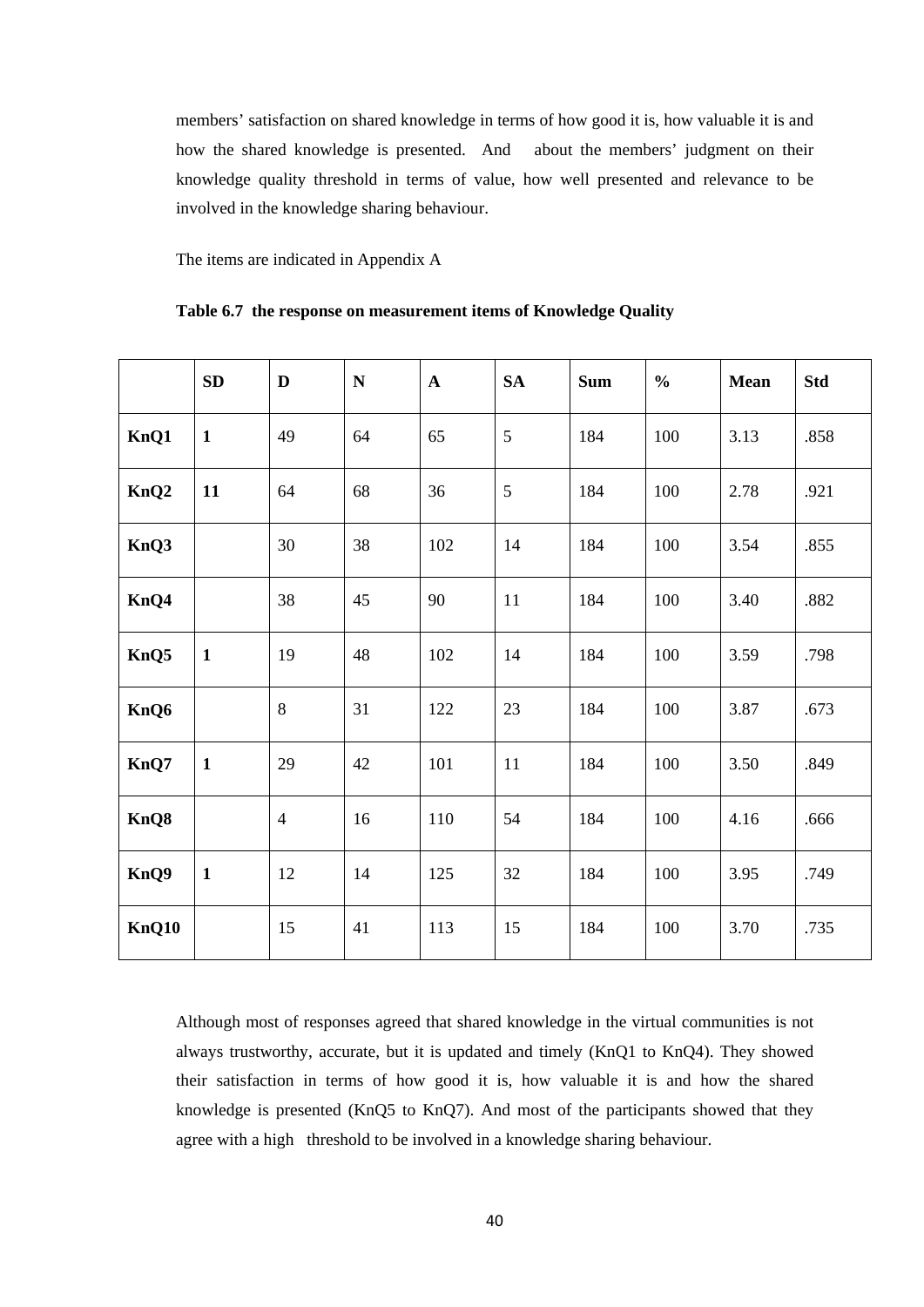#### **Self-efficacy**

Table 6.8 shows Self-efficacy as a motive for knowledge sharing. Three items ask about the members' self-confidence, experience & expertise to share knowledge and confidence & daring to commenting and replying to messages and article shared by other members.

The items are indicated in Appendix A

|                 | <b>SD</b>    | D  | N  | A   | <b>SA</b> | <b>Sum</b> | $\frac{0}{0}$ | <b>Mean</b> | <b>Std</b> |
|-----------------|--------------|----|----|-----|-----------|------------|---------------|-------------|------------|
| SE <sub>1</sub> | $\mathbf{1}$ | 6  | 32 | 114 | 31        | 184        | 100           | 3.91        | .719       |
| SE <sub>2</sub> |              | 15 | 41 | 104 | 24        | 184        | 100           | 3.74        | .786       |
| SE <sub>3</sub> |              | 9  | 37 | 120 | 18        | 184        | 100           | 3.80        | .676       |

**Table 6.8 the response on measurement items of Self-efficacy**

Most of the respondents answered that they think that they have enough self-efficacy to share knowledge in the virtual community.

#### **Trust**

Table 6.9 shows trust as an environmental motive for knowledge sharing. Three items ask about the reciprocal faith-based and trustworthy that members share, sincerity and lack of opportunism among members and promise keeping.

The items are indicated in Appendix A

| Table 6.9 The response on measurement items of Trust |  |  |  |
|------------------------------------------------------|--|--|--|
|------------------------------------------------------|--|--|--|

|                 | <b>SD</b>    | D  | N  | $\mathbf{A}$ | <b>SA</b> | <b>Sum</b> | $\frac{0}{0}$ | Mean | <b>Std</b> |
|-----------------|--------------|----|----|--------------|-----------|------------|---------------|------|------------|
| Tr1             | $\mathbf{3}$ | 19 | 75 | 81           | 6         | 184        | 100           | 3.37 | .778       |
| Tr2             | 11           | 23 | 74 | 70           | 9         | 184        | 100           | 3.23 | .944       |
| Tr <sub>3</sub> | 3            | 34 | 93 | 53           |           | 184        | 100           | 3.08 | .746       |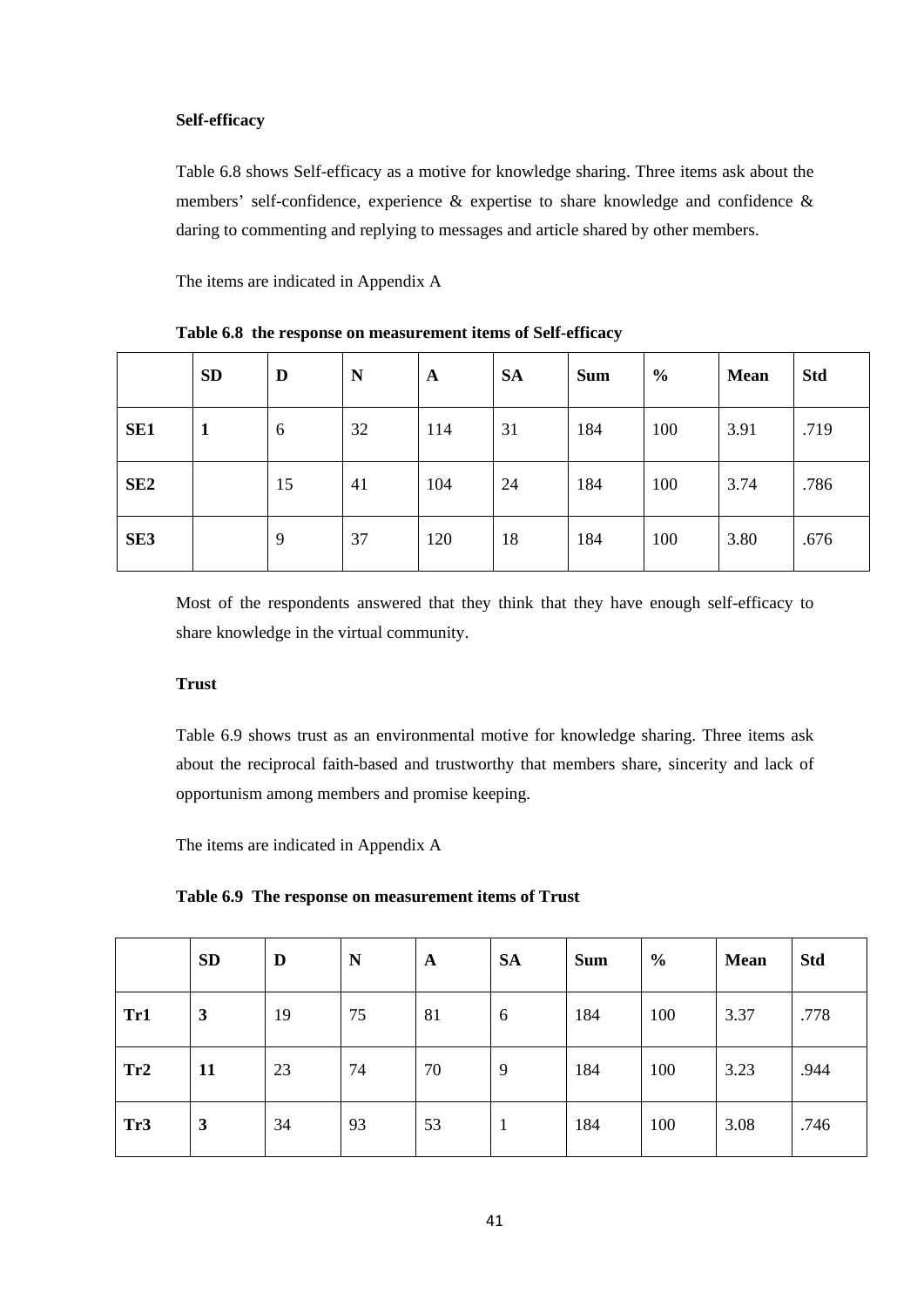The responses show opposition of visions between participants. Trust does not seem to be well shared between the members. In average, 17% disagree with the items, 44% are neutral and 40% at least agree.

#### **Ideology**

Table 6.10 shows ideology as a motive for knowledge sharing. To examine ideology as a motivating factor for knowledge sharing we used 6 items. And to examine participants' willingness to transfer/ introduce their ideology within knowledge sharing process using 3 items.

The items are indicated in Appendix A

|                   | SD               | D              | ${\bf N}$ | $\mathbf{A}$ | <b>SA</b> | <b>Sum</b> | $\frac{0}{0}$ | <b>Mean</b> | <b>Std</b> |
|-------------------|------------------|----------------|-----------|--------------|-----------|------------|---------------|-------------|------------|
| Ideo1             | 8                | 26             | 32        | 112          | 6         | 184        | 100           | 3.45        | .928       |
| Ideo2             | 6                | 29             | 36        | 102          | 11        | 184        | 100           | 3.45        | .940       |
| Ideo3             | $\boldsymbol{2}$ | $\mathfrak{2}$ | 12        | 107          | 61        | 184        | 100           | 4.21        | .704       |
| Ideo4             |                  | $\mathfrak{2}$ | 19        | 100          | 63        | 184        | 100           | 4.21        | .710       |
| Ideo <sub>5</sub> |                  | $\overline{4}$ | 48        | 87           | 45        | 184        | 100           | 3.94        | .769       |
| Ideo6             | 23               | 29             | 24        | 45           | 63        | 184        | 100           | 3.52        | 1.418      |
| Ideo-<br>trans1   | 13               | 18             | 40        | 98           | 15        | 184        | 100           | 3.46        | 1.018      |
| Ideo-<br>trans2   | 8                | 22             | 49        | 81           | 24        | 184        | 100           | 3.49        | 1.008      |
| Ideo-<br>tans3    | $\boldsymbol{2}$ | 26             | 37        | 87           | 32        | 184        | 100           | 3.66        | .962       |

**Table 6.9 The response on measurement items of ideology**

In average, 73% of participants consider their ideologies during sharing knowledge.61% do not mind to transfer or introduce their ideologies within their shared knowledge.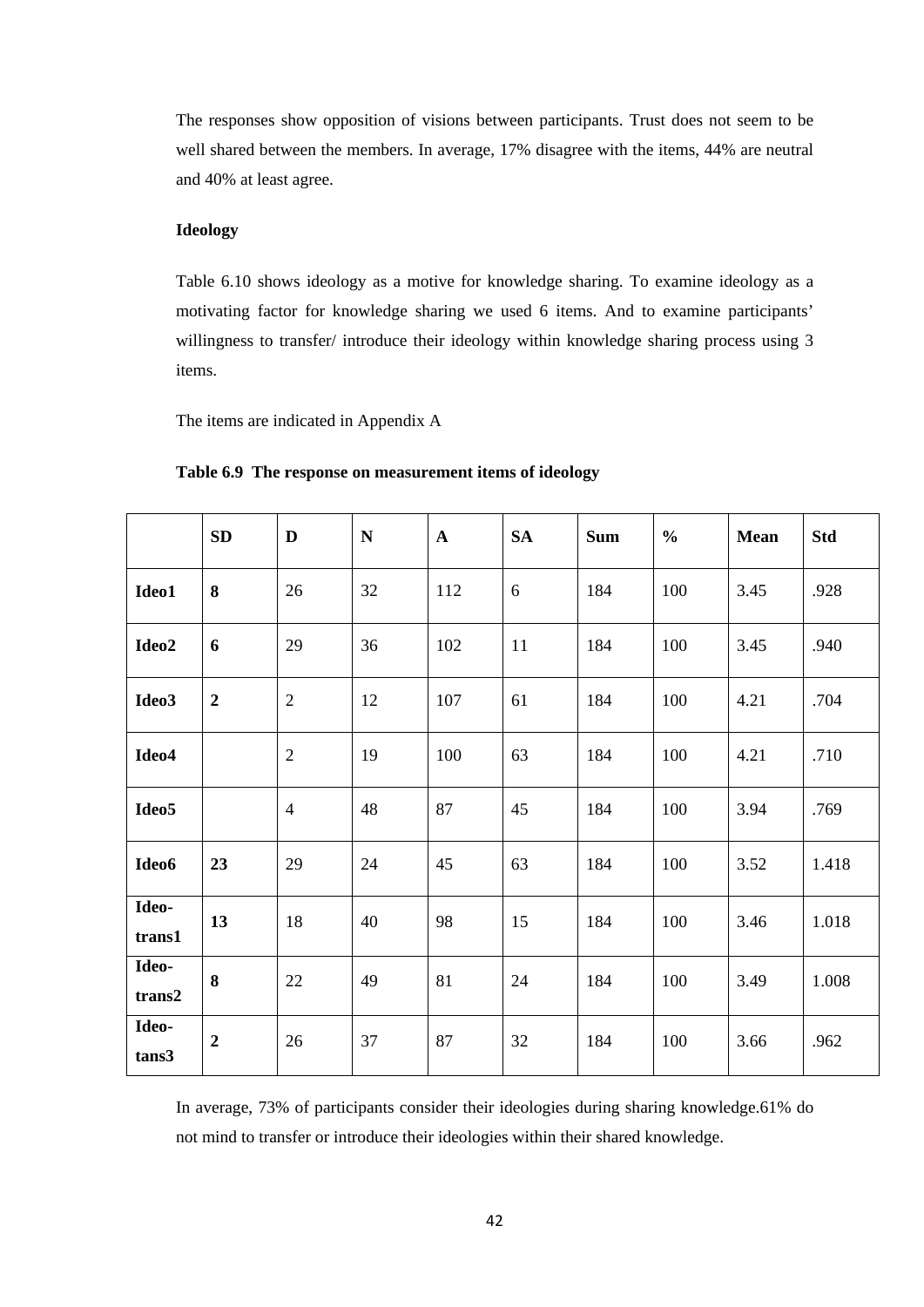#### **6.2. Measurement reliability**

In this study we use SPSS to examine the reliability of the items, and the factors. The reliability will tell us, whether the collected data are significant or not, and if there are some data that have some problems, thus, this study may omit the items that are not reliable. Following results from some scientists (Chin, 1998), Cronbach's Alpha is the threshold to analyse and compare for this study. If the Cronbach's Alpha is greater than 0.7, the item is reliable. If not then the item is not reliable. Table 6.10 shows the reliabilities of the items.

|                  | <b>Items</b>   | <b>Mean</b> | Std.<br>Dev. | Range   | <b>Cronbachs</b><br><b>Alpha</b> |
|------------------|----------------|-------------|--------------|---------|----------------------------------|
| <b>KSB</b>       | $\overline{4}$ | 3.78        | .39          | $1 - 5$ | .709                             |
| Com              | 3              | 3.94        | .52          | $1 - 5$ | .733                             |
| Rec              | 3              | 3.75        | .69          | $1 - 5$ | .792                             |
| KnQ              | 10             | 3.56        | .47          | $1 - 5$ | .795                             |
| <b>SE</b>        | 3              | 3.81        | .59          | $1 - 5$ | .741                             |
| <b>Tr</b>        | 3              | 3.23        | .69          | $1 - 5$ | .777                             |
| <b>Ideo</b>      | 6              | 3.79        | .60          | $1 - 5$ | .706                             |
| <b>Ideo-tans</b> | 3              | 3.53        | .79          | $1-5$   | .708                             |

#### **Table 6.10: Reliabilities of the items**

It is important to know if the factors developed in the research model are significant and reliable. We used SPSS for this purpose. The aim in this part is define the items in the model that are causing unreliability for the collected data. According to the results, the data collected are considered reliable.

#### **6.3 Factor analysis**

In this part we use the visual PLS (partial least square) to analyse. PLS is a tool to test the proposed this research hypotheses. In order to validate the measurement model, content, convergent, and discriminant validities were assessed. Content validity was confirmed by ensuring fittings between the measurements and the literature. Hair et al. (1998) suggest examining average variance extracted (AVE) and internal composite reliability (ICR) from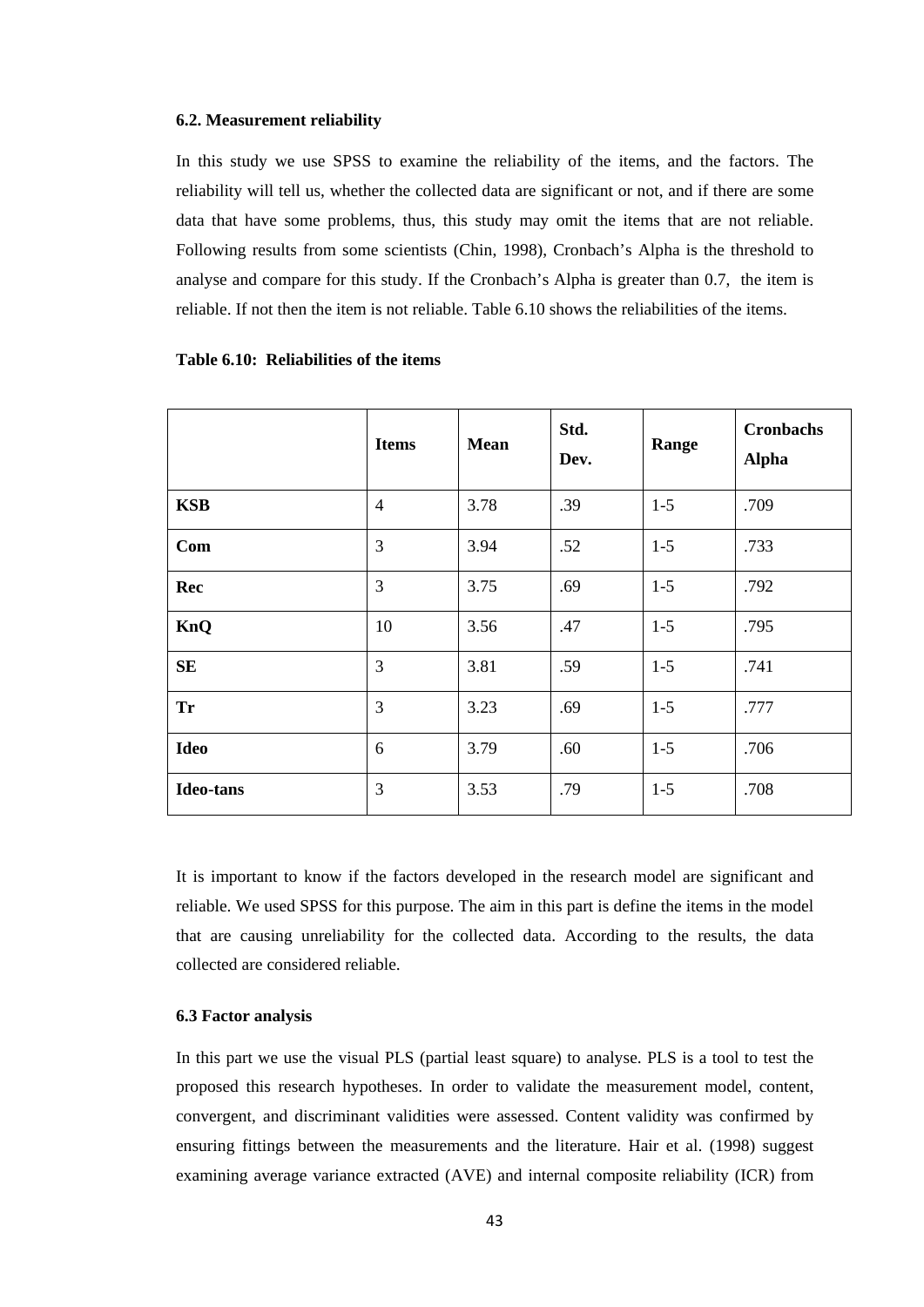the measures convergent validity. Chin (1998) recommends a threshold of 0.7 for construct reliability although many studies using PLS have accepted 0.5. Fornell and Larcker (1981) consider that the score of 0.5 for average variance extracted by a measure indicates acceptability. Results show that the composite reliability values are between 0.808 and 0.890 and the average variances extracted are between 0.607 and 0.795, which means the measures meet the reliability threshold and acceptability value. For each item, loadings and weights are given in table 6.11. All measures are found to be significant on their path loadings at the level 0.01.

As it is highlighted earlier, this research uses PLS to analyse the factors' validity. To assess the third type of validity which is the discriminant validity, this research adopts Fornell and Larcker (1981) recommendation to verify discriminant validity by checking if the square root of the average variance extracted is greater than the level of correlation for each construct.

#### **6.3.1 Convergent validity**

Average variance extracted (AVE) for a construct is computed by taking the average of the squared loading of each of its items. AVE is used to assess how well a latent variable explains the variance of some items that are meant to measure the construct. According to Yao (2004), average variance extracted measures the value of variance for the instructs' indicators versus their values of variance that is caused by the measure error. The score of AVE has to be higher than 0.5 for each measure. To say that convergent validity for all items is significant, composite reliability score must be equal to or higher than 0.7 whereas AVE must be higher than 0.5 for all measures. Table 6.11 provides results where significant and non-significant items are shown

| Factor     | Item             | Weight | Loading | Remark |
|------------|------------------|--------|---------|--------|
| <b>KSB</b> | KSB1             | 0.367  | 0.710   | S      |
|            | KSB <sub>2</sub> | 0.362  | 0.770   | S      |
|            | KSB3             | 0.467  | 0.734   | S      |
|            | KSB4             | 0.363  | 0.727   | S      |
| Com        | Com1             | 0.191  | 0.764   | S      |
|            | Com2             | 0.555  | 0.851   | S      |
|            | Com3             | 0.522  | 0.805   | S      |
| Rec        | Rec1             | 0.293  | 0.788   | S      |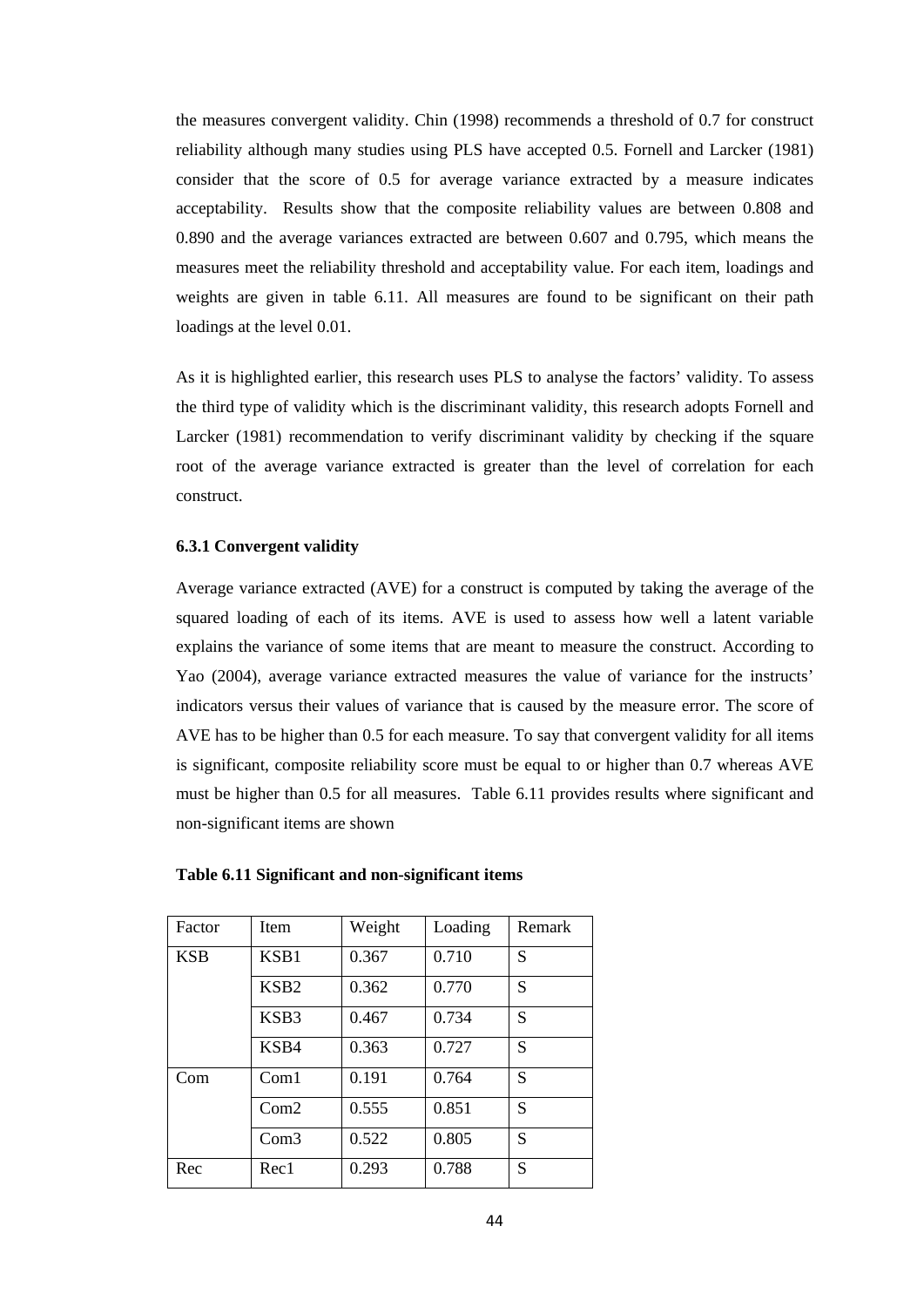|           | Rec <sub>2</sub>          | 0.425 | 0.906 | S         |
|-----------|---------------------------|-------|-------|-----------|
|           | Rec <sub>3</sub>          | 0.451 | 0.917 | S         |
| KnQ       | KnQ1                      | 0.183 | 0.732 | S         |
|           | KnQ <sub>2</sub>          | 0.137 | 0.688 | ${\bf S}$ |
|           | $\overline{\text{KnQ}}$ 3 | 0.251 | 0.730 | S         |
|           | KnQ4                      | 0.217 | 0.716 | S         |
|           | KnQ5                      | 0.189 | 0.753 | S         |
|           | KnQ6                      | 0.131 | 0.770 | S         |
|           | KnQ7                      | 0.177 | 0.741 | S         |
|           | KnQ8                      | 0.050 | 0.109 | NS        |
|           | KnQ9                      | 0.055 | 0.182 | NS        |
|           | KnQ10                     | 0.150 | 0.528 | <b>NS</b> |
| $\rm SE$  | SE1                       | 0.426 | 0.834 | S         |
|           | SE <sub>2</sub>           | 0.506 | 0.891 | S         |
|           | SE <sub>3</sub>           | 0.280 | 0.690 | S         |
| <b>Tr</b> | Tr1                       | 0.210 | 0.693 | S         |
|           | Tr2                       | 0.475 | 0.891 | S         |
|           | Tr3                       | 0.488 | 0.884 | S         |
| Ideo      | Ideo1                     | 0.211 | 0.662 | S         |
|           | Ideo2                     | 0.302 | 0.689 | S         |
|           | Ideo3                     | 0.363 | 0.718 | S         |
|           | Ideo4                     | 0.260 | 0.763 | S         |
|           | Ideo5                     | 0.253 | 0.671 | S         |
|           | Ideo6                     | 0.238 | 0.743 | ${\bf S}$ |
| Ideo-     | Ideo-                     | 0.224 | 0.696 | S         |
| trans     | trans1                    |       |       |           |
|           | Ideo-                     | 0.486 | 0.809 | S         |
|           | trans2                    |       |       |           |
|           | Ideo-                     | 0.527 | 0.865 | S         |
|           | trans3                    |       |       |           |

Items with loading values near 0.7 were accepted as significant. Three items will be eliminated which are KnQ8, KnQ9 and KnQ10. Here is the result after having three items omitted.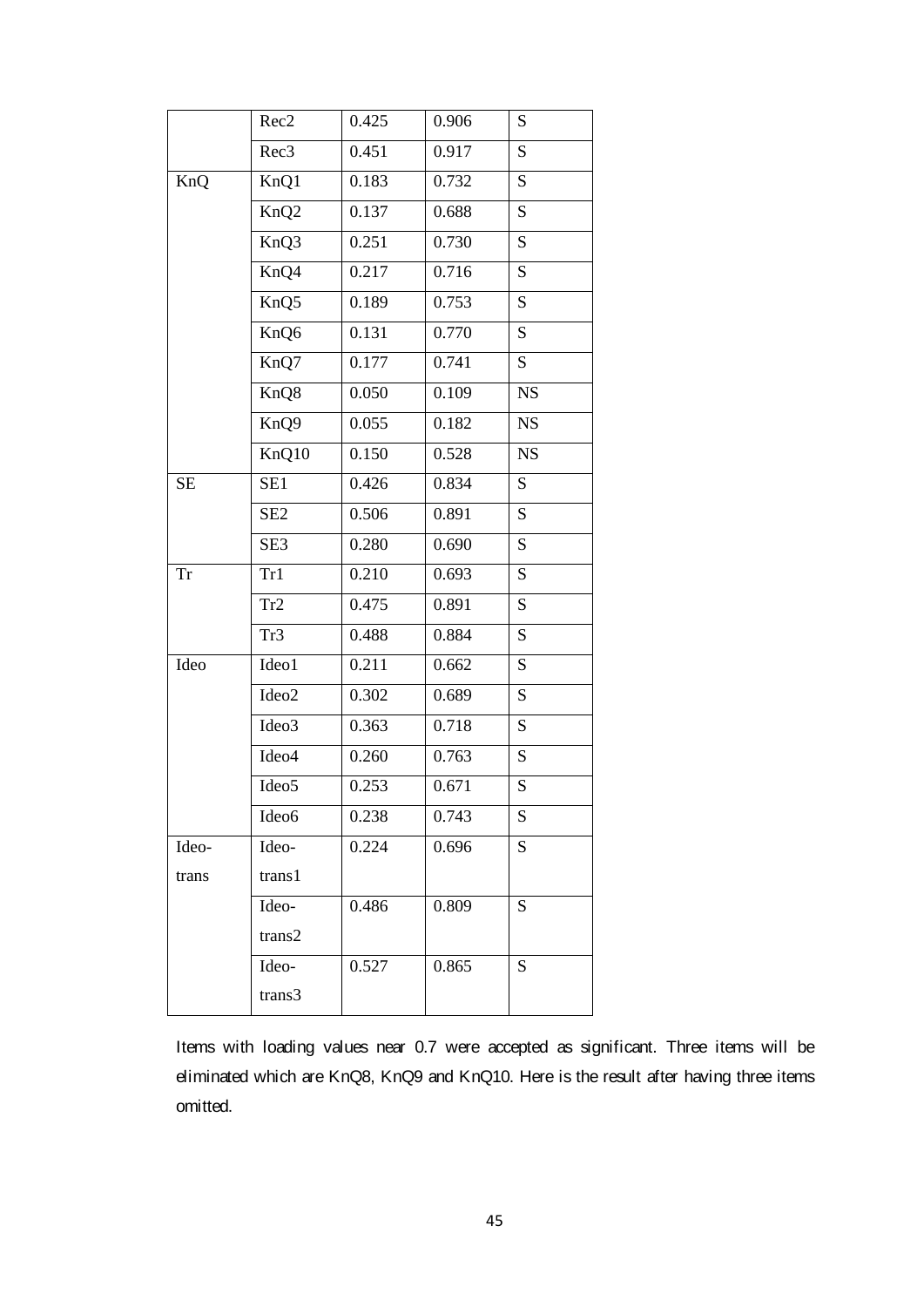## **Table 6.12 Significant items**

| Factor     | Item              | Weight | Loading | Remark    |
|------------|-------------------|--------|---------|-----------|
| <b>KSB</b> | KSB1              | 0.367  | 0.710   | S         |
|            | KSB <sub>2</sub>  | 0.362  | 0.770   | ${\bf S}$ |
|            | KSB3              | 0.467  | 0.734   | S         |
|            | KSB4              | 0.363  | 0.727   | S         |
| Com        | Com1              | 0.191  | 0.764   | S         |
|            | Com2              | 0.555  | 0.857   | ${\bf S}$ |
|            | Com <sub>3</sub>  | 0.522  | 0.806   | S         |
| Rec        | Rec1              | 0.293  | 0.788   | S         |
|            | Rec2              | 0.425  | 0.906   | S         |
|            | Rec <sub>3</sub>  | 0.451  | 0.917   | S         |
| KnQ        | KnQ1              | 0.183  | 0.741   | S         |
|            | KnQ <sub>2</sub>  | 0.137  | 0.788   | S         |
|            | KnQ3              | 0.251  | 0.719   | S         |
|            | KnQ4              | 0.217  | 0.739   | S         |
|            | KnQ5              | 0.189  | 0.758   | S         |
|            | KnQ6              | 0.131  | 0.767   | S         |
|            | KnQ7              | 0.177  | 0.783   | S         |
| <b>SE</b>  | SE <sub>1</sub>   | 0.426  | 0.818   | S         |
|            | SE <sub>2</sub>   | 0.506  | 0.887   | S         |
|            | SE <sub>3</sub>   | 0.280  | 0.719   | S         |
| <b>Tr</b>  | Tr1               | 0.210  | 0.691   | S         |
|            | Tr2               | 0.475  | 0.891   | ${\bf S}$ |
|            | Tr <sub>3</sub>   | 0.488  | 0.885   | S         |
| Ideo       | Ideo1             | 0.211  | 0.696   | ${\bf S}$ |
|            | Ideo2             | 0.302  | 0.696   | S         |
|            | Ideo3             | 0.363  | 0.711   | S         |
|            | Ideo4             | 0.260  | 0.763   | S         |
|            | Ideo <sub>5</sub> | 0.253  | 0.771   | S         |
|            | Ideo6             | 0.238  | 0.743   | S         |
| Ideo-      | Ideo-             | 0.224  | 0.696   | S         |
| trans      | trans1            |        |         |           |
|            | Ideo-             | 0.486  | 0.809   | S         |
|            | trans2            |        |         |           |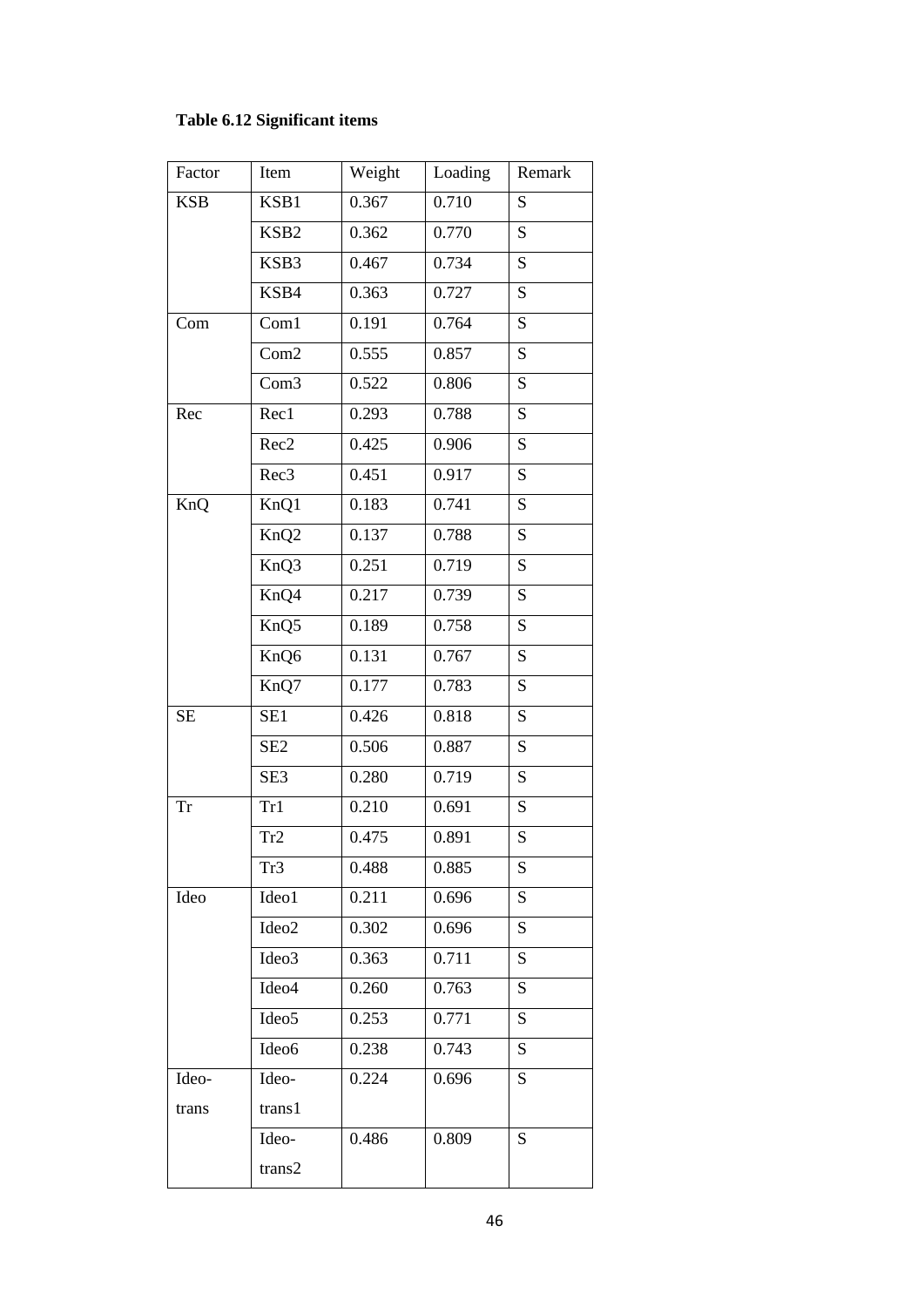| Ideo-  | 0.527 | 0.864 | N |
|--------|-------|-------|---|
| trans3 |       |       |   |

After having eliminated some items which were not significant, in the next table we can see that all constructs now are significant scoring composite reliability equal to or higher than 0.7 and average variance extracted AVE higher than 0.5 for all measures, which demonstrate convergent validity.

|                             | Cronbach's | Composite   | Variance<br>Average |
|-----------------------------|------------|-------------|---------------------|
|                             | Alpha      | Reliability | Extracted (AVE)     |
| Knowledge sharing behaviour | 0.712      | 0.831       | 0.607               |
| Commitment                  | 0.736      | 0.890       | 0.763               |
| Reciprocity                 | 0.792      | 0.879       | 0.711               |
| Knowledge Quality           | 0.787      | 0.840       | 0.777               |
| Self-efficacy               | 0.740      | 0.849       | 0.795               |
| Trust                       | 0.781      | 0.866       | 0.785               |
| Ideology                    | 0.723      | 0.808       | 0.715               |
| Ideo-trans                  | 0.709      | 0.829       | 0.620               |

## **Table 6.13 Cronbach's Alpha, Composite Reliability and AVE**

### **6.3.2 Discriminant validity**

According to Chin (1998) the discriminant validity can be tested by comparing the square root of the AVE for a particular construct to its correlations with the other constructs. Nunnally (1978) recommends the benchmark of 0.8 for composite reliability scores of all constructs. In this research, all square root of the AVE for all constructs are higher than the suggested values, verifying internal consistency.

Table 6.14 shows that the square roots of the AVE are higher than its correlation, which eventually demonstrates convergent validity.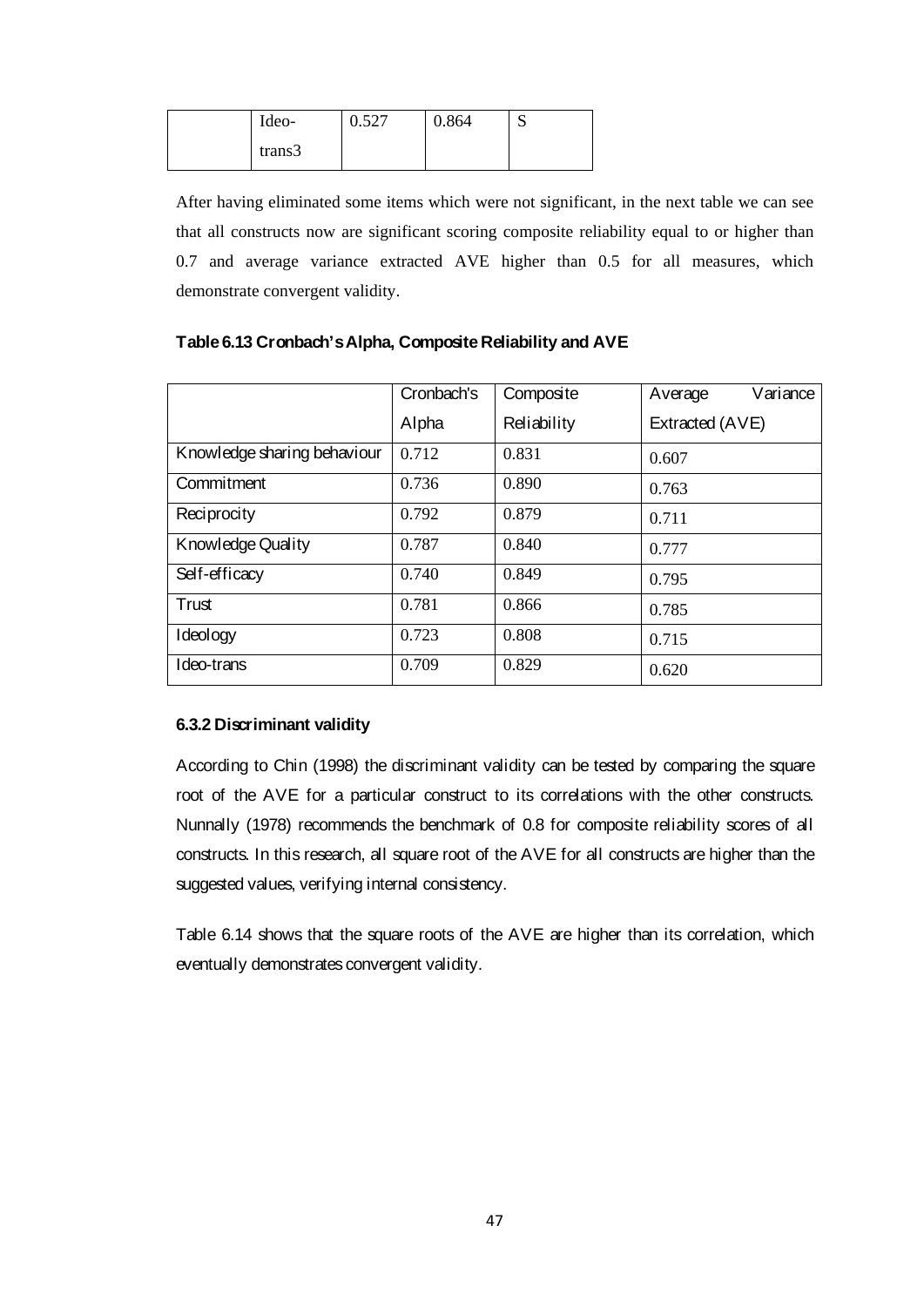|               | <b>KSB</b>  | Com       | Rec       | KnQ       | $\rm SE$  | <b>Tr</b> | Ideo      | Ideo-<br>trans | Square<br>root<br>of<br>the AVE |
|---------------|-------------|-----------|-----------|-----------|-----------|-----------|-----------|----------------|---------------------------------|
| <b>KSB</b>    | 1.000       |           |           |           |           |           |           |                |                                 |
| Com           | $.782**$    | 1.000     |           |           |           |           |           |                | 0.874                           |
| Rec           | $.759^{**}$ | $.146*$   | 1.000     |           |           |           |           |                | 0.843                           |
| KnQ           | $.837**$    | $.167*$   | $.415***$ | 1.000     |           |           |           |                | 0.881                           |
| $\rm SE$      | $.873***$   | $.261***$ | $.347***$ | $.292**$  | 1.000     |           |           |                | 0.892                           |
| ${\rm Tr}$    | $.363^{**}$ | .095      | $.455***$ | $.506***$ | $.182*$   | 1.000     |           |                | 0.886                           |
| Ideo          | $.810***$   | .141      | $.148*$   | $.356***$ | $.255***$ | .138      | 1.000     |                | 0.846                           |
| Ideo-<br>tans | $.264**$    | .060      | $.276***$ | $.159*$   | $.303***$ | $-0.94$   | $.345***$ | 1.000          | 0.787                           |

## **Table 6.14 : Correlation and Square root of the AVE**

\*\* Significant at  $p < .01$ , \* Significant at  $p < .05$ 

## **6.4 Analysis of constructs and hypotheses tests**

Convergent validity and discriminant validity were confirmed in the previous section. Figure.4 summarizes the structural model results showing the proposed hypotheses, R square, the path coefficients, and loadings whereas Figure.5 shows the observed t-values.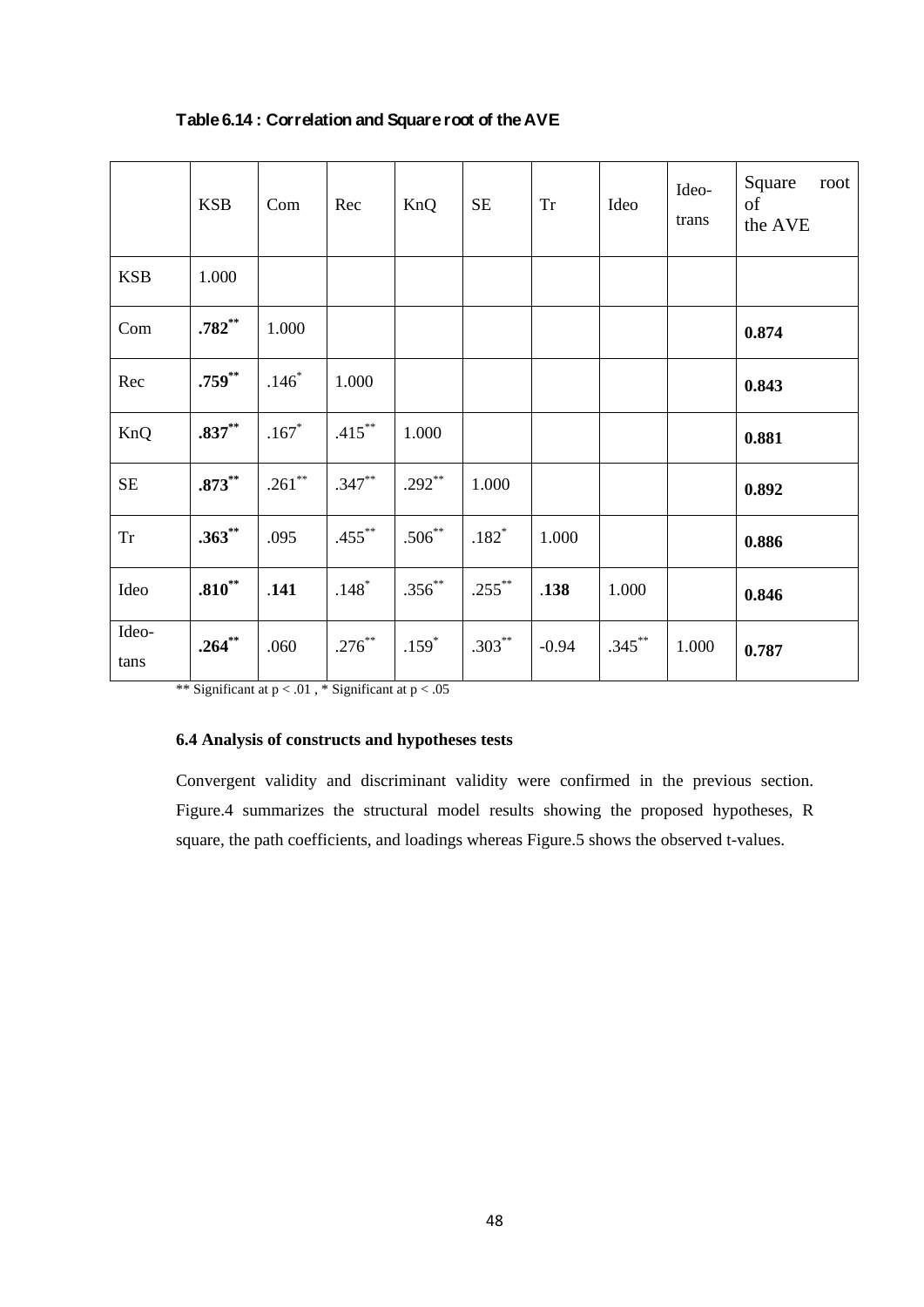

**Figure.4 R square, path coefficients and the loadings**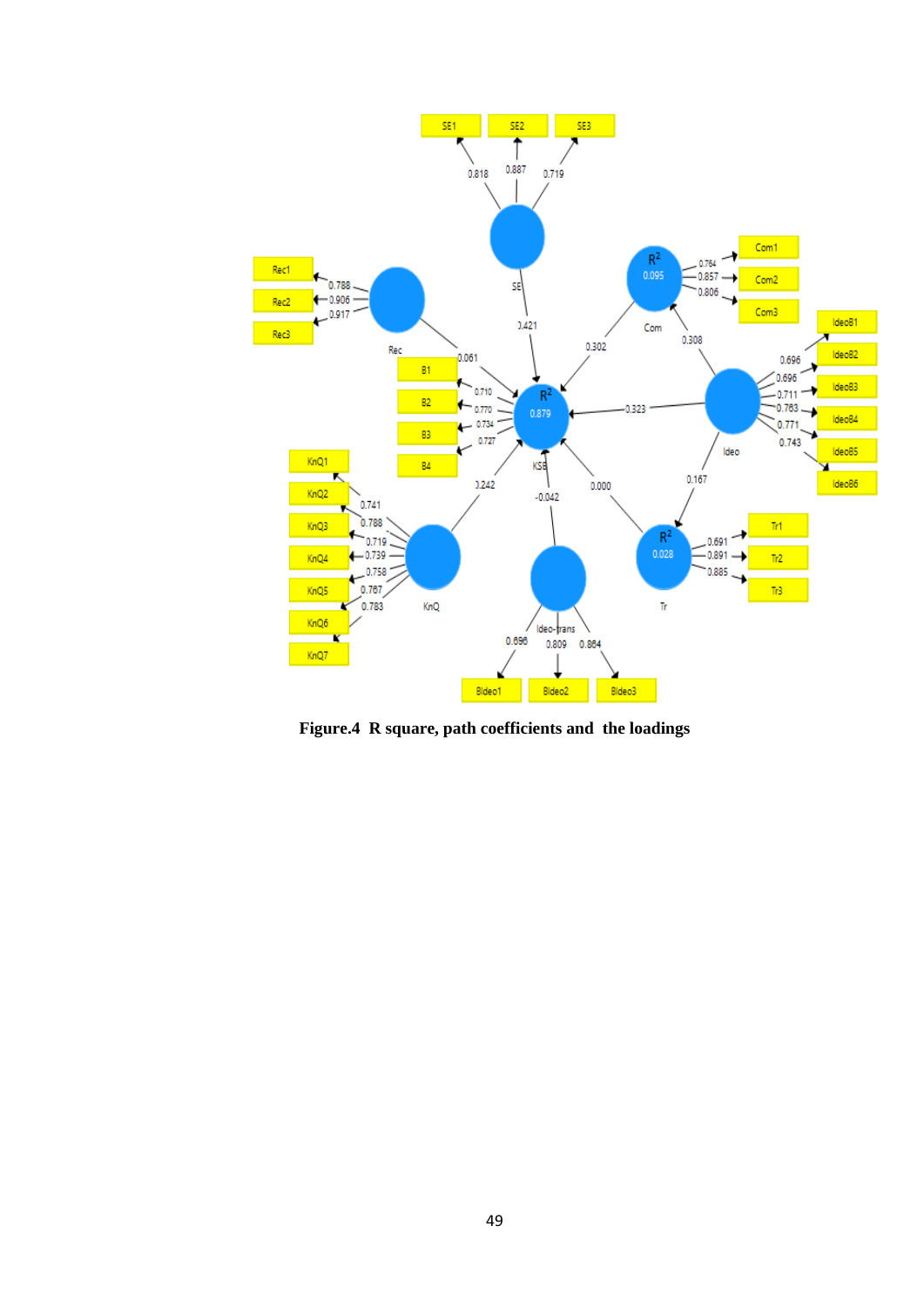

**Figure.5 T-Values**

In this research, we test hypotheses using Smart PLS. This software determines the R square (the squared multiple correlation) for the endogenous construct. R square tells us how a change in a dependant variable can be explained by the change in the independent variables that a model contains and this is operated by measuring the percentage of construct variation. This research model shows the R square for Knowledge sharing behaviour is 0.879, Selfefficacy is 0.095 and trust is 0.028. Therefore 87.9 % of the variation in in knowledge sharing behaviour is explained.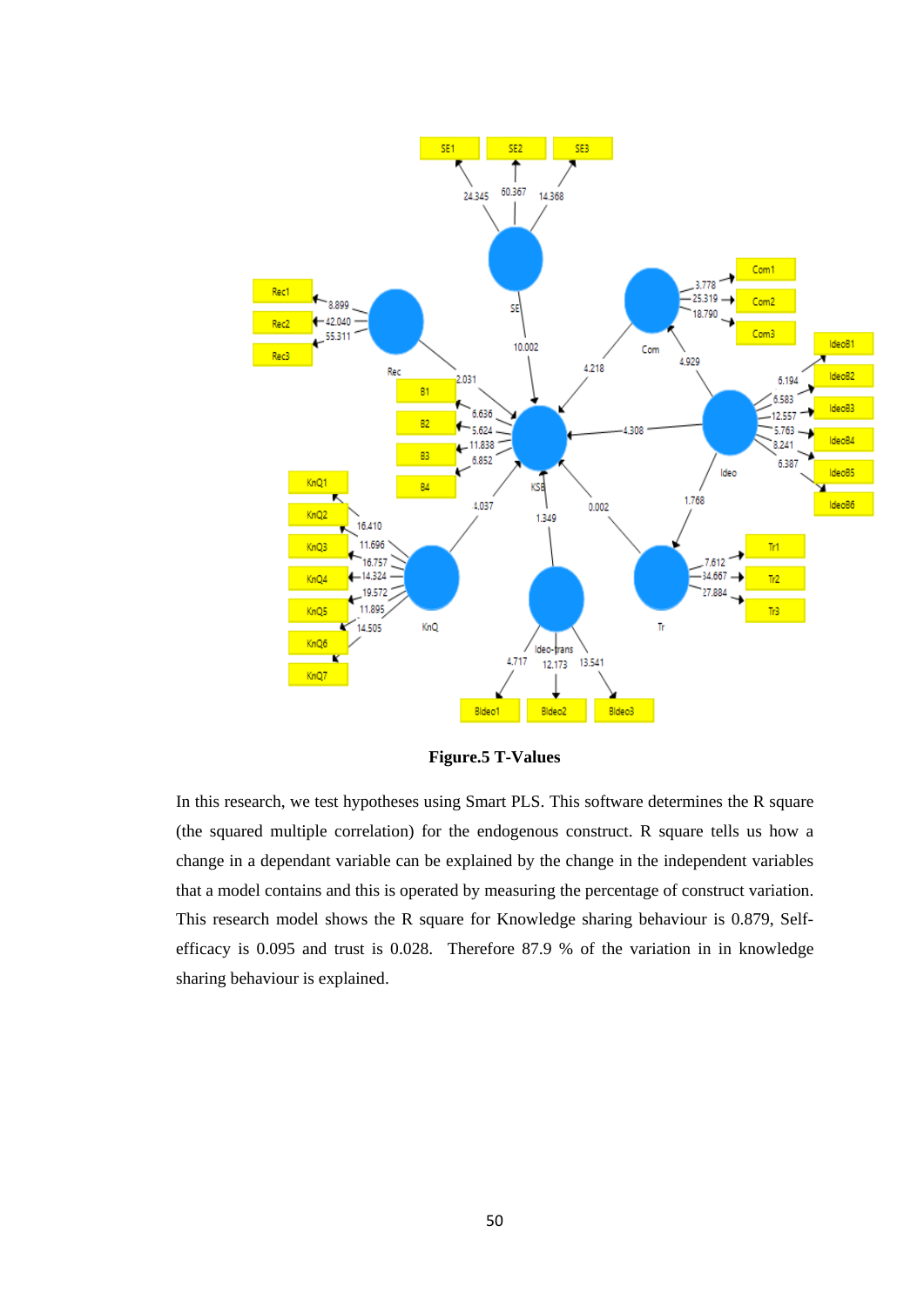#### **Table 6.15: R square and R square adjusted**

|                             | <b>R</b> Square | <b>R</b> Square<br>Adjusted |
|-----------------------------|-----------------|-----------------------------|
| Knowledge sharing behaviour | 0.879           | 0.875                       |
| <b>Self-efficacy</b>        | 0.095           | 0.090                       |
| <b>Trust</b>                | 0.028           | 0.022                       |

The hypotheses must be evaluated based on a significant level of the T-value and the estimated structural path. We will be using PLS to test the proposed hypotheses and further discussions will be provided in the following chapter. To assess the support, T-statistics has to be greater than 1.645 and  $β$ >0.

The following results are summarized in table 6.16. H1 (t-statistic: 4.218 and  $\beta$ = 0.302), so H1 is supported. H2 (t-statistic: 2.031 and  $β = 0.061$ ), therefore, H2 is supported. H3 (tstatistic: 4.037 and  $\beta$ = 0.242), therefore, H3 is supported. H4 (t-statistic: 10.002 and  $\beta$ = 0.421), therefore, H4 is supported. H5 (t-statistic: 0.002 and  $\beta$ = 0), t-statistic and  $\beta$  both are not significant, therefore, H5 is **not** supported, H6 (t-statistic: 4.308 and β= 0.323), therefore, H6 is supported. H7 (t-statistic: 1.349 and β= -0.042), t-statistic is not significant therefore, H7 is **not** supported, H8 (t-statistic: 1.768 and β= 0.167), therefore, H8 is supported, H9 (tstatistic: 4.929 and  $\beta$ = 0.308), therefore, H9 is supported.

As results, H1, H2, H3, H4, H6, H8 and H9 are supported whereas H5 and H7 are not supported. Knowledge sharing self-efficacy positively effects knowledge sharing behaviour the most, Ideology positively effects knowledge sharing behaviour the second, commitment the third, knowledge quality the fourth and reciprocity the fifth. Table 6.16 demonstrates research hypotheses, the path coefficient, the t-statistics and significance level and table 6.17 hypotheses testing results.

| <b>Hypotheses</b> | Effect                          | Path<br>$Coefficient(\beta)$ | <b>T-Statistics</b> | Remarks   |
|-------------------|---------------------------------|------------------------------|---------------------|-----------|
| H1                | $Com \rightarrow KSB$           | 0.302                        | 4.218               | S         |
| H2                | $Rec \longrightarrow KSB$       | 0.061                        | 2.061               | S         |
| H <sub>3</sub>    | $KnQ \longrightarrow KSB$       | 0.242                        | 4.037               | S         |
| H4                | $SE \longrightarrow KSB$        | 0.421                        | $10.002***$         | S         |
| H <sub>5</sub>    | $Tr \longrightarrow KSB$        | 0.000                        | 0.002               | <b>NS</b> |
| H <sub>6</sub>    | $I$ deo $\longrightarrow$ KSB   | 0.323                        | 4.308               | S         |
| H7                | $Ideo-tans \longrightarrow KSB$ | $-0.042$                     | 1.349               | <b>NS</b> |

**Table 6.16 Structural model results**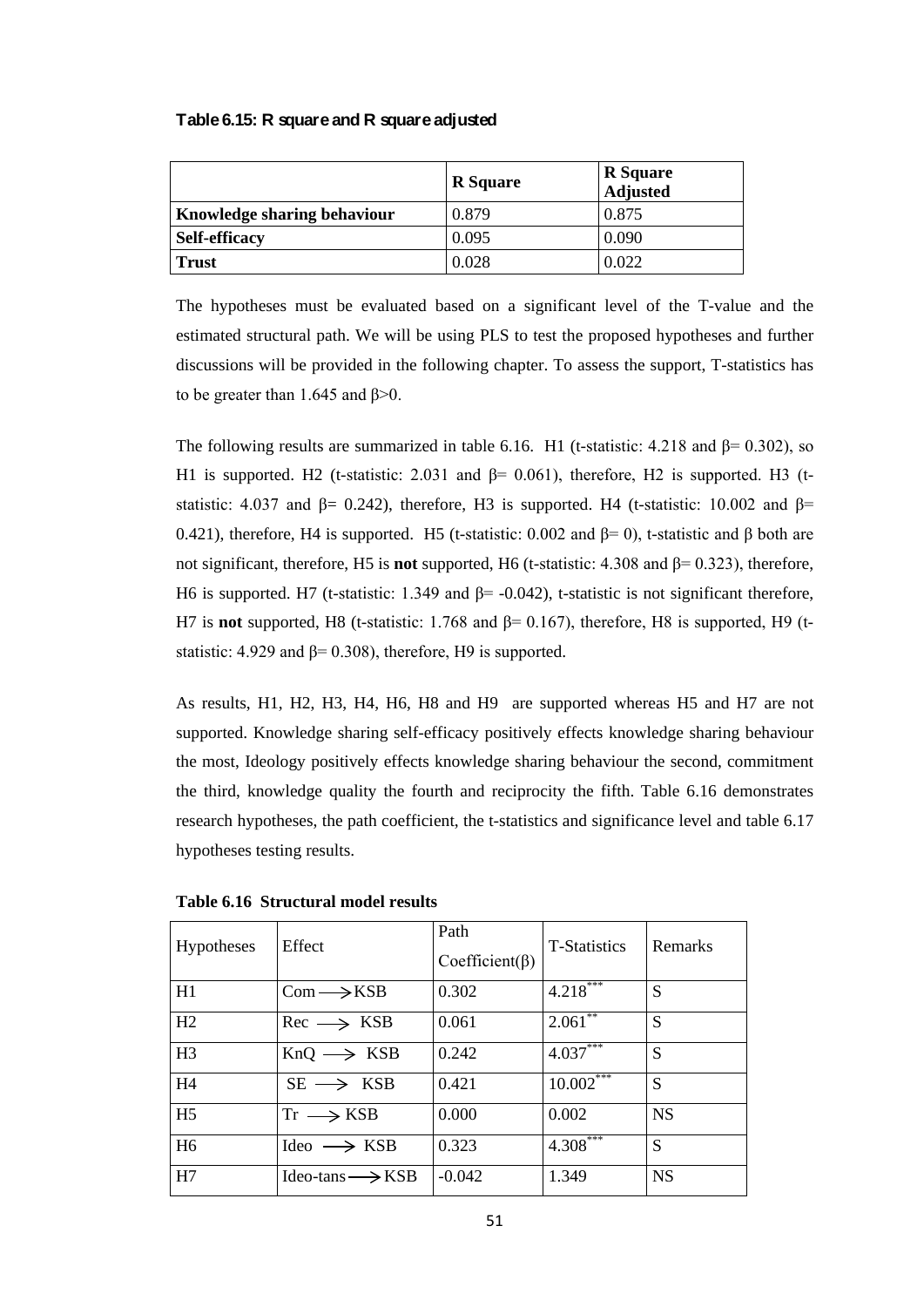| H <sub>8</sub> | Ideo $\longrightarrow$ Tr                | 0.167 | $1.768*$    | ◡ |
|----------------|------------------------------------------|-------|-------------|---|
| H <sub>9</sub> | $\text{Ideo} \longrightarrow \text{Com}$ | 0.308 | $14.929***$ | N |

 $*p<0.1$ ;  $*p<0.05$ ;  $**p<0.001$ .

S: Support; NS: Non-Support.

## **Table 6.17 Hypothesis testing results**

| <b>Hypotheses</b>                                                            | <b>Results</b> |  |  |  |
|------------------------------------------------------------------------------|----------------|--|--|--|
|                                                                              |                |  |  |  |
| H1: Commitment positively effects individual's knowledge sharing behaviour   |                |  |  |  |
| in Virtual Communities.                                                      |                |  |  |  |
| H2: Reciprocity positively effects individual's knowledge sharing behaviour  | Supported      |  |  |  |
| in Virtual Communities.                                                      |                |  |  |  |
| H3: Knowledge quality positively effects individual's knowledge sharing      | Supported      |  |  |  |
| behaviour in Virtual Communities.                                            |                |  |  |  |
| H4: knowledge sharing self-efficacy of Virtual Communities' members          | Supported      |  |  |  |
| positively affects their knowledge sharing behaviour.                        |                |  |  |  |
| H5: Trust in virtual communities has a positive impact on an individual's    | <b>Not</b>     |  |  |  |
| knowledge sharing behaviour in Virtual Communities.                          |                |  |  |  |
| H6: Ideology has a positive relationship with knowledge sharing behaviour in |                |  |  |  |
| virtual communities.                                                         |                |  |  |  |
| H7: Participants share knowledge to transfer their ideologies.               | <b>Not</b>     |  |  |  |
|                                                                              | Supported      |  |  |  |
| H8 - Ideology has a positive effect on the virtual community's trust.        |                |  |  |  |
|                                                                              |                |  |  |  |
| H9- Ideology has a positive effect on Virtual community remembers'           | Supported      |  |  |  |
| commitment.                                                                  |                |  |  |  |

Five out of the 6 motives this research model contained are supported and one motive which is trust is (unlike many previous studies) not supported. Although it is found that ideology weakly affects trust within virtual communities, H8 will be dropped from the model since trust is not supported as a motive for knowledge sharing behaviour for this research, therefore the following figure shows another model that is suitable for applying in Algerian virtual communities of practice.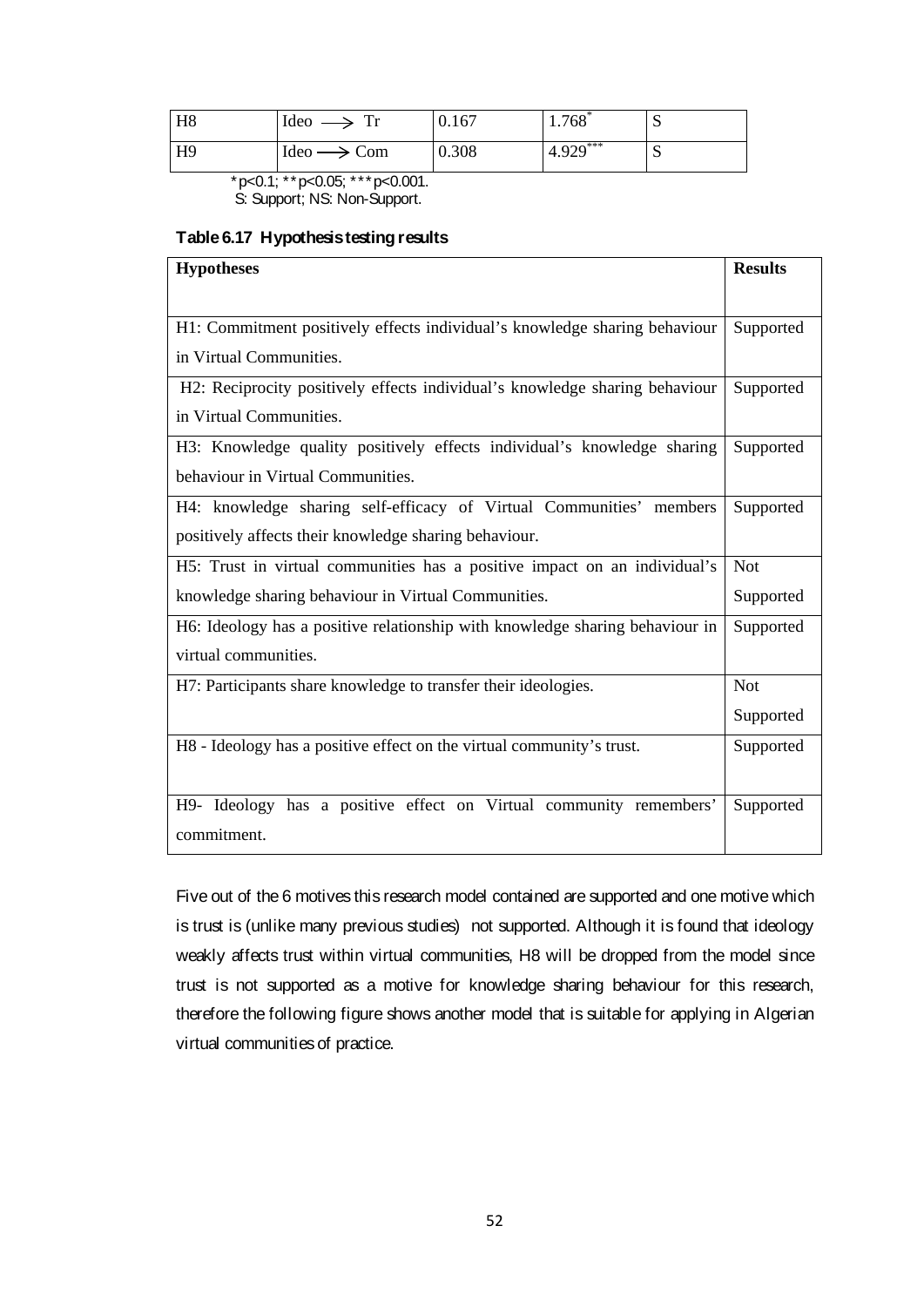

**Figure.6 Proposed Model**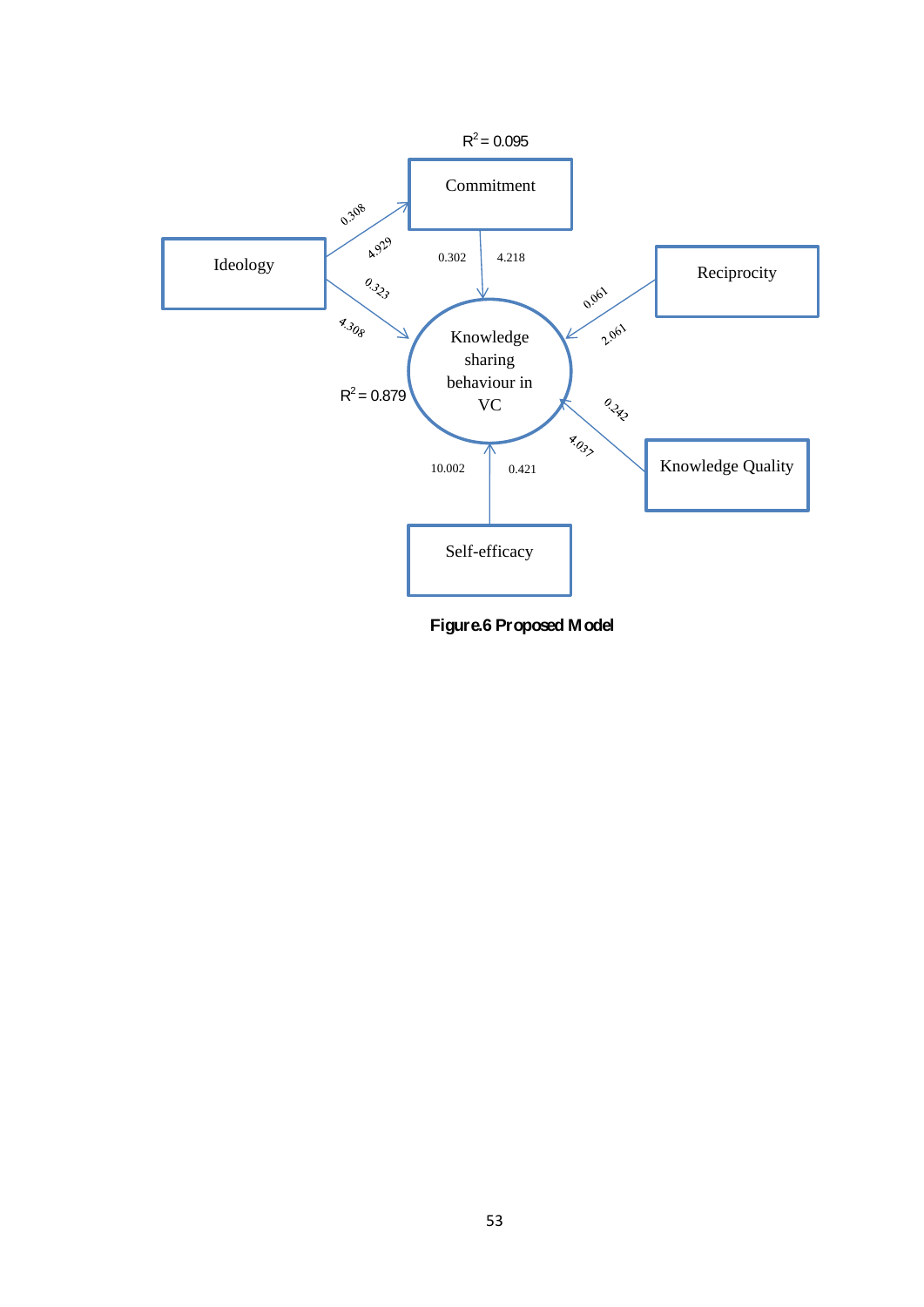## CHAPTER SEVEN DISCUSSIONS AND CONCLUSIONS

This chapter concludes the study and provides summary of the research analytical findings. The contribution to the practice and to the theory, limitations and future research are discussed.

#### **7.1 Conclusions**

This research basically aims to investigate personal and social motivators that affect knowledge sharing behaviour in Algerian virtual communities away from lucrative motives. So, the research model based on theory of reasoned action, social exchange theory and social cognitive theory, contained commitment and self-efficacy as personal motives, trust and reciprocity as environmental motives, ideology that can be both and knowledge quality as a technical knowledge-based factor.

The findings show that trust is not a motivator for knowledge sharing behaviour in Algerian virtual communities. On the contrary to several studies where trust was an important factor (Sharratt & Usoro, 2003; Tedjamulia, et al., 2005; Ye, Chen, & Jin, 2006; Usoro, et al., 2007; Lin, Hung, & Chen, 2009; Shu & Chuang , 2011; Zhao, et al., 2012; Gang, & Ravichandran, 2015) , the results indicate that the members do not need reciprocal trust to share knowledge. Considering the nature of this kind of virtual communities where knowledge shared in many cases is not a personal knowledge of the member who shared it, instead, it can be someone else's knowledge that was shared elsewhere, the members or the knowledge seeker can check and review as one of the participants answered to the open question. It is probably replaced in this context by respect as it was highlighted in some responses.

Another interesting finding is that ideology is an important factor that significantly affects knowledge sharing behaviour in Algerian virtual communities. Members tend to believe they somehow will be rewarded for their contribution and the help they provide to other members. Unlike Sarma, & Lam, (2013) where members develop the same hackers' ideology, in this study, participants showed personal ideologies (it can be shared by more than one member) which are not related to the virtual community as it is discussed in Sarma, & Lam, (2013) which eventually affects their willingness to share knowledge. Transferring ideology within shared knowledge and promoting ideologies seem to be not a motivator for knowledge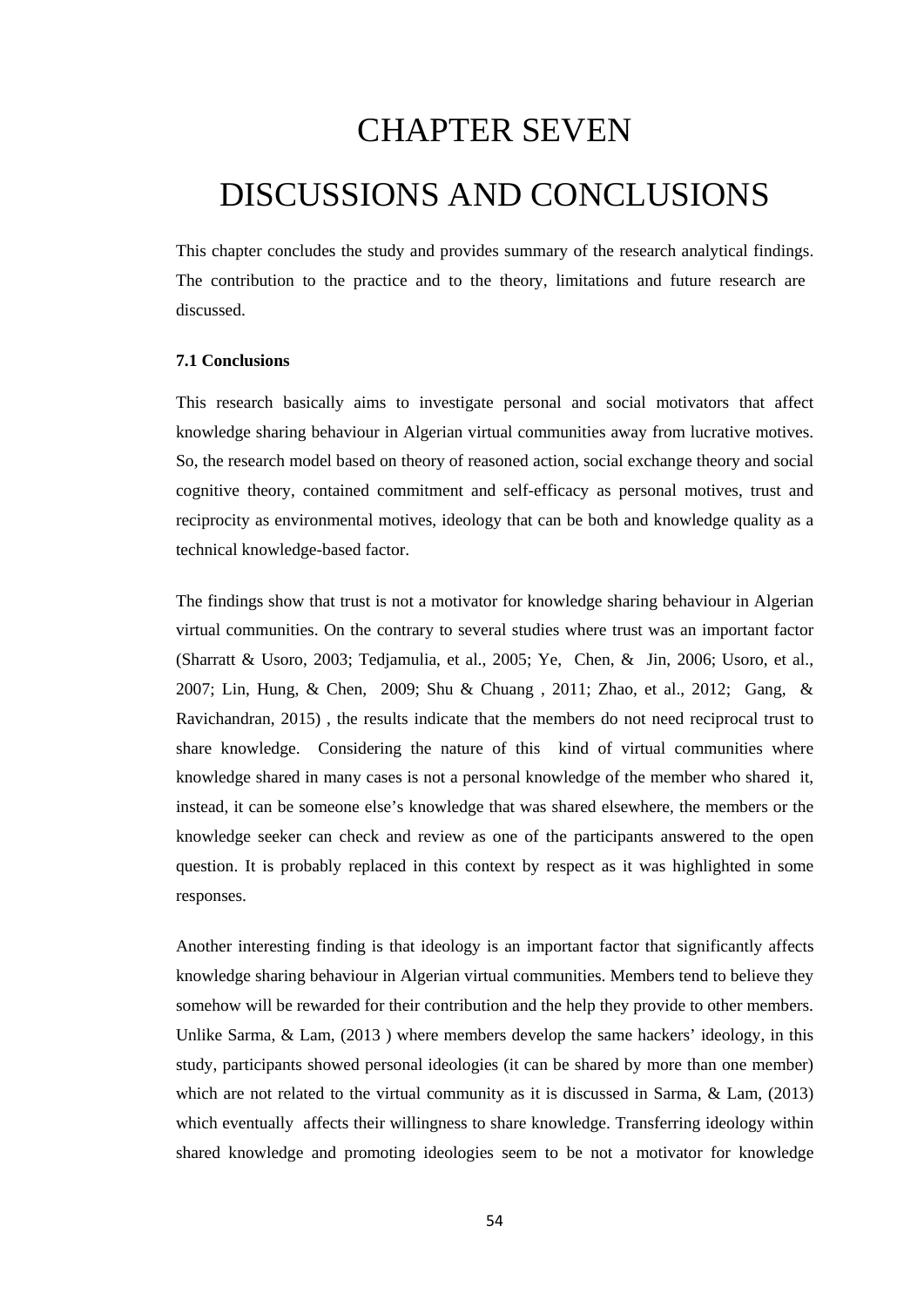sharing as it was hypothesized. It is also found that ideology weakly affects the members' commitment and trust.

The findings show that there is a significant relationship between commitment and knowledge sharing behaviour in Algerian virtual communities. This consists with the findings of (Tedjamulia, et al., 2005; Ye, Chen, & Jin, 2006) . The members expressed their readiness to share their knowledge, their feeling toward being part of this of their virtual communities and how much they care about the fate of the virtual community. Commitment as mentioned earlier, is also positively affected by the members' ideologies.

Reciprocity is found to be a motivating factor for knowledge sharing behaviour in Algerian virtual communities. This result consists with the literature (Ye, Chen, & Jin, 2006; Lin, Hung, & Chen, 2009; Liao, To, & Hsu, 2013; Gang, & Ravichandran, 2015) . Although the majority of respondents showed inclination to consider the norms of reciprocity while sharing knowledge, the results show that reciprocity comparing to the other four factors, weakly affects knowledge sharing behaviour in Algerian virtual communities.

It is found that Knowledge quality has a significant relationship with knowledge sharing behaviour in virtual communities which consists with the literature (Ye, Chen, & Jin, 2006; Chen, 2007 ; Chiu, et al., 2011; Gang, & Ravichandran, 2015). Although the threshold for knowledge sharing was dropped because of none significance of the loading values, the other two dimensions show that the members' behaviour is influenced by the members judgment on the knowledge shared and their post-using satisfaction.

The results show that our findings about knowledge sharing Self-efficacy consists with the previous studies (Liao, To, & Hsu, 2013; Ye, Chen, & Jin, 2006; Tedjamulia, et al., 2005; Chiu, et al., 2011; Lin, Hung, & Chen, 2009). Knowledge sharing self-efficacy is found to be significantly affecting knowledge sharing behaviour in Algerian virtual communities. The members are more willing to share their knowledge when their knowledge sharing selfefficacy is high.

Although the results of this study show the significance of the research modal proposed to explain knowledge sharing behaviour in Algerian virtual communities, there are still other factors that can affect knowledge sharing behaviour.

The members who answered to the open question have indicated some of them. Responders highlighted that mutual respect between the members while discussing the shared knowledge is necessary to maintain participating in virtual communities.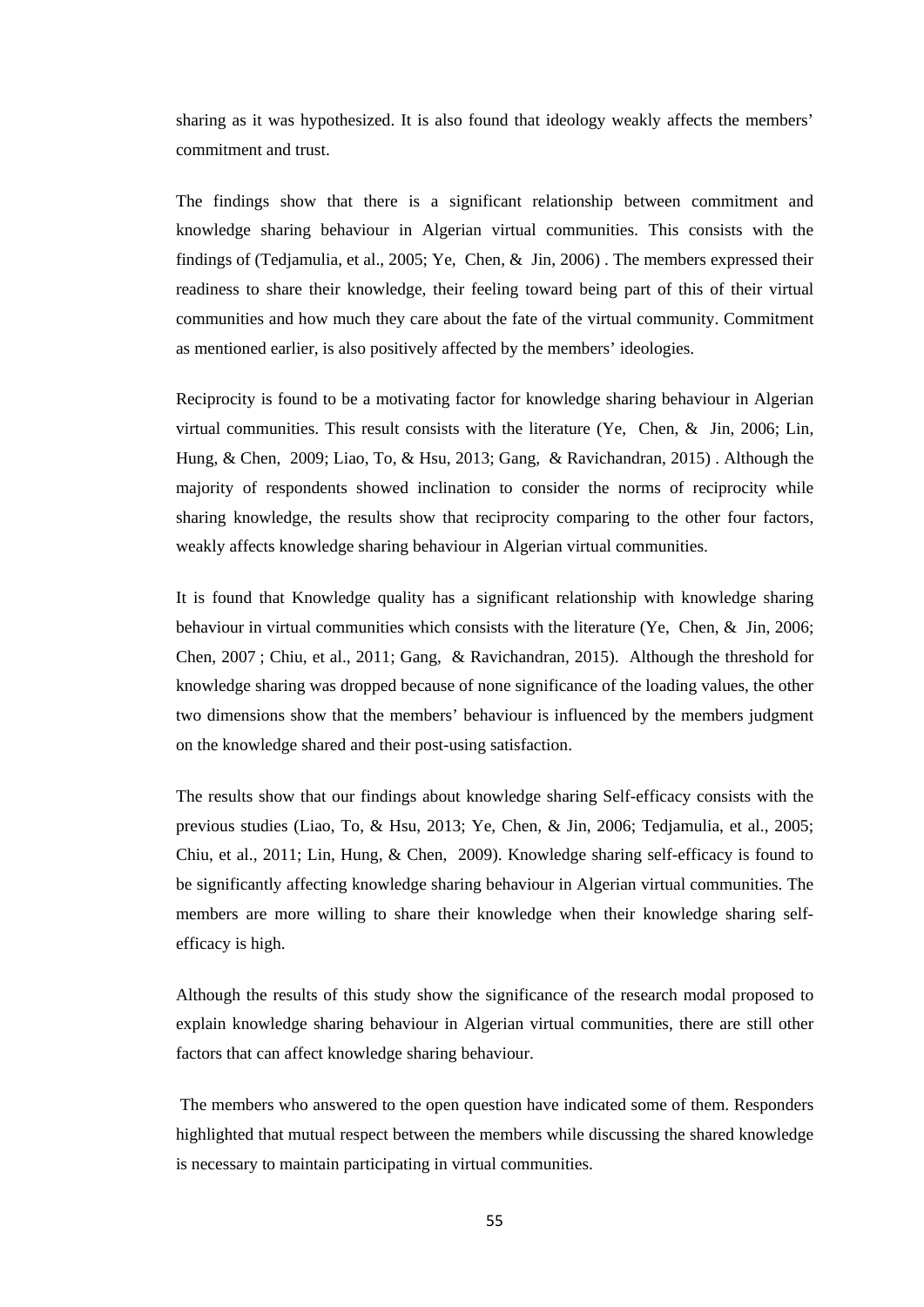It is also spotted that enjoying helping is another reason for sharing knowledge. This consists with the finding of (Liao, To, & Hsu, 2013; Ye, Chen, & Jin, 2006).

Another factor that was cited by the responders is expected relationships, *"I consider my participation in this virtual community as a kind of building and strengthening relationships with other member…"* one of the responders said. This factor consists with the findings of (Liao, To, & Hsu, 2013; Chiu, et al., 2011).

The other answers were in general about ideology. It is noticed that the religious beliefs are expressed within the answers, *"A man should gather the good deeds and help the others so he finds them in the hereafter, sharing my knowledge with others is in this context …."* One of the responders answered. Another respondent contrarily said *"my participation in this virtual community is pragmatic and is not subject to any orientations"*. Other answers contained similar opinions but we can conclude that ideologies according to the answers can be a motivator factor for knowledge sharing behaviour and in the same time, it is agreed that ideology is not a barrier to share knowledge for those who have different ideologies or those who do not consider the ideological orientations when participating in the virtual communities.

#### **7.2 Contribution**

In the recent years, many academic researches addressed knowledge sharing topic. The motivating factors that influence knowledge sharing behaviour differ from a country to another due to the differences in cultures which explains the difference in models and the difference in results . Developing countries live different situations comparing to developed countries in terms of culture and awareness. In fact, the world is opening on virtual organizations, and understanding what motivates people to share their knowledge in virtual communities can be useful for this kind of organizations where workers are long-distance employees. Also the findings of this thesis can be considered in stricter virtual communities and in organizations as well. So, understanding the factors influencing knowledge sharing behaviour in more opened communities seems to be more useful to develop more effective strategies because the participants behave the way they want and not the way they are supposed to behave in less opened virtual communities and in physical communities of practice.

This research contributes directly to the literature of knowledge sharing by enriching the topic with new results that can be added cumulatively to the findings from the previous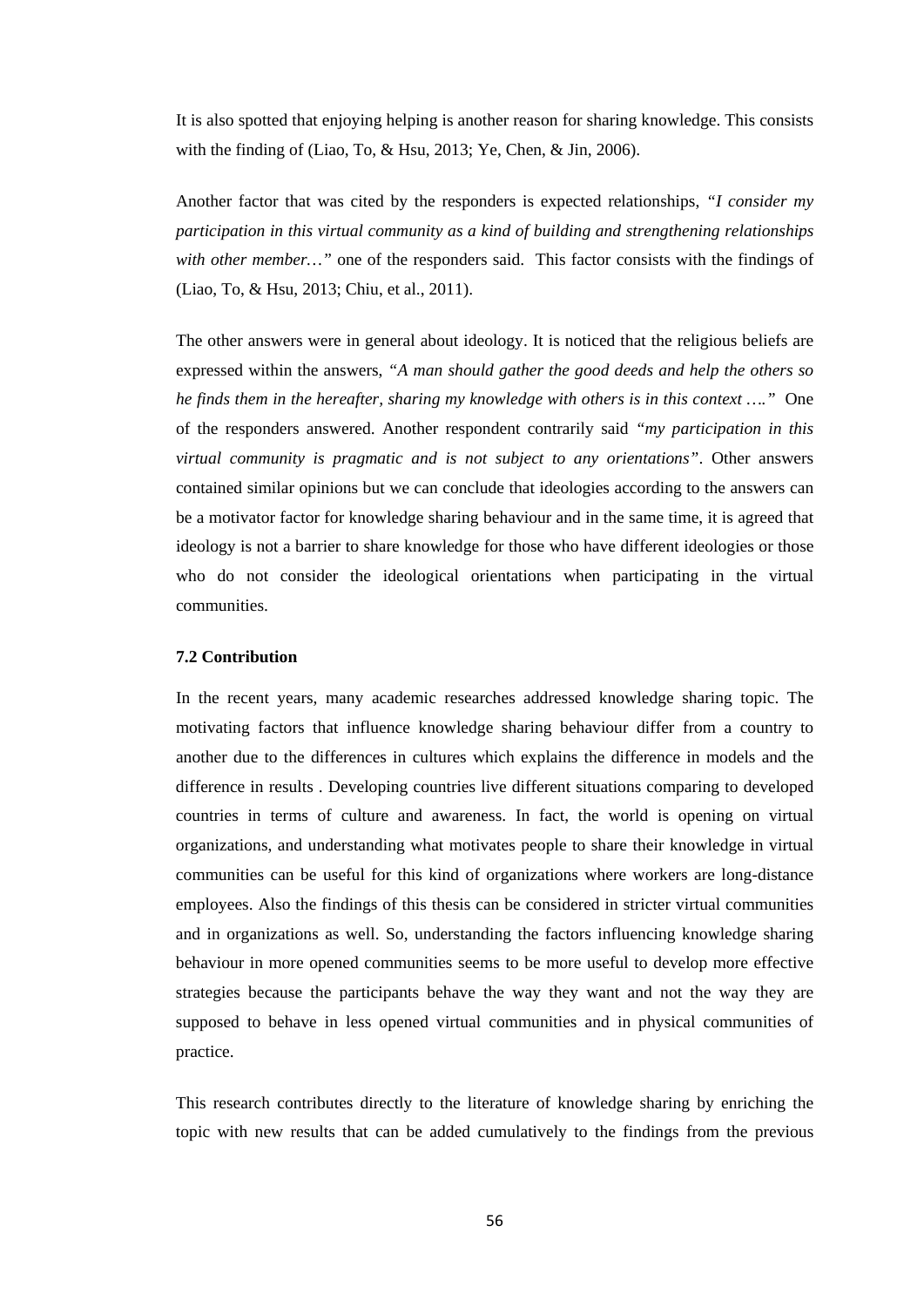studies. Empirically studying ideology and providing relevant literature in knowledge sharing context for the first time will be useful for future studies.

#### **7.3 Limitations and future research**

.

Scientific research methodology requires setting limits to the subject of study, therefore, this research is limited to a study of the motivational factors that were included in the research model. Although the shared knowledge can contain tacit knowledge presented in videos, the type of knowledge mainly shared is virtual communities is explicit type of knowledge. It is one of the limits of this research that it did not distinguish between tacit and explicit types of knowledge due to the difficulty to separate them since both of them are shared in daily basis.

Also, this research is limited to Algeria at the period of time when the opportunities of making money from virtual communities and internet in general is still limited due to many reasons. The outputs of this research can be generalized to the near communities in North Africa and the Middle East where many cultural features are similar.

At the end of this study, some areas for future research rise. Based on the findings of this study, it is a promising opportunity to deepen research about ideologies and what types of ideologies can be considered in knowledge sharing context. Also it is interesting to study if the type of knowledge affects knowledge sharing behaviour. Another topic that is interesting is investigating mutual respect as a new perspective for knowledge sharing behaviour in virtual communities.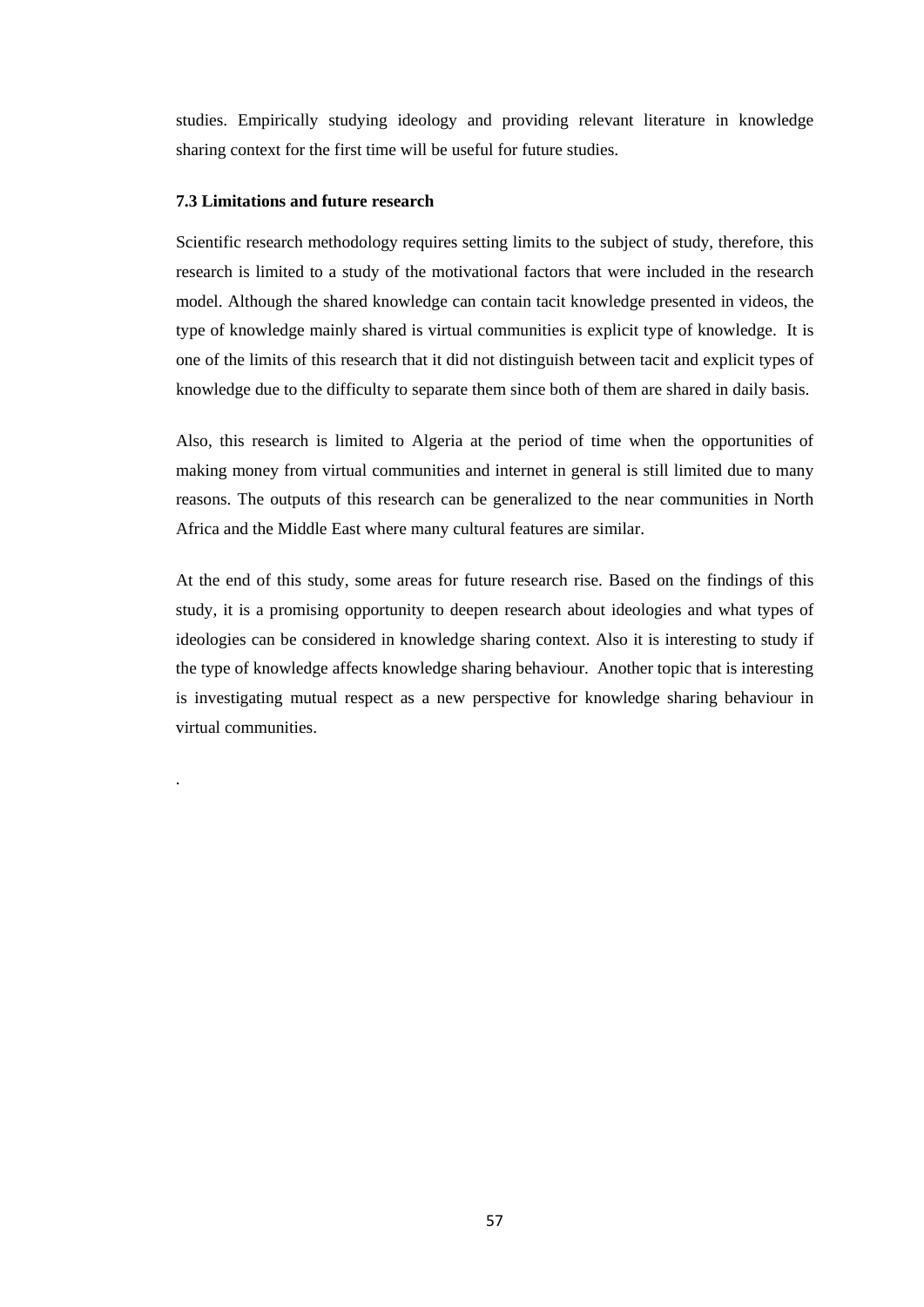## REFERENCES

Ajzen, I., & Fishbein, M. (1975). Belief, attitude, intention and behavior: An introduction to theory and research.

Alavi, M., & Leidner, D. E. (2001). Review: Knowledge management and knowledge management systems: Conceptual foundations and research issues. MIS quarterly, 107-136.

Alexander, L. V., Zhang, X., Peterson, T. C., Caesar, J., Gleason, B., Klein Tank, A. M. G., ... & Tagipour, A. (2006). Global observed changes in daily climate extremes of temperature and precipitation. Journal of Geophysical Research: Atmospheres, 111(D5).

Allen, T. J. (1977). Managing the flow of technology: technology transfer and the dissemination of technological information within the R and D organization.

Appleyard, M. M. (1996). How does knowledge flow? Interfirm patterns in the semiconductor industry. Strategic management journal, 17(S2), 137-154.

Ardichvili, A. (2008). Learning and knowledge sharing in virtual communities of practice: Motivators, barriers, and enablers. Advances in developing human resources.

Badaracco, J. (1991). The knowledge link: How firms compete through strategic alliances. Harvard Business Press.

Bagozzi, R. P., & Dholakia, U. M. (2002). Intentional social action in virtual communities. Journal of interactive marketing, 16(2), 2-21.

Bandura, A. (1989). Human agency in social cognitive theory. American psychologist, 44(9), 1175.

Becker, E. (1975). Escape from evil. Free Press.

Blau, P. M. (1964). Exchange and power in social life. Transaction Publishers.

Blood, R. (2004). How blogging software reshapes the online community. Communications of the ACM, 47(12), 53-55.

Bock, G. W., & Kim, Y. G. (2001). Breaking the myths of rewards: An exploratory study of attitudes about knowledge sharing. Pacis 2001 proceedings, 78.

Bock, G. W., Zmud, R. W., Kim, Y. G., & Lee, J. N. (2005). Behavioral intention formation in knowledge sharing: Examining the roles of extrinsic motivators, social-psychological forces, and organizational climate. MIS quarterly, 87-111.

Cabrera, A., & Cabrera, E. F. (2002). Knowledge-sharing dilemmas.Organization studies, 23(5), 687-710.

Campbell, T. (1981). Seven theories of human society. New York: Oxford University Press.

Chang, M. K., Cheung, W., & Lai, V. S. (2005). Literature derived reference models for the adoption of online shopping. Information & Management, 42(4), 543-559.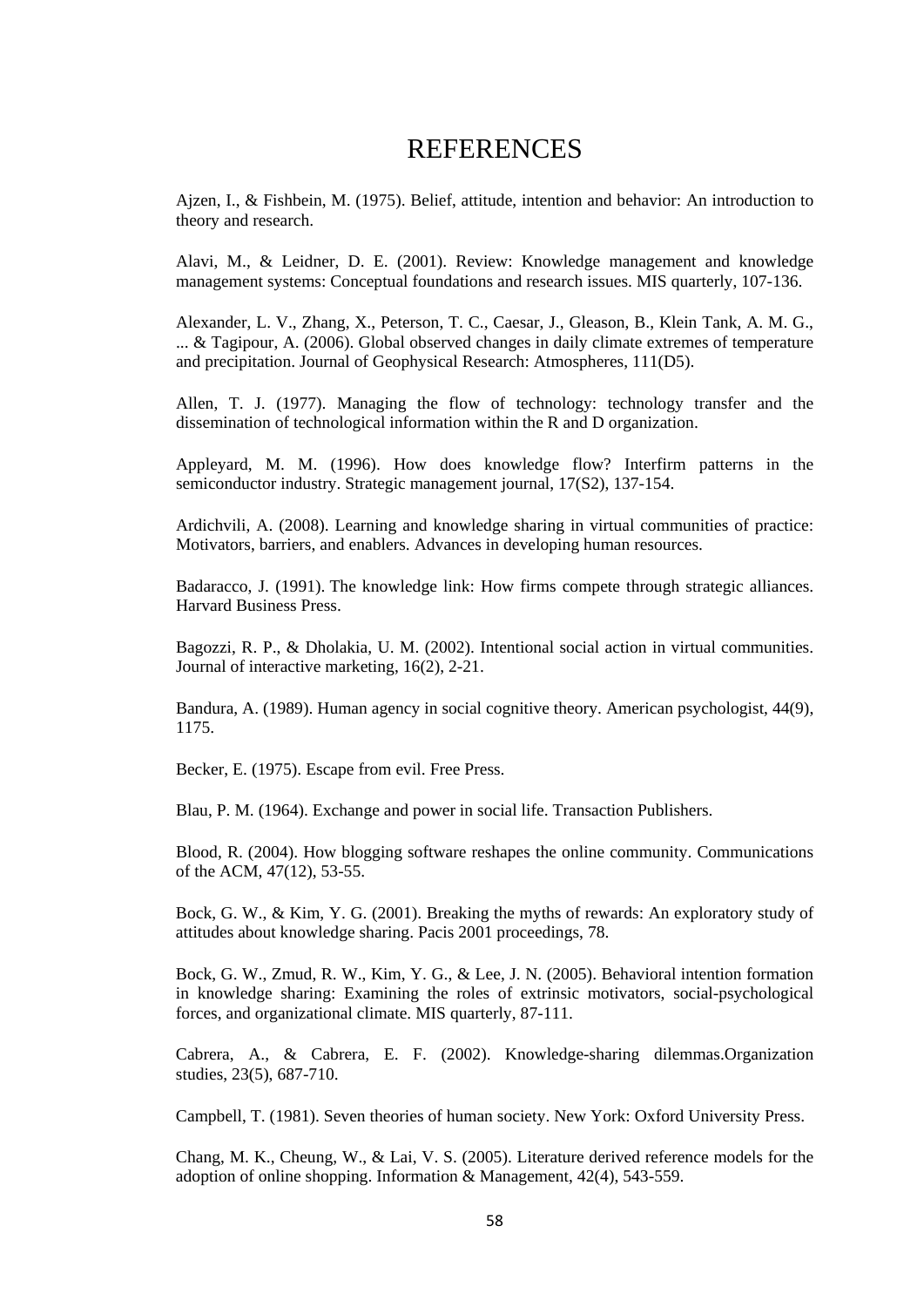Chen, I. Y. (2007). The factors influencing members' continuance intentions in professional virtual communities-a longitudinal study. Journal of Information science.

Cheung, CM, Lee, MK, & Lee, ZW (2013). Comprendre la continuation intention du partage des connaissances dans les communautés de pratique en ligne àtravers les processus d'évaluation post-partage des connaissances. Journal of the American Society for Information Science et technologie , 64 (7), 1357-1374.

Chin, W. W., & Gopal, A. (1995). Adoption intention in GSS: relative importance of beliefs. ACM SigMIS Database, 26(2-3), 42-64.

Chin, W. W. (1998). The partial least squares approach to structural equation modeling. Modern methods for business research, 295(2), 295-336.

Chiu, C. M., Hsu, M. H., & Wang, E. T. (2006). Understanding knowledge sharing in virtual communities: An integration of social capital and social cognitive theories. Decision support systems, 42(3), 1872-1888.

Chiu, C. M., Wang, E. T., Shih, F. J., & Fan, Y. W. (2011). Understanding knowledge sharing in virtual communities: an integration of expectancy disconfirmation and justice theories. Online Information Review, 35(1), 134-153.

Chua, A. (2003, August). Knowledge sharing: a game people play. In Aslib Proceedings (Vol. 55, No. 3, pp. 117-129). MCB UP Ltd.

Chua, K. J., & Chou, S. K. (2003). Low-cost drying methods for developing countries. Trends in Food Science & Technology, 14(12), 519-528.

Clark, J. A., & Soliman, F. (1999). A graphical method for assessing knowledge-based systems investments. Logistics Information Management, 12(1/2), 63-77.

Clark, K. B., & Fujimoto, T. (1991). Product development performance: Strategy, organization, and management in the world auto industry. Harvard Business Press.

Colen, K., & Petelin, R. (2004). Challenges in collaborative writing in the contemporary corporation. Corporate Communications: An International Journal, 9(2), 136-145.

Compeau, D. R., & Higgins, C. A. (1995). Computer self-efficacy: Development of a measure and initial test. MIS quarterly, 189-211.

Constant, D., Kiesler, S., & Sproull, L. (1994). What's mine is ours, or is it? A study of attitudes about information sharing. Information systems research, 5(4), 400-421.

Constant, D., Sproull, L., & Kiesler, S. (1996). The kindness of strangers: The usefulness of electronic weak ties for technical advice. Organization science, 7(2), 119-135.

Coon, D. A. (1998). An investigation of# friends internet relay chat as a community.

Correia, A. M. R., Paulos, A., & Mesquita, A. (2009). Virtual communities of practice: Investigating motivations and constraints in the processes of knowledge creation and transfer. Electronic Journal of Knowledge Management, 8, 11-20.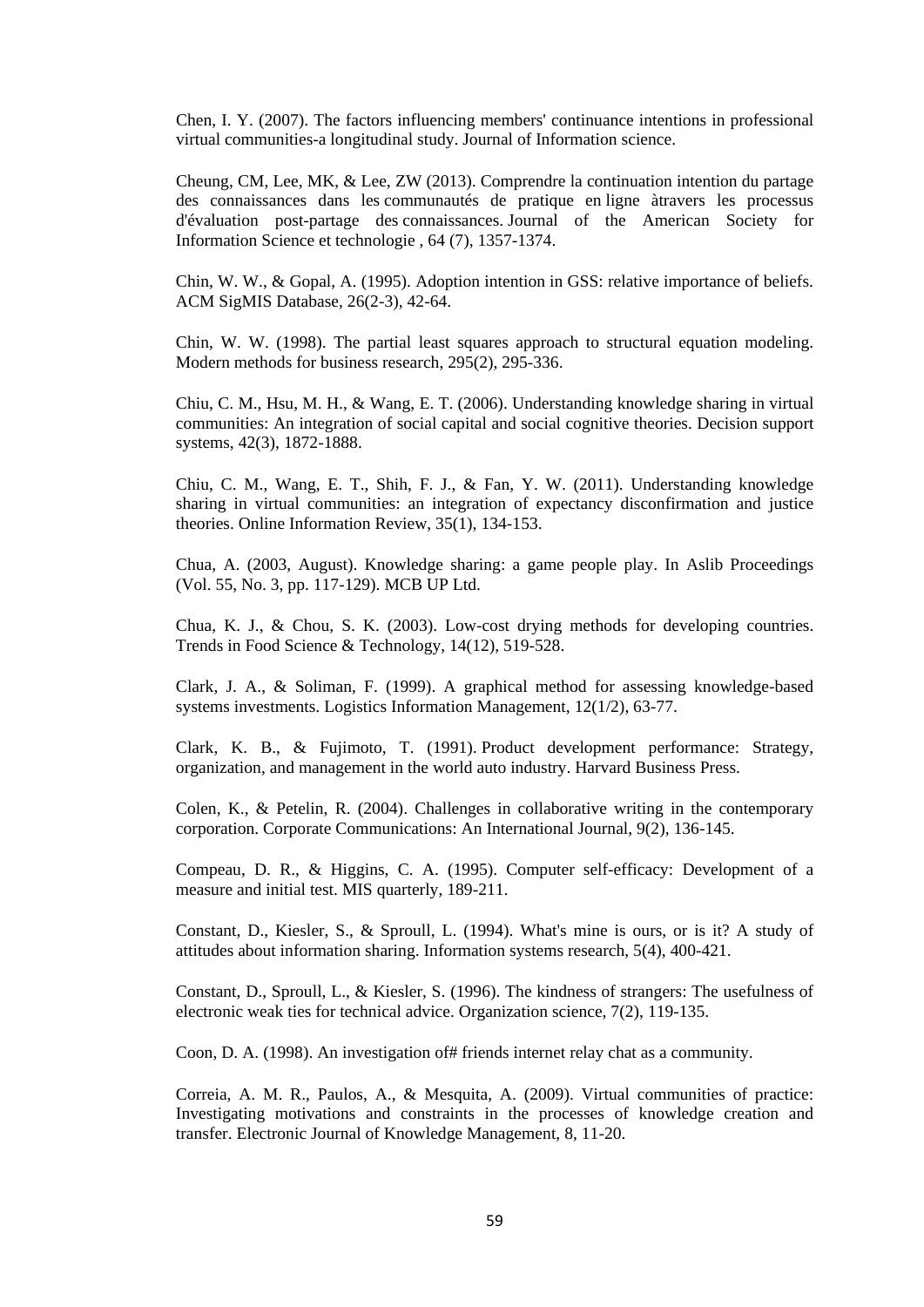Davenport, T. H., & Prusak, L. (1998). Working knowledge: How organizations manage what they know. Harvard Business Press.

David, W., & Fahey, L. (2000). Diagnosing cultural barriers to knowledge management. The Academy of management executive, 14(4), 113-127.

Doll, W. J., & Torkzadeh, G. (1988). The measurement of end-user computing satisfaction. MIS quarterly, 259-274.

Dyer, J. H., & Nobeoka, K. (2000). Creating and managing a high-performance knowledgesharing network: the Toyota case. Strategic management journal,21(3), 345-367.

Eagly, A. H., & Chaiken, S. (1993). The psychology of attitudes. Harcourt Brace Jovanovich College Publishers.

Easterby‐Smith, M., Lyles, M. A., & Tsang, E. W. (2008). Inter‐organizational knowledge transfer: Current themes and future prospects. Journal of management studies, 45(4), 677- 690.

Etzioni, A. E. O. (1999). Face-to-face and computer-mediated communities, a comparative analysis. The information society, 15(4), 241-248.

Fernie, S., Green, S. D., Weller, S. J., & Newcombe, R. (2003). Knowledge sharing: context, confusion and controversy. International Journal of Project Management, 21(3), 177-187.

Fishbein, M., & Ajzen, I. (1975). Belief. Attitude, Intention and Behavior: An Introduction to Theory and Research Reading, MA: Addison-Wesley, 6.

Fornell, C., & Larcker, D. F. (1981). Evaluating structural equation models with unobservable variables and measurement error. Journal of marketing research, 39-50.

Gang, K., & Ravichandran, T. (2015). Exploring the determinants of knowledge exchange in virtual communities. IEEE Transactions on Engineering Management, 62(1), 89-99.

Gang, K., & Ravichandran, T. (2015). Exploring the determinants of knowledge exchange in virtual communities. IEEE Transactions on Engineering Management, 62(1), 89-99.

Gefen, D., Karahanna, E., & Straub, D. W. (2003). Trust and TAM in online shopping: an integrated model. MIS quarterly, 27(1), 51-90.

Gefen, D., Straub, D., & Boudreau, M. C. (2000). Structural equation modeling and regression: Guidelines for research practice. Communications of the association for information systems, 4(1), 7.

Geuss, R. (1981). The idea of a critical theory: Habermas and the Frankfurt School. Cambridge University Press.

Gibbert, M., & Krause, H. (2002). Practice exchange in a best practice marketplace. Knowledge management case book: Siemens best practices, 89-105.

Goodhue, D. L., & Thompson, R. L. (1995). Task-technology fit and individual performance. MIS quarterly, 213-236.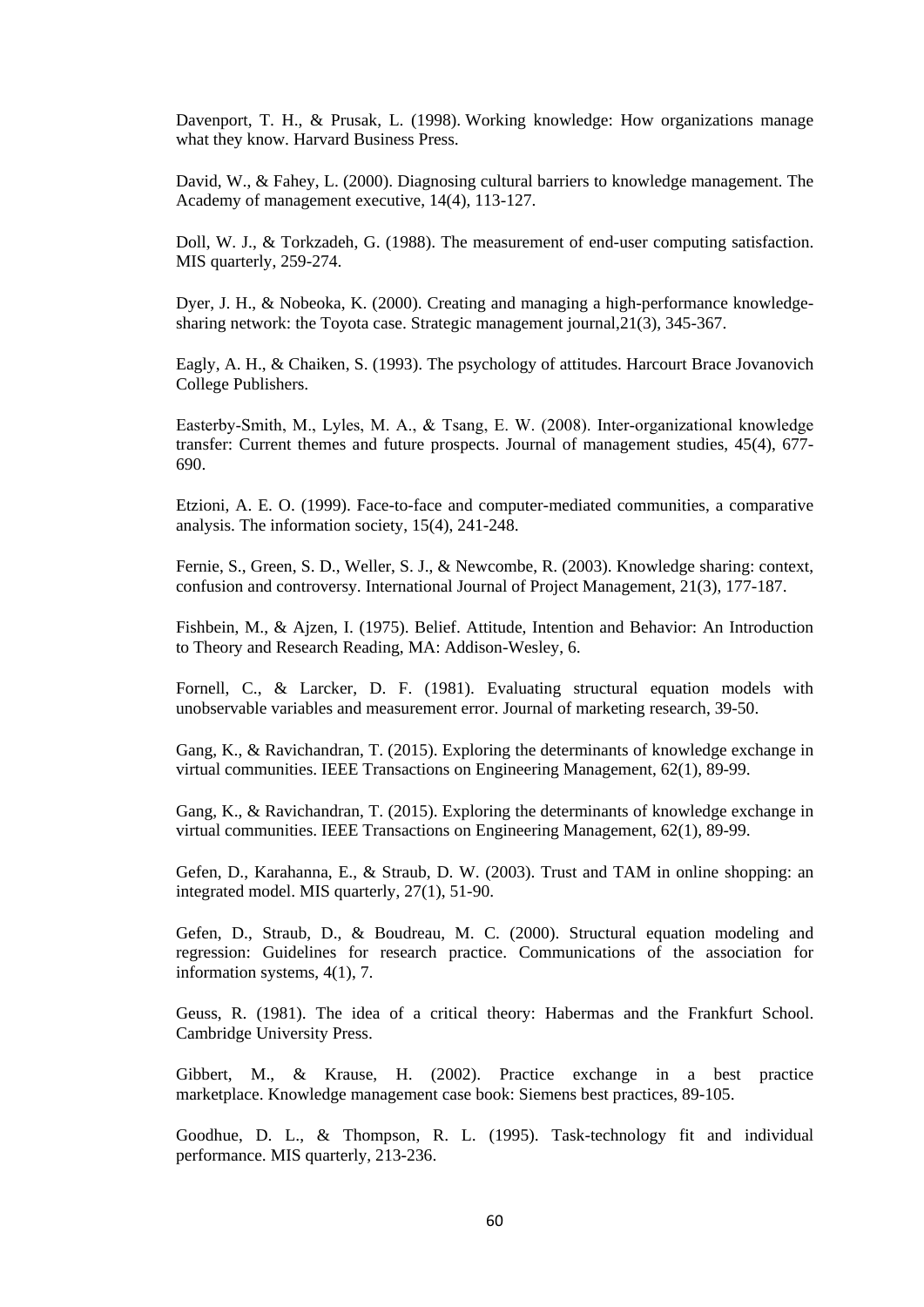Gorissen, M. H., Flik, G., & Huising, M. O. (2006). Peptides and proteins regulating food intake: a comparative view. Animal biology, 56(4), 447-473.

Grant, R. M. (1996). Toward a knowledge‐based theory of the firm. Strategic management journal, 17(S2), 109-122.

Guilford, J. P. (1965). Fundamental statistics in psychology and education 4th Ed.

Gupta, A. K., & Govindarajan, V. (2000). Knowledge flows within multinational corporations. Strategic management journal, 21(4), 473-496.

Hagel, J., & Armstrong, A. (1997). Net gain: Expanding markets through virtual communities. Harvard Business Press.

Hair, J. F., Anderson, R. E., Tatham, R. L., & Black, W. C. (1998). Multivariate data analysis, 5th. NY: Prentice Hall International.

Hansen, B. E. (1999). Threshold effects in non-dynamic panels: Estimation, testing, and inference. Journal of econometrics, 93(2), 345-368.

Hansen, M. T. (1999). The search-transfer problem: The role of weak ties in sharing knowledge across organization subunits. Administrative science quarterly, 44(1), 82-111.

Hansen, M. T., Nohria, N., & Tierney, T. (1999). What's your strategy for managing knowledge?. The knowledge management yearbook 2000–2001, 55-69.

Hars, A., & Ou, S. (2001, January). Working for free? Motivations of participating in open source projects. In System Sciences, 2001. Proceedings of the 34th Annual Hawaii International Conference on (pp. 9-pp). IEEE.

Hsu, M. H., & Chiu, C. M. (2004). Internet self-efficacy and electronic service acceptance. Decision support systems, 38(3), 369-381.

Hsu, M. H., Ju, T. L., Yen, C. H., & Chang, C. M. (2007). Knowledge sharing behavior in virtual communities: The relationship between trust, self-efficacy, and outcome expectations. International journal of human-computer studies,65(2), 153-169.

Ipe, M. (2003). Knowledge sharing in organizations: A conceptual framework.Human Resource Development Review, 2(4), 337-359.

Jang, S., Hong, K., Woo Bock, G., & Kim, I. (2002). Knowledge management and process innovation: the knowledge transformation path in Samsung SDI. Journal of knowledge management, 6(5), 479-485.

Jashapara, A., & Tai, W. C. (2006). Understanding the complexity of human characteristics on e-learning systems: an integrated study of dynamic individual differences on user perceptions of ease of use. Knowledge Management Research & Practice, 4(3), 227-239.

Kalman, M. E. (1999). The effects of organizational commitment and expected outcomes on the motivation to share discretionary information in a collaborative database: Communication dilemmas and other serious games. University of Southern California.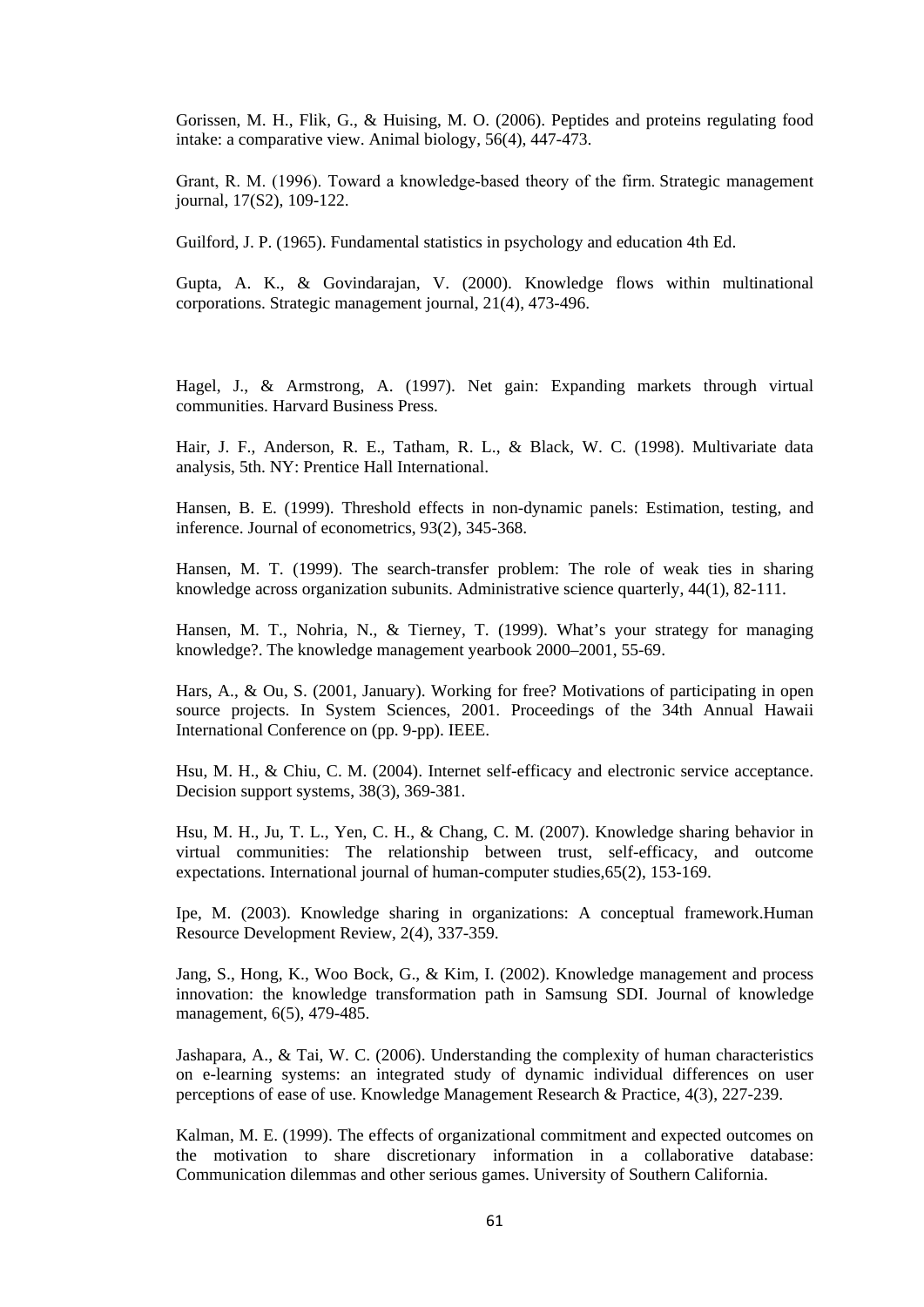Kankanhalli, A., Tan, B. C., & Wei, K. K. (2005). Contributing knowledge to electronic knowledge repositories: an empirical investigation. MIS quarterly, 113-143.

Kelleher, T., & Miller, B. M. (2006). Organizational blogs and the human voice: Relational strategies and relational outcomes. Journal of Computer-Mediated Communication, 11(2), 395-414.

Kogut, B., & Zander, U. (1992). Knowledge of the firm, combinative capabilities, and the replication of technology. Organization science, 3(3), 383-397.

Kolbitsch, J., & Maurer, H. A. (2006). The Transformation of the Web: How Emerging Communities Shape the Information we Consume. J. UCS, 12(2), 187-213.

Kollock, P. (1999). The economies ol online cooperation. Communities in cyberspace, 220.

Komiak, S. Y., & Benbasat, I. (2006). The effects of personalization and familiarity on trust and adoption of recommendation agents. MIS quarterly, 941-960.

Lamb, B. (2004). Wide open spaces: Wikis, ready or not. EDUCAUSE review, 39, 36-49.

Lamb, M. E. (Ed.). (2004). The role of the father in child development. John Wiley & Sons.

Lau, R. R., & Sears, D. O. (1986). Social cognition and political cognition: The past, the present, and the future. Political cognition, 347-366.

Lee, H., & Choi, B. (2003). Knowledge management enablers, processes, and organizational performance: An integrative view and empirical examination. Journal of management information systems, 20(1), 179-228.

Leuf, B., & Cunningham, W. (2001). The Wiki way: quick collaboration on the Web.

Li, H. (2004). Virtual community studies: A literature review, synthesis and research agenda. AMCIS 2004 Proceedings, 324.

Liao, C., To, P. L., & Hsu, F. C. (2013). Exploring knowledge sharing in virtual communities. Online Information Review, 37(6), 891-909.

Liao, C., To, P. L., & Hsu, F. C. (2013). Exploring knowledge sharing in virtual communities. Online Information Review, 37(6), 891-909.

Lin, H. F. (2007). Effects of extrinsic and intrinsic motivation on employee knowledge sharing intentions. Journal of information science.

Lin, M. J. J., Hung, S. W., & Chen, C. J. (2009). Fostering the determinants of knowledge sharing in professional virtual communities. Computers in Human Behavior, 25(4), 929-939.

Lu, Y., Zhao, L., & Wang, B. (2010). From virtual community members to C2C e-commerce buyers: Trust in virtual communities and its effect on consumers' purchase intention. Electronic Commerce Research and Applications, 9(4), 346-360.

Luarn, P., & Lin, H. H. (2005). Toward an understanding of the behavioral intention to use mobile banking. Computers in human behavior, 21(6), 873-891.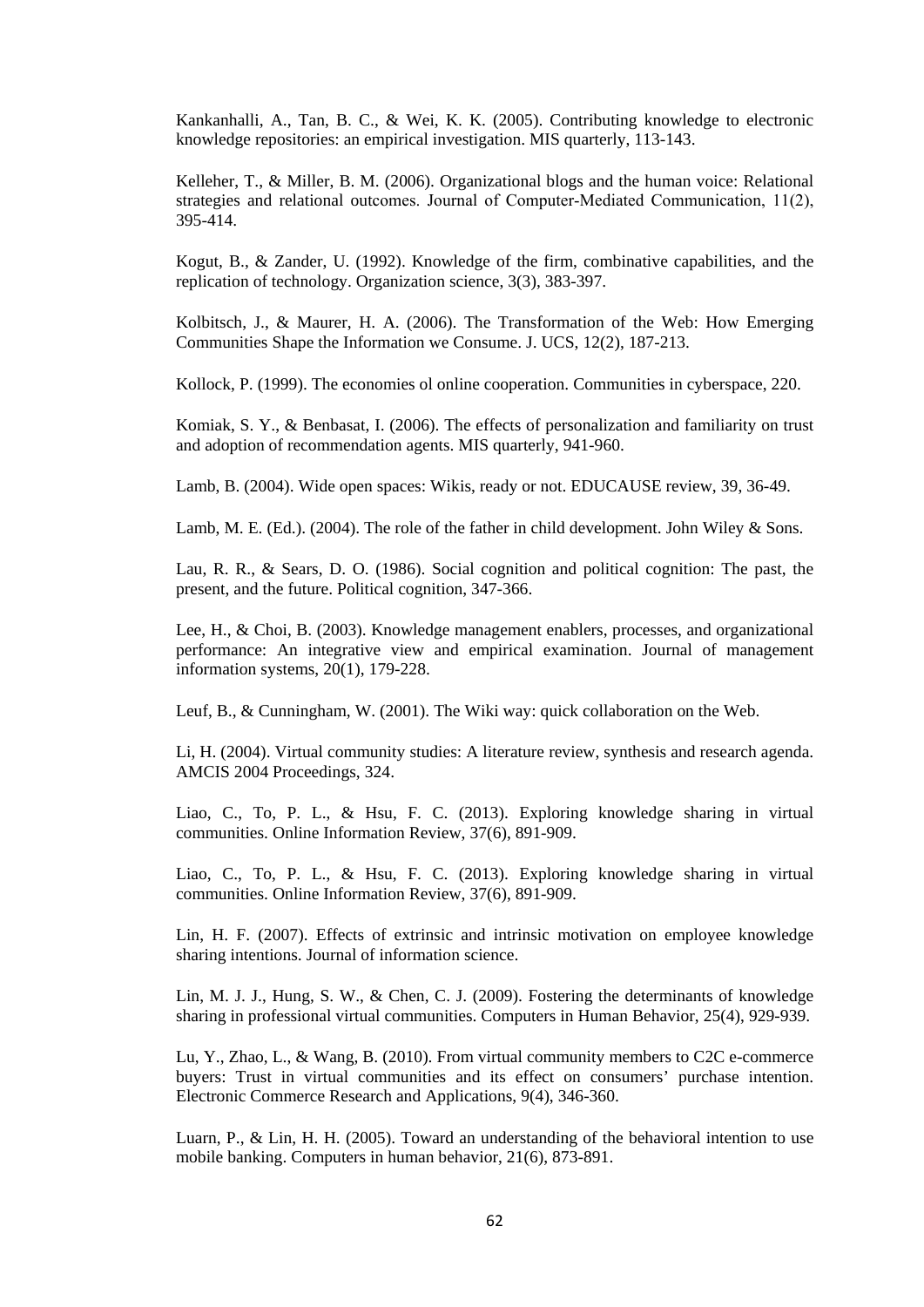Markus, M. L., & Agres, B. M. C. E. (2000). What makes a virtual organization work?. MIT Sloan Management Review, 42(1), 13.

Marx, K., & Engels, F. (1970). The german ideology (Vol. 1). International Publishers Co.

Mattison, J. A., Lane, M. A., Roth, G. S., & Ingram, D. K. (2003). Calorie restriction in rhesus monkeys. Experimental gerontology, 38(1), 35-46.

McKinney, V., Yoon, K., & Zahedi, F. M. (2002). The measurement of web-customer satisfaction: An expectation and disconfirmation approach. Information systems research, 13(3), 296-315.

Mishra, A. K. (1996). Organizational responses to crisis. Trust in Organizations. Frontiers of theory and research, 261-287.

Mowday, R. T., Steers, R. M., & Porter, L. W. (1979). The measurement of organizational commitment. Journal of vocational behavior, 14(2), 224-247.

Nelson, K. M., & Cooprider, J. G. (1996). The contribution of shared knowledge to IS group performance. MIS quarterly, 409-432.

Noël, S., & Robert, J. M. (2003). How the Web is used to support collaborative writing. Behaviour & Information Technology, 22(4), 245-262.

Nonaka, I. (1991). Models of knowledge management in the West and Japan.

Nonaka, I., & Takeuchi, H. (1995). The knowledge-creating company: How Japanese companies create the dynamics of innovation. Oxford university press.

Nunnally, J. (1978). C.(1978). Psychometric theory.

Osterloh, M., & Frey, B. S. (2000). Motivation, knowledge transfer, and organizational forms. Organization science, 11(5), 538-550.

Poortman, S., & Sloep, P. (2005). Weblogs in het onderwijs.

Rheingold, H. (2000). The virtual community: Homesteading on the electronic frontier. MIT press.

Ridings, C. M., Gefen, D., & Arinze, B. (2002). Some antecedents and effects of trust in virtual communities. The Journal of Strategic Information Systems, 11(3), 271-295.

Robbins, S. P., Chatterjee, P. and Canda, E. R. (1998) Contemporary human behavior theory : A critical perspective for social work. Boston: Allyn & Bacon.

Rothaermel, F. T., & Sugiyama, S. (2001). Virtual internet communities and commercial success: individual and community-level theory grounded in the atypical case of TimeZone. com. Journal of management, 27(3), 297-312.

Rotter, J. B. (1967). A new scale for the measurement of interpersonal trust1. Journal of personality, 35(4), 651-665.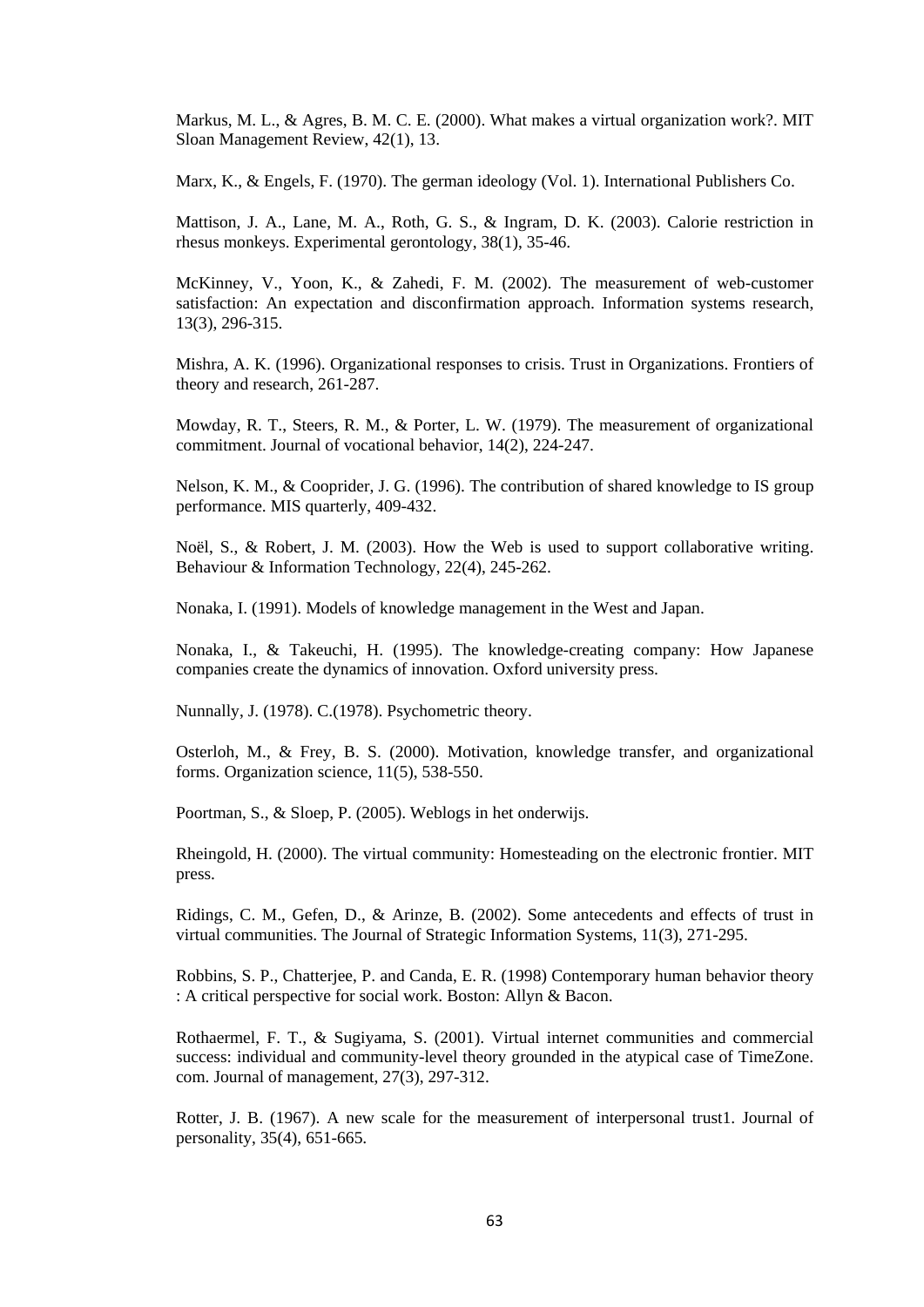Sarma, M., & Lam, A. (2013). Knowledge creation and innovation in the virtual community? Exploring structure, values and identity in hacker groups. In 35th DRUID Celebration Conference 2013 (pp. 1-24).

Sharratt, M., & Usoro, A. (2003). Understanding knowledge-sharing in online communities of practice. Electronic Journal on Knowledge Management, 1(2), 187-196.

Shu, W., & Chuang, Y. H. (2011). Why people share knowledge in virtual communities. Social Behavior and Personality: an international journal, 39(5), 671-690.

Shu, W., & Chuang, Y. H. (2011). Why people share knowledge in virtual communities. Social Behavior and Personality: an international journal, 39(5), 671-690.

Stewart, K. J., & Gosain, S. (2006). The impact of ideology on effectiveness in open source software development teams. Mis Quarterly, 291-314.

Straub, D. W. (1989). Validating instruments in MIS research. MIS quarterly, 147-169.

Szulanski, G. (1996). Exploring internal stickiness: Impediments to the transfer of best practice within the firm. Strategic management journal, 17(S2), 27-43.

Tedjamulia, S. J., Dean, D. L., Olsen, D. R., & Albrecht, C. C. (2005, January). Motivating content contributions to online communities: Toward a more comprehensive theory. In Proceedings of the 38th annual Hawaii international conference on system sciences (pp. 193b-193b). IEEE.

Teo, T. S., Srivastava, S. C., & Jiang, L. (2008). Trust and electronic government success: An empirical study. Journal of management information systems, 25(3), 99-132.

Tönnies, F. (1924). XIX. Korrelation der Parteien in Statistik der Kieler Reichstagswahlen. Jahrbücher für Nationalökonomie und Statistik, 122(1), 663-672.

Tsai, W. (2001). Knowledge transfer in intraorganizational networks: Effects of network position and absorptive capacity on business unit innovation and performance. Academy of management journal, 44(5), 996-1004.

Usoro, A., Sharratt, M. W., Tsui, E., & Shekhar, S. (2007). Trust as an antecedent to knowledge sharing in virtual communities of practice. Knowledge Management Research & Practice, 5(3), 199-212.

Usoro, A., Sharratt, M. W., Tsui, E., & Shekhar, S. (2007). Trust as an antecedent to knowledge sharing in virtual communities of practice. Knowledge Management Research & Practice, 5(3), 199-212.

Van Dijk, T. A. (2000). Ideology and discourse: A multidisciplinary introduction. Pompeu Fabra University, Barcelona.

Wasko, M. M., & Faraj, S. (2000). "It is what one does": why people participate and help others in electronic communities of practice. The Journal of Strategic Information Systems, 9(2), 155-173.

Wasko, M. M., & Faraj, S. (2005). Why should I share? Examining social capital and knowledge contribution in electronic networks of practice. MIS quarterly, 35-57.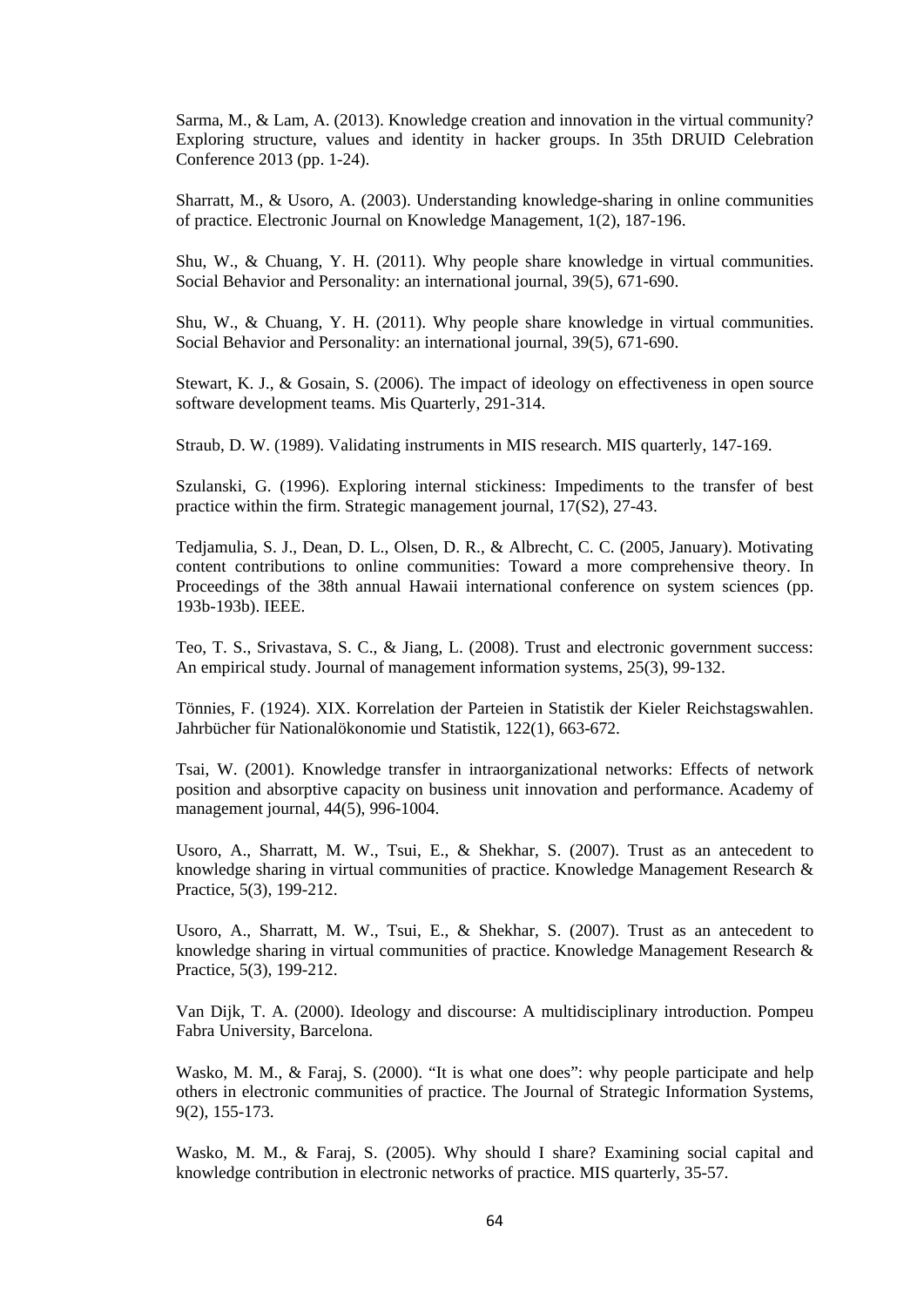Weir, D., & Hutchings, K. (2005). Cultural embeddedness and contextual constraints: knowledge sharing in Chinese and Arab cultures. Knowledge and Process management, 12(2), 89-98.

Wold, S., Kettaneh-Wold, N., & Skagerberg, B. (1989). Nonlinear PLS modeling. Chemometrics and intelligent laboratory systems, 7(1-2), 53-65.

Yao, Y. (2004). An integrative model of clients'decision to adopt an application service provider (Doctoral dissertation, louisiana state university).

Ye, S., Chen, H., & Jin, X. (2006). Exploring the moderating effects of commitment and perceived value of knowledge in explaining knowledge contribution in virtual communities. PACIS 2006 Proceedings, 25.

Ye, S., Chen, H., & Jin, X. (2006, August). An empirical study of what drives users to share knowledge in virtual communities. In International Conference on Knowledge Science, Engineering and Management (pp. 563-575). Springer Berlin Heidelberg.

Zhao, L., Lu, Y., Wang, B., Chau, P. Y., & Zhang, L. (2012). Cultivating the sense of belonging and motivating user participation in virtual communities: A social capital perspective. International Journal of Information Management, 32(6), 574-588.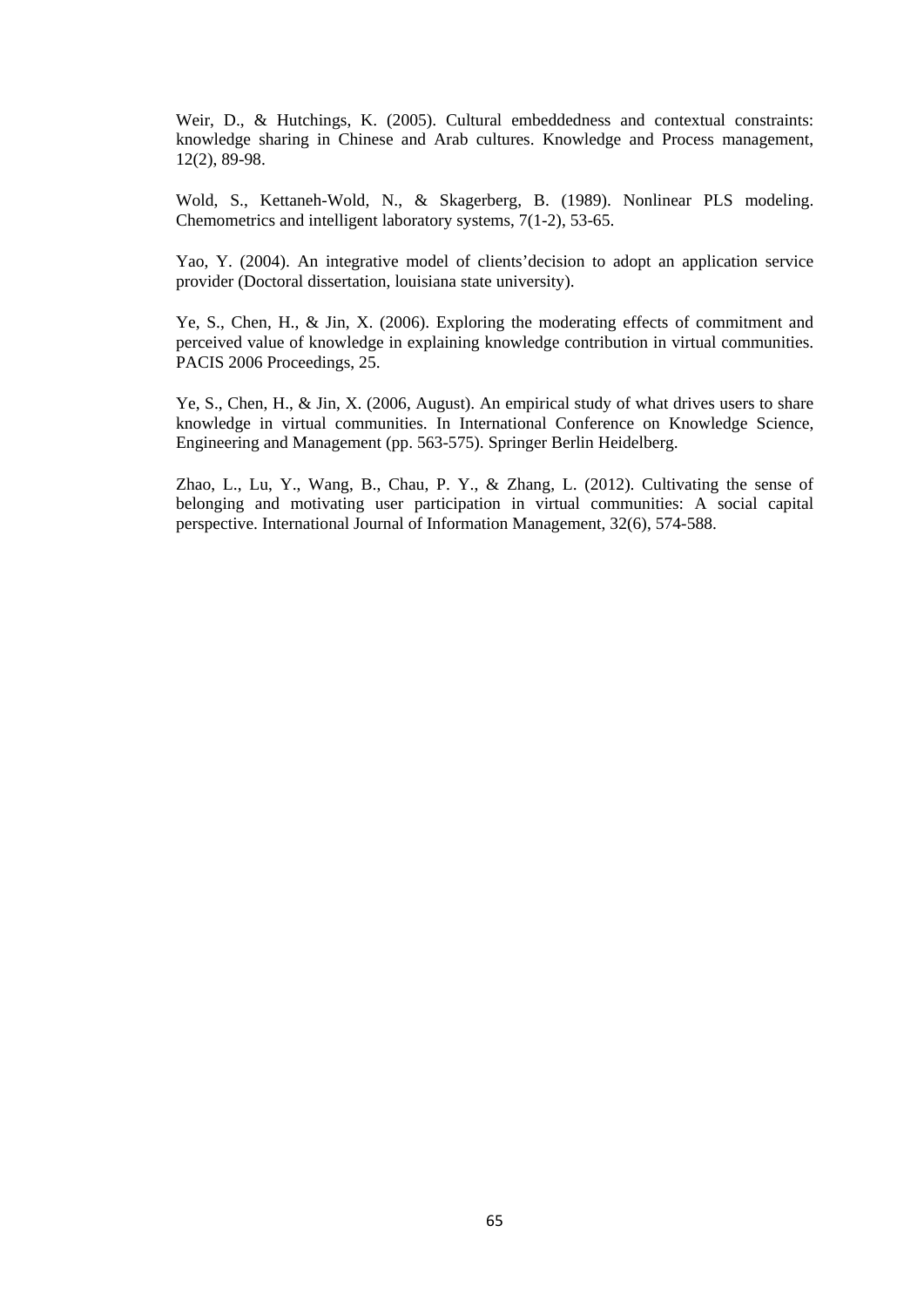# Appendix A : Questionnaire in English

Demographics

| Age  |           |       |       |     |  |
|------|-----------|-------|-------|-----|--|
| < 20 | $21 - 30$ | 31-40 | 41-50 | >50 |  |
|      |           |       |       |     |  |

| Gender |        |  |  |  |
|--------|--------|--|--|--|
| Male   | Female |  |  |  |
|        |        |  |  |  |

| Level of Education |         |                 |        |       |  |  |
|--------------------|---------|-----------------|--------|-------|--|--|
| Professional       |         |                 |        |       |  |  |
| secondary          | diploma | <b>Bachelor</b> | Master | .Ph.D |  |  |
|                    |         |                 |        |       |  |  |

| professional experience |      |           |           |  |
|-------------------------|------|-----------|-----------|--|
| $2-5$                   | 5-10 | $10 - 15$ | $15 - 20$ |  |
|                         |      |           |           |  |

For each statement, show how extent you agree or disagree with five scales as follows:

|                   |          |                |       | Strongly |
|-------------------|----------|----------------|-------|----------|
| Strongly disagree | Desagree | <b>Neutral</b> | Agree | agree    |
|                   |          |                |       |          |

|                | Part 1                                                                                | 1            | $\mathbf{2}$   | 3 | 4                | 5 |
|----------------|---------------------------------------------------------------------------------------|--------------|----------------|---|------------------|---|
| $\mathbf{1}$   | I think that knowledge sharing is good                                                |              |                |   |                  |   |
| $\overline{2}$ | I participate frequently in this virtual community (group)                            |              |                |   |                  |   |
| 3              | I am enthusiastic to share my knowledge on this virtual<br>community(group)           |              |                |   |                  |   |
| $\overline{4}$ | I intend to keep sharing knowledge and be active in this<br>virtual community (group) |              |                |   |                  |   |
|                | Part 2                                                                                | $\mathbf{1}$ | $\overline{2}$ | 3 | $\boldsymbol{4}$ | 5 |
| 5 <sup>5</sup> | I would like to participate with my knowledge that the VC<br>members will ask.        |              |                |   |                  |   |
| 6              | I am proud to tell others that I am part of this virtual<br>community.                |              |                |   |                  |   |
| 7              | I really care about the fate of this community.                                       |              |                |   |                  |   |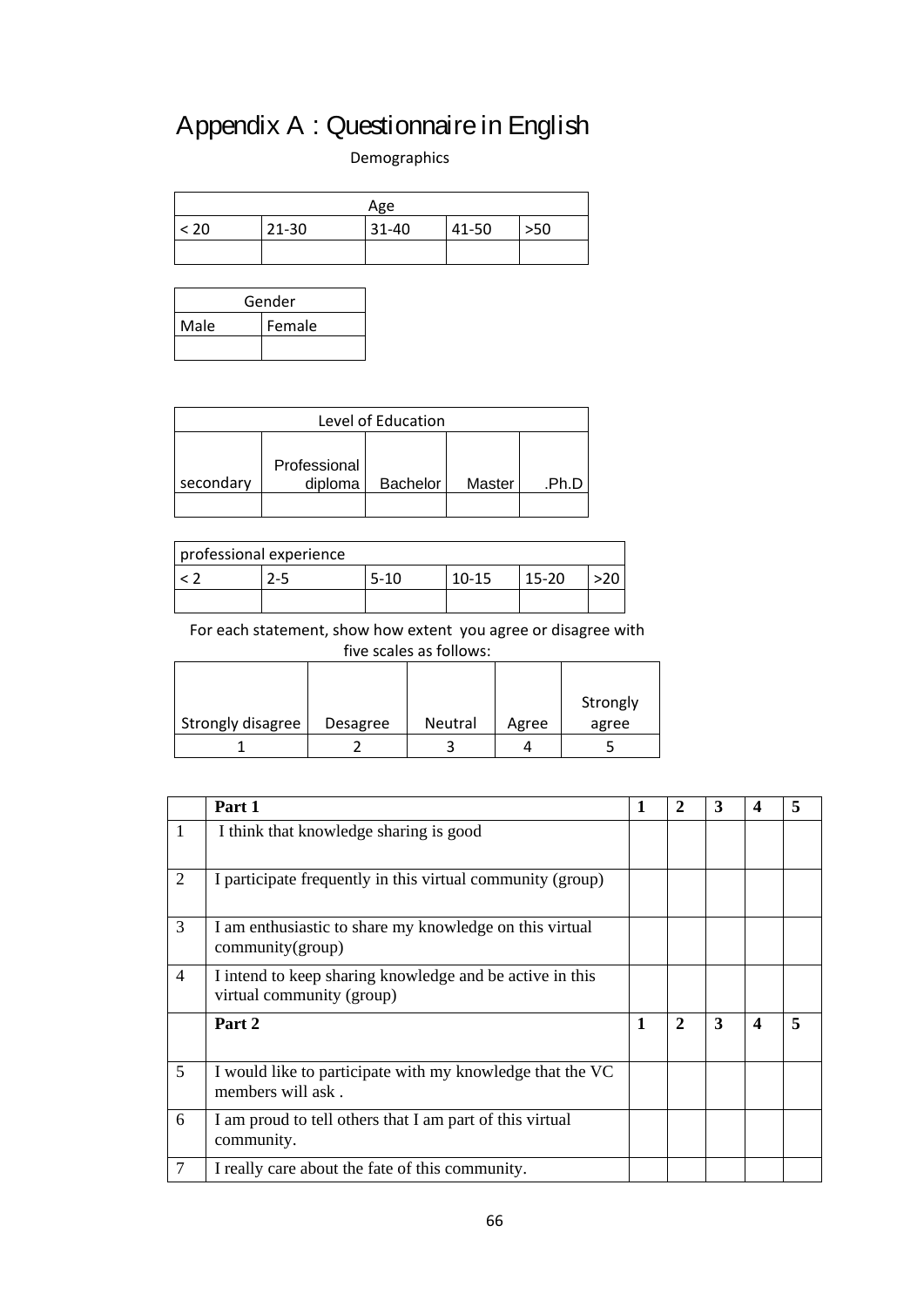|    | Part 3                                                                                                                                             | $\mathbf{1}$ | $\mathbf{2}$   | 3              | 4                       | 5 |
|----|----------------------------------------------------------------------------------------------------------------------------------------------------|--------------|----------------|----------------|-------------------------|---|
| 8  | I know that other members will help me, so it's obligatory<br>and fair to help other members in this virtual community.                            |              |                |                |                         |   |
| 9  | When I share knowledge with other members, I believe<br>that the members in this virtual community would help me<br>if I need it.                  |              |                |                |                         |   |
| 10 | When I share knowledge with other members, I believe<br>that my queries for knowledge will be answered in the<br>future in this virtual community. |              |                |                |                         |   |
|    | Part 4                                                                                                                                             | $\mathbf{1}$ | $\overline{2}$ | 3              | $\boldsymbol{4}$        | 5 |
| 11 | knowledge shared in this virtual community is<br>trustworthy                                                                                       |              |                |                |                         |   |
| 12 | knowledge shared in this virtual community is accurate                                                                                             |              |                |                |                         |   |
| 13 | knowledge shared in this virtual community is up-to-date                                                                                           |              |                |                |                         |   |
| 14 | knowledge shared in this virtual community is timely                                                                                               |              |                |                |                         |   |
| 15 | My knowledge acquisition from other VC members is<br>good.                                                                                         |              |                |                |                         |   |
| 16 | My knowledge acquisition from other VC members is<br>valuable to me.                                                                               |              |                |                |                         |   |
| 17 | My knowledge acquisition from other VC members is well<br>written/presented.                                                                       |              |                |                |                         |   |
| 18 | I don't share knowledge with other members unless it is<br>valuable.                                                                               |              |                |                |                         |   |
| 19 | I don't share knowledge with other members unless it is<br>well written/presented.                                                                 |              |                |                |                         |   |
| 20 | knowledge shared in this virtual community is relevant                                                                                             |              |                |                |                         |   |
|    | Part 5                                                                                                                                             | 1            | $\overline{2}$ | $\overline{3}$ | $\overline{\mathbf{4}}$ | 5 |
| 21 | I have confidence in my ability to provide knowledge that<br>other members in this virtual community consider<br>valuable.                         |              |                |                |                         |   |
| 22 | I have the expertise, experiences, and insights needed to<br>provide knowledge that is valuable for other members in<br>this virtual community.    |              |                |                |                         |   |
| 23 | I have confidence in responding or adding comments to<br>messages or articles posted by other members in this<br>virtual community.                |              |                |                |                         |   |
|    | Part 6                                                                                                                                             | 1            | 2              | 3              | $\boldsymbol{4}$        | 5 |
| 24 | Members in this virtual community have reciprocal faith-                                                                                           |              |                |                |                         |   |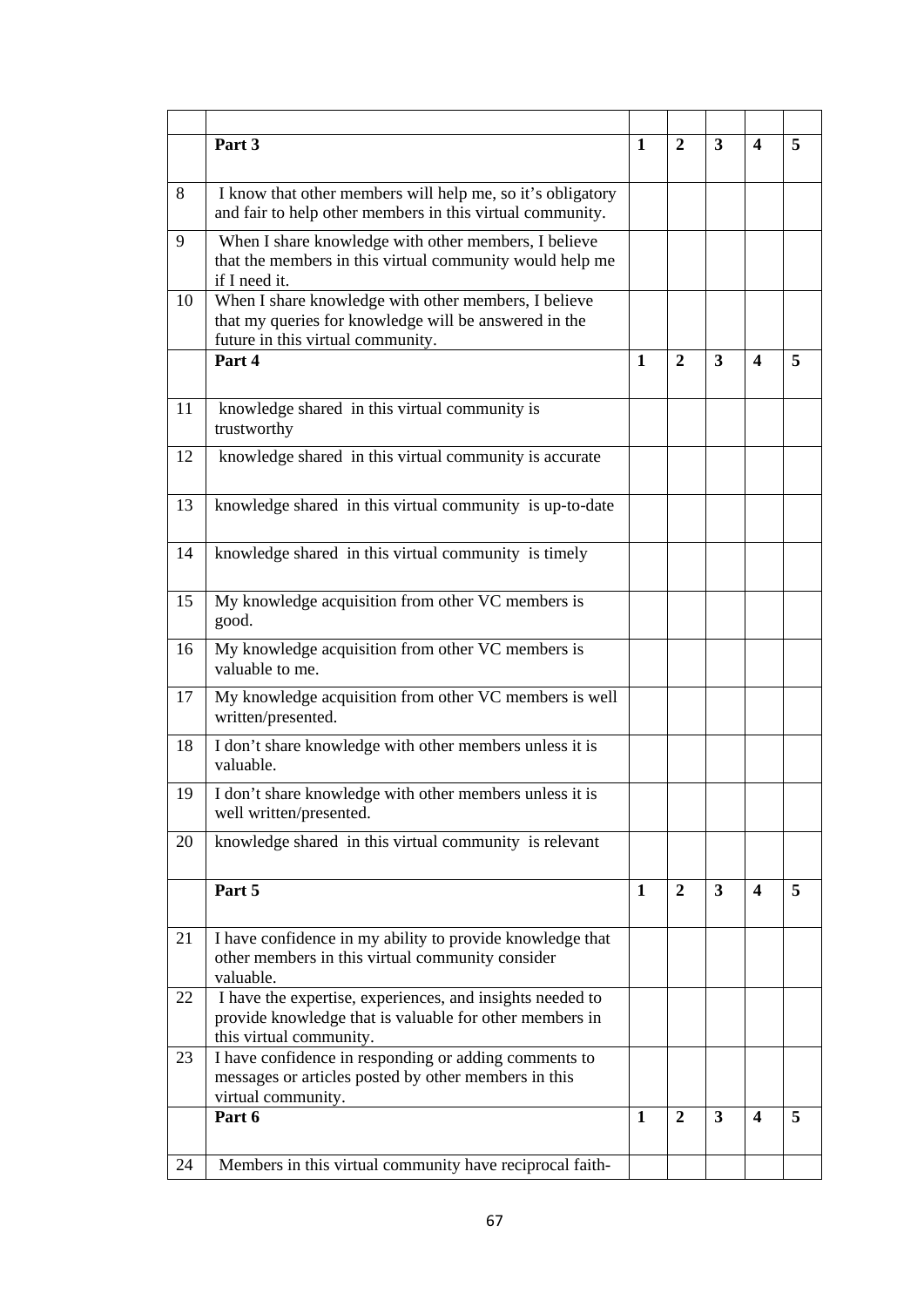|    | based and trustworthy relationships.                                                                                                                                 |              |                |                |                         |                         |
|----|----------------------------------------------------------------------------------------------------------------------------------------------------------------------|--------------|----------------|----------------|-------------------------|-------------------------|
| 25 | Members in this virtual community will not take<br>advantage of others even when a profitable opportunity<br>arises.                                                 |              |                |                |                         |                         |
| 26 | Members in this virtual community always keep promises<br>that they make to one another.                                                                             |              |                |                |                         |                         |
|    | Part 7                                                                                                                                                               | $\mathbf{1}$ | $\overline{2}$ | $\overline{3}$ | $\overline{\mathbf{4}}$ | 5                       |
| 27 | They share their knowledge with me because I have the<br>same belief/goals/thoughts as theirs.                                                                       |              |                |                |                         |                         |
| 28 | I am willing to share my knowledge more frequently<br>because the members have the same belief/goals/thoughts                                                        |              |                |                |                         |                         |
| 29 | My religion/belief/universal ethics encourage me to share<br>my knowledge on this VC as a charity.                                                                   |              |                |                |                         |                         |
| 30 | I believe that God/karma will reward me for my positive<br>and honest contribution to this VC.                                                                       |              |                |                |                         |                         |
| 31 | I share knowledge in this VC to empower the members so<br>they become better placed to defend our faith and goals in<br>the future.                                  |              |                |                |                         |                         |
| 32 | I will be less motivated to share knowledge with someone<br>who has opposite beliefs or doesn't respect my ideological<br>directives.                                |              |                |                |                         |                         |
|    | Part 8                                                                                                                                                               | $\mathbf{1}$ | $\overline{2}$ | 3              | $\boldsymbol{\Delta}$   | $\overline{\mathbf{5}}$ |
| 33 | I don't mind to transfer my (political/religious/economical)<br>beliefs and convictions in parallel with my professional<br>knowledge and explain them if necessary. |              |                |                |                         |                         |
| 34 | I ask members to pray for me instead of thanking me                                                                                                                  |              |                |                |                         |                         |
| 35 | I talk about my religious/political belief within my shared<br>knowledge                                                                                             |              |                |                |                         |                         |

|    | Open Question                                                                                                                              |
|----|--------------------------------------------------------------------------------------------------------------------------------------------|
| 36 | If you have something to add about what you motivates you to share your knowledge with<br>other members, you are invited to write it below |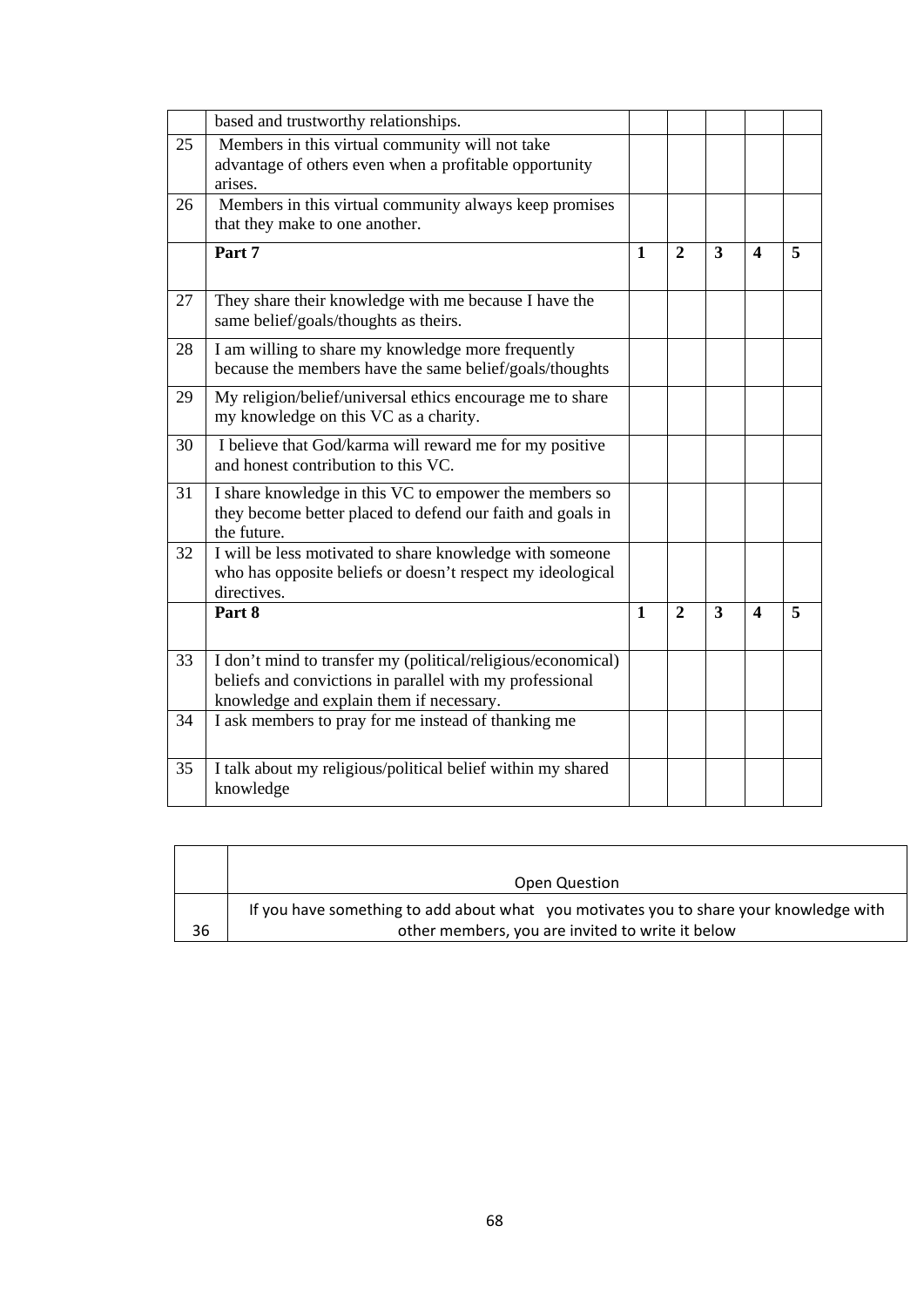## Appendix B: Questionnaire in Arabic and French

#### معلومات عامة Informations générales

| العمر L'âge                            |  |  |  |  |  |  |
|----------------------------------------|--|--|--|--|--|--|
| < 20<br>21-30<br>41-50<br>31-40<br>>50 |  |  |  |  |  |  |
|                                        |  |  |  |  |  |  |

| الجنس  Le sexe           |  |  |  |  |  |
|--------------------------|--|--|--|--|--|
| اذکر Male<br>آنثی Female |  |  |  |  |  |
|                          |  |  |  |  |  |

| المستوى الدراسي Le niveau scholaire |                       |         |        |          |
|-------------------------------------|-----------------------|---------|--------|----------|
| ثانوي                               | دبلوم مهني<br>Diplôme | ليسانس  | ماستر  | دكتوراه  |
| Secondaire                          | professionnel         | Licence | Master | doctorat |
|                                     |                       |         |        |          |

| سنوات الخبرة المهنية ا              |         |        |         |         |       |
|-------------------------------------|---------|--------|---------|---------|-------|
| Professionnelle Annees d'experience |         |        |         |         |       |
|                                     | $2 - 5$ | $5-10$ | $10-15$ | $15-20$ | $-20$ |
|                                     |         |        |         |         |       |

نمن اجل كل عبارة ، عبر عن مدى موافقتك او عدم موافقتك من خمس درجات كما هو مبين فيما يلي: Pour chaque expression, montrez si vous êtes en accord ou bien en désaccord de 1 à 5

| اختلف ىشدة   |              |               | اتفق   | اتفق بشدة   |
|--------------|--------------|---------------|--------|-------------|
| Fortement en | اختلف        | محاىد         | En.    | Tout à fait |
| désaccord    | En désaccord | <b>Neutre</b> | accord | d'accord    |
|              |              |               |        |             |

| Part 1                                                                                                                                      |  |  |  |
|---------------------------------------------------------------------------------------------------------------------------------------------|--|--|--|
| اعتقد ان مشاركة المعرفة أمر جيد<br>Je croix que le partage des connaissances est bon.                                                       |  |  |  |
| انا اشارك باستمرار في هذه المجموعة<br>Je participe souvent à cette communauté virtuelle (groupe)                                            |  |  |  |
| انا متحمس لمشاركة معارفي في هذه المجموعة<br>Je suis enthousiaste pour partager mes connaissances sur cette<br>communauté virtuelle (groupe) |  |  |  |
| لدي النية لمواصلة مشاركة معارفي والبقاء نشطا في هذه المجموعة                                                                                |  |  |  |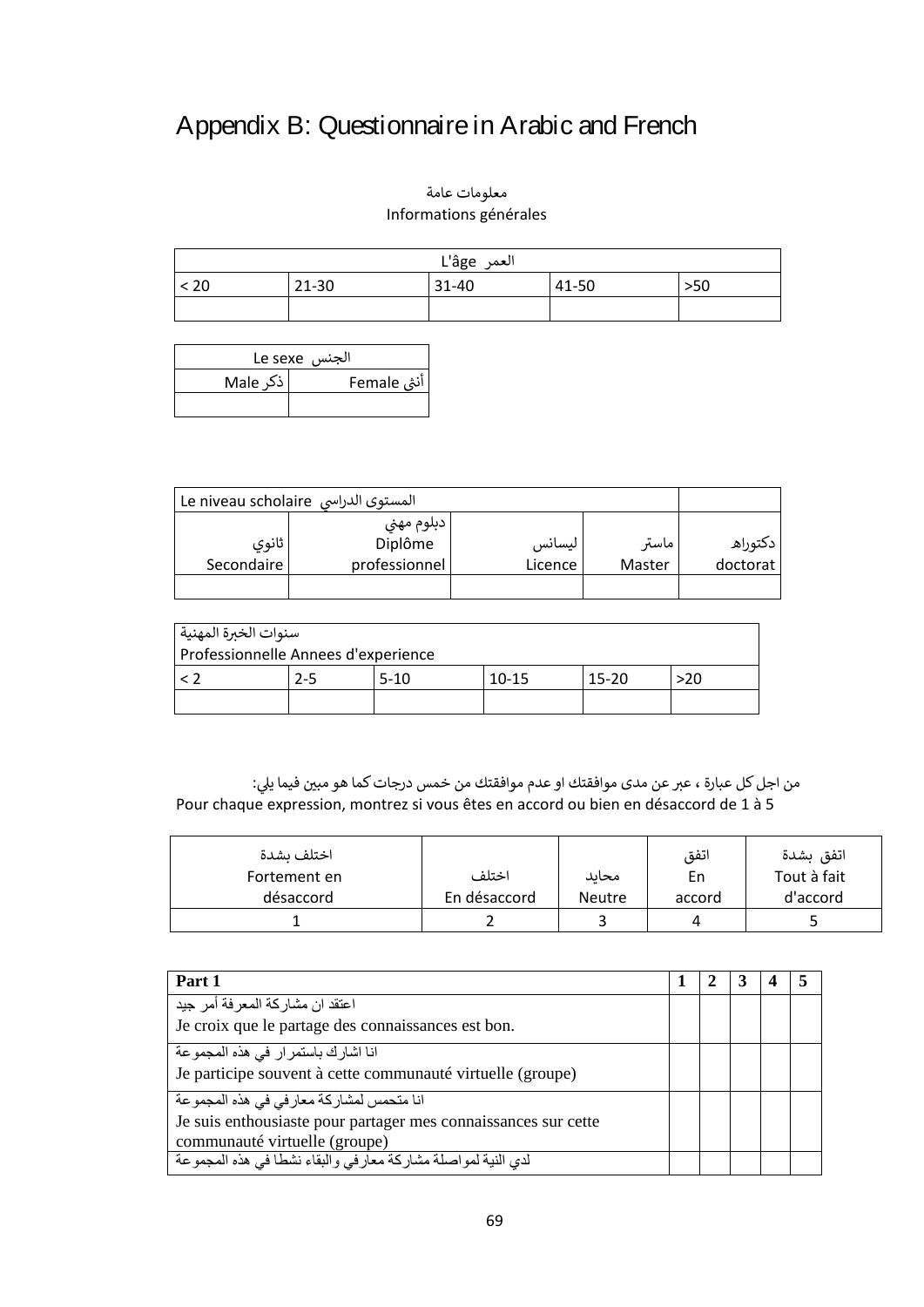| J'ai l'intention de continuer à partager ma connaissance et rester actif                                                                          |   |                |              |   |   |
|---------------------------------------------------------------------------------------------------------------------------------------------------|---|----------------|--------------|---|---|
| dans ce groupe.                                                                                                                                   |   |                |              |   |   |
| Part 2                                                                                                                                            | 1 | $\overline{2}$ | 3            | 4 | 5 |
|                                                                                                                                                   |   |                |              |   |   |
| لدي الاستعداد و الرغبة لمشاركة معارفي مع اعضاء هذه                                                                                                |   |                |              |   |   |
| المجموعة اذا سألوني                                                                                                                               |   |                |              |   |   |
| Je voudrais participer avec ma connaissance que les membres de ce                                                                                 |   |                |              |   |   |
| groupe demanderont<br>انا فخور بانتمائي لهذه المجموعة ، واحدث الاخرين عنها                                                                        |   |                |              |   |   |
| Je suis fier de dire aux autres que je fais partie de ce groupe                                                                                   |   |                |              |   |   |
|                                                                                                                                                   |   |                |              |   |   |
| انا اهتم بمصير هذه المجموعة وارجو استمرارها                                                                                                       |   |                |              |   |   |
| Je me soucie vraiment du sort de cette communauté                                                                                                 |   |                |              |   |   |
| Part 3                                                                                                                                            | 1 | $\overline{2}$ | 3            | 4 | 5 |
|                                                                                                                                                   |   |                |              |   |   |
| انا اعلم يقينا ان اعضاء المجموعة سيساعدونني ، لذلك من الواجب ومن العدل ان                                                                         |   |                |              |   |   |
| اساعدهم .                                                                                                                                         |   |                |              |   |   |
| Je sais que d'autres membres vont me aider, c'est obligatoire et                                                                                  |   |                |              |   |   |
| équitable pour aider les autres membres de cette communauté                                                                                       |   |                |              |   |   |
| virtuelle.<br>عندما اشارك معرفتي مع اعضاء المجموعة ، فأنا اعتقد انهم سيساعدونني اذا انا طلبت                                                      |   |                |              |   |   |
| مساعدتهم.                                                                                                                                         |   |                |              |   |   |
| Quand je partage des connaissances avec les autres membres, je crois                                                                              |   |                |              |   |   |
| que les membres de groupe vont m'aider quand je besoin de leur aide                                                                               |   |                |              |   |   |
| عندما اشارك معرفتي مع اعضاء المجموعة ، انا أؤمن أن استفسار اتي سيتم الرد عليها في                                                                 |   |                |              |   |   |
| المستقبل .                                                                                                                                        |   |                |              |   |   |
| Quand je partage des connaissances avec les autres membres, je crois                                                                              |   |                |              |   |   |
|                                                                                                                                                   |   |                |              |   |   |
|                                                                                                                                                   |   |                |              |   |   |
| que mes questions seront répondues à l'avenir dans<br>Part 4                                                                                      | 1 | $\overline{2}$ | $\mathbf{3}$ | 4 | 5 |
|                                                                                                                                                   |   |                |              |   |   |
|                                                                                                                                                   |   |                |              |   |   |
| المعرفة التي يشاركها الاعضاء هي معرفة موثوقة                                                                                                      |   |                |              |   |   |
| Les connaissances partagées dans ce groupe sont dignes de<br>confiances                                                                           |   |                |              |   |   |
|                                                                                                                                                   |   |                |              |   |   |
| المعرفة التي يشاركها الاعضاء هي معرفة دقيقة<br>les connaissances partagées dans ce groupe sont exactes                                            |   |                |              |   |   |
|                                                                                                                                                   |   |                |              |   |   |
| المعرفة التي يشاركها الاعضاء هي معرفة محدثة ومسايرة للتطورات .                                                                                    |   |                |              |   |   |
| Le partage des connaissances dans ce groupe est mis à jour                                                                                        |   |                |              |   |   |
| المعرفة التي يشاركها الاعضاء هي سريعة الاستجابة لاسئلة الاعضاء والرد يكون في                                                                      |   |                |              |   |   |
| وقت مناسب .                                                                                                                                       |   |                |              |   |   |
| le partage des connaissances dans cette communauté virtuelle est en                                                                               |   |                |              |   |   |
| temps opportun                                                                                                                                    |   |                |              |   |   |
| تحصيلي للمعرفة من هذه المجموعة جيد.                                                                                                               |   |                |              |   |   |
| Mon acquisition de connaissances par les autres membres de ce                                                                                     |   |                |              |   |   |
| groupe est bon                                                                                                                                    |   |                |              |   |   |
| تحصيلي للمعرفة من هذه المجموعة مفيد ليي .                                                                                                         |   |                |              |   |   |
| Mon acquisition de connaissances par les autres membres de ce                                                                                     |   |                |              |   |   |
| groupe est utile pour moi                                                                                                                         |   |                |              |   |   |
| المعرفة التي ينشرها اعضاء هذه المجموعة مكتوبة ومقدمة بطريقة جيدة.<br>Les connaissances partagées par les autres membres de groupe son't           |   |                |              |   |   |
| bien écrit / présenté                                                                                                                             |   |                |              |   |   |
| لا اشارك معار في مع الاخرين في هذه المجموعة الا اذا كانت ذات قيمة ومفيدة.<br>Je ne partage pas mes connaissances avec les autres membres, sauf si |   |                |              |   |   |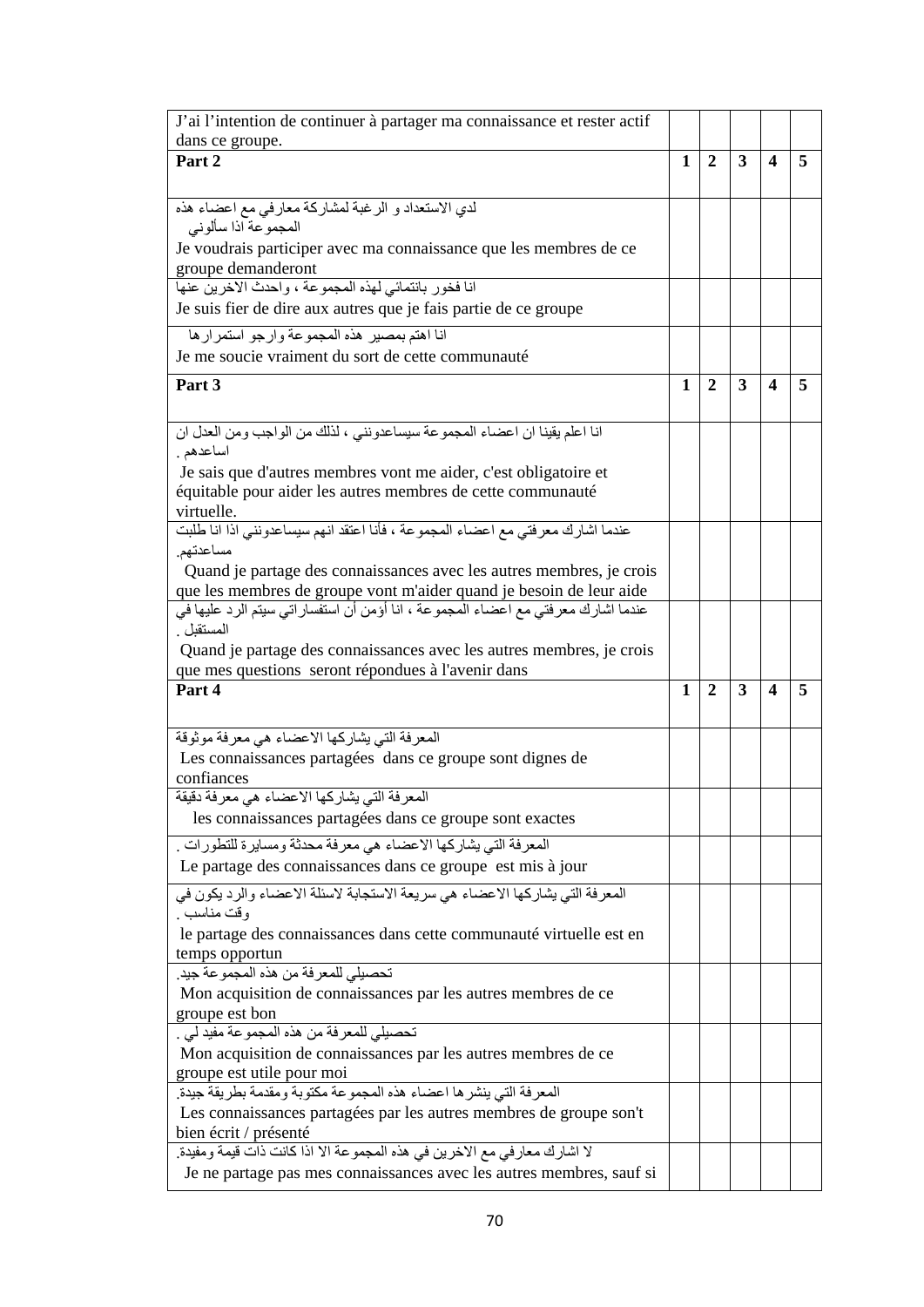| elles sont utiles                                                                                                              |   |                |   |   |   |
|--------------------------------------------------------------------------------------------------------------------------------|---|----------------|---|---|---|
| لا اشارك معار في مع الاخرين الا اذا كانت مكتوبة ومقدمة بطريقة جيدة.                                                            |   |                |   |   |   |
| Je ne partage pas mes connaissances avec les autres membres, sauf si                                                           |   |                |   |   |   |
| elle est bien écrit / présenté<br>المعرفة التي يشاركها الاعضاء في هذه المجموعة هي ذات علاقة مباشرة                             |   |                |   |   |   |
|                                                                                                                                |   |                |   |   |   |
| باهتمامات المجموعة .                                                                                                           |   |                |   |   |   |
| Le partage des connaissances dans cette communauté virtuelle est                                                               |   |                |   |   |   |
| pertinente<br>Part 5                                                                                                           | 1 | $\mathbf{2}$   | 3 | 4 | 5 |
|                                                                                                                                |   |                |   |   |   |
|                                                                                                                                |   |                |   |   |   |
| أنا لدي الثقة في قدرتي على المساهمة بمعرفة يعتبر ها اعضاء المجموعة معرفة قيمة                                                  |   |                |   |   |   |
| وذات فائدة.                                                                                                                    |   |                |   |   |   |
| Je fais confiance à ma capacité à fournir des connaissances que                                                                |   |                |   |   |   |
| d'autres membres de cette communauté virtuelle considèrent précieuse                                                           |   |                |   |   |   |
| لدي من الخبرة والتجربة والاطلاع الكافي الذي يخولني لتقديم ومشاركة معرفة ذات قيمة                                               |   |                |   |   |   |
| وفائدة مع اعضاء هذه المجموعة.                                                                                                  |   |                |   |   |   |
| J'ai l'expertise, les expériences et les connaissances nécessaires pour                                                        |   |                |   |   |   |
| fournir des connaissances qui est précieux pour les autres membres de                                                          |   |                |   |   |   |
| cette communauté virtuelle<br>لدي الثقة للاجابة على أسئلة الاعضاء واضافة تعليقات على المواضيع والمقالات المنشورة               |   |                |   |   |   |
|                                                                                                                                |   |                |   |   |   |
| من طرف الاعضاء الاخرين في هذه المجموعة .<br>Je fais confiance à répondre ou d'ajouter des commentaires à des                   |   |                |   |   |   |
| messages ou des articles publiés par d'autres membres de cette                                                                 |   |                |   |   |   |
| communauté virtuelle                                                                                                           |   |                |   |   |   |
| Part 6                                                                                                                         | 1 | 2              | 3 | 4 | 5 |
|                                                                                                                                |   |                |   |   |   |
|                                                                                                                                |   |                |   |   |   |
|                                                                                                                                |   |                |   |   |   |
| الاعضاء في هذه المجموعة لديهم علاقة مبنية على الثقة المتبادلة .                                                                |   |                |   |   |   |
| Les membres de cette communauté virtuelle ont des relations basées                                                             |   |                |   |   |   |
| sur la foi et de confiance réciproques                                                                                         |   |                |   |   |   |
| الاعضاء في هذه المجموعة لا ينتهزون الفرص ولايستغلون الاعضاء الأخرين حتى وان                                                    |   |                |   |   |   |
| ظهرت فرص ربحية.                                                                                                                |   |                |   |   |   |
| Les membres de cette communauté virtuelle ne seront pas tirer profit                                                           |   |                |   |   |   |
| des autres, même quand une opportunité rentable se pose                                                                        |   |                |   |   |   |
| الاعضاء في هذه المجموعة دائما يفون بوعودهم التي يقطعونها لبعضهم البعض .                                                        |   |                |   |   |   |
| Les membres de cette communauté virtuelle gardent toujours des                                                                 |   |                |   |   |   |
| promesses qu'ils font à l'autre                                                                                                | 1 |                | 3 | 4 | 5 |
| Part 7                                                                                                                         |   | $\overline{2}$ |   |   |   |
|                                                                                                                                |   |                |   |   |   |
| اعضاء هذه المجموعة يشاركون معي معارفهم لأننى املك نفس التفكير/الاعتقاد/الاهداف                                                 |   |                |   |   |   |
| كالتي يملكونها (مثلا مسلم ، احب بلادي .الخ) .                                                                                  |   |                |   |   |   |
| Les membres de ce goupe partagent leurs connaissances avec moi                                                                 |   |                |   |   |   |
| parce que j'ai les mêmes croyances/ buts / pensées comme leur                                                                  |   |                |   |   |   |
| انا على استعداد لأشارك معار في اكثر لأن الاعضاء في هذه المجموعة يشاركونني نفس                                                  |   |                |   |   |   |
| الاهداف/الاعتقاد/الافكار                                                                                                       |   |                |   |   |   |
| Je suis prêt à partager mes connaissances plus souvent parce que les                                                           |   |                |   |   |   |
| membres ont les mêmes croyances/ buts / pensées<br>ديني/ معتقداتي/ اخلاقي  تشجعني على مشاركة معرفتي في هذه المجموعة من باب عمل |   |                |   |   |   |
| الخير .                                                                                                                        |   |                |   |   |   |
| Ma religion / croyances/ éthique universelle me encouragent à                                                                  |   |                |   |   |   |
| partager mes connaissances sur ce groupe comme comme un fait de                                                                |   |                |   |   |   |
| charité<br>أؤمن ان الله عز وجل سيكافئني من اجل مشاركتي الايجابية والصادقة في هذه المجموعة.                                     |   |                |   |   |   |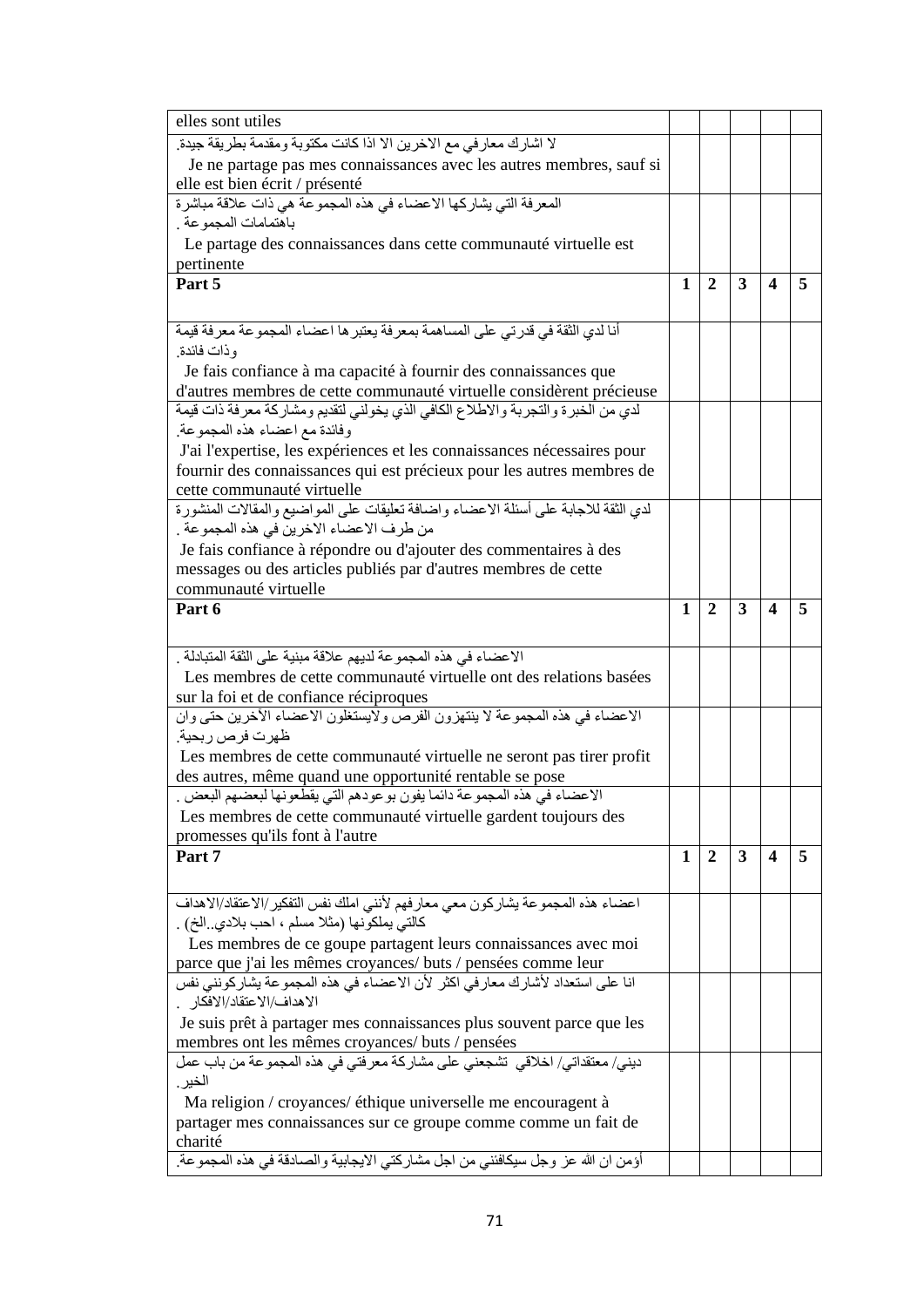| Je crois que Dieu va me récompenser pour ma contribution positive et                    |   |                |               |   |   |
|-----------------------------------------------------------------------------------------|---|----------------|---------------|---|---|
| honnête à ce groupe.                                                                    |   |                |               |   |   |
| لدى فكرة اني اشارك معار في في هذه المجموعة بهدف نقوية اعضائها حتى يكونوا على            |   |                |               |   |   |
| استعداد اكثر للدفاع عن معتقداتنا واهدافنا في المستقبل.                                  |   |                |               |   |   |
| J'ai l'idée que je partage mes connaissances dans ce groupe d'habiliter                 |   |                |               |   |   |
| les membres afin qu'ils deviennent mieux placés pour défendre notre                     |   |                |               |   |   |
| foi et objectifs dans le futur                                                          |   |                |               |   |   |
| سأكون اقل تحفزا لمشاركة معرفتي مع شخص لدية توجهات واعتقادات تتنافى مع معتقداتي          |   |                |               |   |   |
| وتوجهاتي او لا يحترم توجهاتي الايديولوجية (مثلا شخص يدعم الصهيونية او يعادي             |   |                |               |   |   |
| القضية الفلسطينية) .                                                                    |   |                |               |   |   |
| Je vais être moins motivés à partager mes connaissances avec                            |   |                |               |   |   |
| quelqu'un qui a croyances opposées ou ne respecte pas ma direction                      |   |                |               |   |   |
| idéologique                                                                             |   |                |               |   |   |
| Part 8                                                                                  | 1 | $\mathfrak{D}$ | $\mathcal{R}$ | 4 | 5 |
|                                                                                         |   |                |               |   |   |
| احيانا اذكر ما يشير الى معتقداتي الدينية / السياسية ضمن المعر فة/المعلومة التي اشاركها. |   |                |               |   |   |
| Je parle de ma croyance religieuse / politique au sein de ma                            |   |                |               |   |   |
|                                                                                         |   |                |               |   |   |
| connaissance partagée                                                                   |   |                |               |   |   |
| احيانا ، انا اطلب من الاعضاء الدعاء لي بدل ان يشكروني .                                 |   |                |               |   |   |
| Je demande membres de prier pour moi au lieu de me remercier                            |   |                |               |   |   |
| لا مانع لدي من تمرير اعتقادتي وقناعاتي الدينية/السياسية/والاقتصادية بالتوازي مع مشاركة  |   |                |               |   |   |
| معرفتي المهنية ، وشرحها اذا تطلب الامر ذلك.                                             |   |                |               |   |   |
| Je ne me dérange pas de transférer mes croyances et convictions                         |   |                |               |   |   |
| religieuses / politiques /économiques en parallèle avec mes                             |   |                |               |   |   |

## سؤال مفتوح

Question ouverte

اذا كان لدیك اي اضافة في خصوص الدوافع التي تحثك على مشاركة معرفتك مع اعضاء ھذه المجموعة واستمرارك فیھا ، یرجى كتابتھا في الحقل ادناه.

Si vous avez quelque chose pour ajouter concernant ce que vous motivez à partager votre connaissances avec les autres membres, vous êtes invité à l'écrire au-dessous